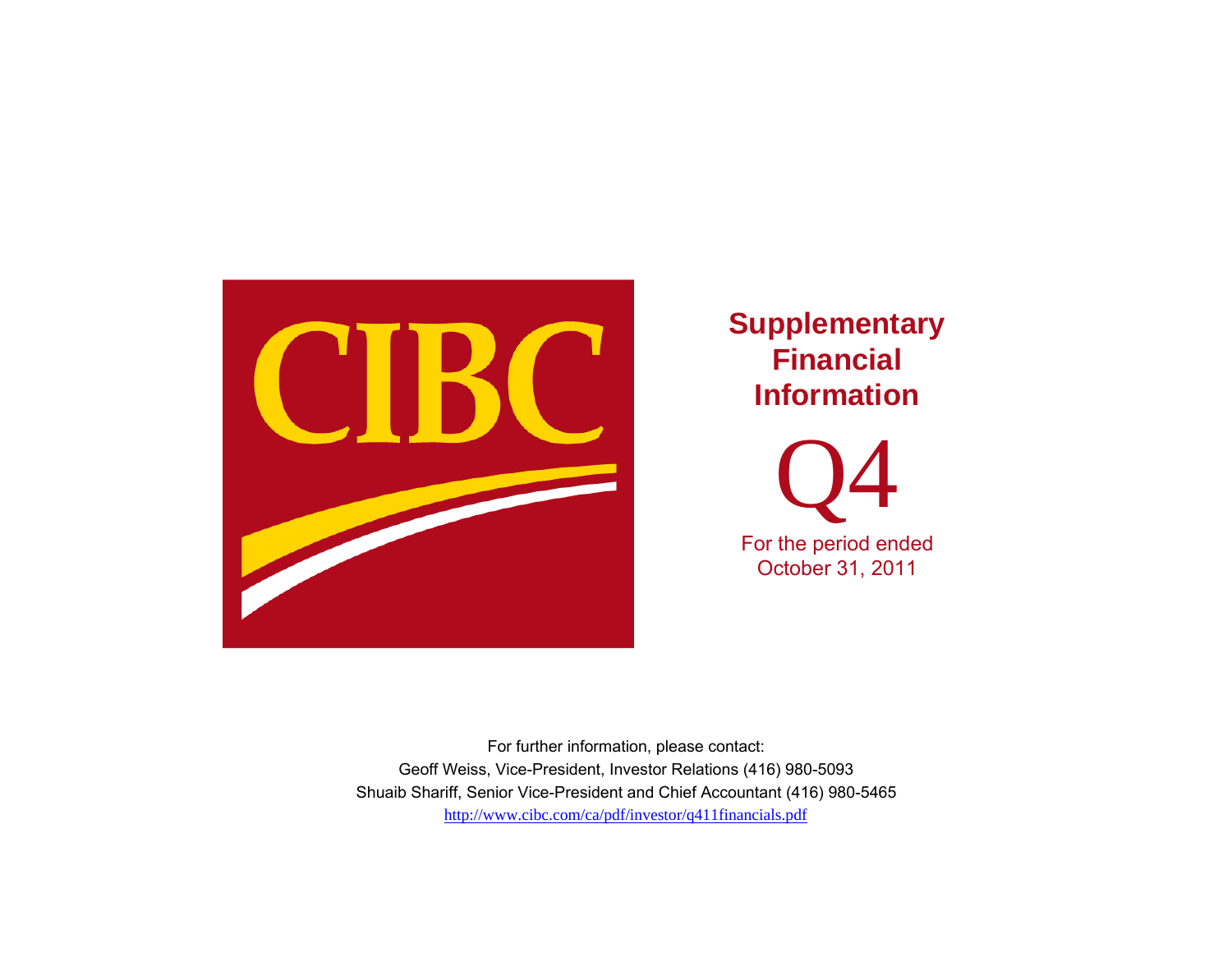## **TABLE OF CONTENTS**

#### **NOTES TO USERS**

| External reporting changes                  |  |
|---------------------------------------------|--|
| Non-GAAP measures                           |  |
| Reconciliation of non-GAAP to GAAP measures |  |
|                                             |  |

#### **CONSOLIDATED FINANCIAL OVERVIEW**

#### [Financial Highlights](#page-4-0) 1

#### **QUARTERLY TRENDS**

| Condensed Consolidated Statement of Operations      |  |
|-----------------------------------------------------|--|
| Cash Measures                                       |  |
| Net Interest Income                                 |  |
| Non-Interest Income                                 |  |
| Non-Interest Expenses                               |  |
| Segmented Information                               |  |
| Segmented Information - Retail and Business Banking |  |
| Segmented Information - Wealth Management           |  |
| Segmented Information - Wholesale Banking           |  |
| Segmented Information - Corporate and Other         |  |
| <b>Trading Activities</b>                           |  |
| Consolidated Balance Sheet                          |  |

#### **CREDIT INFORMATION**

| Loans and Acceptances, Net of Allowances for Credit Losses |  |
|------------------------------------------------------------|--|
| Gross Impaired Loans                                       |  |
| Allowance for Credit Losses                                |  |
| Net Impaired Loans                                         |  |
| Changes in Gross Impaired Loans                            |  |

#### **ADDITIONAL QUARTERLY SCHEDULES**

| Outstanding Derivative Contracts - Notional Amount | Fair Value of AFS Securities         |  |
|----------------------------------------------------|--------------------------------------|--|
| Credit Risk Associated with Derivatives            | Fair Value of Derivative Instruments |  |
| Fair Value of Financial Instruments                | Interest Rate Sensitivity            |  |

#### **BASEL II RELATED SCHEDULES**

| <b>Risk-Weighted Assets</b>                                                               |  |
|-------------------------------------------------------------------------------------------|--|
| Gross Credit Exposure (Exposure at default)                                               |  |
| Credit Exposure - Geographic Concentration                                                |  |
| apping of Internal Ratings with External Rating Agencies                                  |  |
| PD Bands to Various Risk Levels                                                           |  |
| Credit Quality of AIRB Exposure - Business and Government Portfolios (Risk Rating Method) |  |
| redit Quality of AIRB Exposure - Retail Portfolios                                        |  |
| IRB Credit Risk Exposure - Loss Experience                                                |  |

| Condensed Consolidated Statement of Operations      | <b>Balance Sheet Measures</b>                             |  |
|-----------------------------------------------------|-----------------------------------------------------------|--|
| Cash Measures                                       | Goodwill, Software and Other Intangible Assets            |  |
| Net Interest Income                                 | Consolidated Statement of Changes in Shareholders' Equity |  |
| Non-Interest Income                                 | Consolidated Statement of Comprehensive Income            |  |
| Non-Interest Expenses                               | Income Tax Allocated to Each Component of OCI             |  |
| Segmented Information                               | Consolidated Statement of Cash Flows                      |  |
| Seamented Information - Retail and Business Banking | Condensed Average Balance Sheet                           |  |
| Seamented Information - Wealth Management           | <b>Profitability Measures</b>                             |  |
| Seamented Information - Wholesale Banking           | Assets under Administration                               |  |
| Seamented Information - Corporate and Other         | Assets under Management                                   |  |
| I rading Activities                                 | <b>Asset Securitizations</b>                              |  |
|                                                     |                                                           |  |

| Loans and Acceptances. Net of Allowances for Credit Losses | Changes in Allowance for Credit Losses |  |
|------------------------------------------------------------|----------------------------------------|--|
| Gross Impaired Loans                                       | Past Due Loans but not Impaired        |  |
| Allowance for Credit Losses                                | <b>Provision for Credit Losses</b>     |  |
| Net Impaired Loans                                         | Net Write-offs                         |  |
| Changes in Gross Impaired Loans                            | Credit Risk Financial Measures         |  |

| - Notional Amount | Fair Value of AFS Securities         |  |
|-------------------|--------------------------------------|--|
| atives            | Fair Value of Derivative Instruments |  |
|                   | nterest Rate Sensitivity             |  |

| Regulatory Capital                                                                        | Credit Exposure - Maturity Profile                                                 |  |
|-------------------------------------------------------------------------------------------|------------------------------------------------------------------------------------|--|
| Risk-Weighted Assets                                                                      | Business and Government Exposures (AIRB) by Industry Groups                        |  |
| Gross Credit Exposure (Exposure at default)                                               | EAD under the Standardized Approach                                                |  |
| Credit Exposure - Geographic Concentration                                                | <b>Exposure Covered by Guarantees and Credit Derivatives</b>                       |  |
| Mapping of Internal Ratings with External Rating Agencies                                 | Exposures Securitized as Originator                                                |  |
| PD Bands to Various Risk Levels                                                           | <b>Bank Sponsored Multi-seller Conduits Exposure</b>                               |  |
| Credit Quality of AIRB Exposure - Business and Government Portfolios (Risk Rating Method) | Securitization Exposures (IRB Approach)                                            |  |
| Credit Quality of AIRB Exposure - Retail Portfolios                                       | Securitization Exposures - Risk Weighted Assets and Capital Charges (IRB Approach) |  |
| AIRB Credit Risk Exposure - Loss Experience                                               | <b>Basel Glossary</b>                                                              |  |
|                                                                                           |                                                                                    |  |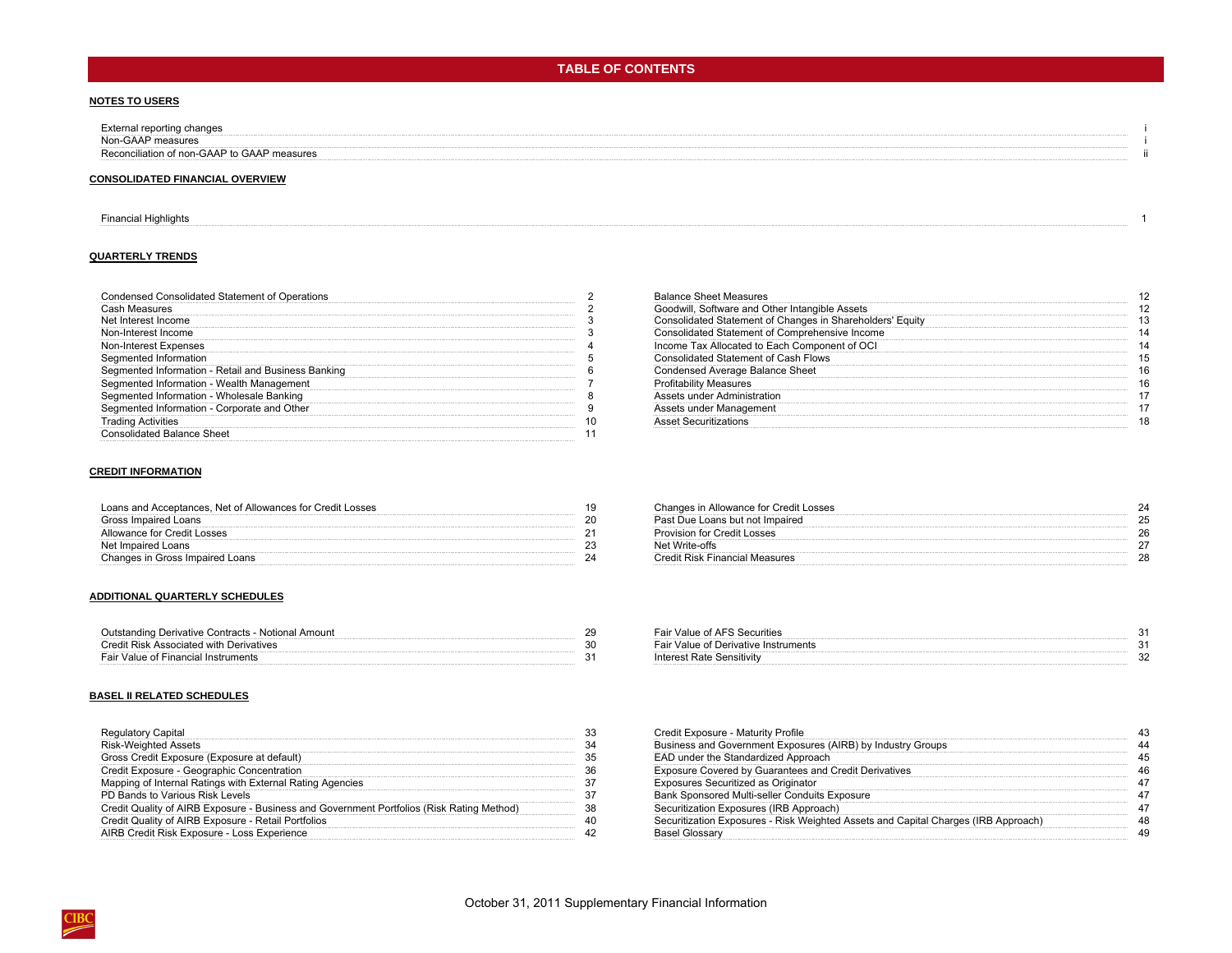## **NOTES TO USERS**

<span id="page-2-0"></span>This document is not audited and should be read in conjunction with our quarterly report to shareholders and news release for Q4/11 and the audited annual consolidated financial statements and accompanying management's discussion and analysis for the year ended October 31, 2011. Additional financial information is also available through our quarterly investor presentations as well as the quarterly conference call webcast.

#### **External Reporting Changes**

#### **First quarter**

Beginning in the first quarter of 2011, general allowance for credit losses related to CIBC FirstCaribbean has been included within Corporate and Other. This allowance was previously reported within CIBC Retail Markets. Prior period information was restated.

#### **Third quarter**

#### New organizational structure

On March 28, 2011, we announced <sup>a</sup> new organizational structure to build on the progress of implementing our business strategy and delivering strong financial performance. Beginning in the third quarter of 2011, wealth management and international banking operations (including CIBC FirstCaribbean International Bank Limited (CIBC FirstCaribbean)) have been reported separately from CIBC Retail Markets and included in the newly created Wealth Management strategic business unit (SBU) and Corporate and Other, respectively. Following these changes, CIBC Retail Markets which includes the remaining businesses, was renamed Retail and Business Banking. Under the new organizational structure, CIBC now has three SBUs - Retail and Business Banking, Wealth Management and Wholesale Banking. Prior period information was restated.

Additionally, in the third quarter of 2011, we realigned certain items from Other to Capital markets and Corporate and investment banking business lines within Wholesale Banking to better reflect the nature and management of the activities. Prior period information was restated.

#### **Non-GAAP measures**

We use <sup>a</sup> number of financial measures to assess the performance of our business lines. Some measures are calculated in accordance with GAAP, while other measures do not have <sup>a</sup> standardized meaning under GAAP and, accordingly, these measures, described below, may not be comparable to similar measures used by other companies. Investors may find these non-GAAP financial measures useful in analyzing financial performance.

This document references the following non-GAAP measures:

#### **Net interest income, taxable equivalent basis**

We evaluate net interest income on an equivalent before-tax basis. In order to arrive at the taxable equivalent basis (TEB) amount, we gross up tax-exempt income on certain securities to the equivalent level that would have incurred tax at the statutory rate. Meanwhile the corresponding entry is made in the income tax expense. This measure enables comparability of net interest income arising from both taxable and tax-exempt sources. Net interest income (TEB) is used to calculate the efficiency ratio (TEB) and trading income (TEB). We believe these measures permit uniform measurement, which may enable users of our financial information to make comparisons more readily.

#### **Economic capital**

Economic capital provides the financial framework to evaluate the returns of each strategic business unit (SBU), commensurate with the risk taken.

Economic capital is an estimate of the amount of equity capital required by the businesses to absorb losses consistent with our targeted risk rating over <sup>a</sup> one-year horizon. Economic capital comprises <sup>a</sup> number of key risk types including credit, strategic, operational, investment, and market. The economic capital methodologies that we employ quantify the level of inherent risk within our products, clients, and business lines, as required. The difference between our total equity capital and economic capital is held in Corporate and Other.

There is no comparable GAAP measure for economic capital.

#### **Economic profit**

Net income, adjusted for <sup>a</sup> charge on capital, determines economic profit. This measures the return generated by each SBU in excess of our cost of capital, thus enabling users of our financial information to identify relative contributions to shareholder value.

Reconciliation of net income to economic profit is provided with segmented information on pages 6 to 8.

#### **Segmented return on equity (ROE)**

We use return on equity (ROE) on <sup>a</sup> segmented basis as one of the measures for performance evaluation and resource allocation decisions. While ROE for total CIBC provides <sup>a</sup> measure of return on common equity, ROE on <sup>a</sup> segmented basis provides <sup>a</sup> similar metric relating to the capital allocated to the segments. As a result, segmented ROE is a non-GAAP measure.

#### **Cash basis measures**

Cash basis measures are calculated by adjusting the amortization of other intangible assets to net income and non-interest expenses. We use these measures as performance measures and not as liquidity measures. These performance measures provide greater consistency and comparability between our results and those of some of our Canadian peer banks who make similar adjustments in their public disclosure. In addition, these performance measures are used by some analysts to develop their earnings forecasts. Presenting these performance measures may assist them in their analysis.

#### **Tangible common equity**

Tangible common equity (TCE) comprises the sum of common share capital excluding short trading positions in our own shares, retained earnings, contributed surplus, non-controlling interests, and accumulated other comprehensive income, less goodwill and intangible assets other than software. The TCE ratio is calculated by dividing TCE by risk-weighted assets.

#### **Reconciliation of non-GAAP to GAAP measures**

The table on the following page provides a reconciliation of non-GAAP to GAAP measures.

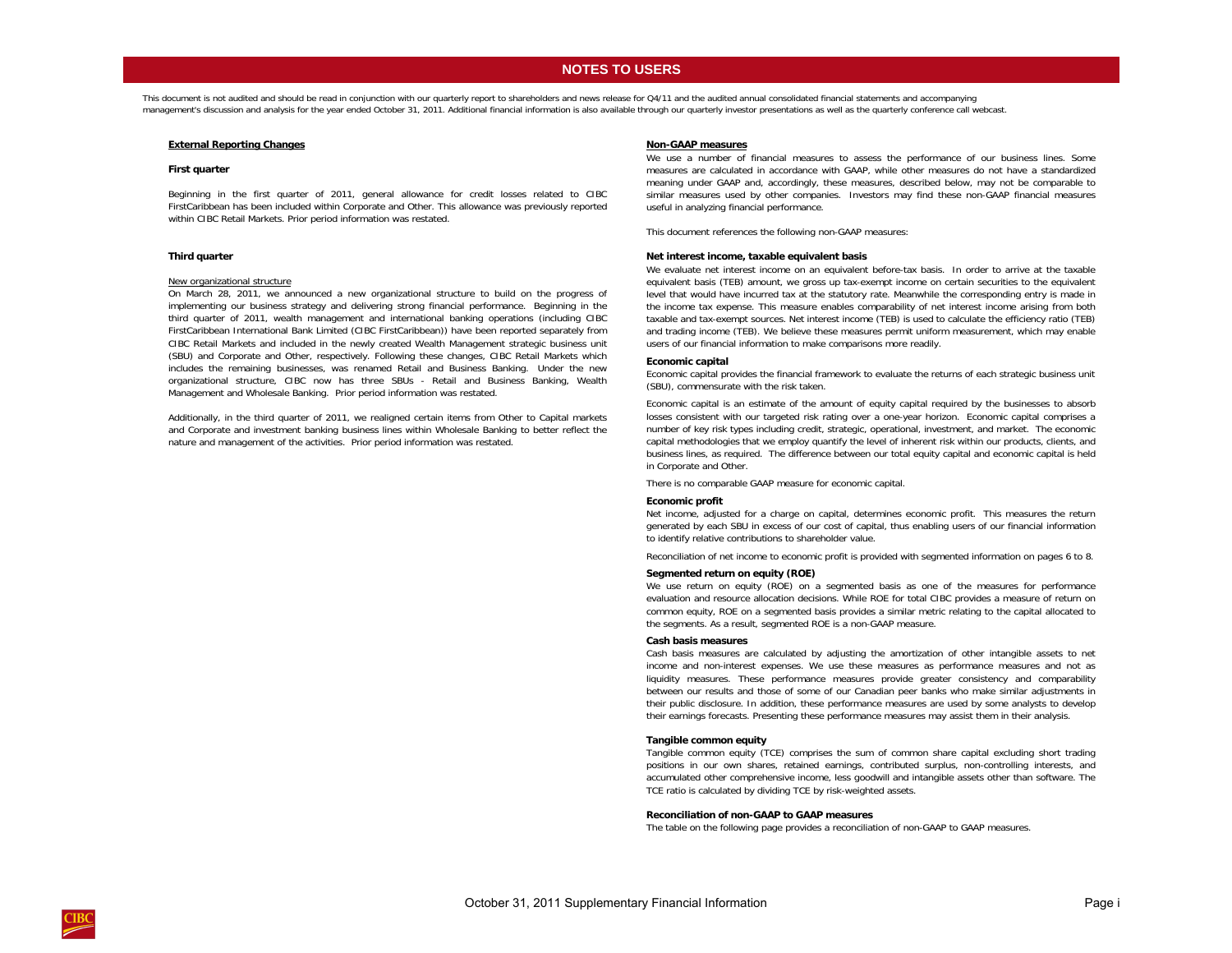# **NOTES TO USERS**

### <span id="page-3-0"></span> **RECONCILIATION OF NON-GAAP TO GAAP MEASURES**

|                                                     |       |       |       |       |       |       |       |       |                | 2011       | 2010   | 2009  |
|-----------------------------------------------------|-------|-------|-------|-------|-------|-------|-------|-------|----------------|------------|--------|-------|
|                                                     | Q4/11 | Q3/11 | Q2/11 | Q1/11 | Q4/10 | Q3/10 | Q2/10 | Q1/10 | Q4/09          | <b>12M</b> | 12M    | 12M   |
| <b>Common share information</b><br>Per share $(\$)$ |       |       |       |       |       |       |       |       |                |            |        |       |
| Basic earnings                                      | 1.90  | 1.90  | 1.61  | 1.92  | 1.17  | 1.54  | 1.60  | 1.59  | 1.57           | 7.32       | 5.89   | 2.65  |
| Add: effect of non-cash items                       | 0.02  | 0.02  | 0.02  | 0.03  | 0.02  | 0.01  | 0.01  | 0.02  | 0.02           | 0.09       | 0.07   | 0.09  |
| Cash basic earnings <sup>1</sup>                    | 1.92  | 1.92  | 1.63  | 1.95  | 1.19  | 1.55  | 1.61  | 1.61  | 1.59           | 7.41       | 5.96   | 2.74  |
| Diluted earnings                                    | 1.89  | 1.89  | 1.60  | 1.92  | 1.17  | 1.53  | 1.59  | 1.58  | 1.56           | 7.31       | 5.87   | 2.65  |
| Add: effect of non-cash items                       | 0.02  | 0.02  | 0.02  | 0.02  | 0.02  | 0.02  | 0.02  | 0.02  | 0.03           | 0.08       | 0.08   | 0.08  |
| Cash diluted earnings                               | 1.91  | 1.91  | 1.62  | 1.94  | 1.19  | 1.55  | 1.61  | 1.60  | 1.59           | 7.39       | 5.95   | 2.73  |
| <b>Financial measures</b>                           |       |       |       |       |       |       |       |       |                |            |        |       |
| Total revenue (\$ millions)                         | 3,202 | 3,057 | 2,889 | 3,101 | 3,254 | 2,849 | 2,921 | 3,061 | 2,888          | 12,249     | 12,085 | 9,928 |
| Add: adjustment for TEB                             | 56    | 49    | 45    | 39    | 26    | 11    | 8     | 8     | $\overline{7}$ | 189        | 53     | 42    |
| Revenue (TEB)                                       | 3,258 | 3,106 | 2,934 | 3,140 | 3,280 | 2,860 | 2,929 | 3,069 | 2,895          | 12,438     | 12,138 | 9,970 |
| Non-interest expenses                               | 1,914 | 1,820 | 1,794 | 1,822 | 1,860 | 1,741 | 1,678 | 1,748 | 1,669          | 7,350      | 7,027  | 6,660 |
| Less: amortization of other intangible assets       | 11    | 11    | 9     | 11    | 11    | 9     | 9     | 10    | 10             | 42         | 39     | 43    |
| Non-interest expenses - cash basis                  | 1,903 | 1,809 | 1,785 | 1,811 | 1,849 | 1,732 | 1,669 | 1,738 | 1,659          | 7,308      | 6,988  | 6,617 |
| Cash efficiency ratio (TEB)                         | 58.4% | 58.3% | 60.8% | 57.7% | 56.4% | 60.6% | 57.0% | 56.6% | 57.3%          | 58.8%      | 57.6%  | 66.4% |

<sup>1</sup> Non-GAAP measures.

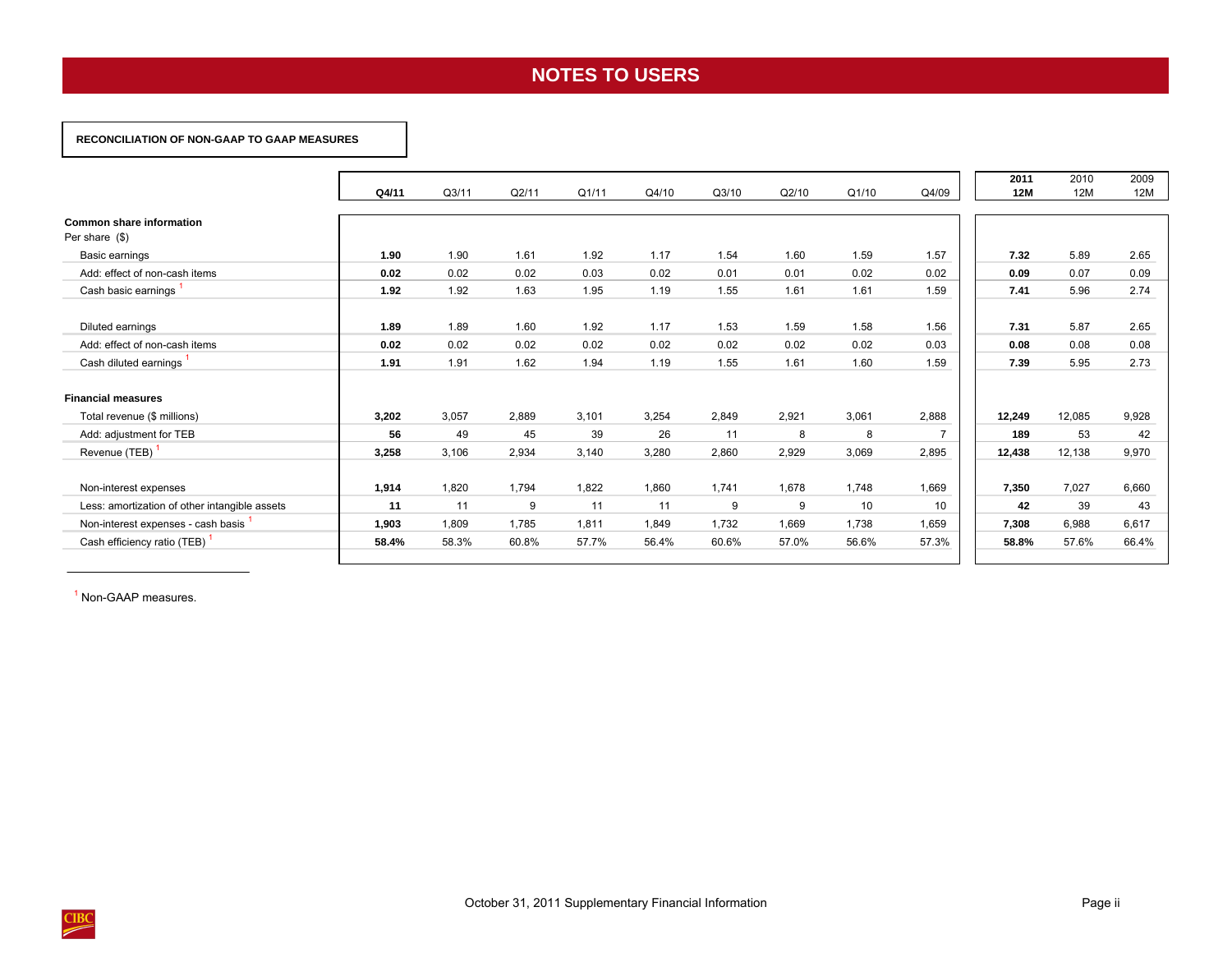## **FINANCIAL HIGHLIGHTS**

<span id="page-4-0"></span>

|                                                                     | Q4/11     | Q3/11     | Q2/11     | Q1/11     | Q4/10     | Q3/10     | Q2/10     | Q1/10     | Q4/09      | 2011<br><b>12M</b> | 2010<br><b>12M</b> | 2009<br>12M |                                                                      |
|---------------------------------------------------------------------|-----------|-----------|-----------|-----------|-----------|-----------|-----------|-----------|------------|--------------------|--------------------|-------------|----------------------------------------------------------------------|
| Common share information                                            |           |           |           |           |           |           |           |           |            |                    |                    |             | See Notes to users: Non-                                             |
| Per share (\$)                                                      |           |           |           |           |           |           |           |           |            |                    |                    |             | GAAP measures.                                                       |
| Basic earnings                                                      | 1.90      | 1.90      | 1.61      | 1.92      | 1.17      | 1.54      | 1.60      | 1.59      | 1.57       | 7.32               | 5.89               | 2.65        | Average interest-earning                                             |
| Diluted earnings                                                    | 1.89      | 1.89      | 1.60      | 1.92      | 1.17      | 1.53      | 1.59      | 1.58      | 1.56       | 7.31               | 5.87               | 2.65        | assets include interest-bearing<br>deposits with banks, securities,  |
| <b>Dividends</b>                                                    | 0.90      | 0.87      | 0.87      | 0.87      | 0.87      | 0.87      | 0.87      | 0.87      | 0.87       | 3.51               | 3.48               | 3.48        | securities borrowed or                                               |
| Book value                                                          | 36.41     | 35.01     | 33.47     | 32.98     | 32.17     | 31.36     | 30.00     | 29.91     | 28.96      | 36.41              | 32.17              | 28.96       | purchased under resale<br>agreements, and loans.                     |
| Share price (\$)                                                    |           |           |           |           |           |           |           |           |            |                    |                    |             | Includes assets under                                                |
| High                                                                | 76.50     | 84.45     | 85.49     | 81.05     | 79.50     | 75.40     | 77.19     | 70.66     | 69.30      | 85.49              | 79.50              | 69.30       | administration or custody of                                         |
| Low                                                                 | 67.84     | 72.75     | 76.75     | 75.12     | 66.81     | 65.91     | 63.16     | 61.96     | 60.22      | 67.84              | 61.96              | 37.10       | <b>CIBC Mellon Global Securities</b><br>Services Company, which is a |
| Closing                                                             | 75.10     | 72.98     | 81.91     | 76.27     | 78.23     | 70.60     | 74.56     | 63.90     | 62.00      | 75.10              | 78.23              | 62.00       | 50/50 joint venture between                                          |
| Shares outstanding (thousands)                                      |           |           |           |           |           |           |           |           |            |                    |                    |             | CIBC and The Bank of New                                             |
| Average basic                                                       | 399,105   | 397,232   | 395,373   | 393,193   | 391,055   | 388,815   | 386,865   | 384,442   | 382,793    | 396,233            | 387,802            | 381,677     | York Mellon.                                                         |
| Average diluted                                                     | 399,791   | 397,986   | 396,394   | 394,195   | 392,063   | 389,672   | 387,865   | 385,598   | 383,987    | 397,097            | 388,807            | 382,442     | Debt ratings - S & P - Senior<br>Long Term: A+; Moody's -            |
| End of period                                                       | 400,534   | 398,856   | 396,978   | 394,848   | 392,739   | 390,781   | 388,462   | 386,457   | 383,982    | 400,534            | 392,739            | 383,982     | Senior Long Term: Aa2.                                               |
| Market capitalization (\$ millions)                                 | 30,080    | 29,109    | 32,516    | 30,115    | 30,724    | 27,589    | 28,964    | 24,695    | 23,807     | 30,080             | 30,724             | 23,807      | For the purposes of                                                  |
| Value measures                                                      |           |           |           |           |           |           |           |           |            |                    |                    |             | calculating this ratio, retail<br>includes Retail and Business       |
| Dividend yield (based on closing share price)                       | 4.8%      | 4.7%      | 4.4%      | 4.5%      | 4.4%      | 4.9%      | 4.8%      | 5.4%      | 5.6%       | 4.7%               | 4.4%               | 5.6%        | Banking, Wealth Management,                                          |
| Dividend payout ratio                                               | 47.5%     | 45.9%     | 54.1%     | 45.2%     | 74.3%     | 56.7%     | 54.5%     | 54.8%     | 55.4%      | 47.9%              | 59.1%              | >100%       | and International Banking<br>operations (reported as part of         |
| Market value to book value ratio                                    | 2.06      | 2.08      | 2.45      | 2.31      | 2.43      | 2.25      | 2.49      | 2.14      | 2.14       | 2.06               | 2.43               | 2.14        | Corporate and Other). The ratio                                      |
| Financial results (\$ millions)                                     |           |           |           |           |           |           |           |           |            |                    |                    |             | represents the amount of<br>economic capital attributed to           |
| Total revenue                                                       | 3,202     | 3,057     | 2,889     | 3,101     | 3,254     | 2,849     | 2,921     | 3,061     | 2,888      | 12,249             | 12,085             | 9,928       | these businesses as at the end                                       |
| Provision for credit losses                                         | 243       | 195       | 194       | 209       | 150       | 221       | 316       | 359       | 424        | 841                | 1,046              | 1,649       | of the period.                                                       |
| Non-interest expenses                                               | 1,914     | 1,820     | 1,794     | 1,822     | 1,860     | 1,741     | 1,678     | 1,748     | 1,669      | 7,350              | 7,027              | 6,660       | Full-time equivalent<br>employees is a measure that                  |
| Net income                                                          | 794       | 808       | 678       | 799       | 500       | 640       | 660       | 652       | 644        | 3,079              | 2,452              | 1,174       | normalizes the number of full-                                       |
| <b>Financial measures</b>                                           |           |           |           |           |           |           |           |           |            |                    |                    |             | time and part-time employees,<br>base plus commissioned              |
| Efficiency ratio                                                    | 59.8%     | 59.6%     | 62.1%     | 58.8%     | 57.2%     | 61.1%     | 57.5%     | 57.1%     | 57.8%      | 60.0%              | 58.1%              | 67.1%       | employees, and 100%                                                  |
| Cash efficiency ratio (TEB)                                         | 58.4%     | 58.3%     | 60.8%     | 57.7%     | 56.4%     | 60.6%     | 57.0%     | 56.6%     | 57.3%      | 58.8%              | 57.6%              | 66.4%       | commissioned employees into                                          |
| Return on equity                                                    | 20.6%     | 21.5%     | 19.9%     | 23.3%     | 14.6%     | 19.8%     | 22.2%     | 21.5%     | 22.2%      | 21.3%              | 19.4%              | 9.4%        | equivalent full time units based<br>on actual hours of paid work     |
| Net interest margin                                                 | 1.74%     | 1.72%     | 1.70%     | 1.80%     | 1.83%     | 1.74%     | 1.84%     | 1.76%     | 1.66%      | 1.74%              | 1.79%              | 1.54%       | during a given period.                                               |
| Net interest margin on average interest-earning assets <sup>2</sup> | 2.06%     | 1.96%     | 1.94%     | 2.08%     | 2.15%     | 2.03%     | 2.16%     | 2.08%     | 1.99%      | 2.01%              | 2.11%              | 1.89%       |                                                                      |
| Return on average assets                                            | 0.86%     | 0.86%     | 0.76%     | 0.89%     | 0.56%     | 0.72%     | 0.81%     | 0.76%     | 0.75%      | 0.84%              | 0.71%              | 0.33%       |                                                                      |
| Return on average interest-earning assets <sup>2</sup>              | 1.02%     | 0.98%     | 0.86%     | 1.03%     | 0.66%     | 0.84%     | 0.95%     | 0.90%     | 0.90%      | 0.97%              | 0.83%              | 0.41%       |                                                                      |
| Total shareholder return                                            | 4.19%     | (9.89)%   | 8.52%     | (1.40)%   | 12.12%    | (4.17)%   | 18.00%    | 4.40%     | $(5.25)\%$ | 0.43%              | 32.38%             | 21.07%      |                                                                      |
| On- and off-balance sheet information (\$ millions)                 |           |           |           |           |           |           |           |           |            |                    |                    |             |                                                                      |
| Cash, deposits with banks and securities                            | 88,370    | 95,563    | 121,486   | 102,990   | 89,660    | 92,049    | 74,930    | 84,334    | 84,583     | 88,370             | 89,660             | 84,583      |                                                                      |
| Loans and acceptances, net of allowance                             | 194,379   | 193,592   | 188,169   | 185,261   | 184,576   | 184,987   | 183,736   | 180,115   | 175,609    | 194,379            | 184,576            | 175,609     |                                                                      |
| <b>Total assets</b>                                                 | 353,699   | 362,579   | 384,106   | 363,219   | 352,040   | 349,600   | 336,001   | 337,239   | 335,944    | 353,699            | 352,040            | 335,944     |                                                                      |
| Deposits                                                            | 255,409   | 261,327   | 278,602   | 258,983   | 246,671   | 238,102   | 226,793   | 224,269   | 223,117    | 255,409            | 246,671            | 223,117     |                                                                      |
| Common shareholders' equity                                         | 14,584    | 13,962    | 13,286    | 13,021    | 12,634    | 12,256    | 11,654    | 11,558    | 11,119     | 14,584             | 12,634             | 11,119      |                                                                      |
| Average assets                                                      | 366,236   | 371,433   | 368,058   | 354,267   | 355,868   | 353,092   | 333,589   | 340,822   | 339,197    | 364,973            | 345,943            | 350,706     |                                                                      |
| Average interest-earning assets <sup>2</sup>                        | 309,398   | 325,401   | 323,969   | 307,606   | 302,907   | 302,288   | 283,589   | 288,575   | 282,678    | 316,533            | 294,428            | 285,563     |                                                                      |
| Average common shareholders' equity                                 | 14,586    | 13,891    | 13,102    | 12,870    | 12,400    | 11,994    | 11,415    | 11,269    | 10,718     | 13,617             | 11,772             | 10,731      |                                                                      |
| Assets under administration                                         | 1,373,723 | 1,380,582 | 1,348,229 | 1,344,843 | 1,260,989 | 1,216,719 | 1,219,054 | 1,173,180 | 1,135,539  | 1,373,723          | 1,260,989          | 1,135,539   |                                                                      |
|                                                                     |           |           |           |           |           |           |           |           |            |                    |                    |             |                                                                      |
| <b>Balance sheet quality measures</b>                               |           | 109.0     |           |           | 106.7     |           |           |           |            |                    |                    |             |                                                                      |
| Risk-weighted assets (\$ billions)                                  | 110.0     |           | 106.3     | 107.0     |           | 107.2     | 108.3     | 112.1     | 117.3      | 110.0              | 106.7              | 117.3       |                                                                      |
| Tangible common equity ratio                                        | 11.4%     | 11.0%     | 10.6%     | 10.2%     | 9.9%      | 9.5%      | 8.9%      | 8.4%      | 7.6%       | 11.4%              | 9.9%               | 7.6%        |                                                                      |
| Tier 1 capital ratio                                                | 14.7%     | 14.6%     | 14.7%     | 14.3%     | 13.9%     | 14.2%     | 13.7%     | 13.0%     | 12.1%      | 14.7%              | 13.9%              | 12.1%       |                                                                      |
| Total capital ratio                                                 | 18.4%     | 18.7%     | 18.9%     | 18.4%     | 17.8%     | 18.1%     | 18.8%     | 17.1%     | 16.1%      | 18.4%              | 17.8%              | 16.1%       |                                                                      |
| Other information                                                   |           |           |           |           |           |           |           |           |            |                    |                    |             |                                                                      |
| Retail/wholesale ratio <sup>1,5</sup>                               | 77%/23%   | 77%/23%   | 76%/24%   | 75%/25%   | 74%/26%   | 74%/26%   | 76%/24%   | 72%/28%   | 69%/31%    | <b>77%/23%</b>     | 74%/26%            | 69%/31%     |                                                                      |
| Full-time equivalent employees                                      | 42.239    | 42.425    | 41.928    | 42.078    | 42.354    | 42.642    | 42.018    | 41.819    | 41.941     | 42.239             | 42.354             | 41.941      |                                                                      |

October 31, 2011 Supplementary Financial Information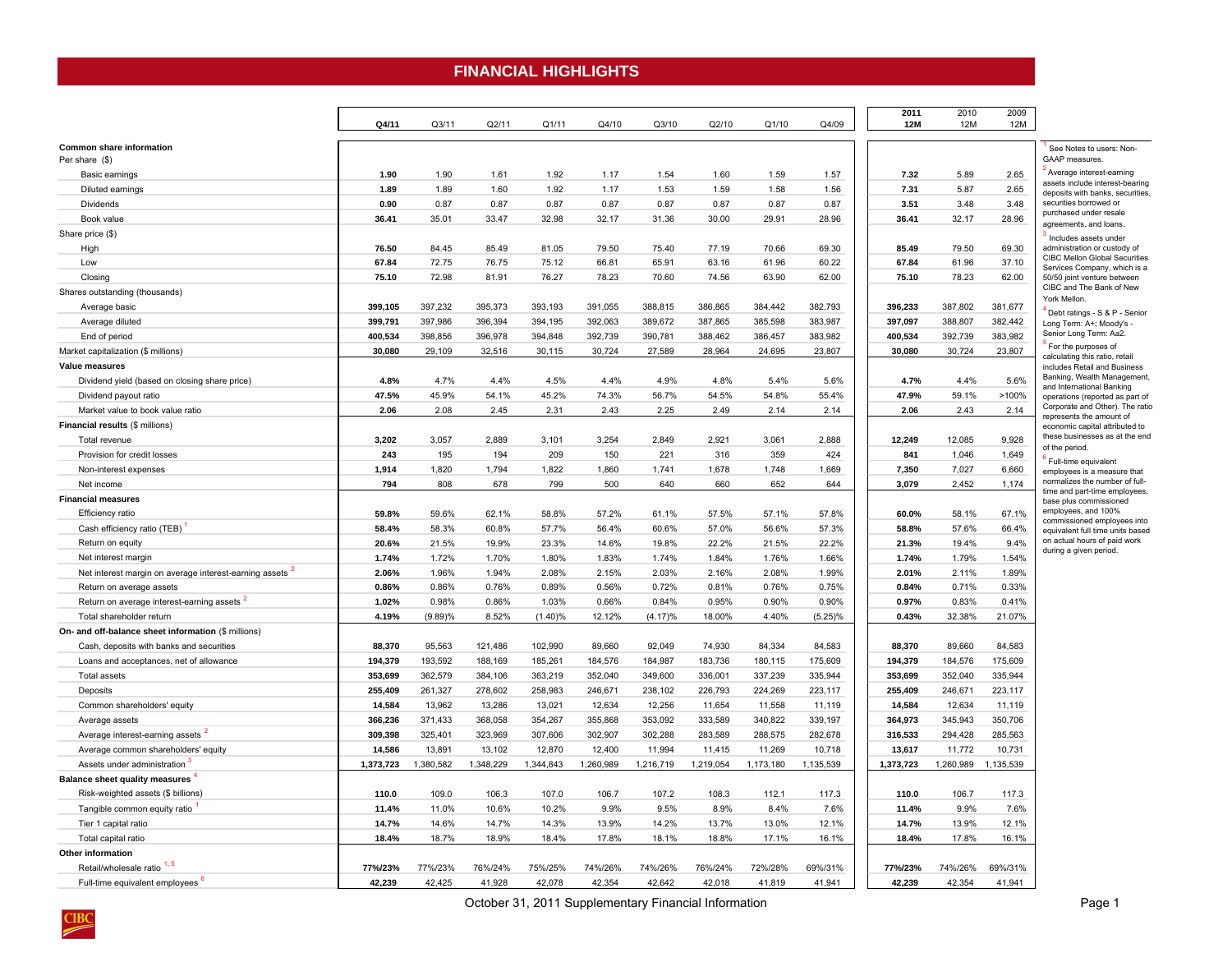## **CONDENSED CONSOLIDATED STATEMENT OF OPERATIONS**

<span id="page-5-0"></span>

| (\$ millions)                                            |                         |                   |       |       |       |       |       |       |       | 2011       | 2010   | 2009  |
|----------------------------------------------------------|-------------------------|-------------------|-------|-------|-------|-------|-------|-------|-------|------------|--------|-------|
|                                                          | Q4/11                   | Q <sub>3/11</sub> | Q2/11 | Q1/11 | Q4/10 | Q3/10 | Q2/10 | Q1/10 | Q4/09 | <b>12M</b> | 12M    | 12M   |
|                                                          |                         |                   |       |       |       |       |       |       |       |            |        |       |
| Net interest income                                      | 1,605                   | 1,607             | 1,528 | 1,610 | 1,645 | 1,548 | 1,497 | 1,514 | 1,419 | 6,350      | 6,204  | 5,394 |
| Non-interest income                                      | 1,597                   | 1,450             | 1,361 | 1,491 | 1,609 | 1,301 | 1,424 | 1,547 | 1,469 | 5,899      | 5,881  | 4,534 |
| <b>Total revenue</b>                                     | 3,202                   | 3,057             | 2,889 | 3,101 | 3,254 | 2,849 | 2,921 | 3,061 | 2,888 | 12,249     | 12,085 | 9,928 |
| <b>Provision for credit losses</b>                       | 243                     | 195               | 194   | 209   | 150   | 221   | 316   | 359   | 424   | 841        | 1,046  | 1,649 |
| Non-interest expenses                                    | 1,914                   | 1,820             | 1,794 | 1,822 | 1,860 | 1,741 | 1,678 | 1,748 | 1,669 | 7,350      | 7,027  | 6,660 |
| Income before income taxes and non-controlling interests | 1,045                   | 1,042             | 901   | 1,070 | 1,244 | 887   | 927   | 954   | 795   | 4,058      | 4,012  | 1,619 |
| Income tax expense                                       | 249                     | 231               | 221   | 268   | 742   | 244   | 261   | 286   | 145   | 969        | 1,533  | 424   |
|                                                          | 796                     | 811               | 680   | 802   | 502   | 643   | 666   | 668   | 650   | 3,089      | 2,479  | 1,195 |
| Non-controlling interests                                | $\overline{\mathbf{2}}$ | 3                 | 2     | 3     | 2     | 3     | 6     | 16    | 6     | 10         | 27     | 21    |
| Net income                                               | 794                     | 808               | 678   | 799   | 500   | 640   | 660   | 652   | 644   | 3,079      | 2,452  | 1,174 |
| Preferred share dividends and premiums                   | 38                      | 55                | 42    | 42    | 42    | 42    | 43    | 42    | 43    | 177        | 169    | 162   |
| Net income applicable to common shares                   | 756                     | 753               | 636   | 757   | 458   | 598   | 617   | 610   | 601   | 2,902      | 2,283  | 1,012 |

# **CASH MEASURES <sup>1</sup>**

|                                                             | Q4/11   | Q <sub>3/11</sub> | Q2/11   | Q1/11   | Q4/10        | Q3/10   | Q2/10   | Q1/10   | Q4/09   | 2011    | 12M | 2010<br>12M | 2009<br>12M |
|-------------------------------------------------------------|---------|-------------------|---------|---------|--------------|---------|---------|---------|---------|---------|-----|-------------|-------------|
| Cash net income (\$ millions)                               |         |                   |         |         |              |         |         |         |         |         |     |             |             |
| Net income applicable to common shares                      | 756     | 753               | 636     | 757     | 458          | 598     | 617     | 610     | 601     | 2,902   |     | 2,283       | 1,012       |
| After-tax effect of amortization of other intangible assets | 9       | 8                 |         | 9       | 8            |         |         | 8       |         |         | 33  | 30          | 33          |
|                                                             | 765     | 761               | 643     | 766     | 466          | 605     | 624     | 618     | 609     | 2,935   |     | 2,313       | 1,045       |
| Average common shareholders' equity (\$ millions)           |         |                   |         |         |              |         |         |         |         |         |     |             |             |
| Average common shareholders' equity                         | 14,586  | 13,891            | 13,102  | 12,870  | 12,400       | 11,994  | 11,415  | 11,269  | 10,718  | 13,617  |     | 11,772      | 10,731      |
| <b>Cash measures</b>                                        |         |                   |         |         |              |         |         |         |         |         |     |             |             |
| Average number of common shares - basic (thousands)         | 399,105 | 397,232           | 395,373 | 393.193 | 391.<br>.055 | 388.815 | 386.865 | 384.442 | 382,793 | 396,233 |     | 387,802     | 381,677     |
| Average number of common shares - diluted (thousands)       | 399,791 | 397,986           | 396,394 | 394,195 | 392,063      | 389,672 | 387,865 | 385,598 | 383,987 | 397,097 |     | 388,807     | 382,442     |
| Cash basis earnings per share - basic                       | \$1.92  | \$1.92            | \$1.63  | \$1.95  | \$1.19       | \$1.55  | \$1.61  | \$1.61  | \$1.59  | \$7.41  |     | \$5.96      | \$2.74      |
| Cash basis earnings per share - diluted                     | \$1.91  | \$1.91            | \$1.62  | \$1.94  | \$1.19       | \$1.55  | \$1.61  | \$1.60  | \$1.59  | \$7.39  |     | \$5.95      | \$2.73      |

<sup>1</sup> See Notes to users: Non-GAAP measures.

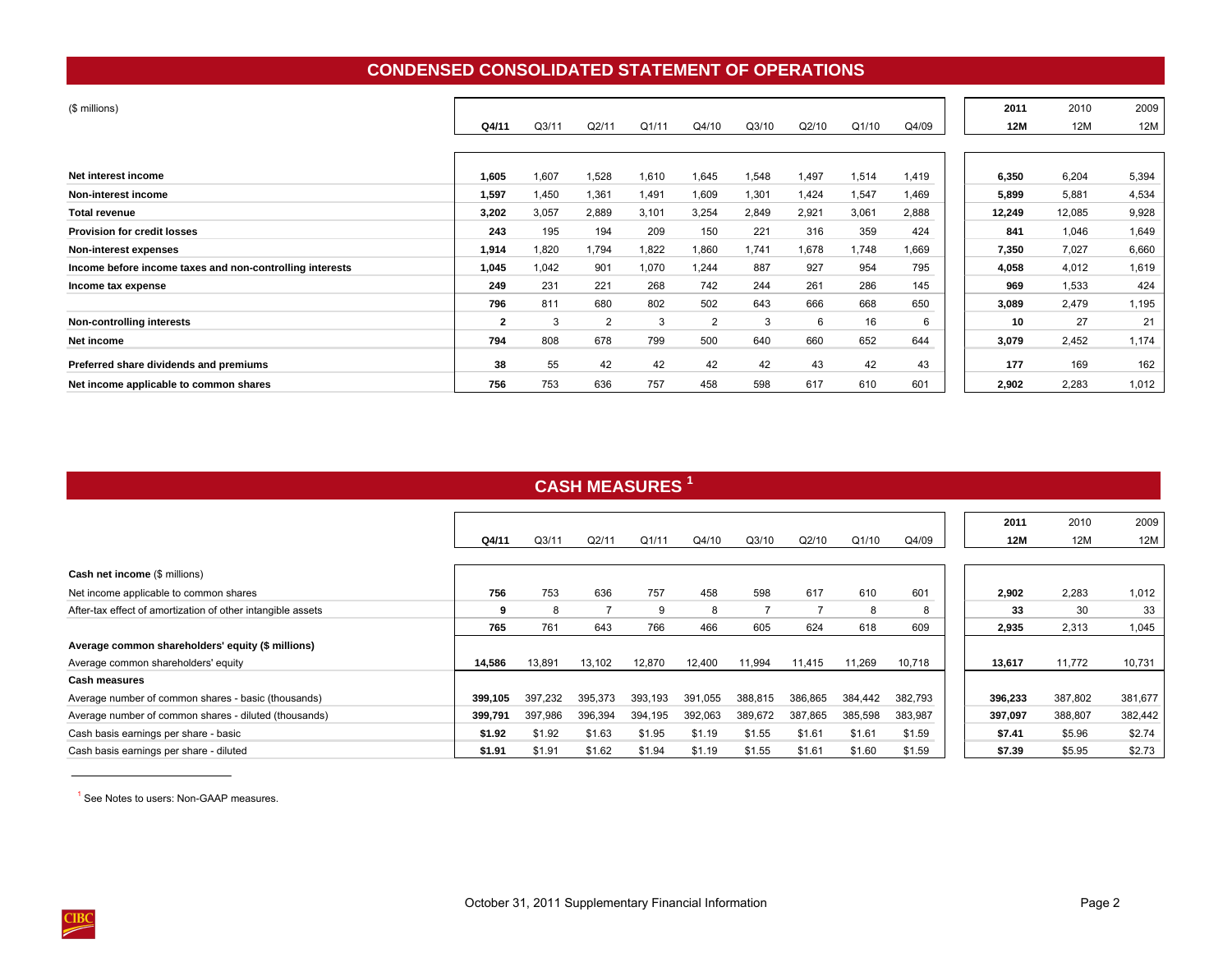## **NET INTEREST INCOME**

<span id="page-6-0"></span>

| (\$ millions)                                            |                |                          |                          |                          |       |                |       |       |       | 2011                     | 2010  | 2009  |
|----------------------------------------------------------|----------------|--------------------------|--------------------------|--------------------------|-------|----------------|-------|-------|-------|--------------------------|-------|-------|
|                                                          | Q4/11          | Q3/11                    | Q2/11                    | Q1/11                    | Q4/10 | Q3/10          | Q2/10 | Q1/10 | Q4/09 | 12M                      | 12M   | 12M   |
|                                                          |                |                          |                          |                          |       |                |       |       |       |                          |       |       |
| Interest income                                          |                |                          |                          |                          |       |                |       |       |       |                          |       |       |
| Loans                                                    | 1,934          | 1,938                    | 1,865                    | 1,971                    | 1,939 | 1,868          | 1,720 | 1,761 | 1,703 | 7,708                    | 7,288 | 7,183 |
| Securities                                               | 473            | 495                      | 493                      | 502                      | 457   | 381            | 353   | 371   | 367   | 1,963                    | 1,562 | 1,705 |
| Securities borrowed or purchased under resale agreements | 82             | 100                      | 87                       | 96                       | 82    | 49             | 32    | 30    | 31    | 365                      | 193   | 324   |
| Deposits with banks                                      | 15             | 16                       | 14                       | 18                       | 18    | 14             | 11    | 9     | 8     | 63                       | 52    | 85    |
|                                                          | 2,504          | 2,549                    | 2,459                    | 2,587                    | 2,496 | 2,312          | 2,116 | 2,171 | 2,109 | 10.099                   | 9,095 | 9,297 |
| Interest expense                                         |                |                          |                          |                          |       |                |       |       |       |                          |       |       |
| Deposits                                                 | 687            | 688                      | 690                      | 722                      | 636   | 558            | 496   | 502   | 527   | 2,787                    | 2,192 | 2,879 |
| Other liabilities                                        | 160            | 201                      | 186                      | 200                      | 155   | 145            | 72    | 104   | 110   | 747                      | 476   | 785   |
| Subordinated indebtedness                                | 52             | 53                       | 55                       | 55                       | 48    | 54             | 43    | 43    | 45    | 215                      | 188   | 208   |
| Preferred share liabilities                              | $\blacksquare$ | $\overline{\phantom{a}}$ | $\overline{\phantom{a}}$ | $\overline{\phantom{a}}$ | 12    | $\overline{ }$ | 8     | 8     | 8     | $\overline{\phantom{a}}$ | 35    | 31    |
|                                                          | 899            | 942                      | 931                      | 977                      | 851   | 764            | 619   | 657   | 690   | 3,749                    | 2,891 | 3,903 |
| Net interest income                                      | 1,605          | 1,607                    | 1,528                    | 1,610                    | 1,645 | 1,548          | 1,497 | 1,514 | 1,419 | 6,350                    | 6,204 | 5,394 |

| <b>NON-INTEREST INCOME</b>                     |       |       |       |       |       |       |       |       |       |       |       |       |  |  |  |
|------------------------------------------------|-------|-------|-------|-------|-------|-------|-------|-------|-------|-------|-------|-------|--|--|--|
| (\$ millions)                                  |       |       |       |       |       |       |       |       |       | 2011  | 2010  | 2009  |  |  |  |
|                                                | Q4/11 | Q3/11 | Q2/11 | Q1/11 | Q4/10 | Q3/10 | Q2/10 | Q1/10 | Q4/09 | 12M   | 12M   | 12M   |  |  |  |
|                                                |       |       |       |       |       |       |       |       |       |       |       |       |  |  |  |
| Underwriting and advisory fees                 | 94    | 130   | 128   | 162   | 87    | 108   | 87    | 144   | 132   | 514   | 426   | 478   |  |  |  |
| Deposit and payment fees                       | 192   | 195   | 183   | 186   | 188   | 194   | 184   | 190   | 193   | 756   | 756   | 773   |  |  |  |
| Credit fees                                    | 98    | 98    | 93    | 92    | 90    | 87    | 77    | 87    | 85    | 381   | 341   | 304   |  |  |  |
| Card fees                                      | 11    | 15    | 17    | 56    | 62    | 72    | 83    | 87    | 68    | 99    | 304   | 328   |  |  |  |
| Investment management and custodial fees       | 122   | 123   | 122   | 119   | 115   | 117   | 117   | 110   | 112   | 486   | 459   | 419   |  |  |  |
| Mutual fund fees                               | 210   | 218   | 214   | 207   | 195   | 188   | 185   | 183   | 175   | 849   | 751   | 658   |  |  |  |
| Insurance fees, net of claims                  | 86    | 82    | 73    | 79    | 72    | 72    | 66    | 67    | 63    | 320   | 277   | 258   |  |  |  |
| Commissions on securities transactions         | 109   | 110   | 138   | 139   | 125   | 108   | 120   | 121   | 124   | 496   | 474   | 472   |  |  |  |
| Trading (loss) income                          | (36)  | (101) | 10    | 53    | 8     | 84    | 178   | 333   | 301   | (74)  | 603   | (531) |  |  |  |
| Available-for-sale (AFS) securities gains, net | 238   | 65    | 40    | 64    | 119   | 123   | 65    | 93    | 42    | 407   | 400   | 275   |  |  |  |
| FVO (losses) gains, net <sup>1</sup>           | (16)  | 61    | (81)  | (98)  | (184) | (146) | (88)  | (205) | (155) | (134) | (623) | (33)  |  |  |  |
| Income from securitized assets                 | 300   | 278   | 270   | 215   | 210   | 150   | 120   | 151   | 149   | 1,063 | 631   | 518   |  |  |  |
| Foreign exchange other than trading            | 77    | 58    | 32    | 70    | 452   | 88    | 65    | 78    | 63    | 237   | 683   | 496   |  |  |  |
| Other                                          | 112   | 118   | 122   | 147   | 70    | 56    | 165   | 108   | 117   | 499   | 399   | 119   |  |  |  |
| <b>Total non-interest income</b>               | 1,597 | 1,450 | 1,361 | 1,491 | 1,609 | 1,301 | 1,424 | 1,547 | .469  | 5,899 | 5,881 | 4,534 |  |  |  |

 $1$  Represents income (loss) from financial instruments designated at fair value (FVO) and related hedges.

<sup>2</sup> Includes foreign exchange revenue arising from translation of foreign currency denominated positions, foreign exchange earned on transactions, foreign currency related economic hedging activities and the ineffective po currency related accounting hedges. Also includes accumulated exchange gains and losses within accumulated other comprehensive income recognized in consolidated statement of operations as a result of reduction in the net i foreign operations, if any.

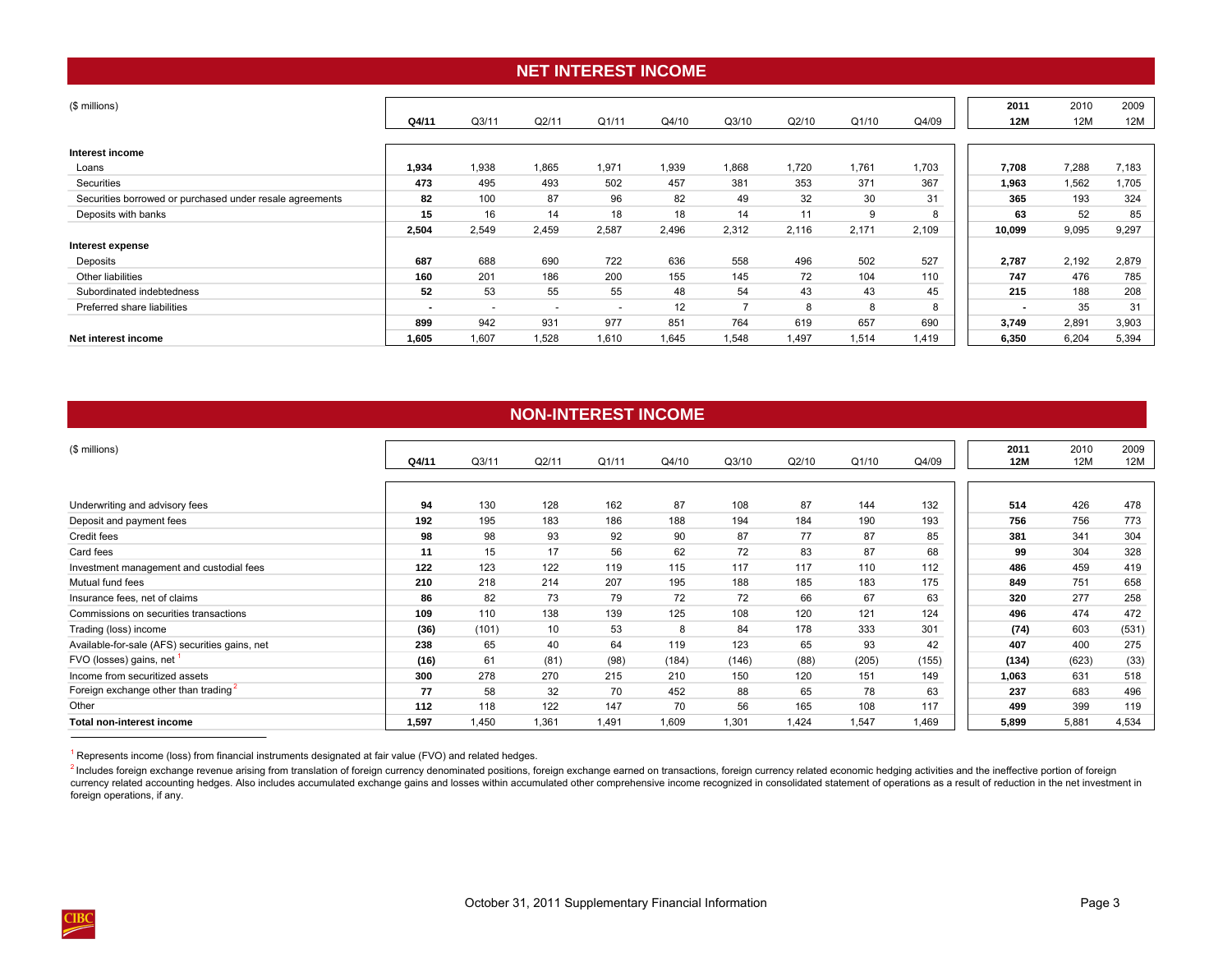## **NON-INTEREST EXPENSES**

<span id="page-7-0"></span>

| (\$ millions)                                           |       |       |       |       |       |       |       |       |       | 2011       | 2010  | 2009  |
|---------------------------------------------------------|-------|-------|-------|-------|-------|-------|-------|-------|-------|------------|-------|-------|
|                                                         | Q4/11 | Q3/11 | Q2/11 | Q1/11 | Q4/10 | Q3/10 | Q2/10 | Q1/10 | Q4/09 | <b>12M</b> | 12M   | 12M   |
| <b>Employee compensation and benefits</b>               |       |       |       |       |       |       |       |       |       |            |       |       |
| Salaries                                                | 585   | 570   | 562   | 559   | 569   | 556   | 530   | 547   | 548   | 2,276      | 2,202 | 2,180 |
| Performance-based compensation                          | 314   | 309   | 270   | 336   | 283   | 274   | 253   | 293   | 237   | 1,229      | 1,103 | 995   |
| <b>Benefits</b>                                         | 168   | 165   | 163   | 162   | 142   | 143   | 140   | 141   | 101   | 658        | 566   | 435   |
|                                                         | 1,067 | 1,044 | 995   | 1,057 | 994   | 973   | 923   | 981   | 886   | 4,163      | 3,871 | 3,610 |
| <b>Occupancy costs</b>                                  |       |       |       |       |       |       |       |       |       |            |       |       |
| Rent and maintenance                                    | 152   | 138   | 142   | 138   | 146   | 138   | 139   | 129   | 134   | 570        | 552   | 505   |
| Depreciation                                            | 25    | 23    | 23    | 23    | 27    | 23    | 24    | 22    | 23    | 94         | 96    | 92    |
|                                                         | 177   | 161   | 165   | 161   | 173   | 161   | 163   | 151   | 157   | 664        | 648   | 597   |
| Computer, software and office equipment                 |       |       |       |       |       |       |       |       |       |            |       |       |
| Rent and maintenance and amortization of software costs | 225   | 221   | 218   | 216   | 247   | 218   | 213   | 213   | 223   | 880        | 891   | 897   |
| Depreciation                                            | 30    | 28    | 28    | 28    | 27    | 28    | 28    | 29    | 28    | 114        | 112   | 113   |
|                                                         | 255   | 249   | 246   | 244   | 274   | 246   | 241   | 242   | 251   | 994        | 1,003 | 1,010 |
| <b>Communications</b>                                   |       |       |       |       |       |       |       |       |       |            |       |       |
| Telecommunications                                      | 31    | 28    | 28    | 29    | 30    | 28    | 28    | 27    | 30    | 116        | 113   | 117   |
| Postage and courier                                     | 29    | 28    | 33    | 31    | 28    | 30    | 30    | 27    | 25    | 121        | 115   | 107   |
| Stationery                                              | 16    | 14    | 15    | 15    | 14    | 15    | 18    | 15    | 15    | 60         | 62    | 64    |
|                                                         | 76    | 70    | 76    | 75    | 72    | 73    | 76    | 69    | 70    | 297        | 290   | 288   |
| Advertising and business development                    | 61    | 55    | 51    | 47    | 65    | 43    | 47    | 42    | 46    | 214        | 197   | 173   |
| <b>Professional fees</b>                                | 57    | 44    | 42    | 36    | 66    | 53    | 48    | 43    | 54    | 179        | 210   | 189   |
| <b>Business and capital taxes</b>                       | 5     | 11    | 10    | 12    | 22    | 22    | 24    | 20    | 28    | 38         | 88    | 117   |
| Other <sup>2</sup>                                      | 216   | 186   | 209   | 190   | 194   | 170   | 156   | 200   | 177   | 801        | 720   | 676   |
| Non-interest expenses                                   | 1,914 | 1,820 | 1,794 | 1,822 | 1,860 | 1,741 | 1,678 | 1,748 | 1,669 | 7,350      | 7,027 | 6,660 |
| Non-interest expenses to revenue ratio                  | 59.8% | 59.6% | 62.1% | 58.8% | 57.2% | 61.1% | 57.5% | 57.1% | 57.8% | 60.0%      | 58.1% | 67.1% |

1 Includes amortization of software costs (Q4/11: \$26 million; Q3/11: \$25 million).

 $^2$  Includes amortization of other intangible assets (Q4/11: \$11 million; Q3/11: \$11 million).

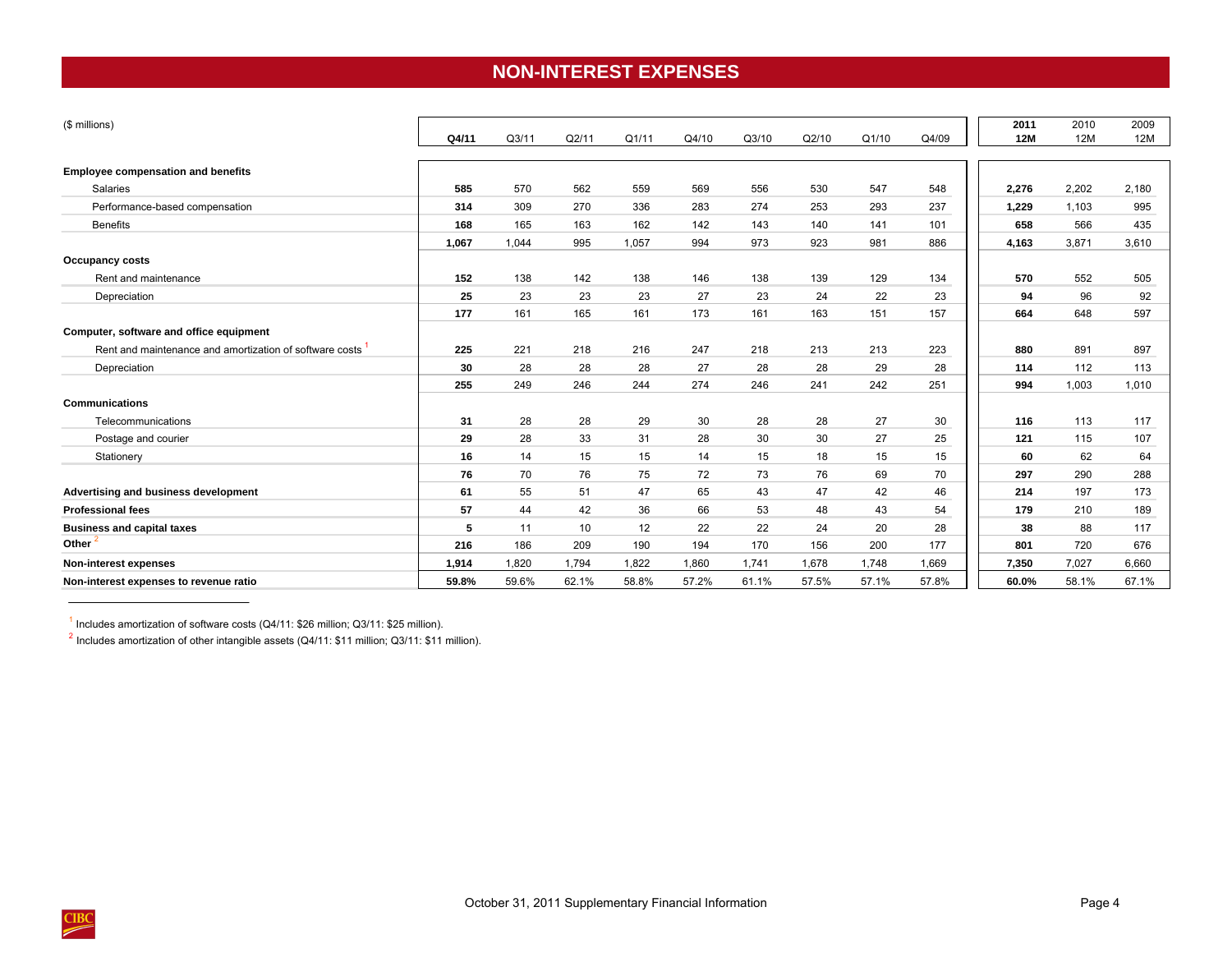## **SEGMENTED INFORMATION**

#### <span id="page-8-0"></span>**CIBC has three SBUs:**

**►** Retail and Business Banking provides clients across Canada with financial advice, products and services through a strong team of advisors and nearly 1,100 branches, as well as our ABMs, mobile sales force, telephone banking, online and mobile banking.

▶ Wealth Management comprises asset management, retail brokerage and private wealth management businesses. Combined, these businesses offer an extensive suite of leading investment and relationship-based advisory services to meet the needs of institutional, retail, and high net worth clients.

> Wholesale Banking provides a wide range of credit, capital markets, investment banking, merchant banking and research products and services to government, institutional, corporate and retail clients in Canada and in key markets around the world.

Corporate and Other comprises the six functional groups – Technology and Operations; Corporate Development; Finance; Treasury; Administration; and Risk Management – that support CIBC's SBUs. The revenue, expenses and balance sheet resources of these functional groups are generally allocated to the business lines within the SBUs. Corporate and Other also includes our International Banking operations comprising mainly CIBC FirstCaribbean; strategic investments in the CIBC Mellon joint ventures and The Bank of N.T. Butterfield & Son Limited; and other income statement and balance sheet items, including the general allowance, not directly attributable to the business lines. The impact of securitization is also retained within Corporate and Other.

| (\$ millions)               |       |       |       |       |       |       |       |       |       | 2011       | 2010  | 2009  |
|-----------------------------|-------|-------|-------|-------|-------|-------|-------|-------|-------|------------|-------|-------|
|                             | Q4/11 | Q3/11 | Q2/11 | Q1/11 | Q4/10 | Q3/10 | Q2/10 | Q1/10 | Q4/09 | <b>12M</b> | 12M   | 12M   |
|                             |       |       |       |       |       |       |       |       |       |            |       |       |
| <b>Financial results</b>    |       |       |       |       |       |       |       |       |       |            |       |       |
| Retail and Business Banking | 580   | 539   | 476   | 530   | 505   | 526   | 383   | 429   | 357   | 2.125      | 1,843 | 1,517 |
| Wealth Management           | 65    | 68    | 70    | 76    | 54    | 53    | 52    | 66    | 59    | 279        | 225   | 189   |
| <b>Wholesale Banking</b>    | 172   | 145   | 112   | 136   | (56)  | 25    | 189   | 184   | 160   | 565        | 342   | (472) |
| Corporate and Other         | (23)  | 56    | 20    | 57    | (3)   | 36    | 36    | (27)  | 68    | 110        | 42    | (60)  |
| Net income                  | 794   | 808   | 678   | 799   | 500   | 640   | 660   | 652   | 644   | 3,079      | 2,452 | 1,174 |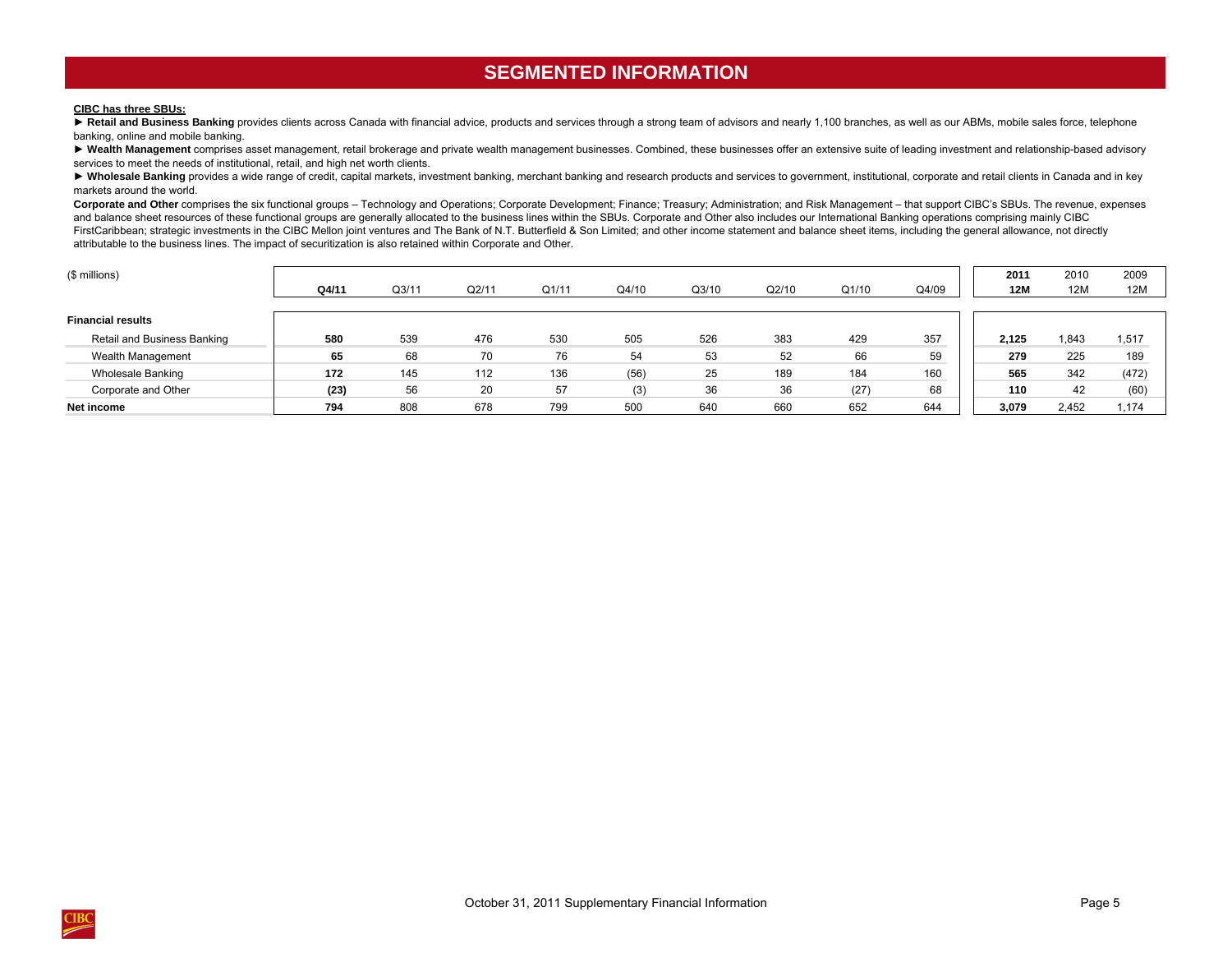## **SEGMENTED INFORMATION - RETAIL AND BUSINESS BANKING**

<span id="page-9-0"></span>

| (\$ millions)                                      | Q4/11   | Q <sub>3/11</sub> | Q2/11   | Q1/11   | Q4/10   | Q3/10   | Q2/10   | Q1/10   | Q4/09   | 2011<br><b>12M</b> | 2010<br><b>12M</b> | 2009<br>12M |
|----------------------------------------------------|---------|-------------------|---------|---------|---------|---------|---------|---------|---------|--------------------|--------------------|-------------|
| <b>Financial results</b>                           |         |                   |         |         |         |         |         |         |         |                    |                    |             |
| Personal banking                                   | 1,609   | 1,630             | 1,577   | 1,647   | 1,615   | 1,569   | 1,516   | 1,560   | 1,510   | 6.463              | 6.260              | 5,753       |
| Business banking                                   | 357     | 358               | 339     | 349     | 356     | 353     | 327     | 334     | 338     | 1,403              | 1,370              | 1,299       |
| Other                                              | 95      | 31                | (11)    | (16)    | (10)    | 40      | (54)    | (33)    | (38)    | 99                 | (57)               | 71          |
| Total revenue                                      | 2,061   | 2,019             | 1,905   | 1,980   | 1,961   | 1,962   | 1,789   | 1,861   | 1,810   | 7,965              | 7,573              | 7,123       |
| Provision for credit losses                        | 266     | 285               | 260     | 261     | 241     | 281     | 321     | 343     | 354     | 1,072              | 1,186              | 1,329       |
|                                                    | 1,795   | 1,734             | 1,645   | 1,719   | 1,720   | 1,681   | 1,468   | 1,518   | 1,456   | 6,893              | 6,387              | 5,794       |
| Non-interest expenses                              | 1,031   | 1,021             | 1,003   | 1,007   | 1,017   | 968     | 935     | 922     | 952     | 4,062              | 3,842              | 3,670       |
| Income before taxes                                | 764     | 713               | 642     | 712     | 703     | 713     | 533     | 596     | 504     | 2,831              | 2,545              | 2,124       |
| Income tax expense                                 | 184     | 174               | 166     | 182     | 198     | 187     | 150     | 167     | 147     | 706                | 702                | 607         |
| Net income                                         | 580     | 539               | 476     | 530     | 505     | 526     | 383     | 429     | 357     | 2,125              | 1,843              | 1,517       |
| <b>Total revenue</b>                               |         |                   |         |         |         |         |         |         |         |                    |                    |             |
| Net interest income                                | 1,490   | 1,500             | 1,439   | 1,453   | 1,449   | 1,373   | 1,302   | 1,351   | 1,329   | 5,882              | 5,475              | 4,669       |
| Non-interest income                                | 501     | 447               | 394     | 458     | 442     | 523     | 420     | 444     | 419     | 1,800              | 1,829              | 2,224       |
| Intersegment revenue                               | 70      | 72                | 72      | 69      | 70      | 66      | 67      | 66      | 62      | 283                | 269                | 230         |
|                                                    | 2,061   | 2,019             | 1,905   | 1,980   | 1,961   | 1,962   | 1,789   | 1,861   | 1,810   | 7,965              | 7,573              | 7,123       |
| Average balances                                   |         |                   |         |         |         |         |         |         |         |                    |                    |             |
| Loans and acceptances                              | 223,395 | 219,397           | 215,209 | 212,935 | 210,355 | 206,047 | 201,887 | 200,358 | 198,950 | 217,755            | 204,684            | 196,827     |
| Deposits                                           | 221,254 | 227,928           | 222,547 | 213,369 | 209,506 | 201,444 | 192,023 | 193,968 | 188,042 | 221,264            | 199,294            | 189,781     |
| Common equity                                      | 3,671   | 3,389             | 3,311   | 3,233   | 3,051   | 3,079   | 3,095   | 2,864   | 2,775   | 3,402              | 3,023              | 2,718       |
| <b>Financial measures</b>                          |         |                   |         |         |         |         |         |         |         |                    |                    |             |
| Efficiency ratio                                   | 50.0%   | 50.6%             | 52.7%   | 50.9%   | 51.8%   | 49.3%   | 52.3%   | 49.6%   | 52.6%   | 51.0%              | 50.7%              | 51.5%       |
| Cash efficiency ratio                              | 49.9%   | 50.4%             | 52.5%   | 50.7%   | 51.7%   | 49.3%   | 52.3%   | 49.6%   | 52.6%   | 50.9%              | 50.7%              | 51.5%       |
| Return on equity <sup>1</sup>                      | 61.7%   | 61.5%             | 57.7%   | 63.7%   | 64.3%   | 66.4%   | 49.3%   | 57.8%   | 49.5%   | 61.2%              | 59.6%              | 54.3%       |
| Net income                                         | 580     | 539               | 476     | 530     | 505     | 526     | 383     | 429     | 357     | 2,125              | 1,843              | 1,517       |
| Charge for economic capital                        | (122)   | (118)             | (111)   | (113)   | (108)   | (109)   | (107)   | (104)   | (100)   | (464)              | (428)              | (384)       |
| Economic profit                                    | 458     | 421               | 365     | 417     | 397     | 417     | 276     | 325     | 257     | 1,661              | 1,415              | 1,133       |
| Other information                                  |         |                   |         |         |         |         |         |         |         |                    |                    |             |
| Residential mortgages administered <sup>2</sup>    | 144,399 | 143,570           | 140.877 | 138,511 | 137,285 | 136,375 | 133,252 | 130,954 | 129,703 | 144,399            | 137,285            | 129,703     |
| Card loans administered 3                          | 15,621  | 15,472            | 15,563  | 15,778  | 15,805  | 13,811  | 13,942  | 13,975  | 13,929  | 15,621             | 15,805             | 13,929      |
| Number of branches - Canada                        | 1,089   | 1,084             | 1,080   | 1,077   | 1,076   | 1,074   | 1,076   | 1,071   | 1,069   | 1,089              | 1,076              | 1,069       |
| Number of pavilions (President's Choice Financial) | 244     | 242               | 241     | 241     | 238     | 234     | 236     | 236     | 235     | 244                | 238                | 235         |
| Number of ABMs - Canada                            | 3,830   | 3,811             | 3,806   | 3,783   | 3,820   | 3,843   | 3,859   | 3,844   | 3,850   | 3,830              | 3,820              | 3,850       |
| Full-time equivalent employees                     | 21,658  | 21,553            | 21,581  | 21,716  | 21,622  | 21,765  | 21,570  | 21,593  | 21,457  | 21,658             | 21,622             | 21,457      |
|                                                    |         |                   |         |         |         |         |         |         |         |                    |                    |             |

<sup>1</sup> See Notes to users: Non-GAAP measures.

<sup>2</sup> Includes \$50,607 million (Q3/11: \$47,780 million) of securitized residential mortgages which we continue to administer.

<sup>3</sup> Includes \$5,350 million (Q3/11: \$5,628 million) of securitized card loans which we continue to administer.

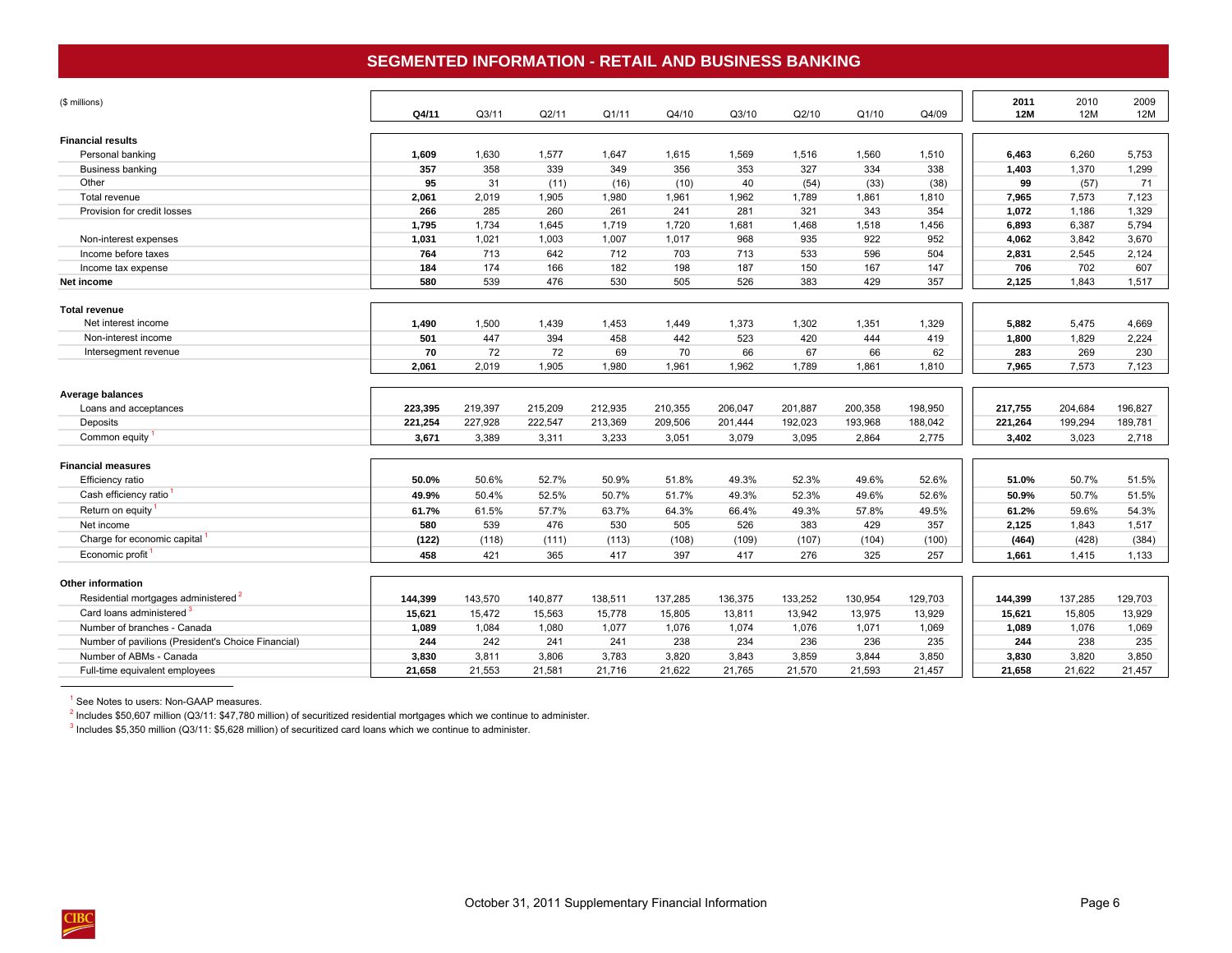## **SEGMENTED INFORMATION - WEALTH MANAGEMENT**

<span id="page-10-0"></span>

| (\$ millions)                            | Q4/11                    | Q3/11          | Q2/11   | Q1/11   | Q4/10          | Q3/10   | Q2/10   | Q1/10   | Q4/09          | 2011<br>12M | 2010<br>12M  | 2009<br>12M |
|------------------------------------------|--------------------------|----------------|---------|---------|----------------|---------|---------|---------|----------------|-------------|--------------|-------------|
| <b>Financial results</b>                 |                          |                |         |         |                |         |         |         |                |             |              |             |
| Retail brokerage                         | 256                      | 263            | 282     | 281     | 255            | 235     | 248     | 249     | 254            | 1,082       | 987          | 919         |
| Asset management                         | 115                      | 116            | 114     | 111     | 99             | 99      | 97      | 97      | 92             | 456         | 392          | 366         |
| Private wealth management                | 25                       | 25             | 24      | 24      | 24             | 26      | 25      | 25      | 26             | 98          | 100          | 99          |
| Total revenue                            | 396                      | 404            | 420     | 416     | 378            | 360     | 370     | 371     | 372            | 1,636       | 1,479        | 1,384       |
| Provision for credit losses              | $\overline{\phantom{a}}$ | $\overline{1}$ | 3       | ÷.      | $\overline{1}$ | ÷.      | ÷.      | ÷.      | $\overline{1}$ | 4           | $\mathbf{1}$ | 3           |
|                                          | 396                      | 403            | 417     | 416     | 377            | 360     | 370     | 371     | 371            | 1,632       | 1,478        | 1,381       |
| Non-interest expenses                    | 307                      | 307            | 318     | 309     | 298            | 283     | 294     | 288     | 282            | 1,241       | 1,163        | 1,097       |
| Income before taxes                      | 89                       | 96             | 99      | 107     | 79             | 77      | 76      | 83      | 89             | 391         | 315          | 284         |
| Income tax expense                       | 24                       | 28             | 29      | 31      | 25             | 24      | 24      | 17      | 30             | 112         | 90           | 95          |
| Net income                               | 65                       | 68             | 70      | 76      | 54             | 53      | 52      | 66      | 59             | 279         | 225          | 189         |
|                                          |                          |                |         |         |                |         |         |         |                |             |              |             |
| <b>Total revenue</b>                     |                          |                |         |         |                |         |         |         |                |             |              |             |
| Net interest income                      | 45                       | 45             | 43      | 46      | 44             | 41      | 37      | 38      | 38             | 179         | 160          | 174         |
| Non-interest income                      | 421                      | 431            | 449     | 439     | 404            | 385     | 400     | 399     | 396            | 1,740       | 1,588        | 1,438       |
| Intersegment revenue                     | (70)                     | (72)           | (72)    | (69)    | (70)           | (66)    | (67)    | (66)    | (62)           | (283)       | (269)        | (228)       |
|                                          | 396                      | 404            | 420     | 416     | 378            | 360     | 370     | 371     | 372            | 1,636       | 1,479        | 1,384       |
| <b>Average balances</b>                  |                          |                |         |         |                |         |         |         |                |             |              |             |
| Common equity                            | 925                      | 838            | 834     | 840     | 815            | 818     | 812     | 803     | 809            | 859         | 812          | 820         |
|                                          |                          |                |         |         |                |         |         |         |                |             |              |             |
| <b>Financial measures</b>                |                          |                |         |         |                |         |         |         |                |             |              |             |
| Efficiency ratio                         | 77.3%                    | 76.0%          | 75.7%   | 74.2%   | 78.9%          | 78.8%   | 79.4%   | 77.3%   | 75.8%          | 75.8%       | 78.6%        | 79.2%       |
| Cash efficiency ratio                    | 77.2%                    | 75.9%          | 75.6%   | 74.1%   | 78.8%          | 78.7%   | 79.3%   | 77.2%   | 75.7%          | 75.7%       | 78.5%        | 79.1%       |
| Return on equity                         | 26.9%                    | 31.0%          | 33.1%   | 34.7%   | 25.1%          | 24.0%   | 24.9%   | 31.2%   | 27.4%          | 31.3%       | 26.3%        | 21.5%       |
| Net income                               | 65                       | 68             | 70      | 76      | 54             | 53      | 52      | 66      | 59             | 279         | 225          | 189         |
| Charge for economic capital              | (31)                     | (28)           | (28)    | (29)    | (28)           | (30)    | (28)    | (29)    | (29)           | (116)       | (115)        | (116)       |
| Economic profit                          | 34                       | 40             | 42      | 47      | 26             | 23      | 24      | 37      | 30             | 163         | 110          | 73          |
|                                          |                          |                |         |         |                |         |         |         |                |             |              |             |
| <b>Other information</b>                 |                          |                |         |         |                |         |         |         |                |             |              |             |
| Assets under administration <sup>2</sup> |                          |                |         |         |                |         |         |         |                |             |              |             |
| Individuals                              | 134,956                  | 139,093        | 143,226 | 139,955 | 134,062        | 128,264 | 130,124 | 124,118 | 119,555        | 134,956     | 134,062      | 119,555     |
| Institutions                             | 16,606                   | 16,534         | 16,150  | 16,051  | 16,310         | 15,727  | 16,062  | 16,174  | 16,300         | 16,606      | 16,310       | 16,300      |
| Retail mutual funds                      | 51,405                   | 52,132         | 52,672  | 50,778  | 48,578         | 46,242  | 46,570  | 44,859  | 43,798         | 51,405      | 48,578       | 43,798      |
|                                          | 202,967                  | 207,759        | 212,048 | 206,784 | 198,950        | 190,233 | 192,756 | 185,151 | 179,653        | 202,967     | 198,950      | 179,653     |
| Assets under management <sup>2</sup>     |                          |                |         |         |                |         |         |         |                |             |              |             |
| Individuals                              | 12,128                   | 12,583         | 12,685  | 12,605  | 11,822         | 11.446  | 11.656  | 11,520  | 11,256         | 12,128      | 11,822       | 11,256      |
| Institutions                             | 16,606                   | 16,534         | 16,150  | 16,051  | 16,310         | 15,727  | 16,062  | 16,174  | 16,300         | 16,606      | 16,310       | 16,300      |
| Retail mutual funds                      | 51,405                   | 52,132         | 52,672  | 50,778  | 48,578         | 46,242  | 46,570  | 44,859  | 43,798         | 51,405      | 48,578       | 43,798      |
|                                          | 80,139                   | 81,249         | 81,507  | 79,434  | 76,710         | 73,415  | 74,288  | 72,553  | 71,354         | 80,139      | 76,710       | 71,354      |
| Full-time equivalent employees           | 3,731                    | 3,675          | 3,614   | 3,557   | 3,547          | 3,566   | 3,535   | 3,527   | 3,570          | 3,731       | 3,547        | 3,570       |

<sup>1</sup> See Notes to users: Non-GAAP measures.

 $2$  Assets under management are included in assets under administration.

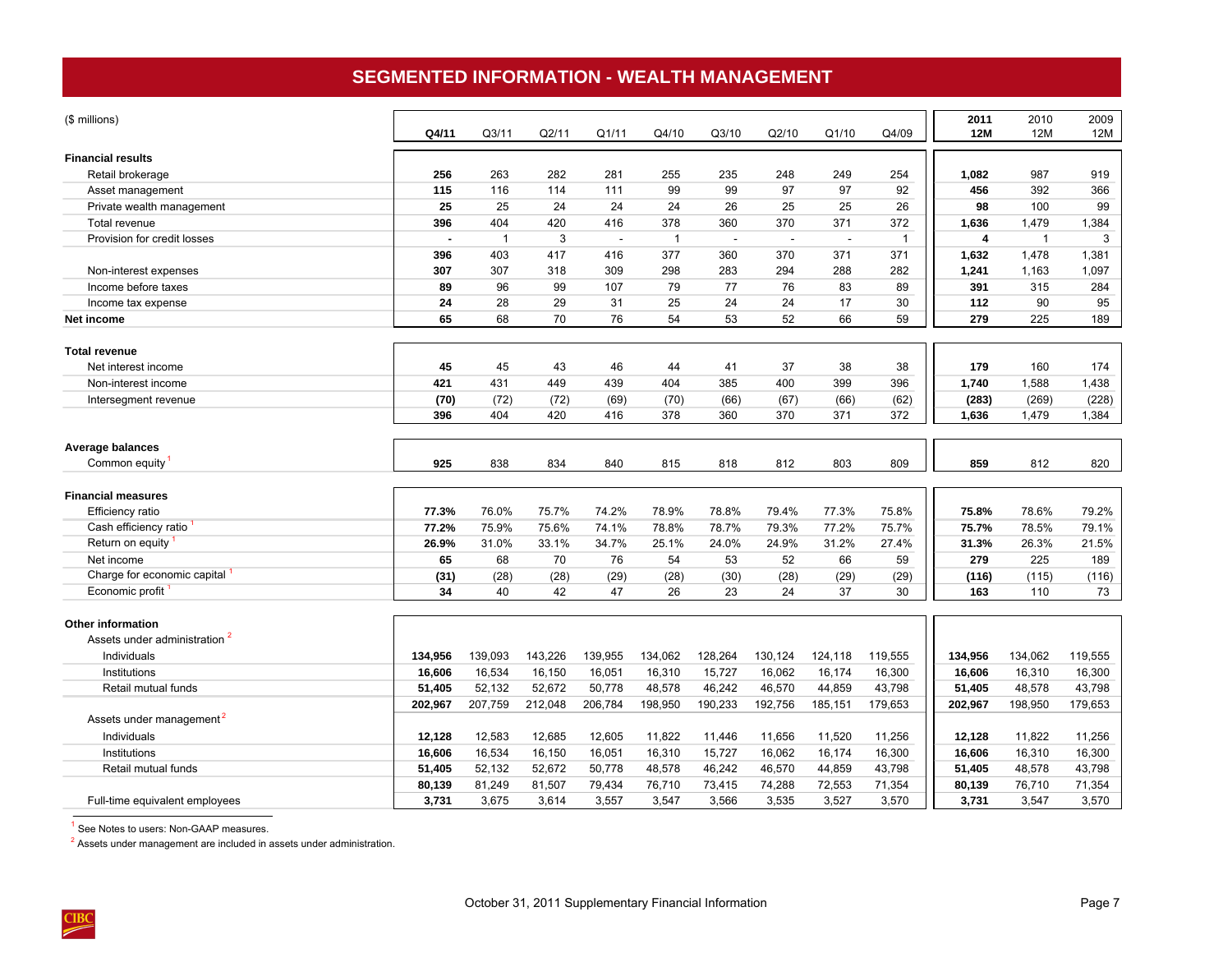## **SEGMENTED INFORMATION - WHOLESALE BANKING**

<span id="page-11-0"></span>

| (\$ millions)                             | Q4/11  | Q <sub>3/11</sub> | Q2/11          | Q1/11  | Q4/10      | Q3/10  | Q2/10          | Q1/10  | Q4/09          | 2011<br><b>12M</b> | 2010<br>12M | 2009<br>12M |
|-------------------------------------------|--------|-------------------|----------------|--------|------------|--------|----------------|--------|----------------|--------------------|-------------|-------------|
| <b>Financial results</b>                  |        |                   |                |        |            |        |                |        |                |                    |             |             |
| Capital markets                           | 251    | 251               | 291            | 318    | 233        | 256    | 274            | 288    | 275            | 1,111              | 1,051       | 1,291       |
| Corporate and investment banking          | 334    | 232               | 164            | 222    | 146        | 161    | 164            | 247    | 186            | 952                | 718         | 694         |
| Other                                     | 28     | 20                | (17)           | (30)   | (115)      | (91)   | 118            | 86     | 49             | $\mathbf{1}$       | (2)         | (1,431)     |
| Total revenue (TEB)                       | 613    | 503               | 438            | 510    | 264        | 326    | 556            | 621    | 510            | 2,064              | 1,767       | 554         |
| TEB adjustment <sup>1</sup>               | 56     | 49                | 45             | 39     | 26         | 11     | 8              | 8      | $\overline{7}$ | 189                | 53          | 42          |
| Total revenue                             | 557    | 454               | 393            | 471    | 238        | 315    | 548            | 613    | 503            | 1,875              | 1,714       | 512         |
| Provision for (reversal of) credit losses | 27     | 6                 | $\overline{1}$ | (2)    | 8          | 29     | 27             | 24     | 82             | 32                 | 88          | 218         |
|                                           | 530    | 448               | 392            | 473    | 230        | 286    | 521            | 589    | 421            | 1.843              | 1.626       | 294         |
| Non-interest expenses                     | 330    | 294               | 271            | 303    | 327        | 258    | 244            | 318    | 245            | 1,198              | 1,147       | 1,060       |
| Income (loss) before taxes and            |        |                   |                |        |            |        |                |        |                |                    |             |             |
| non-controlling interests                 | 200    | 154               | 121            | 170    | (97)       | 28     | 277            | 271    | 176            | 645                | 479         | (766)       |
| Income tax expense (benefit)              | 28     | 8                 | 9              | 34     | (41)       | 3      | 87             | 76     | 16             | 79                 | 125         | (294)       |
| Non-controlling interests                 | Î.     | $\mathbf{1}$      | $\sim$         |        | $\sim$     | $\sim$ | $\overline{1}$ | 11     | $\sim$         | $\mathbf{1}$       | 12          |             |
| Net income (loss)                         | 172    | 145               | 112            | 136    | (56)       | 25     | 189            | 184    | 160            | 565                | 342         | (472)       |
| <b>Total revenue</b>                      |        |                   |                |        |            |        |                |        |                |                    |             |             |
| Net interest income                       | 201    | 179               | 172            | 180    | 187        | 145    | 172            | 147    | 89             | 732                | 651         | 430         |
| Non-interest income                       | 356    | 275               | 221            | 291    | 51         | 170    | 376            | 466    | 414            | 1,143              | 1,063       | 82          |
|                                           | 557    | 454               | 393            | 471    | 238        | 315    | 548            | 613    | 503            | 1,875              | 1,714       | 512         |
| Average balances                          |        |                   |                |        |            |        |                |        |                |                    |             |             |
| Loans and acceptances                     | 16,649 | 16,106            | 16,508         | 16,738 | 16,520     | 16,594 | 17,624         | 19,459 | 17,477         | 16,501             | 17,549      | 20,424      |
| Trading securities                        | 31,956 | 34,938            | 32,707         | 26,974 | 22,006     | 17,318 | 14,673         | 14,144 | 13,054         | 31,635             | 17,055      | 13,587      |
| Deposits                                  | 14,687 | 16,036            | 15,803         | 13,454 | 11,529     | 10,273 | 8,682          | 9,302  | 8,510          | 14,988             | 9,957       | 10,023      |
| Common equity <sup>1</sup>                | 1,821  | 1,660             | 1,703          | 1,769  | 1,745      | 1,733  | 1,727          | 1,966  | 2,137          | 1,740              | 1,794       | 2,466       |
| <b>Financial measures</b>                 |        |                   |                |        |            |        |                |        |                |                    |             |             |
| Efficiency ratio                          | 59.3%  | 64.9%             | 69.0%          | 64.3%  | n/m        | 81.4%  | 44.5%          | 52.0%  | 48.7%          | 63.9%              | 66.9%       | n/m         |
| Cash efficiency ratio (TEB)               | 53.8%  | 58.5%             | 62.0%          | 59.3%  | n/m        | 78.9%  | 43.9%          | 51.2%  | 47.9%          | 58.1%              | 64.9%       | n/m         |
| Return on equity <sup>1</sup>             | 36.4%  | 33.0%             | 25.8%          | 29.1%  | $(14.1)\%$ | 4.4%   | 43.3%          | 35.7%  | 28.2%          | 31.2%              | 17.6%       | $(20.6)\%$  |
| Net income (loss)                         | 172    | 145               | 112            | 136    | (56)       | 25     | 189            | 184    | 160            | 565                | 342         | (472)       |
| Charge for economic capital <sup>1</sup>  | (61)   | (57)              | (57)           | (62)   | (61)       | (61)   | (61)           | (71)   | (76)           | (237)              | (254)       | (347)       |
| Economic profit (loss) <sup>1</sup>       | 111    | 88                | 55             | 74     | (117)      | (36)   | 128            | 113    | 84             | 328                | 88          | (819)       |
| <b>Other information</b>                  |        |                   |                |        |            |        |                |        |                |                    |             |             |
| Full-time equivalent employees            | 1,206  | 1,214             | 1,144          | 1,149  | 1,159      | 1,134  | 1,068          | 1,050  | 1,077          | 1,206              | 1,159       | 1,077       |

<sup>1</sup> See Notes to users: Non-GAAP measures.

n/m - not meaningful

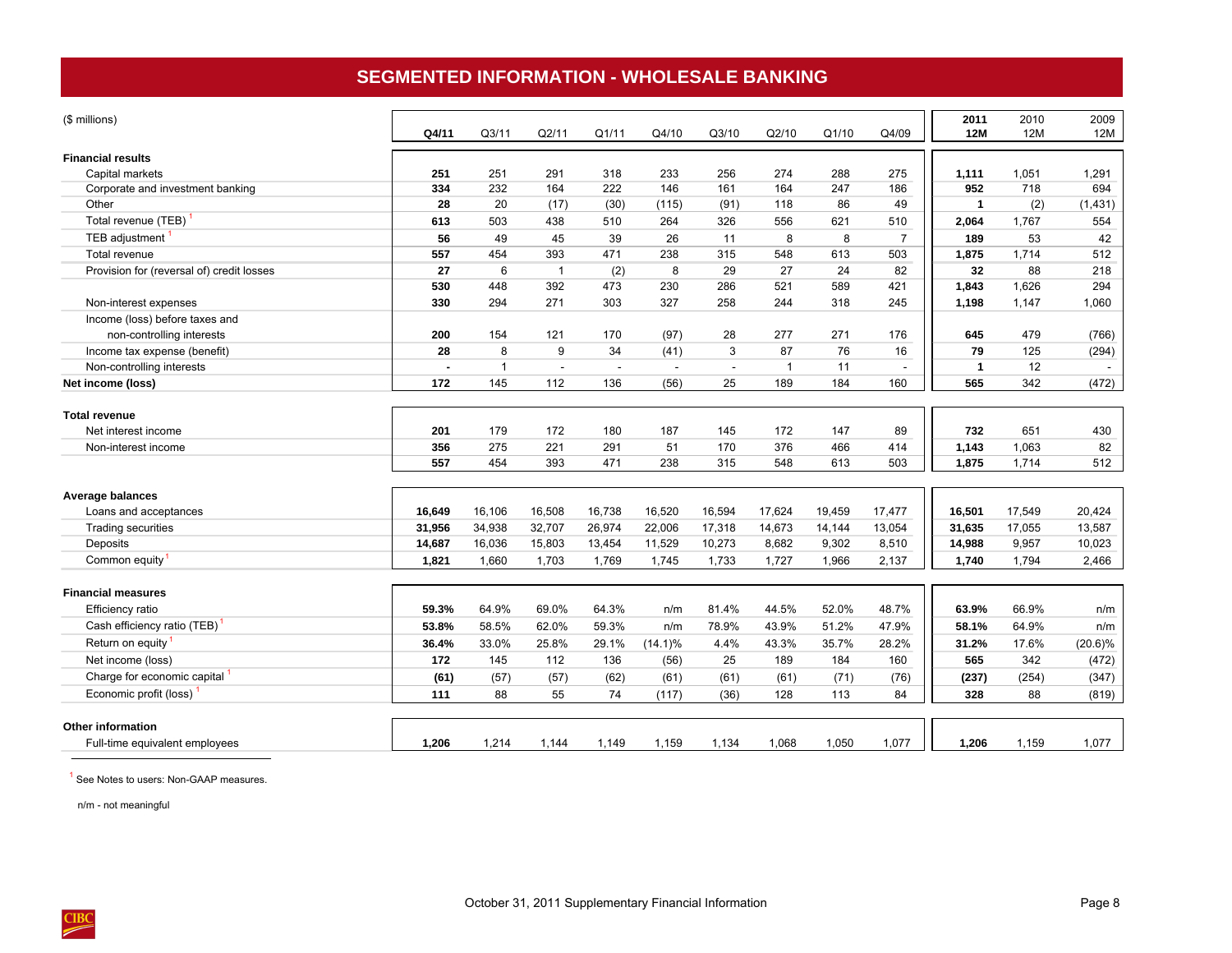## **SEGMENTED INFORMATION - CORPORATE AND OTHER**

<span id="page-12-0"></span>

| (\$ millions)                             | Q4/11          | Q3/11          | Q2/11                    | Q1/11     | Q4/10                    | Q3/10   | Q2/10                    | Q1/10                    | Q4/09   | 2011<br><b>12M</b> | 2010<br>12M | 2009<br>12M |
|-------------------------------------------|----------------|----------------|--------------------------|-----------|--------------------------|---------|--------------------------|--------------------------|---------|--------------------|-------------|-------------|
|                                           |                |                |                          |           |                          |         |                          |                          |         |                    |             |             |
| <b>Financial results</b>                  |                |                |                          |           |                          |         |                          |                          |         |                    |             |             |
| International banking                     | 138            | 144            | 127                      | 140       | 140                      | 151     | 175                      | 170                      | 173     | 549                | 636         | 765         |
| Other                                     | 50             | 36             | 44                       | 94        | 537                      | 61      | 39                       | 46                       | 30      | 224                | 683         | 144         |
| Total revenue                             | 188            | 180            | 171                      | 234       | 677                      | 212     | 214                      | 216                      | 203     | 773                | 1,319       | 909         |
| (Reversal of) provision for credit losses | (50)           | (97)           | (70)                     | (50)      | (100)                    | (89)    | (32)                     | (8)                      | (13)    | (267)              | (229)       | 99          |
|                                           | 238            | 277            | 241                      | 284       | 777                      | 301     | 246                      | 224                      | 216     | 1,040              | 1,548       | 810         |
| Non-interest expenses                     | 246            | 198            | 202                      | 203       | 218                      | 232     | 205                      | 220                      | 190     | 849                | 875         | 833         |
| Income (loss) before taxes                |                |                |                          |           |                          |         |                          |                          |         |                    |             |             |
| and non-controlling interests             | (8)            | 79             | 39                       | 81        | 559                      | 69      | 41                       | 4                        | 26      | 191                | 673         | (23)        |
| Income tax expense (benefit)              | 13             | 21             | 17                       | 21        | 560                      | 30      | $\sim$                   | 26                       | (48)    | 72                 | 616         | 16          |
| Non-controlling interests                 | $\mathbf{2}$   | $\overline{2}$ | 2                        | 3         | $\overline{2}$           | 3       | 5                        | 5                        | 6       | 9                  | 15          | 21          |
| Net income (loss)                         | (23)           | 56             | 20                       | 57        | (3)                      | 36      | 36                       | (27)                     | 68      | 110                | 42          | (60)        |
| <b>Total revenue</b>                      |                |                |                          |           |                          |         |                          |                          |         |                    |             |             |
| Net interest expense                      | (131)          | (117)          | (126)                    | (69)      | (35)                     | (11)    | (14)                     | (22)                     | (37)    | (443)              | (82)        | 121         |
| Non-interest income                       | 319            | 297            | 297                      | 303       | 712                      | 223     | 228                      | 238                      | 240     | 1,216              | 1,401       | 790         |
| Intersegment revenue                      | $\blacksquare$ |                | $\overline{\phantom{a}}$ |           | $\overline{\phantom{a}}$ |         | $\overline{\phantom{a}}$ | $\overline{\phantom{a}}$ |         |                    |             | (2)         |
|                                           | 188            | 180            | 171                      | 234       | 677                      | 212     | 214                      | 216                      | 203     | 773                | 1,319       | 909         |
| <b>Other information</b>                  |                |                |                          |           |                          |         |                          |                          |         |                    |             |             |
| Assets under administration               |                |                |                          |           |                          |         |                          |                          |         |                    |             |             |
| Individuals                               | 14,171         | 14,330         | 14,559                   | 14,282    | 14,330                   | 13,629  | 12,646                   | 12,806                   | 12,803  | 14,171             | 14,330      | 12,803      |
| Institutions <sup>2</sup>                 | 1,064,081      | 1,074,310      | 1,037,760                | 1,039,500 | 972,354                  | 946,345 | 951,144                  | 908,578                  | 868,287 | 1,064,081          | 972,354     | 868,287     |
|                                           | 1,078,252      | 1,088,640      | 1,052,319                | 1,053,782 | 986,684                  | 959,974 | 963,790                  | 921,384                  | 881,090 | 1,078,252          | 986,684     | 881,090     |
| Assets under management <sup>1</sup>      |                |                |                          |           |                          |         |                          |                          |         |                    |             |             |
| Individuals                               | 70             | 69             | 77                       | 172       | 175                      | 226     | 215                      | 282                      | 218     | 70                 | 175         | 218         |
| Institutions                              | 312            | 278            | 283                      | 286       | 276                      | 235     | 230                      | 236                      | 249     | 312                | 276         | 249         |
|                                           | 382            | 347            | 360                      | 458       | 451                      | 461     | 445                      | 518                      | 467     | 382                | 451         | 467         |
| Full-time equivalent employees            | 15,644         | 15,983         | 15,589                   | 15,656    | 16,026                   | 16,177  | 15,845                   | 15,649                   | 15,837  | 15,644             | 16,026      | 15,837      |

 $<sup>1</sup>$  Assets under management are included in assets under administration.</sup>

 $\frac{\text{CIBC}}{\text{CIBC}}$ 

<sup>2</sup> Includes the full contract amount of assets under administration or custody of CIBC Mellon Global Securities Services Company, which is a 50/50 joint venture of CIBC and The Bank of New York Mellon.

|           |             |         |         |         |         |         |         |         | 2011     | 2010    | 2009    |
|-----------|-------------|---------|---------|---------|---------|---------|---------|---------|----------|---------|---------|
| Q4/11     | 0311<br>، س | Q2/11   | Q1/11   | Q4/10   | Q3/10   | Q2/10   | Q1/10   | Q4/09   | 12M      | 12M     | 12M     |
|           |             |         |         |         |         |         |         |         |          |         |         |
| 1.013.968 | 1.026.111   | 991,860 | 992,965 | 923,538 | 898,239 | 904,292 | 865,287 | 842,611 | .013.968 | 923,538 | 842,611 |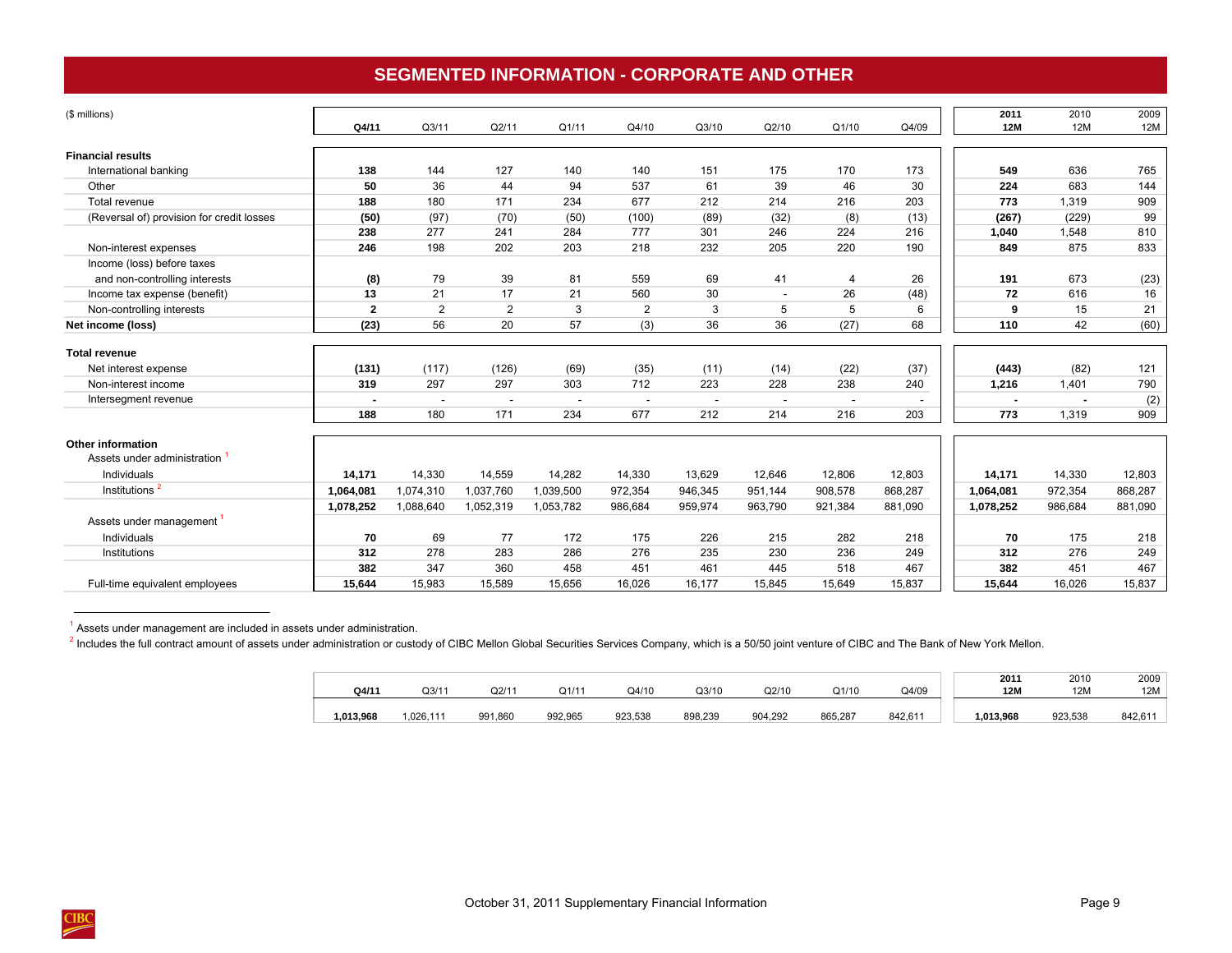## **TRADING ACTIVITIES**

<span id="page-13-0"></span>

| (\$ millions)                                    |       |                   |                |                          |       |       |                |                |        | 2011           | 2010 | 2009    |
|--------------------------------------------------|-------|-------------------|----------------|--------------------------|-------|-------|----------------|----------------|--------|----------------|------|---------|
|                                                  | Q4/11 | Q <sub>3/11</sub> | Q2/11          | Q1/11                    | Q4/10 | Q3/10 | Q2/10          | Q1/10          | Q4/09  | 12M            | 12M  | 12M     |
| Trading revenue                                  |       |                   |                |                          |       |       |                |                |        |                |      |         |
| Net interest income $(TEB)$ <sup>2, 3</sup>      | 152   | 128               | 125            | 125                      | 104   | 56    | 54             | 53             | 66     | 530            | 267  | 275     |
| Non-interest income                              | (36)  | (101)             | 10             | 53                       | 8     | 84    | 178            | 333            | 301    | (74)           | 603  | (531)   |
| Total trading revenue (TEB) <sup>3</sup>         | 116   | 27                | 135            | 178                      | 112   | 140   | 232            | 386            | 367    | 456            | 870  | (256)   |
| TEB adjustment <sup>3</sup>                      | 55    | 49                | 44             | 39                       | 26    | 9     | $\overline{7}$ | $\overline{7}$ | 6      | 187            | 49   | 38      |
| Total trading revenue                            | 61    | (22)              | 91             | 139                      | 86    | 131   | 225            | 379            | 361    | 269            | 821  | (294)   |
| Trading revenue as a % of total revenue          | 1.9%  | n/m               | 3.1%           | 4.5%                     | 2.6 % | 4.6%  | 7.7%           | 12.4 %         | 12.5 % | 2.2%           | 6.8% | n/m     |
| Trading revenue (TEB) as a % of total revenue 3  | 3.6%  | 0.9%              | 4.7%           | 5.7%                     | 3.4%  | 4.9%  | 7.9%           | 12.6%          | 12.7 % | 3.7%           | 7.2% | n/m     |
| Trading revenue by product line (TEB) 3, 4       |       |                   |                |                          |       |       |                |                |        |                |      |         |
| Interest rates                                   | 31    | 31                | 56             | 38                       | 14    | 41    | 60             | 47             | 33     | 156            | 162  | 145     |
| Foreign exchange                                 | 76    | 64                | 69             | 67                       | 61    | 69    | 67             | 68             | 66     | 276            | 265  | 291     |
| Equities                                         | 52    | 49                | 48             | 59                       | 38    | 26    | 38             | 41             | 39     | 208            | 143  | 254     |
| Commodities                                      | 11    | 12                | 12             | 8                        | 6     | 10    | 5              | 12             | 9      | 43             | 33   | 44      |
| Structured credit                                | (57)  | (124)             | (52)           | 6                        | (57)  | (57)  | 74             | 180            | 201    | (227)          | 140  | (1,038) |
| Other                                            | 3     | (5)               | $\overline{2}$ | $\overline{\phantom{a}}$ | 50    | 51    | (12)           | 38             | 19     | $\blacksquare$ | 127  | 48      |
| Total trading revenue (TEB) <sup>3</sup>         | 116   | 27                | 135            | 178                      | 112   | 140   | 232            | 386            | 367    | 456            | 870  | (256)   |
| TEB adjustment <sup>3</sup>                      | 55    | 49                | 44             | 39                       | 26    | 9     | $\overline{7}$ | $\overline{7}$ | 6      | 187            | 49   | 38      |
| <b>Total trading revenue</b>                     | 61    | (22)              | 91             | 139                      | 86    | 131   | 225            | 379            | 361    | 269            | 821  | (294)   |
| Foreign exchange revenue                         |       |                   |                |                          |       |       |                |                |        |                |      |         |
| Foreign exchange trading revenue                 | 76    | 64                | 69             | 67                       | 61    | 69    | 67             | 68             | 66     | 276            | 265  | 291     |
| Foreign exchange other than trading <sup>5</sup> | 77    | 58                | 32             | 70                       | 452   | 88    | 65             | 78             | 63     | 237            | 683  | 496     |
|                                                  | 153   | 122               | 101            | 137                      | 513   | 157   | 132            | 146            | 129    | 513            | 948  | 787     |

1 Trading revenue comprises net interest income and non-interest income. Net interest income arises from interest and dividends related to trading assets and liabilities other than derivatives, and is reported net of inter income associated with funding these assets and liabilities. Non-interest income includes unrealized gains and losses on security positions held, and gains and losses that are realized from the purchase and sale of securit income also includes realized and unrealized gains and losses on trading derivatives. Trading revenue excludes underwriting fees and commissions on securities transactions, which are shown separately in the consolidated st operations.

<sup>2</sup> Trading activities and related risk management strategies can periodically shift revenue between net interest income and non-interest income. Therefore, we view trading-related net interest income as an integral part o

<sup>3</sup> See Notes to users: Non-GAAP measures.

 $4$  Certain prior period information has been reclassified to conform to the presentation adopted in the current period.

 $<sup>5</sup>$  See footnote 2 on page 3 of non-interest income.</sup>

n/m - not meaningful due to the trading loss.

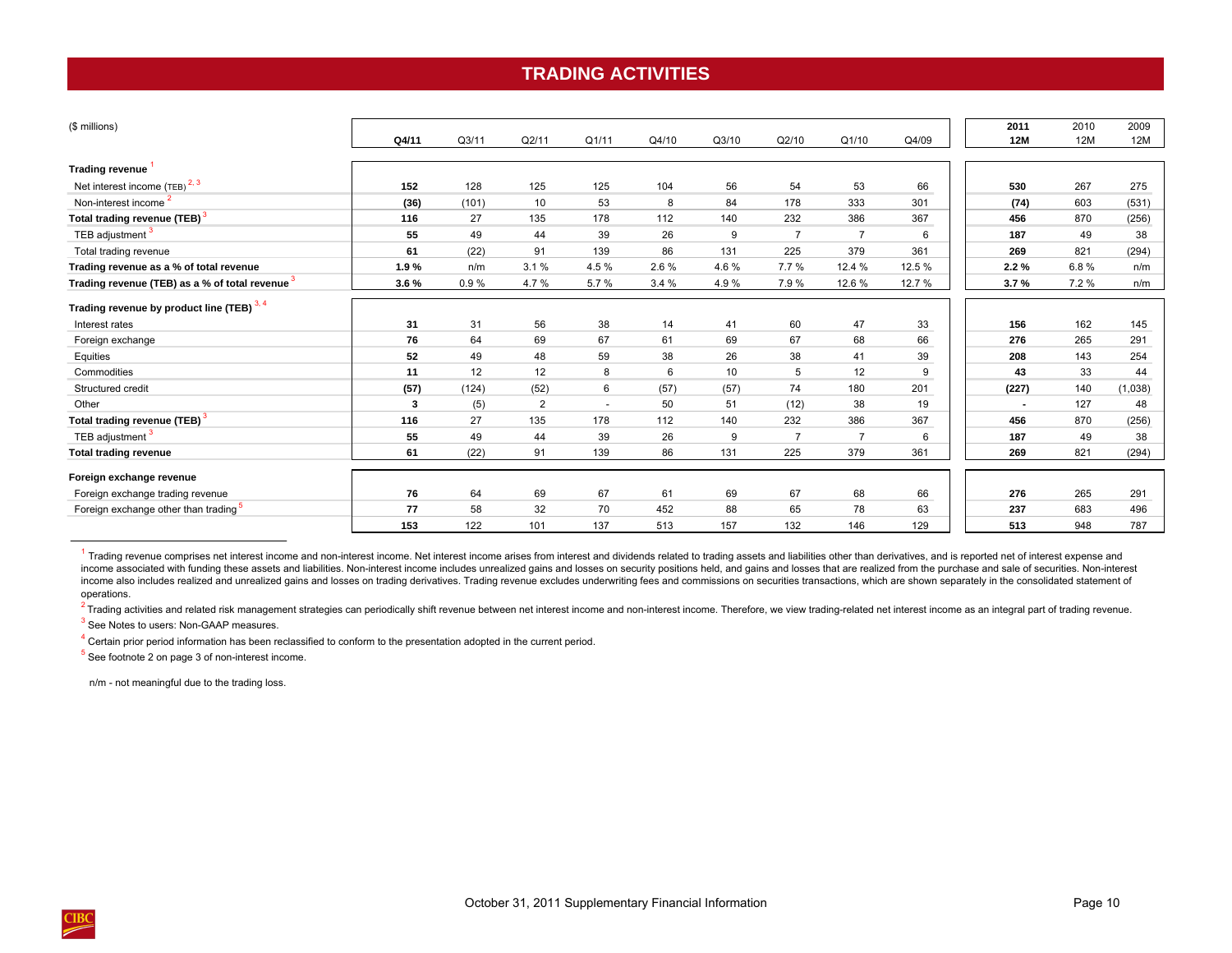# **CONSOLIDATED BALANCE SHEET <sup>1</sup>**

| <b>ASSETS</b>                                                                             | Q4/11          | Q3/11           | Q2/11           | Q1/11           | Q4/10          | Q3/10           | Q2/10          | Q1/10          | Q4/09          |
|-------------------------------------------------------------------------------------------|----------------|-----------------|-----------------|-----------------|----------------|-----------------|----------------|----------------|----------------|
|                                                                                           |                |                 |                 |                 |                |                 |                |                |                |
| Cash and non-interest-bearing deposits with banks<br>Interest-bearing deposits with banks | 1,855<br>4,442 | 2,217<br>19,307 | 2,133<br>35,272 | 1,639<br>19,276 | 2,190<br>9,862 | 2,023<br>12,390 | 1,563<br>6,373 | 1,917<br>6,373 | 1,812<br>5,195 |
| <b>Securities</b>                                                                         |                |                 |                 |                 |                |                 |                |                |                |
| Trading                                                                                   | 32,797         | 33,540          | 37,337          | 31,906          | 28,557         | 20,838          | 17,839         | 18,823         | 15,110         |
| Available-for-sale (AFS)                                                                  | 29,212         | 22,881          | 25,861          | 27,900          | 26,621         | 38,037          | 30,416         | 37,290         | 40,160         |
| Designated at fair value (FVO)                                                            | 20,064         | 17,618          | 20,883          | 22,269          | 22,430         | 18,761          | 18,739         | 19,931         | 22,306         |
| Cash collateral on securities borrowed                                                    | 1,838          | 3,714           | 3,210           | 1,295           | 2,401          | 3,865           | 4,254          | 4,110          | 3,983          |
| Securities purchased under resale agreements                                              | 26,002         | 31,680          | 35,643          | 39,716          | 34,941         | 28,219          | 35,212         | 28,387         | 28,768         |
| Loans                                                                                     |                |                 |                 |                 |                |                 |                |                |                |
| Residential mortgages                                                                     | 99,603         | 101,293         | 97,123          | 94,045          | 93,568         | 96,049          | 93,942         | 89,605         | 86,152         |
| Personal                                                                                  | 34,842         | 34,594          | 34,270          | 34,223          | 34,335         | 34,000          | 34,177         | 34,059         | 33,869         |
| Credit card                                                                               | 10,408         | 9,960           | 10,501          | 10,567          | 12,127         | 11,601          | 12,379         | 12,122         | 11,808         |
| Business and government                                                                   | 41,812         | 40,431          | 39,596          | 40,221          | 38,582         | 38,001          | 38,239         | 39,296         | 37,343         |
| Allowance for credit losses                                                               | (1,647)        | (1,650)         | (1,686)         | (1,700)         | (1,720)        | (1,973)         | (2,002)        | (1,964)        | (1,960)        |
| Other                                                                                     |                |                 |                 |                 |                |                 |                |                |                |
| Derivative instruments                                                                    | 28,259         | 24,176          | 21,248          | 19,526          | 24,682         | 23,886          | 21,830         | 23,563         | 24,696         |
| Customers' liability under acceptances                                                    | 9,361          | 8,964           | 8,365           | 7,905           | 7,684          | 7,309           | 7,001          | 6,997          | 8,397          |
| Land, buildings and equipment                                                             | 1,676          | 1,612           | 1,593           | 1,627           | 1,660          | 1,612           | 1,581          | 1,624          | 1,618          |
| Goodwill                                                                                  | 1,894          | 1,855           | 1,847           | 1,895           | 1,913          | 1,917           | 1,904          | 1,954          | 1,997          |
| Software and other intangible assets                                                      | 654            | 628             | 609             | 602             | 609            | 579             | 596            | 635            | 669            |
| Investments in equity-accounted associates                                                | 1,128          | 300             | 289             | 311             | 298            | 315             | 352            | 199            | 190            |
| Other assets                                                                              | 9,499          | 9,459           | 10,012          | 9,996           | 11,300         | 12,171          | 11,606         | 12,318         | 13,831         |
| <b>Total assets</b>                                                                       | 353,699        | 362,579         | 384,106         | 363,219         | 352,040        | 349,600         | 336,001        | 337,239        | 335,944        |
| LIABILITIES AND SHAREHOLDERS' EQUITY                                                      |                |                 |                 |                 |                |                 |                |                |                |
| <b>Deposits</b>                                                                           |                |                 |                 |                 |                |                 |                |                |                |
| Personal                                                                                  |                |                 |                 |                 |                |                 |                |                |                |
| Demand                                                                                    | 8,109          | 7,951           | 8,150           | 8,033           | 7,935          | 7,688           | 7,611          | 7,600          | 6,485          |
| Notice                                                                                    | 66,149         | 64,332          | 62,894          | 61,569          | 61,079         | 61,490          | 59,756         | 57,996         | 55,151         |
| Fixed                                                                                     | 42,334         | 42,780          | 43,238          | 43,798          | 44,280         | 43,881          | 44,498         | 45,641         | 46,688         |
|                                                                                           | 116,592        | 115,063         | 114,282         | 113,400         | 113,294        | 113,059         | 111,865        | 111,237        | 108,324        |
| Business and government                                                                   | 134,636        | 139,308         | 153,548         | 137,523         | 127,759        | 118,207         | 108,469        | 105,920        | 107,209        |
| Bank                                                                                      | 4,181          | 6,956           | 10,772          | 8,060           | 5,618          | 6,836           | 6,459          | 7,112          | 7,584          |
| Obligations related to securities sold short                                              | 10,316         | 10,805          | 12,669          | 11,450          | 9,673          | 8,824           | 9,490          | 7,137          | 5,916          |
| Cash collateral on securities lent                                                        | 2,850          | 5,048           | 4,898           | 3,479           | 4,306          | 7,397           | 6,519          | 7,518          | 5,287          |
| Obligations related to securities sold under repurchase agreements                        | 11,456         | 18,298          | 23,002          | 26,710          | 23,914         | 27,425          | 29,890         | 34,587         | 32,166         |
| Other                                                                                     |                |                 |                 |                 |                |                 |                |                |                |
| Derivative instruments                                                                    | 29,807         | 24,059          | 22.446          | 20,686          | 26,489         | 26,287          | 24,060         | 25,686         | 27,162         |
| Acceptances                                                                               | 9,396          | 8,964           | 8,365           | 7,905           | 7,684          | 7,309           | 7,001          | 6,997          | 8,397          |
| Other liabilities                                                                         | 11,823         | 12,051          | 12,376          | 11,441          | 12,572         | 12,012          | 10,607         | 10,441         | 13,693         |
| Subordinated indebtedness                                                                 | 5,138          | 5,153           | 5,150           | 6,225           | 4,773          | 6,067           | 6,063          | 5,119          | 5,157          |
| Preferred share liabilities                                                               |                | ÷,              |                 | ÷,              | $\sim$         | 600             | 600            | 600            | 600            |
| Non-controlling interests                                                                 | 164            | 156             | 156             | 163             | 168            | 165             | 168            | 171            | 174            |
| Shareholders' equity                                                                      |                |                 |                 |                 |                |                 |                |                |                |
| Preferred shares                                                                          | 2,756          | 2,756           | 3,156           | 3,156           | 3,156          | 3,156           | 3,156          | 3,156          | 3,156          |
| Common shares                                                                             | 7,376          | 7,254           | 7,116           | 6,951           | 6,804          | 6,662           | 6,509          | 6,372          | 6,241          |
| Contributed surplus                                                                       | 90             | 89              | 90              | 96              | 96             | 96              | 94             | 94             | 92             |
| Retained earnings                                                                         | 7,605          | 7,208           | 6,801           | 6,509           | 6,095          | 5,972           | 5,713          | 5,432          | 5,156          |
| Accumulated other comprehensive income                                                    | (487)          | (589)           | (721)           | (535)           | (361)          | (474)           | (662)          | (340)          | (370)          |
| Total liabilities and shareholders' equity                                                | 353,699        | 362,579         | 384,106         | 363,219         | 352,040        | 349,600         | 336,001        | 337,239        | 335,944        |

<sup>1</sup> Certain prior period information has been reclassified to conform to the presentation adopted in the current period.

<span id="page-14-0"></span>(\$ millions)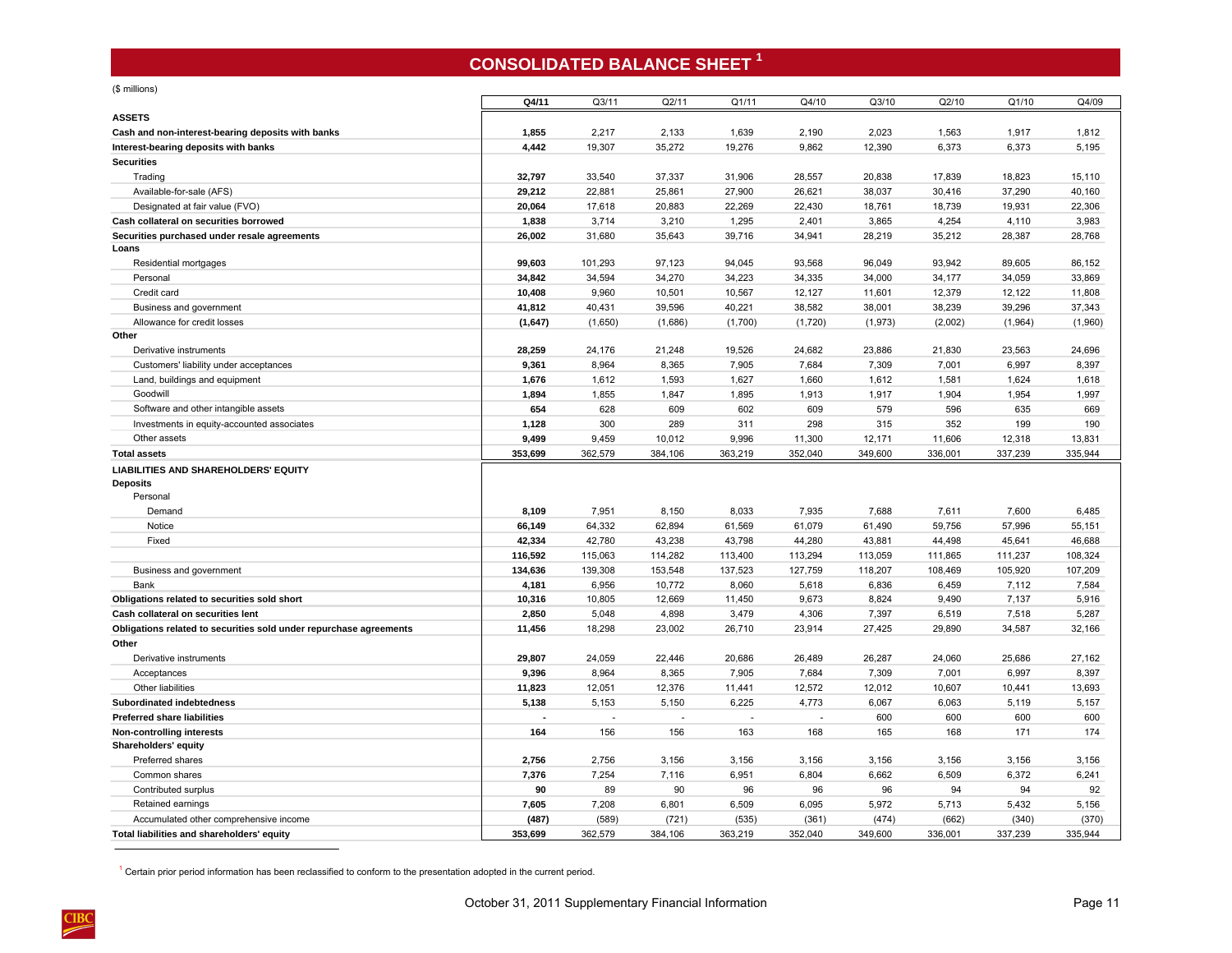# **BALANCE SHEET MEASURES**

<span id="page-15-0"></span>

|                                                   | Q4/11  | Q3/11  | Q2/11  | Q1/11  | Q4/10  | Q3/10  | Q2/10  | Q1/10  | Q4/09  |
|---------------------------------------------------|--------|--------|--------|--------|--------|--------|--------|--------|--------|
|                                                   |        |        |        |        |        |        |        |        |        |
| Personal deposits to loans ratio                  | 63.0%  | 62.3%  | 63.6%  | 63.9%  | 64.0%  | 63.6%  | 63.3%  | 64.3%  | 64.8%  |
| Cash and deposits with banks to total assets      | 1.8%   | 5.9%   | 9.7%   | 5.8%   | 3.4%   | 4.1%   | 2.4%   | 2.5%   | 2.1%   |
| Securities to total assets                        | 23.2%  | 20.4%  | 21.9%  | 22.6%  | 22.0%  | 22.2%  | 19.9%  | 22.5%  | 23.1%  |
| Average common shareholders' equity (\$ millions) | 14.586 | 13,891 | 13.102 | 12.870 | 12.400 | 11,994 | 11.415 | 11,269 | 10,718 |

# **GOODWILL, SOFTWARE AND OTHER INTANGIBLE ASSETS**

| (\$ millions)                             |                |                          |                          |       |                          |                          |                          |                          |                          |
|-------------------------------------------|----------------|--------------------------|--------------------------|-------|--------------------------|--------------------------|--------------------------|--------------------------|--------------------------|
|                                           | Q4/11          | Q3/11                    | Q2/11                    | Q1/11 | Q4/10                    | Q3/10                    | Q2/10                    | Q1/10                    | Q4/09                    |
| Goodwill                                  |                |                          |                          |       |                          |                          |                          |                          |                          |
| Opening balance                           | 1,855          | 1,847                    | 1,895                    | 1,913 | 1,917                    | 1,904                    | 1,954                    | 1,997                    | 1,992                    |
| Acquisitions                              | $\blacksquare$ | $\overline{\phantom{a}}$ | $\overline{2}$           |       | 3                        | $\overline{2}$           | $\overline{\phantom{a}}$ |                          | $\overline{a}$           |
| Dispositions                              | $\blacksquare$ | $\overline{\phantom{a}}$ | $\overline{\phantom{a}}$ | (1)   | $\overline{\phantom{a}}$ | $\overline{\phantom{a}}$ | (1)                      | (31)                     | $\overline{\phantom{a}}$ |
| Other <sup>2</sup>                        | 39             | 8                        | (50)                     | (17)  | (7)                      | 11                       | (49)                     | (12)                     | 3                        |
| <b>Closing balance</b>                    | 1,894          | 1,855                    | 1,847                    | 1,895 | 1,913                    | 1,917                    | 1,904                    | 1,954                    | 1,997                    |
| <b>Software</b>                           |                |                          |                          |       |                          |                          |                          |                          |                          |
| Opening balance                           | 300            | 278                      | 258                      | 253   | 260                      | 270                      | 291                      | 302                      | 275                      |
| Changes, net of amortization <sup>2</sup> | 26             | 22                       | 20                       | 5     | (7)                      | (10)                     | (21)                     | (11)                     | 27                       |
| Closing balance                           | 326            | 300                      | 278                      | 258   | 253                      | 260                      | 270                      | 291                      | 302                      |
| Other intangible assets                   |                |                          |                          |       |                          |                          |                          |                          |                          |
| Opening balance                           | 328            | 331                      | 344                      | 356   | 319                      | 326                      | 344                      | 367                      | 375                      |
| Acquisitions                              | 6              | 6                        | 4                        | 2     | 49                       | $\blacksquare$           | $\overline{\phantom{a}}$ | $\overline{\phantom{a}}$ | $\overline{\phantom{a}}$ |
| Amortization                              | (11)           | (11)                     | (9)                      | (11)  | (11)                     | (9)                      | (9)                      | (10)                     | (10)                     |
| Other <sup>2</sup>                        | 5              | 2                        | (8)                      | (3)   | (1)                      | $\overline{2}$           | (9)                      | (13)                     | $\overline{2}$           |
| Closing balance                           | 328            | 328                      | 331                      | 344   | 356                      | 319                      | 326                      | 344                      | 367                      |
| Software and other intangible assets      | 654            | 628                      | 609                      | 602   | 609                      | 579                      | 596                      | 635                      | 669                      |

 $<sup>1</sup>$  Includes disposition of a consolidated U.S. investment.</sup>

<sup>2</sup> Includes foreign currency translation adjustments.

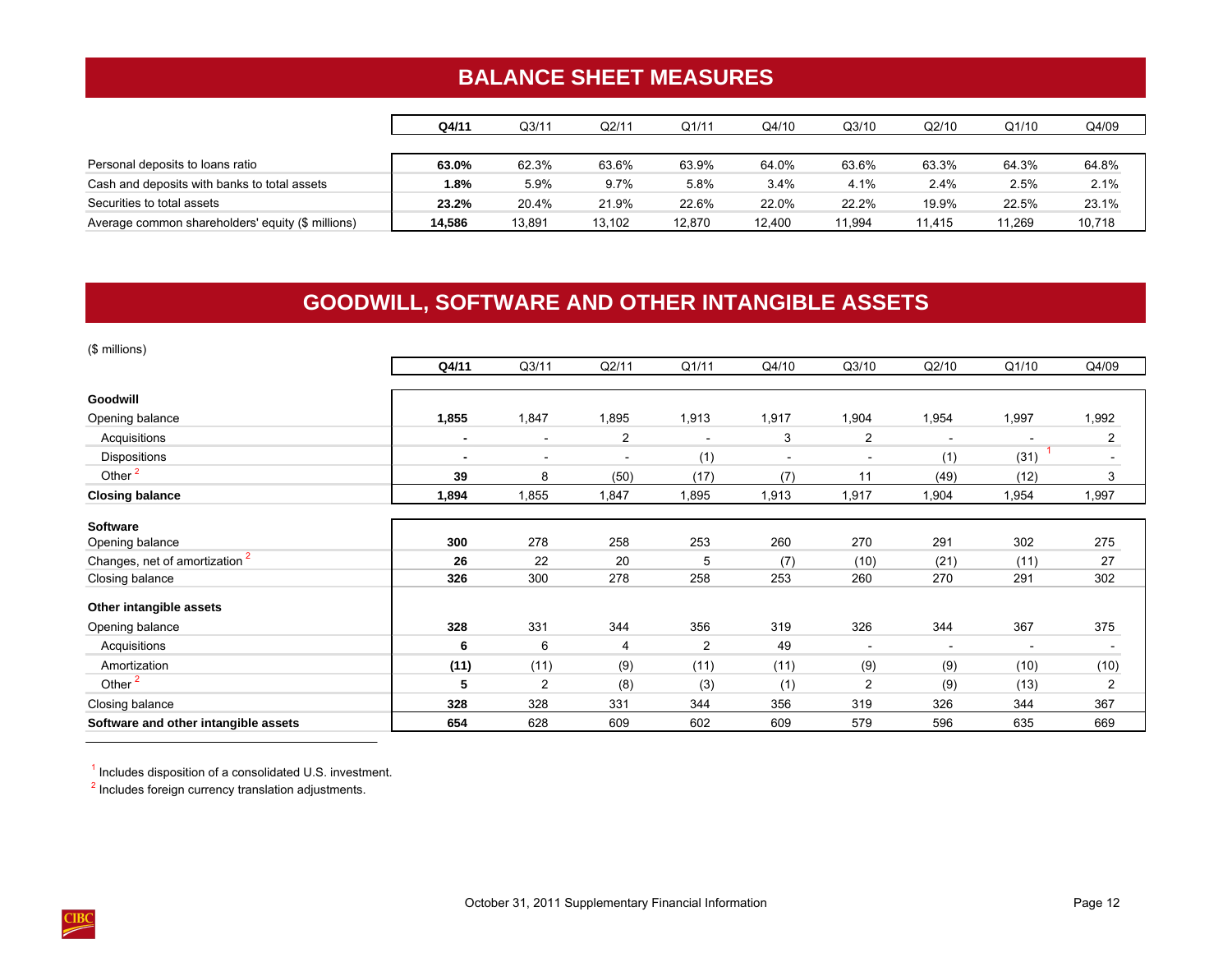## **CONSOLIDATED STATEMENT OF CHANGES IN SHAREHOLDERS' EQUITY**

<span id="page-16-0"></span>

| (\$ millions)                                          | Q4/11                    | Q3/11                    | Q2/11          | Q1/11          | Q4/10  | Q3/10                    | Q2/10        | Q1/10          | Q4/09          | 2011<br><b>12M</b> | 2010<br>12M    | 2009<br><b>12M</b> |
|--------------------------------------------------------|--------------------------|--------------------------|----------------|----------------|--------|--------------------------|--------------|----------------|----------------|--------------------|----------------|--------------------|
| <b>Preferred shares</b>                                |                          |                          |                |                |        |                          |              |                |                |                    |                |                    |
| Balance at beginning of period                         | 2,756                    | 3,156                    | 3,156          | 3,156          | 3,156  | 3,156                    | 3,156        | 3,156          | 3,156          | 3,156              | 3,156          | 2,631              |
| Issue of preferred shares                              |                          | ٠                        | $\sim$         | $\sim$         |        | $\sim$                   | $\sim$       | $\overline{a}$ | ٠              |                    |                | 525                |
| Redemption of preferred shares                         |                          | (400)                    |                | $\sim$         |        | $\sim$                   | $\sim$       |                | ٠              | (400)              |                |                    |
| Balance at end of period                               | 2,756                    | 2,756                    | 3,156          | 3,156          | 3,156  | 3,156                    | 3,156        | 3,156          | 3,156          | 2,756              | 3,156          | 3,156              |
| <b>Common shares</b>                                   |                          |                          |                |                |        |                          |              |                |                |                    |                |                    |
| Balance at beginning of period                         | 7,254                    | 7,116                    | 6,951          | 6,804          | 6,662  | 6,509                    | 6,372        | 6,241          | 6,162          | 6.804              | 6,241          | 6,063              |
| Issue of common shares                                 | 126                      | 137                      | 165            | 147            | 145    | 150                      | 137          | 131            | 79             | 575                | 563            | 178                |
| Treasury shares                                        | (4)                      | $\overline{1}$           |                | $\sim$         | (3)    | 3                        | $\sim$       |                | ٠              | (3)                |                | $\sim$             |
| Balance at end of period                               | 7,376                    | 7,254                    | 7,116          | 6,951          | 6,804  | 6,662                    | 6,509        | 6,372          | 6,241          | 7,376              | 6,804          | 6,241              |
| <b>Contributed surplus</b>                             |                          |                          |                |                |        |                          |              |                |                |                    |                |                    |
| Balance at beginning of period                         | 89                       | 90                       | 96             | 96             | 96     | 94                       | 94           | 92             | 101            | 96                 | 92             | 96                 |
| Stock option expense                                   | $\mathbf{3}$             | $\mathbf{1}$             | $\overline{1}$ | $\overline{2}$ | 3      | $\overline{2}$           | $\mathbf{3}$ | 3              | $\overline{2}$ | $\overline{7}$     | 11             | 12                 |
| Stock options exercised                                | (2)                      | (1)                      | (7)            | (2)            | (2)    | $\sim$                   | (1)          | (1)            | $\sim$         | (12)               | (4)            | (1)                |
| Other                                                  | $\overline{\phantom{a}}$ | (1)                      | $\sim$         | $\sim$         | (1)    | $\sim$                   | (2)          | $\sim$         | (11)           | (1)                | (3)            | (15)               |
| Balance at end of period                               | 90                       | 89                       | 90             | 96             | 96     | 96                       | 94           | 94             | 92             | 90                 | 96             | 92                 |
| <b>Retained earnings</b>                               |                          |                          |                |                |        |                          |              |                |                |                    |                |                    |
| Balance at beginning of period, as previously reported | 7,208                    | 6,801                    | 6,509          | 6,095          | 5,972  | 5,713                    | 5,432        | 5,156          | 4,886          | 6,095              | 5,156          | 5,483              |
| Adoption of new accounting policies                    |                          | $\overline{\phantom{a}}$ |                | ÷,             |        | $\overline{\phantom{a}}$ | $\sim$       |                |                | $\blacksquare$     | $\overline{a}$ | (6)                |
| Balance at beginning of period, as restated            | 7,208                    | 6,801                    | 6,509          | 6,095          | 5,972  | 5,713                    | 5,432        | 5,156          | 4,886          | 6,095              | 5,156          | 5,477              |
| Net income                                             | 794                      | 808                      | 678            | 799            | 500    | 640                      | 660          | 652            | 644            | 3,079              | 2,452          | 1,174              |
| Dividends                                              |                          |                          |                |                |        |                          |              |                |                |                    |                |                    |
| Preferred                                              | (38)                     | (43)                     | (42)           | (42)           | (42)   | (42)                     | (43)         | (42)           | (43)           | (165)              | (169)          | (162)              |
| Common                                                 | (359)                    | (346)                    | (344)          | (342)          | (341)  | (338)                    | (336)        | (335)          | (333)          | (1, 391)           | (1, 350)       | (1, 328)           |
| Premium on redemption of preferred shares              | $\overline{\phantom{a}}$ | (12)                     | $\sim$         | $\sim$         | $\sim$ | $\sim$                   | $\sim$       | $\overline{a}$ | $\sim$         | (12)               | $\sim$         |                    |
| Other                                                  | $\overline{\phantom{a}}$ | $\sim$                   |                | (1)            | 6      | (1)                      | $\sim$       | -1             | $\overline{2}$ | (1)                | 6              | (5)                |
| Balance at end of period                               | 7,605                    | 7,208                    | 6,801          | 6,509          | 6,095  | 5,972                    | 5,713        | 5,432          | 5,156          | 7,605              | 6,095          | 5,156              |
| Accumulated other comprehensive income, net of tax     |                          |                          |                |                |        |                          |              |                |                |                    |                |                    |
| Balance at beginning of period                         | (589)                    | (721)                    | (535)          | (361)          | (474)  | (662)                    | (340)        | (370)          | (485)          | (361)              | (370)          | (442)              |
| Other comprehensive income (OCI)                       | 102                      | 132                      | (186)          | (174)          | 113    | 188                      | (322)        | 30             | 115            | (126)              | 9              | 72                 |
| Balance at end of period                               | (487)                    | (589)                    | (721)          | (535)          | (361)  | (474)                    | (662)        | (340)          | (370)          | (487)              | (361)          | (370)              |
| Shareholders' equity at end of period                  | 17,340                   | 16,718                   | 16.442         | 16,177         | 15,790 | 15,412                   | 14,810       | 14,714         | 14,275         | 17,340             | 15,790         | 14,275             |

<sup>1</sup> Assets and liabilities in the form of CIBC common shares, held within certain compensation trusts, have been offset (October 31, 2011: \$1 million; July 31, 2011: \$5 million) within treasury shares.

 $2$  Represents the impact of changing the measurement date for employee future benefits.

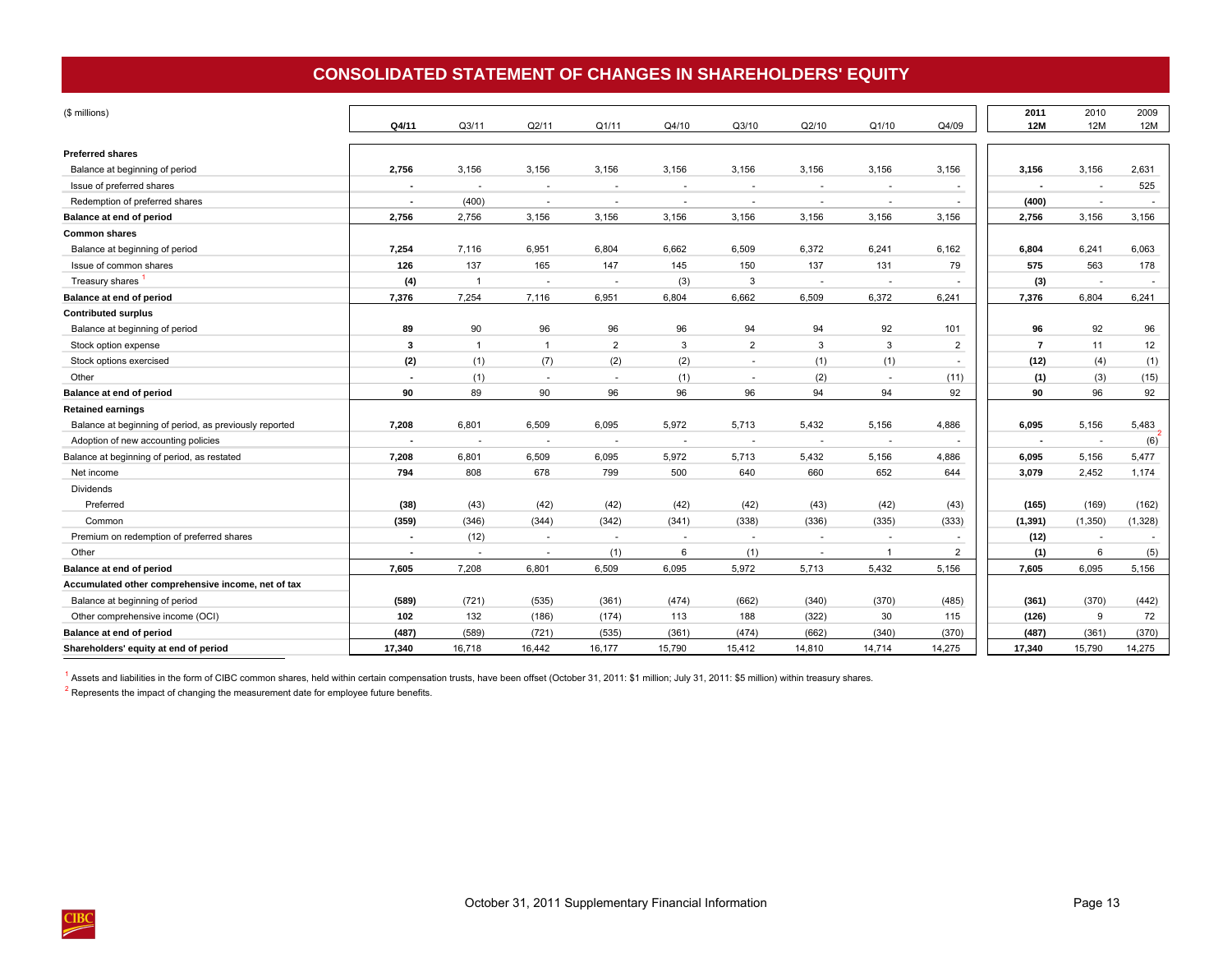## **CONSOLIDATED STATEMENT OF COMPREHENSIVE INCOME**

<span id="page-17-0"></span>

| (\$ millions)                                                                                      | Q4/11 | Q3/11  | Q2/11          | Q1/11                    | Q4/10          | Q3/10 | Q2/10                    | Q1/10                    | Q4/09 | 2011<br><b>12M</b> | 2010<br><b>12M</b> | 2009<br>12M |
|----------------------------------------------------------------------------------------------------|-------|--------|----------------|--------------------------|----------------|-------|--------------------------|--------------------------|-------|--------------------|--------------------|-------------|
| Net income                                                                                         | 794   | 808    | 678            | 799                      | 500            | 640   | 660                      | 652                      | 644   | 3,079              | 2,452              | 1,174       |
| OCI, net of tax                                                                                    |       |        |                |                          |                |       |                          |                          |       |                    |                    |             |
| Net foreign currency translation adjustments                                                       |       |        |                |                          |                |       |                          |                          |       |                    |                    |             |
| Net gains (losses) on investments in self-sustaining foreign operations                            | 234   | 41     | (273)          | (94)                     | (36)           | 60    | (257)                    | (57)                     | (9)   | (92)               | (290)              | (523)       |
| Net (gains) losses on investments in self-sustaining foreign operations reclassified to net income | 41    | $\sim$ | $\sim$         | $\sim$                   | 1.058          | 21    | $\overline{\phantom{a}}$ | $\overline{\phantom{a}}$ | (1)   | 41                 | 1.079              | 135         |
| Net gains (losses) on hedges of investments in self-sustaining foreign operations                  | (92)  | (8)    | 84             | 29                       | 11             | (17)  | 77                       | 17                       | (9)   | 13                 | 88                 | 392         |
| Net (gains) losses on hedges of investments in self-sustaining foreign operations                  |       |        |                |                          |                |       |                          |                          |       |                    |                    |             |
| reclassified to net income                                                                         | (37)  |        |                | $\overline{\phantom{a}}$ | (941)          | (16)  |                          |                          |       | (37)               | (957)              | (142)       |
|                                                                                                    | 146   | 33     | (189)          | (65)                     | 92             | 48    | (180)                    | (40)                     | (18)  | (75)               | (80)               | (138)       |
| Net change in AFS securities                                                                       |       |        |                |                          |                |       |                          |                          |       |                    |                    |             |
| Net unrealized gains (losses) on AFS securities                                                    | 15    | 141    | 22             | (68)                     | 94             | 255   | (158)                    | 112                      | 179   | 110                | 303                | 462         |
| Net (gains) losses on AFS securities reclassified to net income                                    | (65)  | (30)   | (16)           | (29)                     | (79)           | (109) | (6)                      | (36)                     | (37)  | (140)              | (230)              | (236)       |
|                                                                                                    | (50)  | 111    | 6              | (97)                     | 15             | 146   | (164)                    | 76                       | 142   | (30)               | 73                 | 226         |
| Net change in cash flow hedges                                                                     |       |        |                |                          |                |       |                          |                          |       |                    |                    |             |
| Net gains (losses) on derivatives designated as cash flow hedges                                   | 14    | (25)   | (10)           | (16)                     | $\overline{2}$ | (9)   | 8                        | (10)                     | (13)  | (37)               | (9)                | (26)        |
| Net (gains) losses on derivatives designated as cash flow hedges reclassified to net income        | (8)   | 13     | $\overline{ }$ | $\overline{4}$           | $\overline{4}$ | 3     | 14                       | 4                        |       | 16                 | 25                 | 10          |
|                                                                                                    |       | (12)   | (3)            | (12)                     | 6              | (6)   | 22                       | (6)                      | (9)   | (21)               | 16                 | (16)        |
| <b>Total OCI</b>                                                                                   | 102   | 132    | (186)          | (174)                    | 113            | 188   | (322)                    | 30                       | 115   | (126)              | 9                  | 72          |
| <b>Comprehensive income</b>                                                                        | 896   | 940    | 492            | 625                      | 613            | 828   | 338                      | 682                      | 759   | 2.953              | 2,461              | 1,246       |

## **INCOME TAX ALLOCATED TO EACH COMPONENT OF OCI**

| (\$ millions)                                                                               |       |      |       |                          |                          |       |                |       |       | 2011 | 2010  | 2009  |
|---------------------------------------------------------------------------------------------|-------|------|-------|--------------------------|--------------------------|-------|----------------|-------|-------|------|-------|-------|
|                                                                                             | Q4/11 | Q3/1 | Q2/11 | Q1/11                    | Q4/10                    | Q3/10 | Q2/10          | Q1/10 | Q4/09 | 12M  | 12M   | 12M   |
| Income tax (expense) benefit                                                                |       |      |       |                          |                          |       |                |       |       |      |       |       |
| Net foreign currency translation adjustments                                                |       |      |       |                          |                          |       |                |       |       |      |       |       |
| Net gains (losses) on investments in self-sustaining foreign operations                     | (4)   |      |       |                          | (1)                      | (5)   | 3              |       | (3)   | (1)  |       | -34   |
| Net gains (losses) on hedges of investments in self-sustaining foreign operations           | 22    |      | (18)  | (7)                      | $\overline{\phantom{a}}$ |       | (18)           | (4)   |       | (2)  | (18)  | (120) |
| Net (gains) losses on hedges of investments in self-sustaining foreign operations           |       |      |       |                          |                          |       |                |       |       |      |       |       |
| reclassified to net income                                                                  | 21    |      |       | $\overline{\phantom{a}}$ | 528                      |       |                |       | (1)   | 21   | 536   | 104   |
| Net change in AFS securities                                                                |       |      |       |                          |                          |       |                |       |       |      |       |       |
| Net unrealized gains (losses) on AFS securities                                             | (17)  | (36) |       | 22                       | (23)                     | (96)  | 64             | (45)  | (34)  | (29) | (100) | (151) |
| Net (gains) losses on AFS securities reclassified to net income                             |       | 5    | 8     | 13                       | 27                       | 21    | $\overline{2}$ | 18    | 18    | 30   | 68    | 111   |
| Net change in cash flow hedges                                                              |       |      |       |                          |                          |       |                |       |       |      |       |       |
| Net gains (losses) on derivatives designated as cash flow hedges                            | (6)   | 9    |       | 8                        | (1)                      |       | (4)            |       | 6     | 13   |       |       |
| Net (gains) losses on derivatives designated as cash flow hedges reclassified to net income |       | (4)  |       | (3)                      | (1)                      |       | (2)            |       |       | (4)  |       |       |
|                                                                                             | 23    | (23) | (5)   | 33                       | 529                      | (64)  | 45             | (25)  | (17)  | 28   | 485   | (18)  |

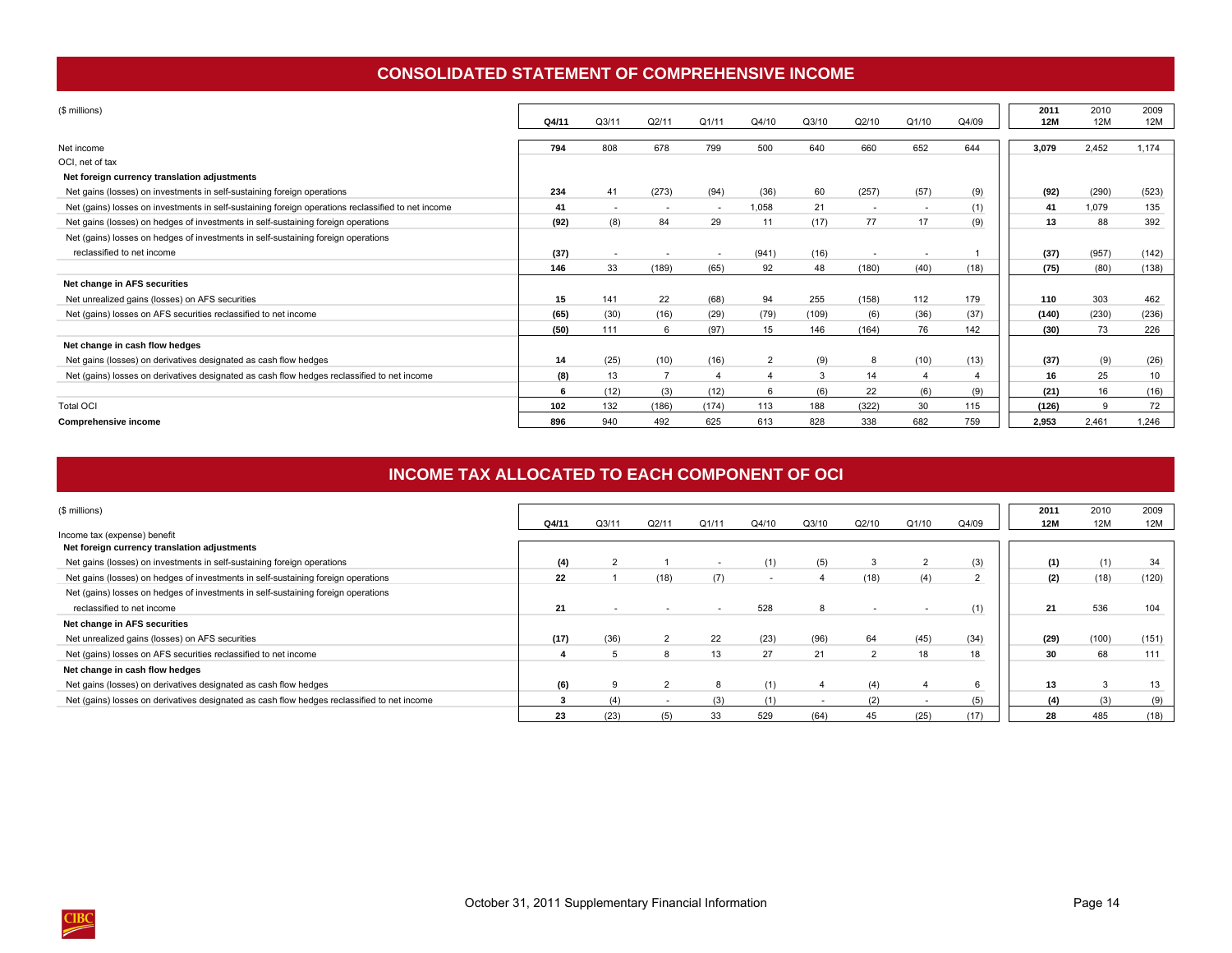## **CONSOLIDATED STATEMENT OF CASH FLOWS <sup>1</sup>**

<span id="page-18-0"></span>

| (\$ millions)                                                                                |                          |                          |                          |                          |                          |                          |                 |                          |                          | 2011<br>12M    | 2010                     | 2009                     |
|----------------------------------------------------------------------------------------------|--------------------------|--------------------------|--------------------------|--------------------------|--------------------------|--------------------------|-----------------|--------------------------|--------------------------|----------------|--------------------------|--------------------------|
|                                                                                              | Q4/11                    | Q3/11                    | Q2/11                    | Q1/11                    | Q4/10                    | Q3/10                    | Q2/10           | Q1/10                    | Q4/09                    |                | 12M                      | 12M                      |
| Cash flows provided by (used in) operating activities<br>Net income                          | 794                      | 808                      | 678                      | 799                      | 500                      | 640                      | 660             | 652                      | 644                      | 3.079          | 2,452                    | 1,174                    |
| Adjustments to reconcile net income to cash flows provided by (used in) operating activities |                          |                          |                          |                          |                          |                          |                 |                          |                          |                |                          |                          |
| Provision for credit losses                                                                  | 243                      | 195                      | 194                      | 209                      | 150                      | 221                      | 316             | 359                      | 424                      | 841            | 1.046                    | 1,649                    |
| Amortization                                                                                 | 92                       | 87                       | 87                       | 90                       | 96                       | 91                       | 94              | 94                       | 102                      | 356            | 375                      | 403                      |
| Stock option expense                                                                         | $\overline{\mathbf{3}}$  | $\overline{1}$           | $\overline{1}$           | 2                        | 3                        | $\overline{2}$           | 3               | 3                        | $\overline{2}$           | $\overline{7}$ | 11                       | 12                       |
| Future income taxes                                                                          | 67                       | 106                      | 129                      | 231                      | 179                      | 186                      | 207             | 228                      | 188                      | 533            | 800                      | 38                       |
| AFS securities gains, net                                                                    | (238)                    | (65)                     | (40)                     | (64)                     | (119)                    | (123)                    | (65)            | (93)                     | (42)                     | (407)          | (400)                    | (275)                    |
| (Gains) losses on disposal of land, buildings and equipment                                  | $\blacksquare$           | (1)                      | (1)                      | (3)                      |                          | (1)                      | $\overline{2}$  | $\overline{\phantom{a}}$ | (1)                      | (5)            | $\overline{1}$           | $\overline{2}$           |
| Other non-cash items, net                                                                    | 73                       | 177                      | 56                       | (101)                    | (1,043)                  | 760                      | (21)            | (216)                    | (122)                    | 205            | (520)                    | (297)                    |
| Changes in operating assets and liabilities                                                  |                          |                          |                          |                          |                          |                          |                 |                          |                          |                |                          |                          |
| Accrued interest receivable                                                                  | (46)                     | 61                       | (65)                     | 146                      | (185)                    | (7)                      | 20              | 64                       | (72)                     | 96             | (108)                    | 266                      |
| Accrued interest payable                                                                     | 114                      | (152)                    | 136                      | (301)                    | 71                       | 49                       | 5               | (83)                     | (160)                    | (203)          | 42                       | (339)                    |
| Amounts receivable on derivative contracts                                                   | (3, 430)                 | (2, 495)                 | (1,797)                  | 5,161                    | (839)                    | (2, 209)                 | 1,670           | 1,086                    | 3,736                    | (2, 561)       | (292)                    | 4,270                    |
| Amounts payable on derivative contracts                                                      | 4,658                    | 1,021                    | 1,791                    | (5, 404)                 | (34)                     | 2,203                    | (1, 351)        | (1, 392)                 | (4,095)                  | 2,066          | (574)                    | (6,063)                  |
| Net change in trading securities                                                             | 743                      | 3,797                    | (5, 431)                 | (3, 349)                 | (7, 719)                 | (2,999)                  | 984             | (3,713)                  | (719)                    | (4, 240)       | (13, 447)                | 22,278                   |
| Net change in FVO securities                                                                 | (2, 446)                 | 3.265                    | 1,386                    | 161                      | (3,669)                  | (22)                     | 1,192           | 2,375                    | 1.203                    | 2,366          | (124)                    | (445)                    |
| Net change in other FVO assets and liabilities                                               | (2, 121)                 | (1,380)                  | (326)                    | 223                      | 1,885                    | (813)                    | (787)           | (167)                    | (2,648)                  | (3,604)        | 118                      | 100                      |
| Current income taxes                                                                         | 115                      | 140                      | 39                       | (103)                    | 622                      | 73                       | (121)           | (108)                    | (129)                    | 191            | 466                      | 2,162                    |
| Other, net                                                                                   | (1, 151)                 | (450)                    | 410                      | 1,019                    | 1,138                    | (709)                    | 1,536           | 213                      | 1,181                    | (172)          | 2,178                    | $\overline{\phantom{a}}$ |
|                                                                                              | (2,530)                  | 5,115                    | (2,753)                  | (1, 284)                 | (8,964)                  | (2,658)                  | 4,344           | (698)                    | (508)                    | (1, 452)       | (7,976)                  | 24,935                   |
| Cash flows provided by (used in) financing activities                                        |                          |                          |                          |                          |                          |                          |                 |                          |                          |                |                          |                          |
| Deposits, net of withdrawals                                                                 | (4,910)                  | (17, 433)                | 20,006                   | 12,808                   | 6,931                    | 12,690                   | 3,545           | 1,422                    | 11,428                   | 10,471         | 24,588                   | (7, 569)                 |
| Obligations related to securities sold short                                                 | 771                      | (561)                    | 1,259                    | 1,018                    | 802                      | (1, 304)                 | 2,364           | 1,232                    | (259)                    | 2,487          | 3,094                    | (2,082)                  |
| Net securities lent                                                                          | (2, 198)                 | 150                      | 1,419                    | (827)                    | (3,091)                  | 878                      | (999)           | 2.231                    | 556                      | (1, 456)       | (981)                    | (800)                    |
| Net obligations related to securities sold under repurchase agreements                       | (6, 842)                 | (4,704)                  | (3,708)                  | 2,796                    | (3, 511)                 | (2, 465)                 | (4,697)         | 2,421                    | (4, 118)                 | (12, 458)      | (8.252)                  | 230                      |
| Issue of subordinated indebtedness                                                           |                          | $\overline{\phantom{a}}$ | $\overline{\phantom{a}}$ | 1,500                    | $\overline{\phantom{a}}$ | $\overline{\phantom{a}}$ | 1,100           | $\overline{a}$           |                          | 1,500          | 1,100                    |                          |
| Redemption/repurchase of subordinated indebtedness                                           | (19)                     | $\overline{\phantom{a}}$ | (1,080)                  | $\overline{\phantom{a}}$ | (1, 300)                 | $\sim$                   | (90)            | (5)                      | (524)                    | (1,099)        | (1, 395)                 | (1, 419)                 |
| Issue of preferred shares                                                                    | $\overline{\phantom{a}}$ | $\sim$                   | $\sim$                   | $\sim$                   | $\sim$                   | $\overline{\phantom{a}}$ | $\sim$          | $\sim$                   | $\sim$                   |                | ٠.                       | 525                      |
| Redemption of preferred shares                                                               | (412)                    | $\sim$                   | $\sim$                   | (604)                    | $\overline{\phantom{a}}$ | $\overline{\phantom{a}}$ | $\sim$          | $\sim$                   | $\overline{\phantom{a}}$ | (1,016)        | $\sim$                   | $\sim$                   |
| Issue of common shares, net                                                                  | 126                      | 137                      | 165                      | 147                      | 145                      | 150                      | 137             | 131                      | 79                       | 575            | 563                      | 178                      |
| Net proceeds from treasury shares sold (purchased)                                           | (4)                      | $\overline{1}$           | $\sim$                   | $\sim$                   | (3)                      | 3                        | $\sim$          | $\overline{a}$           |                          | (3)            | $\overline{\phantom{a}}$ | $\overline{\phantom{a}}$ |
| Dividends paid                                                                               | (397)                    | (389)                    | (386)                    | (384)                    | (383)                    | (380)                    | (379)           | (377)                    | (376)                    | (1, 556)       | (1,519)                  | (1, 490)                 |
| Other, net                                                                                   | 372                      | (32)                     | 144                      | (232)                    | (659)                    | 1,232                    | (588)           | (2,036)                  | 25                       | 252            | (2,051)                  | 596                      |
|                                                                                              | (13, 513)                | (22, 831)                | 17,819                   | 16,222                   | (1,069)                  | 10,804                   | 393             | 5,019                    | 6,811                    | (2, 303)       | 15,147                   | (11, 831)                |
| Cash flows provided by (used in) investing activities                                        |                          |                          |                          |                          |                          |                          |                 |                          |                          |                |                          |                          |
| Interest-bearing deposits with banks                                                         | 14,865                   | 15,965                   | (15,996)                 | (9, 414)                 | 2,528                    | (6,017)                  | $\sim$          | (1, 178)                 | (152)                    | 5,420          | (4,667)                  | 2,206                    |
| Loans, net of repayments                                                                     | (3,778)                  | (8,619)                  | (6, 218)                 | (3,971)                  | (2,885)                  | (5, 488)                 | (7, 494)        | (8,642)                  | (6, 803)                 | (22, 586)      | (24, 509)                | (12, 496)                |
| Net proceeds from securitizations                                                            | 3.415                    | 3.909                    | 3,580                    | 3.019                    | 4.725                    | 3.883                    | 3.117           | 2.467                    | 2.775                    | 13.923         | 14.192                   | 20.744                   |
| Purchase of AFS securities                                                                   | (12, 999)                | (5,698)                  | (7,629)                  | (9, 348)                 | (9, 248)                 | (18, 531)                | (10, 144)       | (17, 469)                | (19, 574)                | (35, 674)      | (55, 392)                | (91, 663)                |
| Proceeds from sale of AFS securities                                                         | 2,522                    | 4,501                    | 5,127                    | 2,646                    | 11,986                   | 6,637                    | 10,605          | 11,916                   | 9,040                    | 14,796         | 41,144                   | 30,205                   |
| Proceeds from maturity of AFS securities                                                     | 4,165                    | 4,339                    | 4,501                    | 5,232                    | 8,428                    | 4,520                    | 6,137           | 8,500                    | 10,179                   | 18,237         | 27,585                   | 35,628                   |
| Net securities borrowed                                                                      | 1,876                    | (504)                    | (1, 915)                 | 1,106                    | 1,464                    | 389                      | (144)           | (127)                    | 692                      | 563            | 1,582                    | 1,935                    |
| Net securities purchased under resale agreements                                             | 5,678                    | 3,963                    | 4,073                    | (4, 775)                 | (6, 722)                 | 6,993                    | (6, 825)        | 381                      | (2, 414)                 | 8,939          | (6, 173)                 | 910                      |
|                                                                                              | $\overline{\phantom{a}}$ | $\sim$                   | $\overline{a}$           | 54                       | $\sim$                   | $\sim$                   |                 | $\sim$                   |                          | 54             | (297)                    | $\sim$                   |
| Net cash provided by dispositions (used in acquisitions)                                     |                          |                          |                          |                          |                          |                          | (297)           |                          |                          |                |                          |                          |
| Net purchase of land, buildings and equipment                                                | (91)<br>15.653           | (63)<br>17,793           | (54)                     | (27)<br>(15, 478)        | (71)                     | (81)<br>(7,695)          | (11)<br>(5,056) | (57)                     | (89)                     | (235)<br>3.437 | (220)<br>(6, 755)        | (272)                    |
|                                                                                              |                          |                          | (14, 531)                |                          | 10,205                   |                          |                 | (4,209)                  | (6, 346)                 |                |                          | (12, 803)                |
| Effect of exchange rate changes on cash and non-interest-bearing deposits with banks         | 28                       | $\overline{7}$           | (41)                     | (11)                     | (5)                      | 9                        | (35)            | (7)                      | 3                        | (17)           | (38)                     | (47)                     |
| Net increase (decrease) in cash and non-interest-bearing deposits with banks during period   | (362)                    | 84                       | 494                      | (551)                    | 167                      | 460                      | (354)           | 105                      | (40)                     | (335)          | 378                      | 254                      |
| Cash and non-interest-bearing deposits with banks at beginning of period                     | 2.217                    | 2.133                    | 1.639                    | 2.190                    | 2.023                    | 1.563                    | 1,917           | 1.812                    | 1,852                    | 2.190          | 1,812                    | 1,558                    |
| Cash and non-interest-bearing deposits with banks at end of period                           | 1,855                    | 2.217                    | 2.133                    | 1.639                    | 2.190                    | 2.023                    | 1.563           | 1.917                    | 1,812                    | 1.855          | 2.190                    | 1,812                    |
| Cash interest paid                                                                           | 785                      | 1.094                    | 795                      | 1.278                    | 780                      | 715                      | 614             | 740                      | 850                      | 3.952          | 2.849                    | 4.242                    |
| Cash income taxes paid (recovered)                                                           | 67                       | (15)                     | 54                       | 139                      | (60)                     | (15)                     | 175             | 167                      | 87                       | 245            | 267                      | (1.775)                  |

 $1$  Certain prior period information has been reclassified to conform to the presentation adopted in the current period.

<sup>2</sup> Includes amortization of buildings, furniture, equipment, leasehold improvements, software and other intangible assets.

 $3$  Includes securities initially bought as trading securities and subsequently reclassified to loans and AFS securities.

4 Includes cash used to invest in our equity-accounted investments.

<sup>5</sup> Includes cash reserved for payment on redemption of non-cumulative preferred shares. The payment was made subsequent to the period end.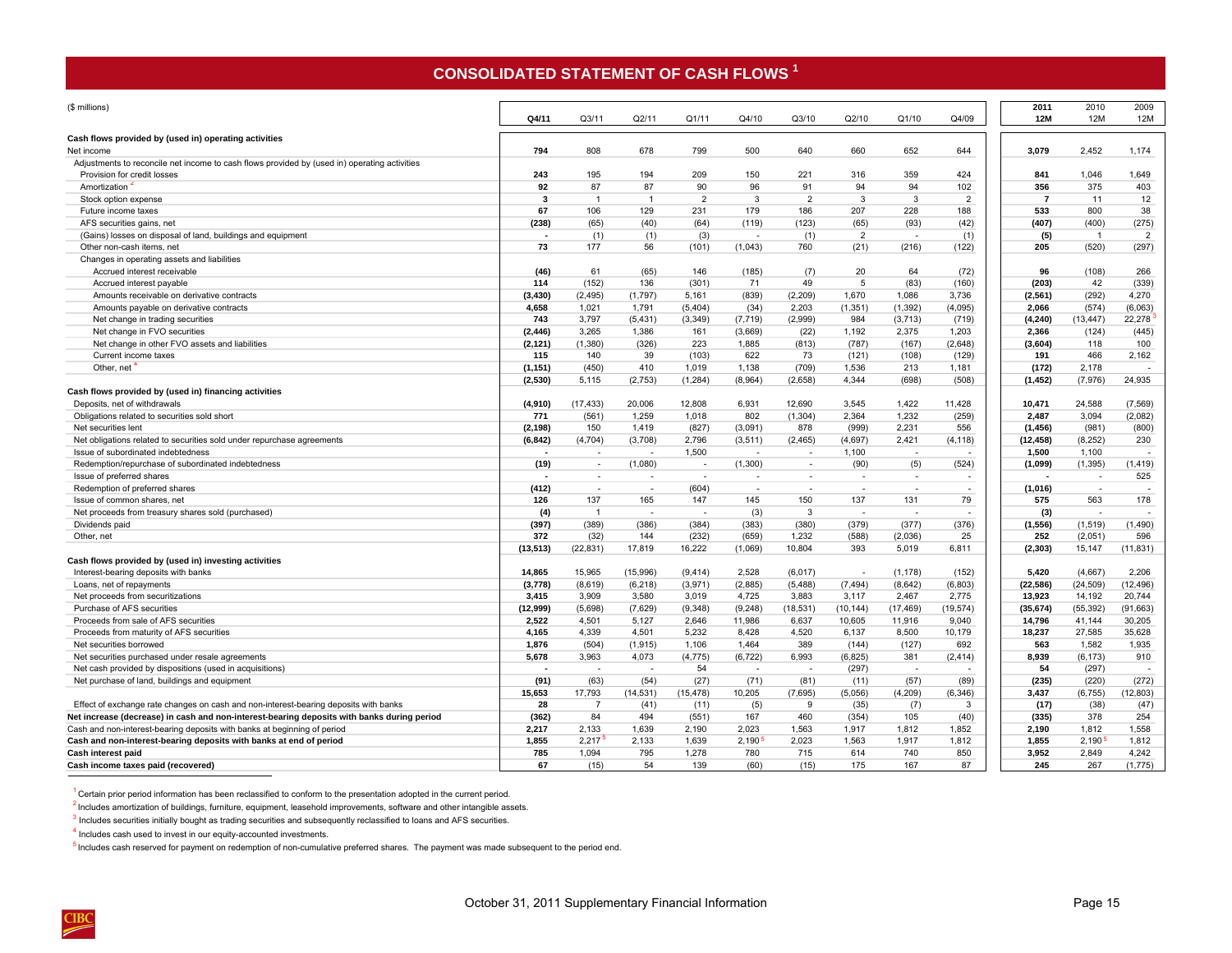## **CONDENSED AVERAGE BALANCE SHEET**

<span id="page-19-0"></span>

| (\$ millions)                                            |                          |                          |         |         |         |         |         |         |         | 2011       | 2010    | 2009    |
|----------------------------------------------------------|--------------------------|--------------------------|---------|---------|---------|---------|---------|---------|---------|------------|---------|---------|
|                                                          | Q4/11                    | Q3/11                    | Q2/11   | Q1/11   | Q4/10   | Q3/10   | Q2/10   | Q1/10   | Q4/09   | <b>12M</b> | 12M     | 12M     |
|                                                          |                          |                          |         |         |         |         |         |         |         |            |         |         |
| <b>Assets</b>                                            |                          |                          |         |         |         |         |         |         |         |            |         |         |
| Cash and deposits with banks                             | 13,274                   | 26,099                   | 27,004  | 13,476  | 11,496  | 14,080  | 9,976   | 8,624   | 7,198   | 19,905     | 11,053  | 8,343   |
| Securities                                               | 78,890                   | 80,005                   | 82,417  | 79,886  | 80,600  | 75,606  | 67,805  | 76,902  | 76,903  | 80,282     | 75,289  | 78,183  |
| Securities borrowed or purchased under resale agreements | 32,681                   | 38,836                   | 38,579  | 38,705  | 36,582  | 37,369  | 34,938  | 34,452  | 34,826  | 37,189     | 35,843  | 34,570  |
| Loans and acceptances, net of allowances                 | 195,702                  | 191,116                  | 186,226 | 185,479 | 183,930 | 184,792 | 180,992 | 179,165 | 174,356 | 189,659    | 182,230 | 175,550 |
| Other                                                    | 45,689                   | 35,377                   | 33,832  | 36,721  | 43,260  | 41,245  | 39,878  | 41,679  | 45,914  | 37,938     | 41,528  | 54,060  |
| <b>Total assets</b>                                      | 366,236                  | 371,433                  | 368,058 | 354,267 | 355,868 | 353,092 | 333,589 | 340,822 | 339,197 | 364,973    | 345,943 | 350,706 |
| Liabilities and shareholders' equity                     |                          |                          |         |         |         |         |         |         |         |            |         |         |
| Deposits                                                 | 259,267                  | 266,717                  | 260,587 | 248,435 | 242,525 | 233,423 | 222,330 | 225,626 | 214,449 | 258,736    | 231,047 | 220,983 |
| Other                                                    | 84,290                   | 82,380                   | 85,279  | 83,411  | 91,697  | 97,684  | 90,902  | 94,872  | 104,533 | 83,828     | 93,813  | 108,957 |
| Subordinated indebtedness                                | 5,173                    | 5,136                    | 5,777   | 6,228   | 5,331   | 6,063   | 5,021   | 5,130   | 5,572   | 5,577      | 5,389   | 6,253   |
| Preferred share liabilities                              | $\overline{\phantom{a}}$ | $\overline{\phantom{a}}$ | ٠       |         | 593     | 600     | 600     | 600     | 600     |            | 598     | 600     |
| Non-controlling interests                                | 164                      | 157                      | 157     | 167     | 167     | 172     | 165     | 169     | 169     | 161        | 168     | 179     |
| Shareholders' equity                                     | 17,342                   | 17,043                   | 16,258  | 16,026  | 15,555  | 15,150  | 14,571  | 14,425  | 13,874  | 16,671     | 14,928  | 13,734  |
| Total liabilities and shareholders' equity               | 366,236                  | 371,433                  | 368,058 | 354,267 | 355,868 | 353,092 | 333,589 | 340,822 | 339,197 | 364,973    | 345,943 | 350,706 |
| Average interest-earning assets                          | 309,398                  | 325,401                  | 323,969 | 307,606 | 302,907 | 302,288 | 283,589 | 288,575 | 282,678 | 316,533    | 294,428 | 285,563 |

## **PROFITABILITY MEASURES**

|                                                              |                          |                          |            |            |                          |                          |            |         |            | 2011                     | 2010       | 2009       |
|--------------------------------------------------------------|--------------------------|--------------------------|------------|------------|--------------------------|--------------------------|------------|---------|------------|--------------------------|------------|------------|
|                                                              | Q4/11                    | Q3/1                     | Q2/11      | Q1/11      | Q4/10                    | Q3/10                    | Q2/10      | Q1/10   | Q4/09      | 12M                      | 12M        | 12M        |
|                                                              |                          |                          |            |            |                          |                          |            |         |            |                          |            |            |
| Return on equity                                             | 20.6%                    | 21.5%                    | 19.9%      | 23.3%      | 14.6%                    | 19.8%                    | 22.2%      | 21.5%   | 22.2%      | 21.3%                    | 19.4%      | 9.4%       |
| Income statement measures as a percentage of average assets: |                          |                          |            |            |                          |                          |            |         |            |                          |            |            |
| Net interest income                                          | 1.74 %                   | 1.72 %                   | 1.70 %     | .80%       | 1.83%                    | 1.74 %                   | 1.84 %     | 1.76%   | 1.66 %     | 1.74%                    | 1.79 %     | 1.54 %     |
| Provision for credit losses                                  | $(0.26)\%$               | (0.22)%                  | $(0.21)$ % | (0.24)%    | $(0.16)$ %               | (0.24)%                  | (0.39)%    | (0.42)% | $(0.50)\%$ | (0.23)%                  | $(0.30)\%$ | (0.47)%    |
| Non-interest income                                          | 1.73%                    | 1.55 %                   | 1.52 %     | 1.67 %     | 1.79 %                   | 1.46 %                   | 1.75 %     | 1.80 %  | 1.72%      | 1.62%                    | 1.70 %     | 1.29 %     |
| Non-interest expenses                                        | (2.07)%                  | $(1.94)$ %               | $(2.00)\%$ | $(2.04)\%$ | $(2.07)\%$               | 1.96%                    | $(2.06)\%$ | (2.03)% | $(1.95)\%$ | (2.01)%                  | (2.03)%    | (1.90)%    |
| Income taxes                                                 | (0.27)%                  | $(0.25)\%$               | $(0.25)\%$ | $(0.30)\%$ | $(0.83)\%$               | $(0.28)\%$               | $(0.32)\%$ | (0.33)% | (0.17)%    | (0.27)%                  | (0.44)%    | (0.12)%    |
| Non-controlling interests                                    | $\overline{\phantom{0}}$ | $\overline{\phantom{a}}$ |            |            | $\overline{\phantom{0}}$ | $\overline{\phantom{a}}$ | $(0.01)$ % | (0.02)% | $(0.01)\%$ | $\overline{\phantom{a}}$ | $(0.01)$ % | $(0.01)\%$ |
| Net income                                                   | 0.86%                    | 0.86%                    | 0.76%      | 0.89%      | 0.56%                    | 0.72%                    | 0.81%      | 0.76%   | 0.75%      | 0.84%                    | 0.71%      | 0.33%      |

<sup>1</sup> Average interest-earning assets include interest-bearing deposits with banks, securities, securities borrowed or purchased under resale agreements, and loans.

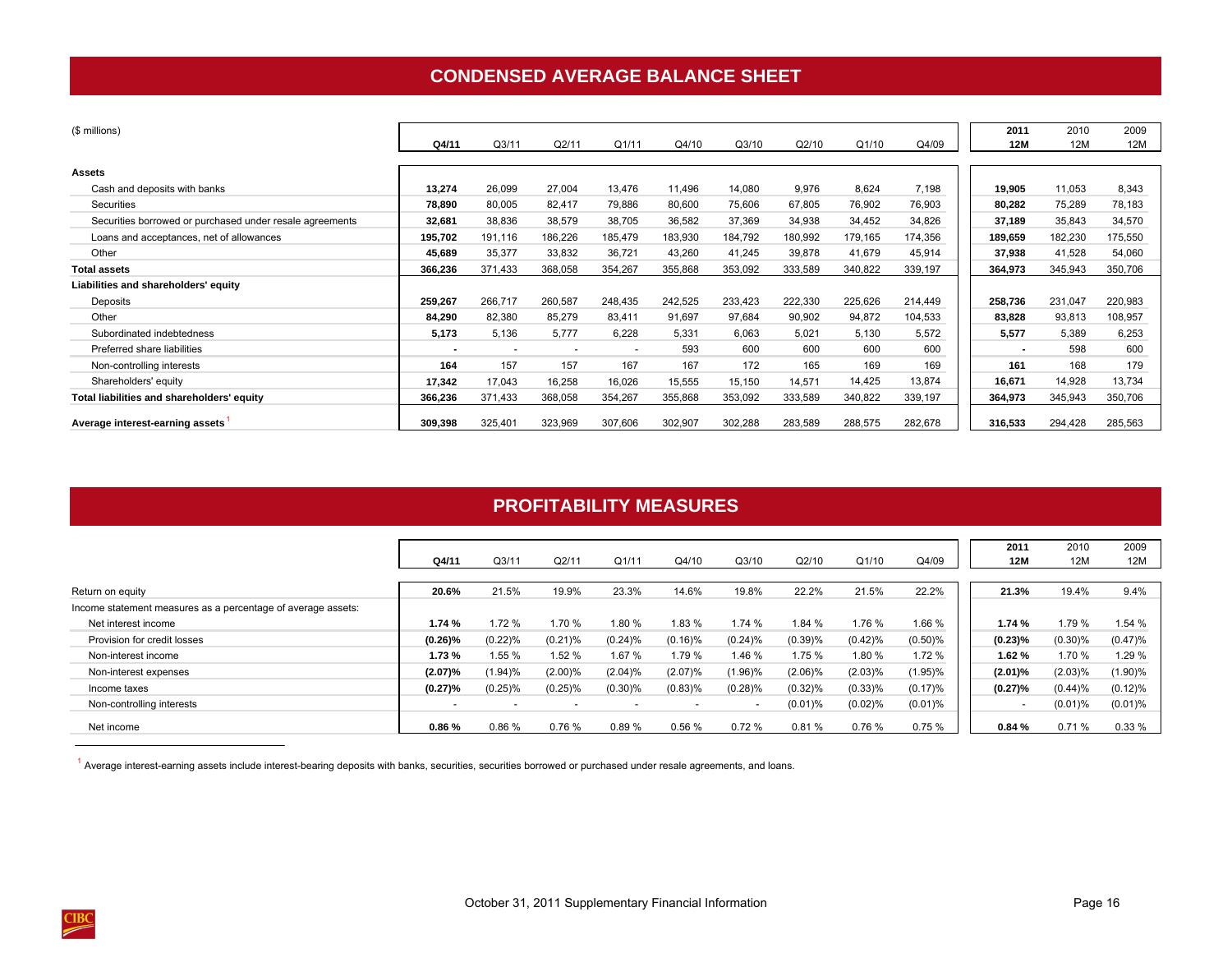# **ASSETS UNDER ADMINISTRATION**

<span id="page-20-0"></span>

| (\$ millions)                     | Q4/11     | Q <sub>3/11</sub> | Q2/11     | Q1/11      | Q4/10     | Q3/10     | Q2/10     | Q1/10     | Q4/09    |
|-----------------------------------|-----------|-------------------|-----------|------------|-----------|-----------|-----------|-----------|----------|
|                                   |           |                   |           |            |           |           |           |           |          |
| Assets under administration 1, 2  |           |                   |           |            |           |           |           |           |          |
| <b>Individuals</b>                | 150,235   | 154,629           | 159,048   | 155,482    | 149,514   | 142,976   | 143,983   | 138,153   | 133,702  |
| Institutions <sup>3</sup>         | 1,172,083 | 173.821           | 1,136,509 | 138,583    | 1,062,897 | 1,027,501 | 1,028,501 | 990,168   | 958,039  |
| Retail mutual funds               | 51,405    | 52,132            | 52,672    | 50,778     | 48,578    | 46,242    | 46,570    | 44,859    | 43,798   |
|                                   |           |                   |           |            |           |           |           |           |          |
| Total assets under administration | 1,373,723 | .380,582          | 1,348,229 | 344,843. ا | 1,260,989 | 1,216,719 | 1,219,054 | 1,173,180 | ,135,539 |

# **ASSETS UNDER MANAGEMENT**

| (\$ millions)                 |        |                   |        |        |        |        |        |        |        |
|-------------------------------|--------|-------------------|--------|--------|--------|--------|--------|--------|--------|
|                               | Q4/11  | Q <sub>3/11</sub> | Q2/11  | Q1/11  | Q4/10  | Q3/10  | Q2/10  | Q1/10  | Q4/09  |
|                               |        |                   |        |        |        |        |        |        |        |
| Assets under management       |        |                   |        |        |        |        |        |        |        |
| Individuals                   | 12,198 | 12,652            | 12,762 | 12,777 | 11,997 | 11,672 | 11,871 | 11,802 | 11,474 |
| Institutions                  | 16,918 | 16,812            | 16,433 | 16,337 | 16,586 | 15,962 | 16,292 | 16,410 | 16,549 |
| Retail mutual funds           | 51,405 | 52,132            | 52,672 | 50,778 | 48,578 | 46,242 | 46,570 | 44,859 | 43,798 |
|                               |        |                   |        |        |        |        |        |        |        |
| Total assets under management | 80,521 | 81,596            | 81,867 | 79,892 | 77,161 | 73,876 | 74,733 | 73,071 | 71,821 |

<sup>&</sup>lt;sup>1</sup> Assets under management are included in assets under administration.



<sup>&</sup>lt;sup>2</sup> Includes the full contract amount of assets under administration or custody of CIBC Mellon Global Securities Services Company, which is a 50/50 joint venture of CIBC and The Bank of New York Mellon.

<sup>&</sup>lt;sup>3</sup> Includes securitized residential mortgages and card loans of \$55,957 million (Q3/11: \$53,408 million) and securitized commercial mortgages of \$360 million (Q3/11: \$381 million) which we continue to administer.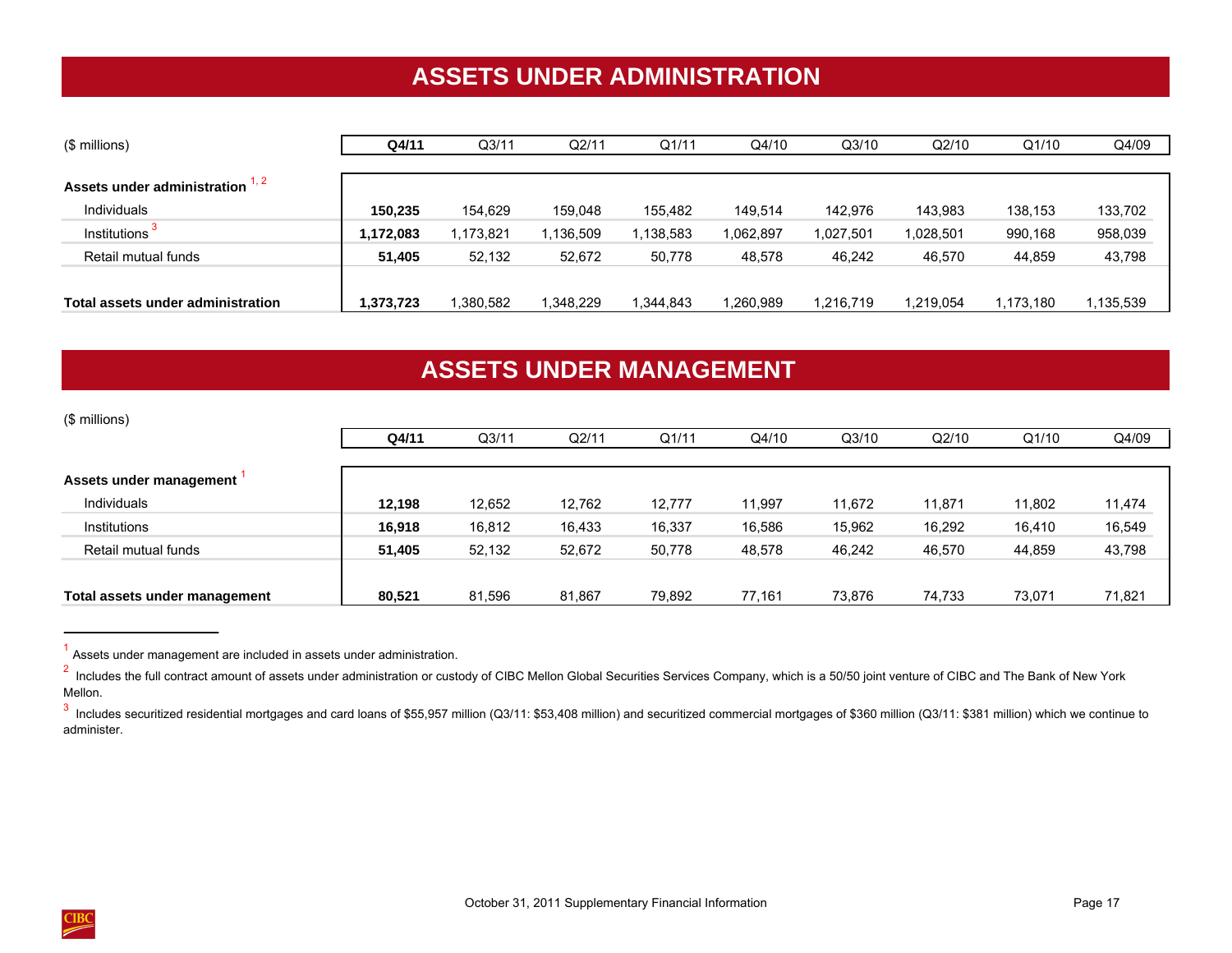# **ASSET SECURITIZATIONS**

<span id="page-21-0"></span>

| (\$ millions)                                            |        |                   |        |        |        |        |        |        |        | 2011       | 2010   | 2009   |
|----------------------------------------------------------|--------|-------------------|--------|--------|--------|--------|--------|--------|--------|------------|--------|--------|
|                                                          | Q4/11  | Q <sub>3/11</sub> | Q2/11  | Q1/11  | Q4/10  | Q3/10  | Q2/10  | Q1/10  | Q4/09  | <b>12M</b> | 12M    | 12M    |
|                                                          |        |                   |        |        |        |        |        |        |        |            |        |        |
| Outstanding at end of period (securitized and sold) 1, 2 |        |                   |        |        |        |        |        |        |        |            |        |        |
| Credit card receivables                                  | 5,350  | 5,628             | 5,177  | 5,323  | 3,797  | 2,321  | 1,673  | 1,968  | 2,239  | 5,350      | 3,797  | 2,239  |
| Residential mortgages                                    | 31,462 | 31,142            | 30,835 | 30,177 | 29,784 | 29,266 | 28,647 | 29,006 | 28,955 | 31,462     | 29,784 | 28,955 |
| Commercial mortgages                                     | 360    | 381               | 401    | 416    | 437    | 457    | 474    | 494    | 549    | 360        | 437    | 549    |
|                                                          | 37,172 | 37,151            | 36,413 | 35,916 | 34,018 | 32,044 | 30,794 | 31,468 | 31,743 | 37,172     | 34,018 | 31,743 |
|                                                          |        |                   |        |        |        |        |        |        |        |            |        |        |
| Income statement effect (securitized and sold) 3, 4, 5   |        |                   |        |        |        |        |        |        |        |            |        |        |
| Net interest income forgone                              | (183)  | (188)             | (175)  | (153)  | (133)  | (103)  | (95)   | (109)  | (117)  | (699)      | (440)  | (495)  |
| Non-interest income                                      |        |                   |        |        |        |        |        |        |        |            |        |        |
| Securitization revenue                                   | 300    | 278               | 270    | 215    | 210    | 150    | 120    | 151    | 149    | 1,063      | 631    | 518    |
| Card services fees forgone                               | (126)  | (131)             | (115)  | (84)   | (71)   | (60)   | (43)   | (50)   | (61)   | (456)      | (224)  | (192)  |
|                                                          | 174    | 147               | 155    | 131    | 139    | 90     | 77     | 101    | 88     | 607        | 407    | 326    |
|                                                          |        |                   |        |        |        |        |        |        |        |            |        |        |
| Reversal of credit losses                                | 57     | 102               | 36     | 53     | 96     | 61     | 11     | 21     | 19     | 248        | 189    | 182    |
| Total income statement effect                            | 48     | 61                | 16     | 31     | 102    | 48     | (7)    | 13     | (10)   | 156        | 156    | 13     |

 $1$  The amounts principally represent those assets that we securitized and continue to service. Commencing Q4/10, these amounts also include securitized credit card receivables related to the MasterCard portfolio acquired from Citi Cards Canada Inc.

 $^2$  We periodically sell groups of loans or receivables to qualified special purpose entities and variable interest entities, which issue securities to investors. These transactions meet accepted criteria for recognition sales and, as such, the assets are removed from the consolidated balance sheet.

<sup>3</sup> Securitization affects the components of income reported in the consolidated statement of operations, including net interest income, provision for credit losses, and non-interest income. Non-interest income from securitization comprises servicing income and net gains or losses on securitizations (Q4/11: \$78 million; Q3/11: \$71 million).

<sup>4</sup> In Q1/11, we securitized \$1.7 billion of credit card receivables and purchased all of the retained interests, in the form of notes, relating to the securitization, which have been included within business and governmen loans. No gain on sale was recorded as part of this securitization transaction. We also reclassified a related general allowance of \$61 million from cards to business and government loans, with no impact on the consolidated statement of operations.

 $5$  The analysis above is based on internal transfer pricing rates. It does not reflect the impact of external securitization funding rates.

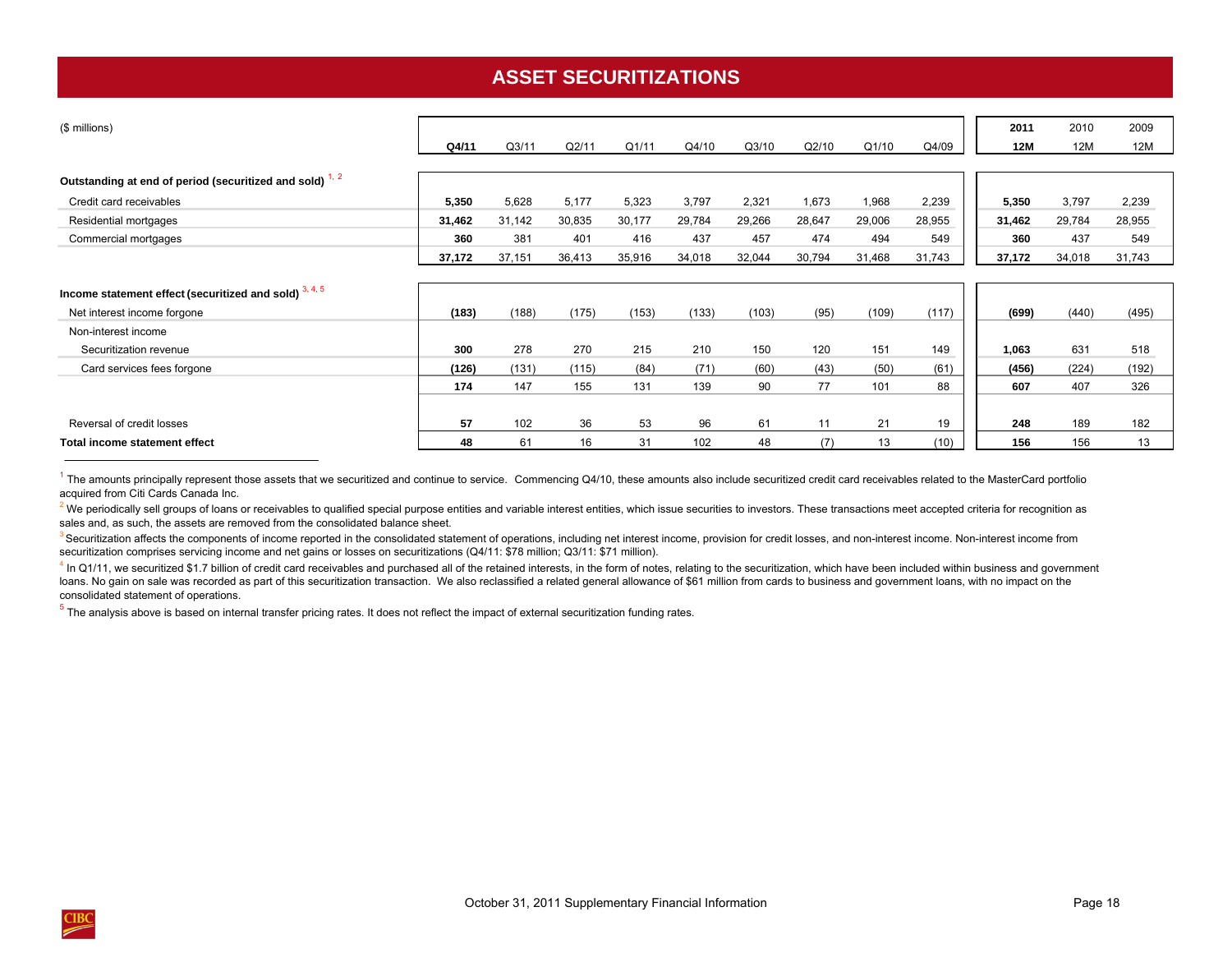# **LOANS AND ACCEPTANCES, NET OF ALLOWANCES FOR CREDIT LOSSES**

<span id="page-22-0"></span>(\$ millions)

|                                                                | Q4/11   | Q3/11   | Q2/11   | Q1/11   | Q4/10   | Q3/10   | Q2/10   | Q1/10   | Q4/09   |
|----------------------------------------------------------------|---------|---------|---------|---------|---------|---------|---------|---------|---------|
| Business, government and consumer loans                        |         |         |         |         |         |         |         |         |         |
| Canada                                                         | 176,087 | 176,390 | 170,573 | 166,125 | 165,070 | 165,160 | 163,562 | 158,305 | 155,448 |
| <b>United States</b>                                           | 6,293   | 5,654   | 4,872   | 4,603   | 4,364   | 4,625   | 4,625   | 4,767   | 5,104   |
| Other countries                                                | 11,999  | 11,548  | 12,724  | 14,533  | 15,142  | 15,202  | 15,549  | 17,043  | 15,057  |
| Total net loans and acceptances                                | 194,379 | 193,592 | 188,169 | 185,261 | 184,576 | 184,987 | 183,736 | 180,115 | 175,609 |
| Residential mortgages                                          | 99,557  | 101,252 | 97,079  | 94,004  | 93,529  | 96,001  | 93,897  | 89,561  | 86,110  |
| Credit card                                                    | 9,997   | 9,563   | 10,085  | 10,168  | 11,649  | 11,092  | 11,815  | 11,563  | 11,259  |
| Personal                                                       | 34,356  | 34,102  | 33,761  | 33,706  | 33,818  | 33,461  | 33,618  | 33,493  | 33,328  |
| Total net consumer loans                                       | 143,910 | 144,917 | 140,925 | 137,878 | 138,996 | 140,554 | 139,330 | 134,617 | 130,697 |
| Non-residential mortgages                                      | 7,348   | 7,050   | 6,854   | 6,807   | 6,733   | 6,428   | 6,187   | 6,226   | 6,287   |
| <b>Financial institutions</b>                                  | 3,545   | 3,478   | 3,362   | 3,631   | 3,236   | 3,301   | 3,387   | 3,423   | 4,037   |
| Retail and wholesale                                           | 3,039   | 3,248   | 3,097   | 2,713   | 2,930   | 2,907   | 2,801   | 2,471   | 2,503   |
| <b>Business services</b>                                       | 4,577   | 4,644   | 4,510   | 4,306   | 4,229   | 4,215   | 4,184   | 4,266   | 4,517   |
| Manufacturing - capital goods                                  | 1,440   | 1,440   | 1,375   | 1,227   | 1,251   | 1,150   | 1,136   | 1,040   | 1,064   |
| Manufacturing - consumer goods                                 | 1,605   | 1,682   | 1,777   | 1,410   | 1,287   | 1,257   | 1,261   | 1,154   | 1,100   |
| Real estate and construction                                   | 7,901   | 6,799   | 5,900   | 5,683   | 5,367   | 5,395   | 5,674   | 5,667   | 5,712   |
| Agriculture                                                    | 3,678   | 3,620   | 3,599   | 3,529   | 3,343   | 3,271   | 3,293   | 3,097   | 3,010   |
| Oil and gas                                                    | 3,296   | 3,143   | 2,545   | 2,733   | 2,563   | 2,408   | 2,412   | 2,493   | 3,103   |
| Mining                                                         | 472     | 490     | 237     | 269     | 284     | 276     | 407     | 693     | 849     |
| Forest products                                                | 499     | 387     | 332     | 392     | 407     | 442     | 475     | 375     | 381     |
| Hardware and software                                          | 338     | 328     | 345     | 554     | 498     | 410     | 425     | 456     | 486     |
| Telecommunications and cable                                   | 283     | 227     | 243     | 327     | 310     | 188     | 222     | 225     | 226     |
| Publishing, printing and broadcasting                          | 445     | 493     | 351     | 421     | 422     | 376     | 427     | 490     | 544     |
| Transportation                                                 | 1,417   | 1,437   | 1,449   | 1,311   | 1,358   | 1,363   | 1,324   | 1,424   | 1,367   |
| <b>Utilities</b>                                               | 1,192   | 1,015   | 1,126   | 992     | 1,204   | 1,139   | 970     | 805     | 1,075   |
| Education, health and social services                          | 1,822   | 1,761   | 1,726   | 1,415   | 1,374   | 1,358   | 1,321   | 1,326   | 1,306   |
| Governments                                                    | 1,686   | 1,553   | 1,437   | 1,415   | 1,392   | 1,406   | 1,198   | 1,466   | 1,252   |
| <b>Others</b>                                                  | 6,206   | 6,221   | 7,322   | 8,611   | 7,701   | 7,479   | 7,647   | 8,760   | 6,479   |
| General allowance allocated to business and government loans   | (320)   | (341)   | (343)   | (363)   | (309)   | (336)   | (345)   | (359)   | (386)   |
| Total net business and government loans, including acceptances | 50,469  | 48,675  | 47,244  | 47,383  | 45,580  | 44,433  | 44,406  | 45,498  | 44,912  |
| <b>Total net loans and acceptances</b>                         | 194.379 | 193,592 | 188.169 | 185,261 | 184.576 | 184.987 | 183.736 | 180.115 | 175,609 |

 $1$  Prior period information has been reclassified to conform to the presentation adopted in the current period.

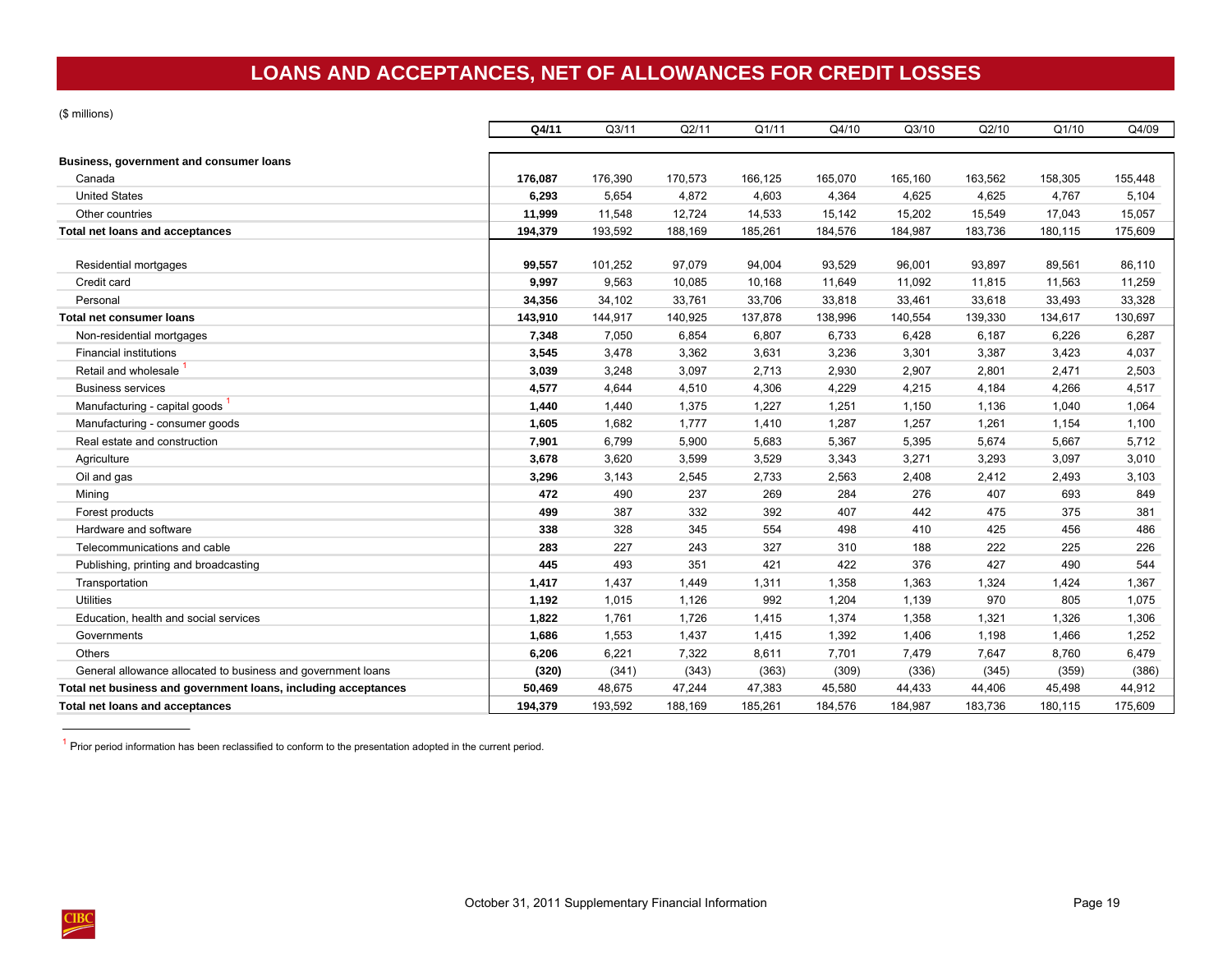## **GROSS IMPAIRED LOANS**

<span id="page-23-0"></span>(\$ millions)

|                                                | Q4/11          | Q3/11          | Q2/11          | Q1/11          | Q4/10                    | Q3/10          | Q2/10          | Q1/10          | Q4/09          |
|------------------------------------------------|----------------|----------------|----------------|----------------|--------------------------|----------------|----------------|----------------|----------------|
| Gross impaired loans by portfolio:<br>Consumer |                |                |                |                |                          |                |                |                |                |
| Residential mortgages                          | 452            | 425            | 418            | 432            | 452                      | 472            | 446            | 462            | 402            |
| Personal                                       | 291            | 285            | 286            | 298            | 304                      | 320            | 334            | 334            | 325            |
|                                                |                |                |                |                |                          |                |                |                |                |
| <b>Business and government</b>                 |                |                |                |                |                          |                |                |                |                |
| Non-residential mortgages                      | 75             | 72             | 70             | 72             | 75                       | 75             | 81             | 73             | 65             |
| <b>Financial institutions</b>                  | $\overline{4}$ | 6              | 5              | 5              | 5                        | $\overline{4}$ | 5              | 5              | 139            |
| Retail and wholesale                           | 24             | 33             | 39             | 30             | 39                       | 54             | 50             | 51             | 52             |
| <b>Business services</b>                       | 287            | 267            | 251            | 237            | 241                      | 223            | 210            | 226            | 222            |
| Manufacturing - capital goods                  | 49             | 46             | 46             | 61             | 65                       | 86             | 63             | 36             | 30             |
| Manufacturing - consumer goods                 | 28             | 45             | 44             | 47             | 48                       | 56             | 54             | 56             | 66             |
| Real estate and construction                   | 504            | 464            | 460            | 497            | 465                      | 587            | 524            | 476            | 375            |
| Agriculture                                    | 38             | 51             | 44             | 46             | 26                       | 30             | 29             | 32             | 23             |
| Oil and gas                                    | $\mathbf{1}$   | $\overline{7}$ | 15             | 16             | 19                       | 30             | 31             | 33             | 19             |
| Mining                                         | 3              | $\overline{2}$ | $\overline{1}$ | $\sim$         | ÷.                       | ÷.             | ÷.             | ×.             | $\sim$         |
| Forest products                                | $\mathbf{3}$   | 3              | 6              | $\overline{7}$ | $\overline{7}$           | 16             | 19             | 12             | $\overline{7}$ |
| Hardware and software                          | 13             | 9              | 9              | 9              | 9                        | $\overline{7}$ | $\overline{7}$ | 8              | 8              |
| Telecommunications and cable                   | 25             | $\sim$         | $\mathbf{1}$   | $\sim$         | $\overline{\phantom{a}}$ | $\sim$         | $\sim$         | ÷.             | $\sim$         |
| Publishing, printing and broadcasting          | 10             | 11             | 10             | 32             | 33                       | 32             | 66             | 70             | 126            |
| Transportation                                 | 36             | 38             | 34             | 38             | 45                       | 46             | 44             | 47             | 48             |
| Utilities                                      | $\blacksquare$ | $\sim$         | $\sim$         | $\sim$         | $\mathbf{1}$             | $\mathbf{1}$   | $\overline{1}$ | $\mathbf{1}$   | $\overline{1}$ |
| Education, health and social services          | $\overline{2}$ | 3              | $\mathbf{3}$   | $\overline{2}$ | $\overline{2}$           | $\overline{2}$ | $\overline{2}$ | $\overline{2}$ | $\mathbf{1}$   |
| Government                                     | $\sim$         | $\sim$         | ÷.             | $\sim$         | $\sim$                   | $\mathbf{1}$   | $\overline{2}$ | $\overline{2}$ | $\overline{2}$ |
| <b>Total gross impaired loans</b>              | 1,845          | 1,767          | 1,742          | 1,829          | 1,836                    | 2,042          | 1,968          | 1,926          | 1,911          |
| Gross impaired loans by geography:             |                |                |                |                |                          |                |                |                |                |
| Canada                                         |                |                |                |                |                          |                |                |                |                |
| Consumer                                       | 442            | 433            | 438            | 448            | 476                      | 502            | 504            | 512            | 470            |
| Business and government                        | 157            | 158            | 186            | 207            | 217                      | 293            | 314            | 272            | 258            |
|                                                | 599            | 591            | 624            | 655            | 693                      | 795            | 818            | 784            | 728            |
| <b>United States</b>                           |                |                |                |                |                          |                |                |                |                |
| Business and government                        | 270            | 262            | 271            | 292            | 263                      | 404            | 403            | 390            | 474            |
|                                                | 270            | 262            | 271            | 292            | 263                      | 404            | 403            | 390            | 474            |
| Other countries                                |                |                |                |                |                          |                |                |                |                |
| Consumer                                       | 301            | 277            | 266            | 282            | 280                      | 290            | 276            | 284            | 257            |
| Business and government                        | 675            | 637            | 581            | 600            | 600                      | 553            | 471            | 468            | 452            |
|                                                | 976            | 914            | 847            | 882            | 880                      | 843            | 747            | 752            | 709            |
|                                                |                |                |                |                |                          |                |                |                |                |
| <b>Total gross impaired loans</b>              |                |                |                |                |                          |                |                |                |                |
| Consumer                                       | 743            | 710            | 704            | 730            | 756                      | 792            | 780            | 796            | 727            |
| Business and government                        | 1,102          | 1,057          | 1,038          | 1,099          | 1,080                    | 1,250          | 1,188          | 1,130          | 1,184          |
|                                                | 1,845          | 1,767          | 1,742          | 1,829          | 1,836                    | 2,042          | 1,968          | 1,926          | 1,911          |

 $1$  Certain prior period information has been reclassified to conform to the presentation adopted in the current period.

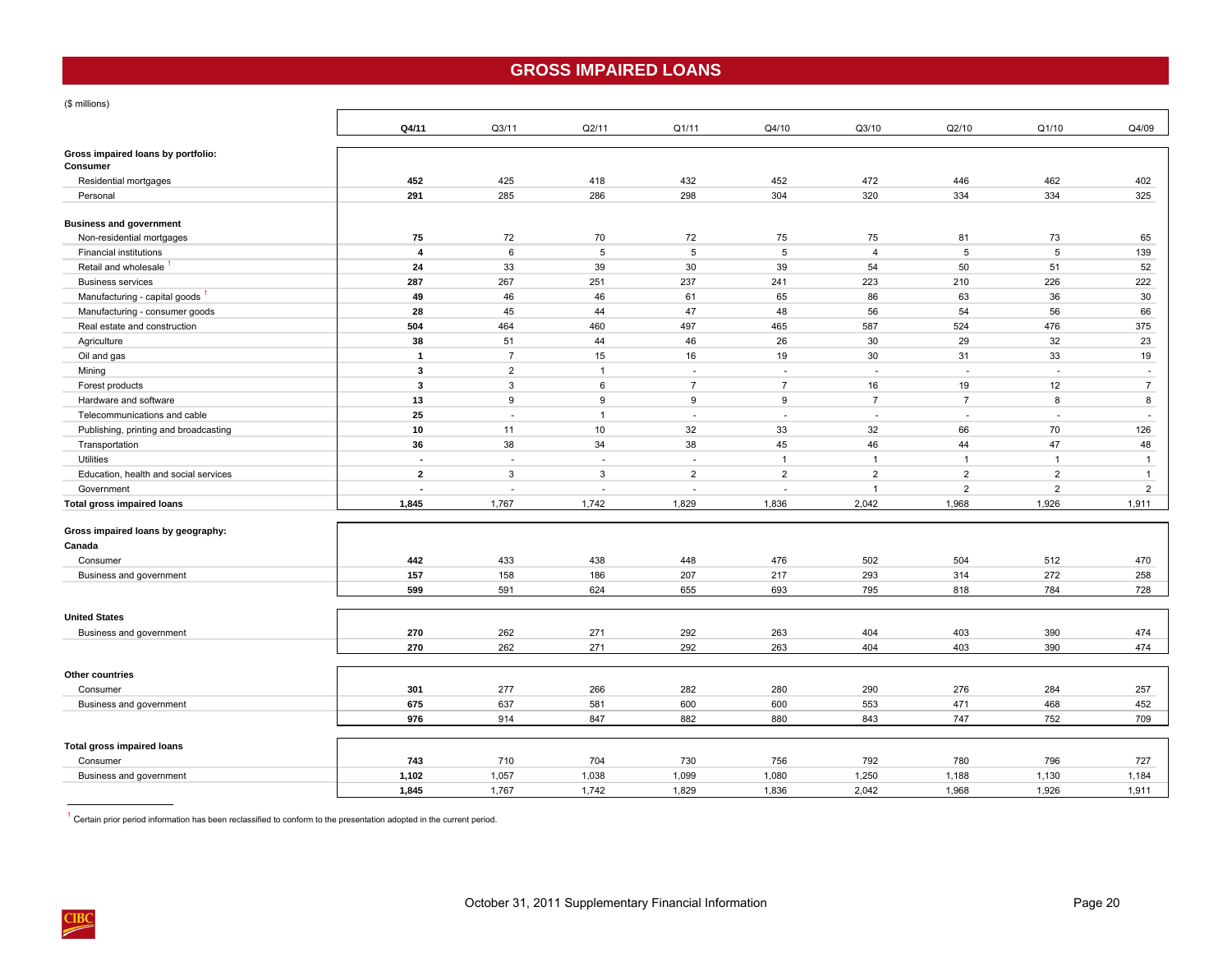# **ALLOWANCE FOR CREDIT LOSSES**

<span id="page-24-0"></span>(\$ millions)

|                                           | Q4/11                    | Q3/11                    | Q2/11          | Q1/11                    | Q4/10                    | Q3/10                    | Q2/10          | Q1/10          | Q4/09                    |
|-------------------------------------------|--------------------------|--------------------------|----------------|--------------------------|--------------------------|--------------------------|----------------|----------------|--------------------------|
| Allowance for credit losses by portfolio: |                          |                          |                |                          |                          |                          |                |                |                          |
| Specific                                  |                          |                          |                |                          |                          |                          |                |                |                          |
| <b>Consumer</b>                           |                          |                          |                |                          |                          |                          |                |                |                          |
| Residential mortgages                     | 34                       | 29                       | 31             | 28                       | 30                       | 40                       | 39             | 38             | 35                       |
| Personal                                  | 211                      | 211                      | 213            | 220                      | 224                      | 236                      | 250            | 256            | 258                      |
|                                           |                          |                          |                |                          |                          |                          |                |                |                          |
| General                                   |                          |                          |                |                          |                          |                          |                |                |                          |
| <b>Consumer</b>                           |                          |                          |                |                          |                          |                          |                |                |                          |
| Residential mortgages                     | 12                       | 12                       | 13             | 13                       | 9                        | 8                        | 6              | 6              | $\overline{7}$           |
| Credit card                               | 411                      | 397                      | 416            | 399                      | 478                      | 509                      | 564            | 559            | 549                      |
| Personal                                  | 275                      | 281                      | 296            | 297                      | 293                      | 303                      | 309            | 310            | 283                      |
|                                           |                          |                          |                |                          |                          |                          |                |                |                          |
| Specific                                  |                          |                          |                |                          |                          |                          |                |                |                          |
| <b>Business and government</b>            |                          |                          |                |                          |                          |                          |                |                |                          |
| Non-residential mortgages                 | 29                       | 24                       | 17             | 17                       | 16                       | 21                       | 23             | 15             | 11                       |
| <b>Financial institutions</b>             | $\overline{2}$           | 3                        | $\overline{2}$ | $\overline{2}$           | $\overline{2}$           | $\overline{2}$           | $\overline{2}$ | $\overline{2}$ | 19                       |
| Retail and wholesale                      | 17                       | 26                       | 27             | 22                       | 24                       | 37                       | 36             | 38             | 36                       |
| <b>Business services</b>                  | 99                       | 93                       | 88             | 87                       | 84                       | 86                       | 80             | 86             | 79                       |
| Manufacturing - capital goods             | 41                       | 20                       | 19             | 22                       | 24                       | 54                       | 37             | 18             | 18                       |
| Manufacturing - consumer goods            | 8                        | 19                       | 23             | 23                       | 23                       | 30                       | 29             | 31             | 31                       |
| Real estate and construction              | 123                      | 128                      | 125            | 130                      | 127                      | 215                      | 185            | 155            | 124                      |
| Agriculture                               | 17                       | 19                       | 17             | 18                       | 14                       | 18                       | 16             | 17             | 13                       |
| Oil and gas                               | $\overline{1}$           | $\overline{7}$           | 11             | 11                       | 12                       | 22                       | 22             | 16             | 6                        |
| Mining                                    | $\mathbf{1}$             | $\mathbf{1}$             | $\overline{1}$ | $\overline{a}$           | $\overline{\phantom{a}}$ | $\overline{a}$           | $\sim$         | $\overline{a}$ |                          |
| Forest products                           | $\overline{2}$           | $\overline{2}$           | 5              | $\overline{7}$           | $\overline{7}$           | 12                       | 12             | $\overline{7}$ | 6                        |
| Hardware and software                     | 12                       | 8                        | 9              | 8                        | 8                        | $\overline{7}$           | $\overline{7}$ | 8              | 8                        |
| Telecommunications and cable              | 5                        | $\sim$                   | $\overline{1}$ | $\sim$                   |                          | $\sim$                   | $\sim$         |                | $\overline{\phantom{a}}$ |
| Publishing, printing and broadcasting     | 10                       | 10                       | 10             | 12                       | 12                       | 12                       | 16             | 17             | 64                       |
| Transportation                            | 15                       | 17                       | 17             | 19                       | 23                       | 23                       | 22             | 23             | 25                       |
| <b>Utilities</b>                          | $\overline{\phantom{a}}$ | $\overline{a}$           | $\blacksquare$ | $\overline{\phantom{a}}$ | $\overline{\phantom{a}}$ | $\blacksquare$           |                | $\mathbf{1}$   | $\mathbf{1}$             |
| Education, health and social services     | $\overline{2}$           | $\overline{2}$           | $\overline{2}$ | $\overline{2}$           | $\overline{1}$           | $\overline{2}$           | $\overline{2}$ | $\overline{2}$ | $\mathbf{1}$             |
|                                           |                          |                          |                |                          |                          |                          |                |                |                          |
| General - Business and government         | 320                      | 341                      | 343            | 363                      | 309                      | 336                      | 345            | 359            | 386                      |
|                                           | 1,647                    | 1,650                    | 1,686          | 1,700                    | 1,720                    | 1,973                    | 2,002          | 1,964          | 1,960                    |
| Specific - Letters of credit              | $\blacksquare$           | $\overline{\phantom{a}}$ | $\sim$         | $\sim$                   | $\overline{\phantom{a}}$ | $\overline{\phantom{a}}$ |                |                | $\mathbf{1}$             |
| General - Undrawn credit facilities       | 48                       | 49                       | 49             | 63                       | 64                       | 64                       | 68             | 75             | 82                       |
| <b>Total allowance</b>                    | 1,695                    | 1,699                    | 1,735          | 1,763                    | 1,784                    | 2,037                    | 2,070          | 2,039          | 2,043                    |

 $<sup>1</sup>$  Certain prior period information has been reclassified to conform to the presentation adopted in the current period.</sup>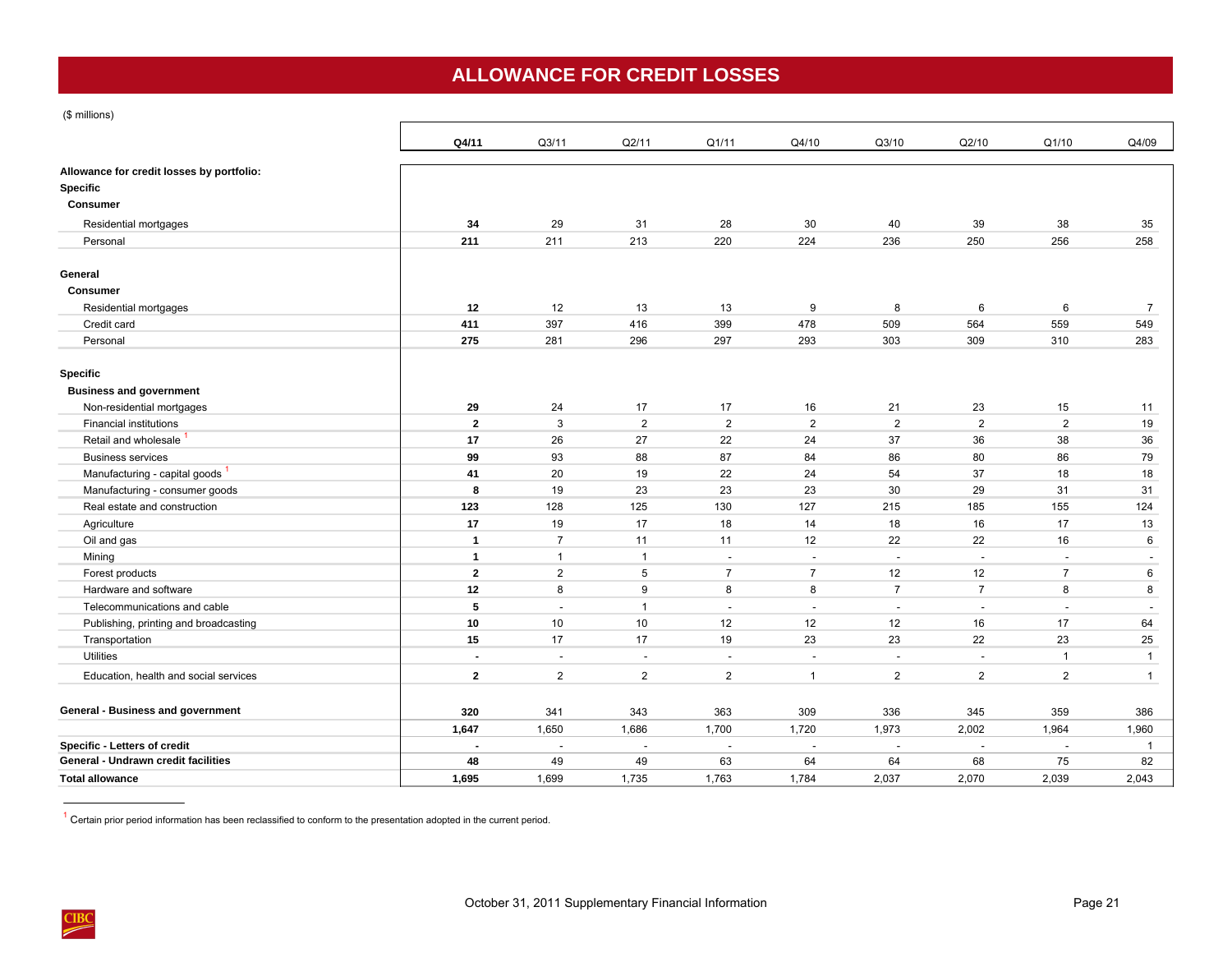# **ALLOWANCE FOR CREDIT LOSSES (continued)**

(\$ millions)

|                                            | Q4/11          | Q3/11  | Q2/11          | Q1/11  | Q4/10  | Q3/10                    | Q2/10                    | Q1/10                    | Q4/09        |
|--------------------------------------------|----------------|--------|----------------|--------|--------|--------------------------|--------------------------|--------------------------|--------------|
|                                            |                |        |                |        |        |                          |                          |                          |              |
| Allowance for credit losses by geography:  |                |        |                |        |        |                          |                          |                          |              |
| <b>Specific</b>                            |                |        |                |        |        |                          |                          |                          |              |
| Canada                                     |                |        |                |        |        |                          |                          |                          |              |
| Consumer loans                             | 202            | 202    | 207            | 208    | 212    | 223                      | 237                      | 238                      | 240          |
| Business and government loans              | 92             | 109    | 120            | 117    | 120    | 195                      | 184                      | 150                      | 134          |
|                                            | 294            | 311    | 327            | 325    | 332    | 418                      | 421                      | 388                      | 374          |
| <b>United States</b>                       |                |        |                |        |        |                          |                          |                          |              |
| Business and government loans              | 98             | 100    | 97             | 101    | 102    | 194                      | 174                      | 152                      | 147          |
| Other countries                            |                |        |                |        |        |                          |                          |                          |              |
| Consumer loans                             | 43             | 38     | 37             | 40     | 42     | 53                       | 52                       | 56                       | 53           |
| <b>Business and government loans</b>       | 194            | 170    | 157            | 162    | 155    | 152                      | 131                      | 134                      | 161          |
|                                            | 237            | 208    | 194            | 202    | 197    | 205                      | 183                      | 190                      | 214          |
| Total specific allowance for credit losses |                |        |                |        |        |                          |                          |                          |              |
| Consumer loans                             | 245            | 240    | 244            | 248    | 254    | 276                      | 289                      | 294                      | 293          |
| Business and government loans              | 384            | 379    | 374            | 380    | 377    | 541                      | 489                      | 436                      | 442          |
| Letters of credit                          | $\blacksquare$ | $\sim$ | $\blacksquare$ | $\sim$ | $\sim$ | $\overline{\phantom{a}}$ | $\overline{\phantom{a}}$ | $\overline{\phantom{a}}$ | $\mathbf{1}$ |
|                                            | 629            | 619    | 618            | 628    | 631    | 817                      | 778                      | 730                      | 736          |
| General                                    |                |        |                |        |        |                          |                          |                          |              |
| Canada                                     |                |        |                |        |        |                          |                          |                          |              |
| Consumer loans                             | 690            | 682    | 714            | 698    | 769    | 812                      | 871                      | 868                      | 831          |
| Business and government loans              | 246            | 263    | 267            | 270    | 217    | 252                      | 244                      | 248                      | 254          |
|                                            | 936            | 945    | 981            | 968    | 986    | 1,064                    | 1,115                    | 1,116                    | 1,085        |
| <b>United States</b>                       |                |        |                |        |        |                          |                          |                          |              |
| Business and government loans              | 54             | 60     | 60             | 71     | 67     | 62                       | 58                       | 62                       | 76           |
|                                            | 54             | 60     | 60             | 71     | 67     | 62                       | 58                       | 62                       | 76           |
| Other countries                            |                |        |                |        |        |                          |                          |                          |              |
| Consumer loans                             | 8              | 8      | 11             | 11     | 11     | 8                        | 8                        | $\overline{7}$           | 8            |
| Business and government loans              | 20             | 18     | 16             | 22     | 25     | 22                       | 43                       | 49                       | 56           |
|                                            | 28             | 26     | 27             | 33     | 36     | 30                       | 51                       | 56                       | 64           |
|                                            |                |        |                |        |        |                          |                          |                          |              |
| Total general allowance                    |                |        |                |        |        |                          |                          |                          |              |
| Consumer loans                             | 698            | 690    | 725            | 709    | 780    | 820                      | 879                      | 875                      | 839          |
| Business and government loans              | 320            | 341    | 343            | 363    | 309    | 336                      | 345                      | 359                      | 386          |
| Undrawn credit facilities                  | 48             | 49     | 49             | 63     | 64     | 64                       | 68                       | 75                       | 82           |
|                                            | 1.066          | 1.080  | 1.117          | 1,135  | 1,153  | 1,220                    | 1,292                    | 1.309                    | 1.307        |

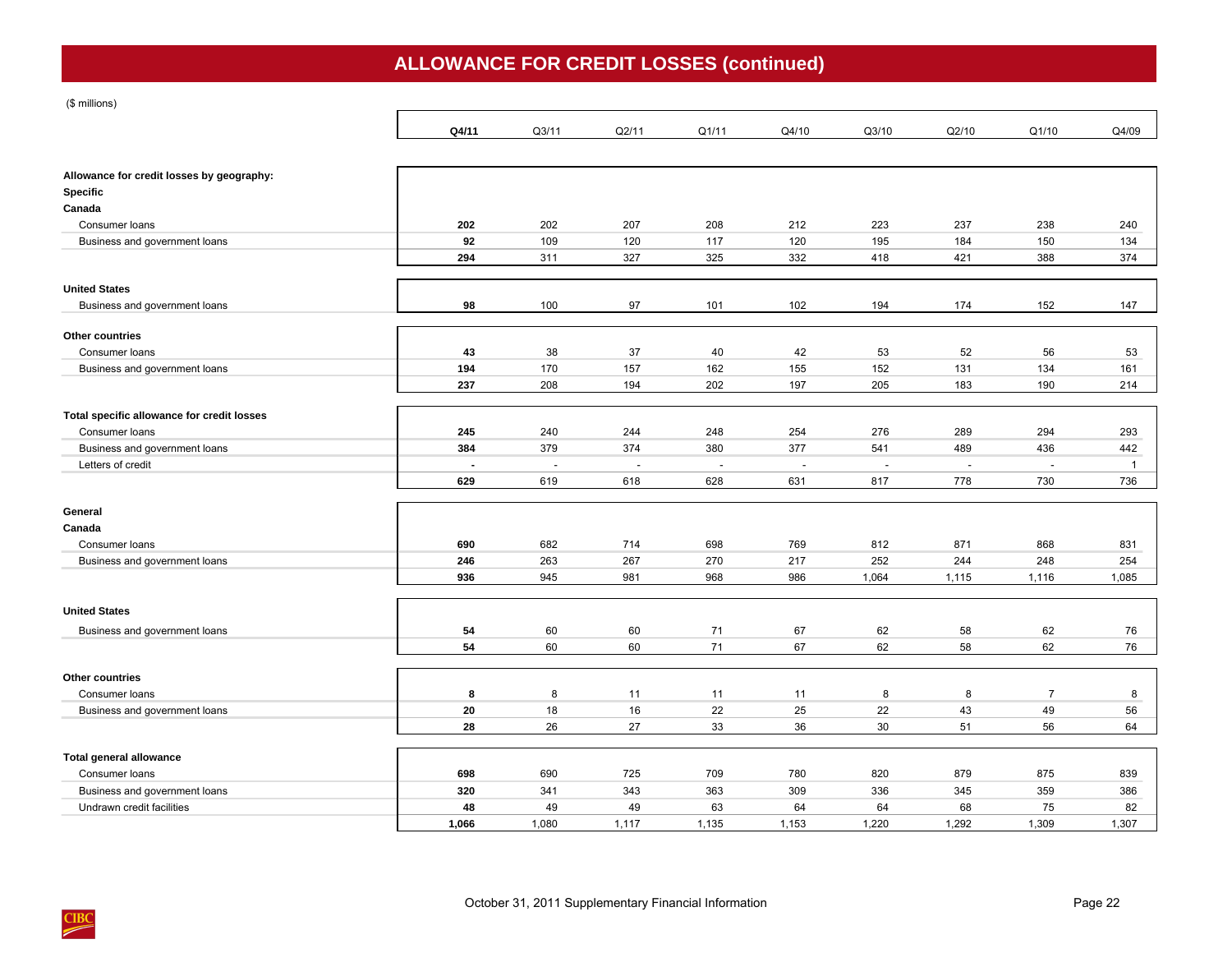## **NET IMPAIRED LOANS**

<span id="page-26-0"></span>(\$ millions)

 $\frac{\text{CIBC}}{\text{CIBC}}$ 

|                                            | Q4/11                            | Q3/11                        | Q2/11                                    | Q1/11                              | Q4/10            | Q3/10                    | Q2/10                    | Q1/10                    | Q4/09                                    |
|--------------------------------------------|----------------------------------|------------------------------|------------------------------------------|------------------------------------|------------------|--------------------------|--------------------------|--------------------------|------------------------------------------|
| Net impaired loans by portfolio:           |                                  |                              |                                          |                                    |                  |                          |                          |                          |                                          |
| Consumer                                   |                                  |                              |                                          |                                    |                  |                          |                          |                          |                                          |
| Residential mortgages                      | 418                              | 396                          | 387                                      | 404                                | 422              | 432                      | 407                      | 424                      | 367                                      |
| Personal                                   | 80                               | 74                           | 73                                       | 78                                 | 80               | 84                       | 84                       | 78                       | 67                                       |
|                                            |                                  |                              |                                          |                                    |                  |                          |                          |                          |                                          |
| <b>Business and government</b>             |                                  |                              |                                          |                                    |                  |                          |                          |                          |                                          |
| Non-residential mortgages                  | 46                               | 48                           | 53                                       | 55                                 | 59               | 54                       | 58                       | 58                       | 54                                       |
| <b>Financial institutions</b>              | $\overline{2}$                   | 3                            | 3                                        | 3                                  | 3                | $\overline{2}$           | 3                        | 3                        | 120                                      |
| Retail and wholesale                       | $\overline{7}$                   | $\overline{7}$               | 12                                       | 8                                  | 15               | 17                       | 14                       | 13                       | 16                                       |
| <b>Business services</b>                   | 188                              | 174                          | 163                                      | 150                                | 157              | 137                      | 130                      | 140                      | 143                                      |
| Manufacturing - capital goods              | 8                                | 26                           | 27                                       | 39                                 | 41               | 32                       | 26                       | 18                       | 12                                       |
| Manufacturing - consumer goods             | 20                               | 26                           | 21                                       | 24                                 | 25               | 26                       | 25                       | 25                       | 35                                       |
| Real estate and construction               | 381                              | 336                          | 335                                      | 367                                | 338              | 372                      | 339                      | 321                      | 251                                      |
| Agriculture                                | 21                               | 32                           | 27                                       | 28                                 | 12               | 12                       | 13                       | 15                       | 10                                       |
| Oil and gas                                | $\blacksquare$<br>$\overline{2}$ | $\overline{\phantom{a}}$     | $\overline{4}$                           | 5                                  | $\overline{7}$   | 8                        | 9                        | 17                       | 13                                       |
| Mining<br>Forest products                  | $\mathbf{1}$                     | $\mathbf{1}$<br>$\mathbf{1}$ | $\overline{\phantom{a}}$<br>$\mathbf{1}$ | $\overline{\phantom{a}}$<br>$\sim$ | $\sim$<br>$\sim$ | $\sim$<br>$\overline{4}$ | $\sim$<br>$\overline{7}$ | $\sim$<br>5              | $\overline{\phantom{a}}$<br>$\mathbf{1}$ |
|                                            |                                  |                              |                                          |                                    |                  |                          |                          |                          |                                          |
| Hardware and software                      | $\mathbf{1}$                     | $\mathbf{1}$                 | $\sim$                                   | $\mathbf{1}$                       | $\mathbf{1}$     | $\sim$                   | $\sim$                   | $\sim$                   | $\sim$                                   |
| Telecommunications and cable               | 20                               | $\overline{\phantom{a}}$     | $\sim$                                   | $\sim$                             | $\overline{a}$   |                          | ÷,                       | $\overline{\phantom{a}}$ | $\sim$                                   |
| Publishing, printing and broadcasting      | $\blacksquare$                   | $\mathbf{1}$                 | $\sim$                                   | 20                                 | 21               | 20                       | 50                       | 53                       | 62                                       |
| Transportation                             | 21                               | 21                           | 17                                       | 19                                 | 22               | 23                       | 22                       | 24                       | 23                                       |
| <b>Utilities</b>                           | $\blacksquare$                   | $\sim$                       | $\overline{\phantom{a}}$                 | $\blacksquare$                     | $\overline{1}$   | $\mathbf{1}$             | $\mathbf{1}$             | $\sim$                   | $\overline{\phantom{a}}$                 |
| Education, health and social services      |                                  | $\mathbf{1}$                 | $\overline{1}$                           | $\overline{a}$                     | $\mathbf{1}$     | $\sim$                   | ÷,                       |                          |                                          |
| Government                                 |                                  | ÷,                           | $\overline{\phantom{a}}$                 | $\sim$                             | ÷,               | $\overline{1}$           | $\overline{2}$           | $\overline{2}$           | $\overline{2}$                           |
| <b>Total net impaired loans</b>            | 1,216                            | 1,148                        | 1,124                                    | 1,201                              | 1,205            | 1,225                    | 1,190                    | 1,196                    | 1,176                                    |
|                                            |                                  |                              |                                          |                                    |                  |                          |                          |                          |                                          |
| Net impaired loans by geography:<br>Canada |                                  |                              |                                          |                                    |                  |                          |                          |                          |                                          |
| Consumer                                   | 240                              | 231                          | 231                                      | 240                                | 264              | 279                      | 267                      | 274                      | 230                                      |
| Business and government                    | 65                               | 49                           | 66                                       | 90                                 | 97               | 98                       | 130                      | 122                      | 124                                      |
|                                            | 305                              | 280                          | 297                                      | 330                                | 361              | 377                      | 397                      | 396                      | 354                                      |
|                                            |                                  |                              |                                          |                                    |                  |                          |                          |                          |                                          |
| <b>United States</b>                       |                                  |                              |                                          |                                    |                  |                          |                          |                          |                                          |
|                                            |                                  |                              |                                          |                                    |                  |                          |                          |                          |                                          |
| Business and government                    | 172<br>172                       | 162                          | 174<br>174                               | 191                                | 161              | 210                      | 229                      | 238                      | 327<br>327                               |
|                                            |                                  | 162                          |                                          | 191                                | 161              | 210                      | 229                      | 238                      |                                          |
| Other countries                            |                                  |                              |                                          |                                    |                  |                          |                          |                          |                                          |
| Consumer                                   | 258                              | 239                          | 229                                      | 242                                | 238              | 237                      | 224                      | 228                      | 204                                      |
| Business and government                    | 481                              | 467                          | 424                                      | 438                                | 445              | 401                      | 340                      | 334                      | 291                                      |
|                                            | 739                              | 706                          | 653                                      | 680                                | 683              | 638                      | 564                      | 562                      | 495                                      |
|                                            |                                  |                              |                                          |                                    |                  |                          |                          |                          |                                          |
| <b>Total net impaired loans</b>            |                                  |                              |                                          |                                    |                  |                          |                          |                          |                                          |
| Consumer                                   | 498                              | 470                          | 460                                      | 482                                | 502              | 516                      | 491                      | 502                      | 434                                      |
| Business and government                    | 718                              | 678                          | 664                                      | 719                                | 703              | 709                      | 699                      | 694                      | 742                                      |
|                                            | 1,216                            | 1,148                        | 1,124                                    | 1,201                              | 1,205            | 1,225                    | 1,190                    | 1,196                    | 1,176                                    |

 $1$  Certain prior period information has been reclassified to conform to the presentation adopted in the current period.

 $\mathbf{r}$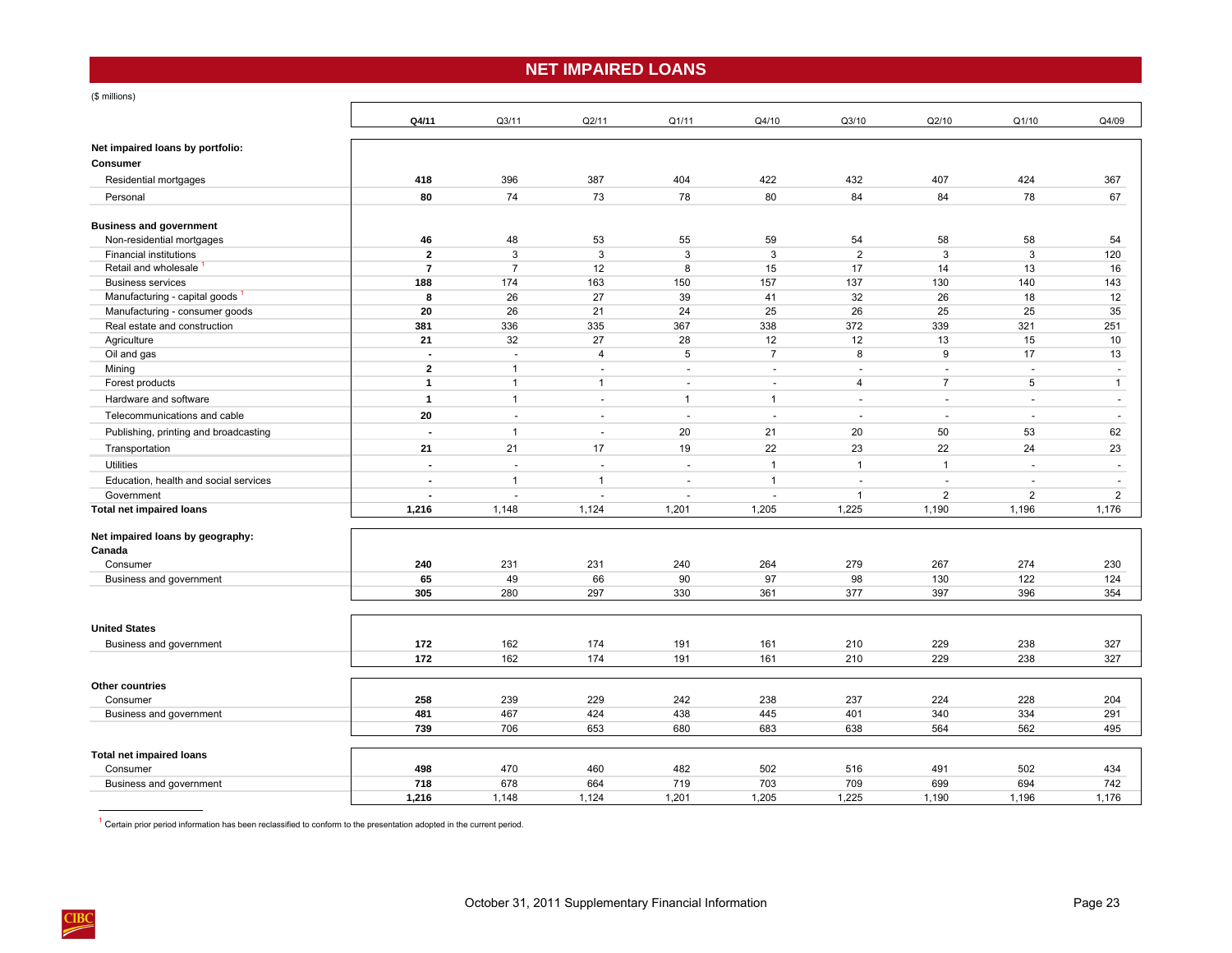## **CHANGES IN GROSS IMPAIRED LOANS**

<span id="page-27-0"></span>

| (\$ millions)                                 |       |       |       |       |       |       |       |       |       | 2011    | 2010     | 2009    |
|-----------------------------------------------|-------|-------|-------|-------|-------|-------|-------|-------|-------|---------|----------|---------|
|                                               | Q4/11 | Q3/11 | Q2/11 | Q1/11 | Q4/10 | Q3/10 | Q2/10 | Q1/10 | Q4/09 | 12M     | 12M      | 12M     |
| Gross impaired loans at beginning of period   |       |       |       |       |       |       |       |       |       |         |          |         |
| Consumer                                      | 710   | 704   | 730   | 756   | 792   | 780   | 796   | 727   | 738   | 756     | 727      | 584     |
| Business and government                       | 1,057 | 1,038 | 1,099 | 1,080 | 1,250 | 1,188 | 1,130 | 1,184 | 930   | 1,080   | 1,184    | 399     |
|                                               | 1,767 | 1,742 | 1,829 | 1,836 | 2,042 | 1,968 | 1,926 | 1,911 | 1,668 | 1,836   | 1,911    | 983     |
| <b>New additions</b>                          |       |       |       |       |       |       |       |       |       |         |          |         |
| Consumer                                      | 331   | 321   | 335   | 341   | 338   | 412   | 417   | 469   | 428   | 1,328   | 1,636    | 1,646   |
| Business and government                       | 136   | 117   | 83    | 95    | 115   | 145   | 149   | 217   | 378   | 431     | 626      | 1,142   |
|                                               | 467   | 438   | 418   | 436   | 453   | 557   | 566   | 686   | 806   | 1,759   | 2,262    | 2,788   |
| Returned to performing status, repaid or sold |       |       |       |       |       |       |       |       |       |         |          |         |
| Consumer                                      | (93)  | (97)  | (148) | (129) | (130) | (132) | (155) | (98)  | (131) | (467)   | (515)    | (436)   |
| Business and government                       | (8)   | (57)  | (127) | (59)  | (95)  | (56)  | (68)  | (185) | (42)  | (251)   | (404)    | (201)   |
|                                               | (101) | (154) | (275) | (188) | (225) | (188) | (223) | (283) | (173) | (718)   | (919)    | (637)   |
| Write-off                                     |       |       |       |       |       |       |       |       |       |         |          |         |
| Consumer                                      | (205) | (218) | (213) | (238) | (244) | (268) | (278) | (302) | (308) | (874)   | (1,092)  | (1,067) |
| Business and government                       | (83)  | (41)  | (17)  | (17)  | (190) | (27)  | (23)  | (86)  | (82)  | (158)   | (326)    | (156)   |
|                                               | (288) | (259) | (230) | (255) | (434) | (295) | (301) | (388) | (390) | (1,032) | (1, 418) | 1,223)  |
| Gross impaired loans at end of period         |       |       |       |       |       |       |       |       |       |         |          |         |
| Consumer                                      | 743   | 710   | 704   | 730   | 756   | 792   | 780   | 796   | 727   | 743     | 756      | 727     |
| Business and government                       | 1,102 | 1,057 | 1,038 | 1,099 | 1,080 | 1,250 | 1,188 | 1,130 | 1,184 | 1,102   | 1,080    | 1,184   |
|                                               | 1,845 | 1.767 | 1,742 | 1,829 | 1,836 | 2,042 | 1,968 | 1,926 | 1,911 | 1,845   | 1,836    | 1,911   |

## **CHANGES IN ALLOWANCE FOR CREDIT LOSSES**

| (\$ millions)                          |       |       |       |       |       |       |       |       |       | 2011    | 2010     | 2009    |
|----------------------------------------|-------|-------|-------|-------|-------|-------|-------|-------|-------|---------|----------|---------|
|                                        | Q4/11 | Q3/11 | Q2/1  | Q1/11 | Q4/10 | Q3/10 | Q2/10 | Q1/10 | Q4/09 | 12M     | 12M      | 12M     |
|                                        |       |       |       |       |       |       |       |       |       |         |          |         |
| Total allowance at beginning of period | 1.699 | .735  | 1.763 | 1.784 | 2.037 | 2.070 | 2.039 | 2,043 | 1,980 | 1.784   | 2.043    | 1,523   |
| Write-offs                             | (288) | (259) | (230) | (255) | (434) | (295) | (301) | (388) | (390) | (1,032) | (1, 418) | (1,223) |
| Recoveries                             | 27    | 27    | 27    | 31    | 28    | -31   | 32    | 32    | 26    | 112     | 123      | 121     |
| Provision for credit losses            | 243   | 195   | 194   | 209   | 150   | 221   | 316   | 359   | 424   | 841     | 1,046    | 1,649   |
| Other                                  | 14    |       | (19)  | (6)   |       | 10    | (16)  | (7)   | ×     | (10)    | (10)     | (27)    |
| Total allowance at end of period       | 1.695 | 1.699 | 1.735 | 1.763 | 1.784 | 2.037 | 2.070 | 2,039 | 2,043 | 1.695   | 1.784    | 2,043   |
| Specific allowance                     | 629   | 619   | 618   | 628   | 631   | 817   | 778   | 730   | 736   | 629     | 631      | 736     |
| General allowance                      | 1,066 | 1,080 | 1,117 | 1,135 | .153  | 1,220 | .292  | 1,309 | 1,307 | 1,066   | 1,153    | .307    |
| Total allowance for credit losses      | 1.695 | .699  | 1,735 | 1,763 | .784  | 2,037 | 2,070 | 2,039 | 2,043 | 1.695   | 1.784    | 2,043   |

<sup>1</sup> Includes \$48 million (Q3/11: \$49 million) of allowance on undrawn credit facilities included in Other liabilities on consolidated balance sheet.

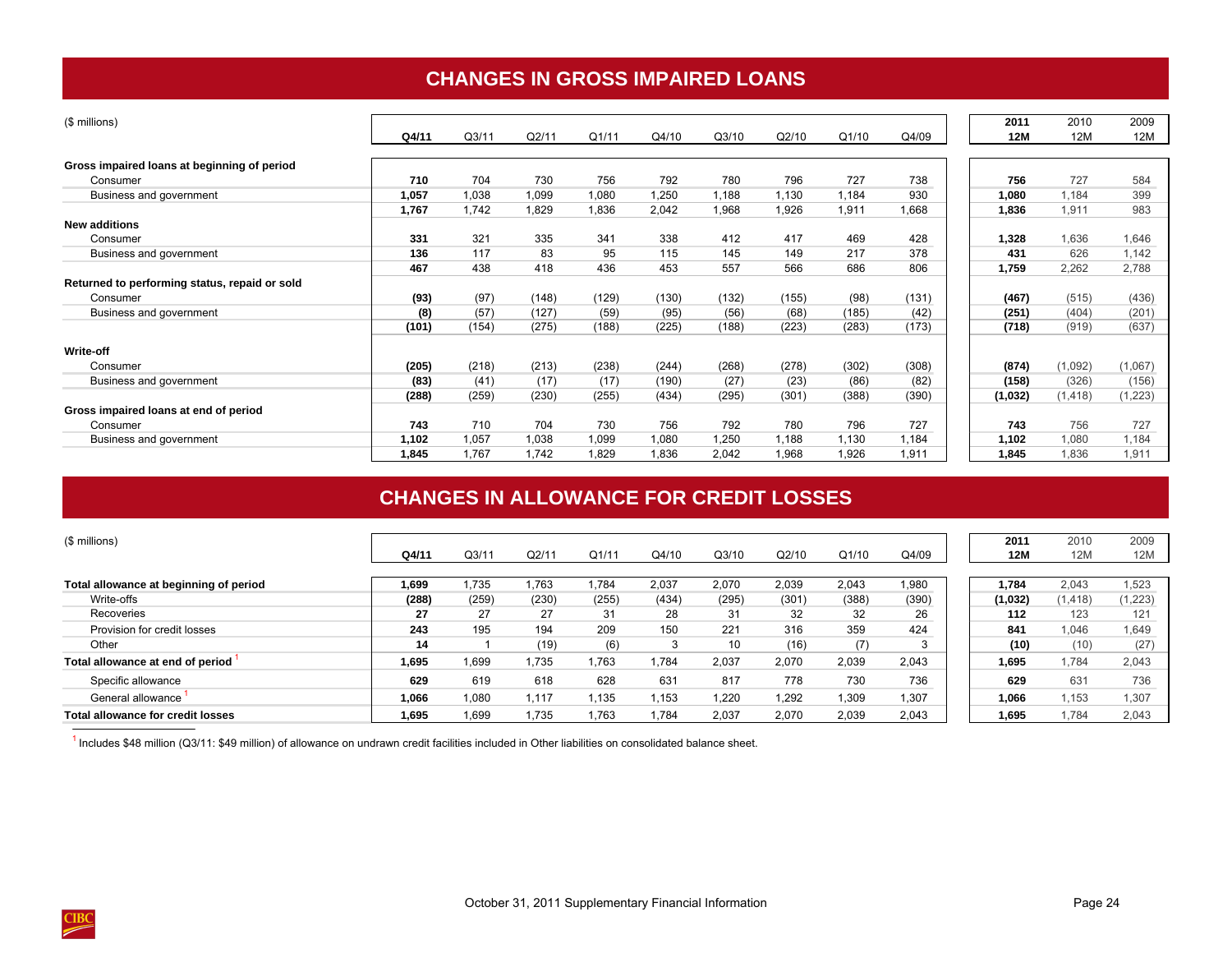# **PAST DUE LOANS BUT NOT IMPAIRED <sup>1</sup>**

<span id="page-28-0"></span>

|                         |                      |                  |                 | Q4/11 | Q <sub>3/11</sub> | Q2/11 | Q1/11 | Q4/10 | Q3/10 |
|-------------------------|----------------------|------------------|-----------------|-------|-------------------|-------|-------|-------|-------|
| (\$ millions)           | Less than<br>31 days | 31 to 90<br>days | Over 90<br>days | Total | Total             | Total | Total | Total | Total |
| Residential mortgages   | 1,353                | 459              | 171             | ,983  | 2,105             | 2,074 | 2,445 | 2,375 | 2,426 |
| Personal <sup>2</sup>   | 474                  | 115              | 30              | 619   | 652               | 653   | 687   | 659   | 645   |
| Credit card             | 558                  | 155              | 108             | 821   | 904               | 851   | 893   | 1,021 | 893   |
| Business and government | 137                  | 92               | 27              | 256   | 322               | 496   | 721   | 555   | 606   |
|                         | 2,522                | 821              | 336             | 3,679 | 3,983             | 4,074 | 4.746 | 4.610 | 4,570 |

 $<sup>1</sup>$  Past due loans are loans where repayment of principal or payment of interest is contractually in arrears. The above table provides an ageing analysis</sup> of the past due loans.



 $2$  Prior period information has been restated to conform to the presentation adopted in the current period.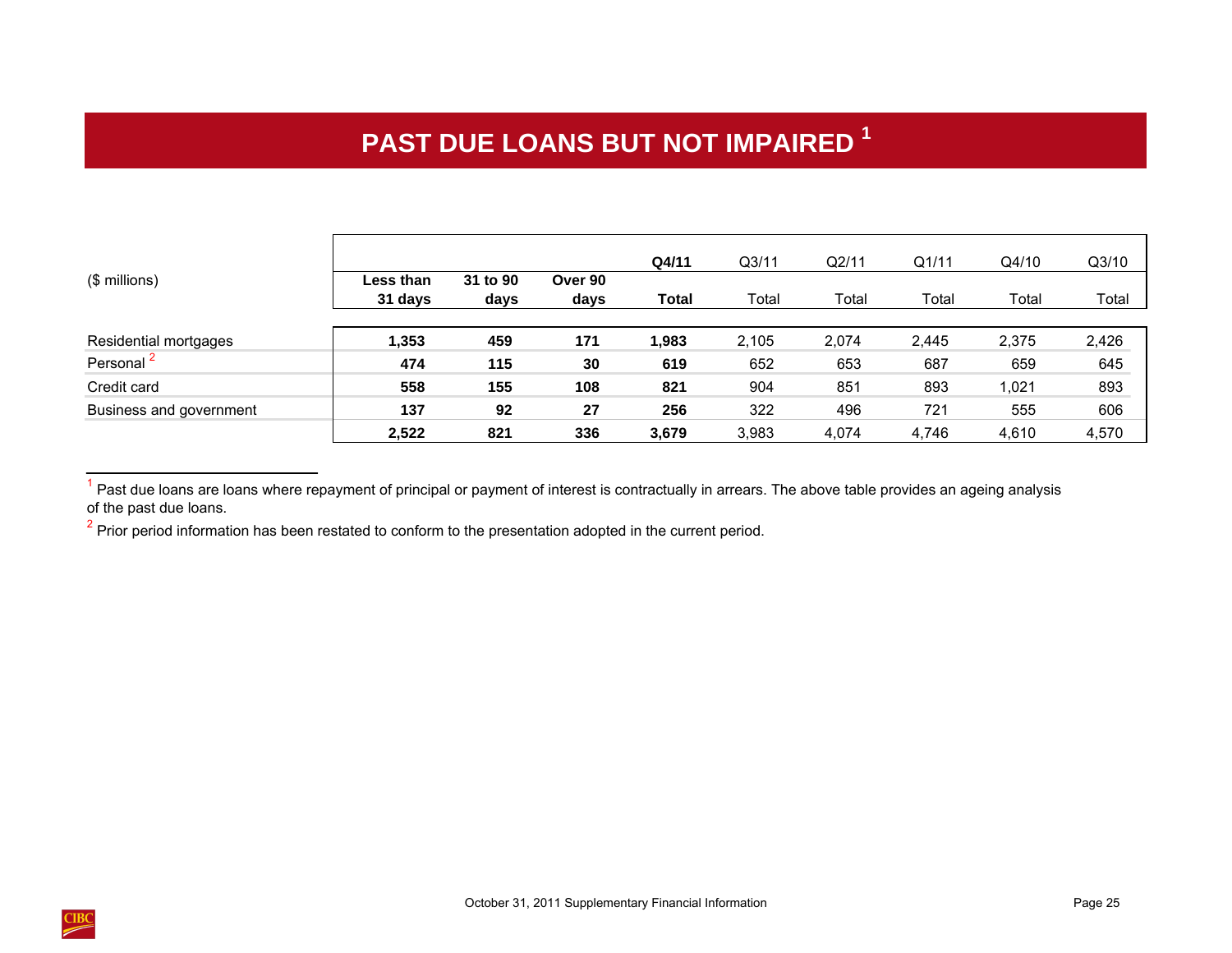## **PROVISION FOR CREDIT LOSSES**

<span id="page-29-0"></span>(\$ millions)

|                                                       | Q4/11                    | Q3/11          | Q2/11                    | Q1/11                    | Q4/10          | Q3/10          | Q2/10                    | Q1/10          | Q4/09          |
|-------------------------------------------------------|--------------------------|----------------|--------------------------|--------------------------|----------------|----------------|--------------------------|----------------|----------------|
| Provision for credit losses by portfolio:<br>Specific |                          |                |                          |                          |                |                |                          |                |                |
| Consumer                                              |                          |                |                          |                          |                |                |                          |                |                |
| Residential mortgages                                 | 10                       | 3              | 6                        | $\sim$                   | (5)            | 4              | 5                        | 6              | $\overline{2}$ |
| Credit card                                           | 115                      | 117            | 113                      | 133                      | 130            | 148            | 163                      | 183            | 184            |
| Personal                                              | 65                       | 65             | 63                       | 72                       | 69             | 72             | 80                       | 88             | 106            |
| <b>Business and government</b>                        |                          |                |                          |                          |                |                |                          |                |                |
| Non-residential mortgages                             | $\overline{4}$           | 8              | $\overline{2}$           | $\mathbf{1}$             | $\sim$         | (1)            | 8                        | 5              | 3              |
| <b>Financial institutions</b>                         | ÷,                       | 16             | $\overline{2}$           | ÷.                       | $\mathbf{1}$   | $\sim$         | ÷,                       | 3              | 17             |
| Retail and wholesale                                  | (1)                      | $\mathbf{1}$   | 9                        | $\overline{2}$           | (4)            | $\overline{4}$ | 3                        | $\overline{4}$ | 6              |
| <b>Business services</b>                              | 24                       | 12             | 12                       | 8                        | 8              | 11             | $\overline{2}$           | 17             | 8              |
| Manufacturing - capital goods <sup>1</sup>            | 23                       | $\mathbf{1}$   | (2)                      | ÷.                       | 5              | 17             | 21                       | $\overline{1}$ | $\overline{7}$ |
| Manufacturing - consumer goods                        | (4)                      | ä,             | $\overline{2}$           | ×                        | $\overline{2}$ | $\overline{2}$ | $\overline{\phantom{a}}$ | $\overline{2}$ | 3              |
| Real estate and construction                          | $\overline{7}$           | 8              | $\mathbf{3}$             | 6                        | 8              | 36             | 38                       | 31             | 52             |
| Agriculture                                           | $\mathbf{1}$             | $\overline{4}$ | ÷,                       | $\overline{4}$           | (1)            | $\overline{2}$ | ä,                       | $\overline{4}$ | 3              |
| Oil and gas                                           | ÷,                       | (4)            | ÷,                       | ÷.                       |                | ÷,             | 6                        | 10             | 5              |
| Mining                                                | $\overline{\phantom{a}}$ | ٠              | $\overline{2}$           | $\sim$                   |                | ä,             | ä,                       | ÷,             | ä,             |
| Forest products                                       | ÷,                       | ä,             | ÷                        | $\overline{\phantom{a}}$ |                | ä,             | $\overline{2}$           | $\overline{2}$ | $\mathbf{1}$   |
| Hardware and software                                 | 5                        | ÷.             | $\overline{\phantom{a}}$ | $\mathbf{1}$             | $\overline{2}$ | ×              | $\mathbf{1}$             | ä,             | $\mathbf{1}$   |
| Telecommunications and cable                          | 5                        | ä,             | ÷                        | ÷.                       |                | ÷,             | ä,                       | Ĭ.             | ä,             |
| Publishing, printing and broadcasting                 | $\mathbf{1}$             | ÷.             | (2)                      | $\overline{\phantom{a}}$ | $\sim$         | (1)            | $\overline{\phantom{a}}$ | (2)            | $\overline{7}$ |
| Transportation                                        | $\overline{2}$           | $\overline{1}$ | $\overline{\phantom{a}}$ | (2)                      |                | 3              | $\overline{2}$           | 3              | $\mathbf{3}$   |
| Education, health and social services                 | $\overline{\phantom{a}}$ | ÷,             | $\sim$                   | $\mathbf{1}$             |                | $\sim$         | $\mathbf{1}$             | ÷,             | ÷,             |
| Total specific provision for credit losses            | 257                      | 232            | 210                      | 226                      | 215            | 297            | 332                      | 357            | 408            |
| <b>Total general provision</b>                        | (14)                     | (37)           | (16)                     | (17)                     | (65)           | (76)           | (16)                     | $\overline{2}$ | 16             |
| <b>Total provision for credit losses</b>              | 243                      | 195            | 194                      | 209                      | 150            | 221            | 316                      | 359            | 424            |
| Specific provision for credit loss by geography:      |                          |                |                          |                          |                |                |                          |                |                |
| Canada                                                |                          |                |                          |                          |                |                |                          |                |                |
| Consumer                                              | 182                      | 185            | 177                      | 203                      | 198            | 219            | 243                      | 274            | 290            |
| Business and government                               | 17                       | 23             | 16                       | 11                       | 9              | 28             | 49                       | 34             | 24             |
|                                                       | 199                      | 208            | 193                      | 214                      | 207            | 247            | 292                      | 308            | 314            |
| <b>United States</b>                                  |                          |                |                          |                          |                |                |                          |                |                |
| Business and government                               | $\overline{2}$           | 5              | 3                        | (1)                      | $\overline{7}$ | 17             | 29                       | 26             | 72             |
|                                                       |                          |                |                          |                          |                |                |                          |                |                |
| Other countries<br>Consumer                           | 8                        |                | 5                        | $\overline{2}$           | (4)            | $\overline{5}$ | 5                        | 3              | $\overline{2}$ |
| Business and government                               | 48                       | 19             | $\boldsymbol{9}$         | 11                       | 5              | 28             | 6                        | 20             | 20             |
|                                                       | 56                       | 19             | 14                       | 13                       | $\overline{1}$ | 33             | 11                       | 23             | 22             |
|                                                       |                          |                |                          |                          |                |                |                          |                |                |
| Total specific provision for credit losses            |                          |                |                          |                          |                |                |                          |                |                |
| Consumer<br>Business and government                   | 190<br>67                | 185<br>47      | 182<br>28                | 205<br>21                | 194<br>21      | 224<br>73      | 248<br>84                | 277<br>80      | 292<br>116     |
|                                                       | 257                      | 232            | 210                      | 226                      | 215            | 297            | 332                      | 357            | 408            |

 $1$  Certain prior period information has been reclassified to conform to the presentation adopted in the current period.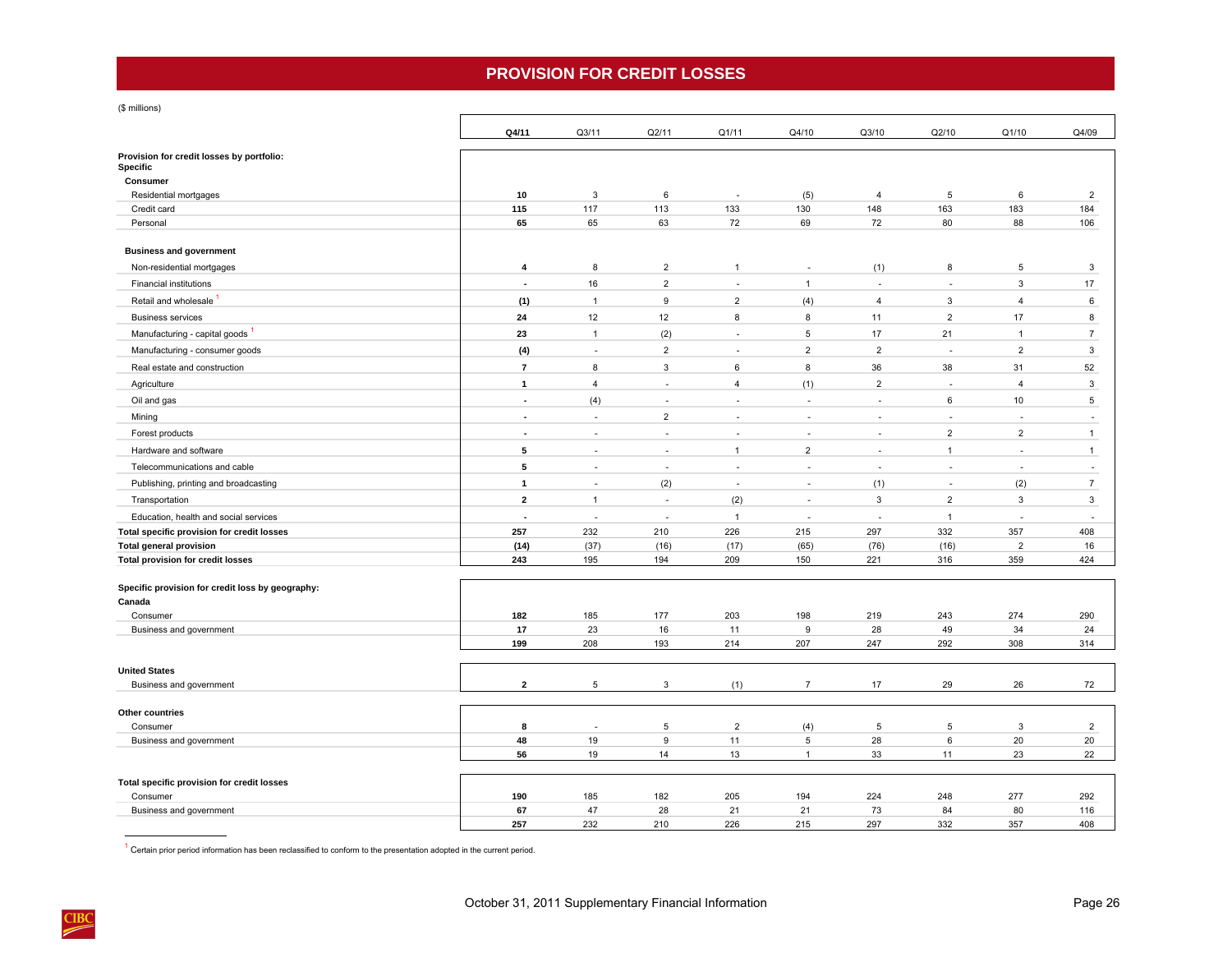## **NET WRITE-OFFS**

<span id="page-30-0"></span>

| (\$ millions)                         |                          |                          |                |                |                |                          |                     |                          |                          |
|---------------------------------------|--------------------------|--------------------------|----------------|----------------|----------------|--------------------------|---------------------|--------------------------|--------------------------|
|                                       | Q4/11                    | Q3/11                    | Q2/11          | Q1/11          | Q4/10          | Q3/10                    | Q2/10               | Q1/10                    | Q4/09                    |
| Net write-offs by portfolio:          |                          |                          |                |                |                |                          |                     |                          |                          |
| Consumer                              |                          |                          |                |                |                |                          |                     |                          |                          |
| Residential mortgages                 | $\overline{\mathbf{4}}$  | 6                        | 3              | $\overline{2}$ | 5              | 3                        | 3                   | $\overline{1}$           | 3                        |
| Credit card                           | 114                      | 118                      | 113            | 133            | 130            | 149                      | 162                 | 183                      | 184                      |
| Personal                              | 64                       | 70                       | 72             | 75             | 82             | 88                       | 84                  | 91                       | 97                       |
| <b>Business and government</b>        |                          |                          |                |                |                |                          |                     |                          |                          |
| Non-residential mortgages             | ÷.                       | ÷                        | $\sim$         | $\sim$         | $\overline{7}$ | $\sim$                   | $\sim$              | $\sim$                   | $\mathbf{1}$             |
| Financial institutions                | $\mathbf{1}$             | 16                       | $\sim$         | $\sim$         | $\sim$         | $\overline{\phantom{a}}$ | $\overline{a}$      | 20                       | $\mathbf{1}$             |
| Retail and wholesale                  | 10                       | (2)                      | 5              | 4              | 9              | 3                        | $\overline{4}$      | 3                        | 20                       |
| <b>Business services</b>              | 44                       | 10                       | $\overline{4}$ | 5              | 13             | 9                        | 6                   | 6                        | 16                       |
| Manufacturing - capital goods         | $\overline{2}$           | $\overline{1}$           | $\sim$         | $\mathbf{1}$   | 35             | $\overline{1}$           | $\mathbf{1}$        | $\overline{1}$           | 3                        |
| Manufacturing - consumer goods        | 8                        | 3                        | $\overline{a}$ | $\mathbf{1}$   | $\overline{7}$ | $\overline{1}$           | $\overline{1}$      | $\overline{2}$           | 19                       |
| Real estate and construction          | 5                        | 5                        | $\overline{2}$ | $\mathbf{1}$   | 91             | 6                        | 3                   | $\overline{1}$           | 9                        |
| Agriculture                           | (1)                      | $\mathbf{1}$             | $\mathbf{1}$   | $\sim$         | $\overline{2}$ | (1)                      | $\mathbf{1}$        | $\mathbf{1}$             | 3                        |
| Oil and gas                           | 6                        | $\sim$                   | $\mathbf{1}$   | $\omega$       | 11             | $\sim$                   | $\mathbf{1}$        | $\sim$                   | $\ddot{\phantom{1}}$     |
| Forest products                       | $\mathbf{1}$             | $\overline{2}$           | $\mathbf{1}$   | $\sim$         | 8              |                          | $\overline{1}$      | $\sim$                   | 5                        |
| Hardware and software                 | $\mathbf{1}$             | $\sim$                   | $\sim$         | $\mathbf{1}$   | $\overline{2}$ | $\sim$                   | $\bar{\phantom{a}}$ | $\overline{1}$           | $\mathbf{1}$             |
| Telecommunications and cable          | $\blacksquare$           | $\sim$                   | (1)            | $\sim$         | $\sim$         | $\sim$                   | $\sim$              | $\sim$                   | $\sim$                   |
| Publishing, printing and broadcasting | $\overline{\phantom{a}}$ | $\mathbf 1$              | $\sim$         | ÷.             | $\overline{2}$ | $\overline{4}$           | $\sim$              | 41                       | ÷,                       |
| Transportation                        | 3                        | $\mathbf{1}$             | $\mathbf{1}$   | $\mathbf{1}$   | $\overline{2}$ | $\overline{1}$           | $\mathbf{1}$        | 5                        | $\mathbf{1}$             |
| Education, health and social services | (1)                      | $\overline{\phantom{a}}$ | $\mathbf{1}$   |                |                |                          | $\overline{1}$      | $\sim$                   | $\mathbf{1}$             |
| <b>Total net write-offs</b>           | 261                      | 232                      | 203            | 224            | 406            | 264                      | 269                 | 356                      | 364                      |
| Net write-offs by geography:          |                          |                          |                |                |                |                          |                     |                          |                          |
| Canada                                |                          |                          |                |                |                |                          |                     |                          |                          |
| Consumer                              | 182                      | 189                      | 181            | 208            | 209            | 235                      | 244                 | 275                      | 284                      |
| Business and government               | 37                       | 30                       | 12             | 14             | 87             | 18                       | 18                  | 19                       | 52                       |
|                                       | 219                      | 219                      | 193            | 222            | 296            | 253                      | 262                 | 294                      | 336                      |
| <b>United States</b>                  |                          |                          |                |                |                |                          |                     |                          |                          |
| Business and government               | 6                        | 5                        |                | (1)            | 99             | (1)                      | (1)                 | 21                       | 11                       |
| Other countries                       |                          |                          |                |                |                |                          |                     |                          |                          |
| Consumer                              | $\overline{\phantom{a}}$ | 5                        | $\overline{7}$ | $\overline{2}$ | 8              | 5                        | 5                   | $\overline{\phantom{a}}$ | $\overline{\phantom{a}}$ |
| Business and government               | 36                       | 3                        | $\mathbf{3}$   | $\mathbf{1}$   | 3              | $\overline{7}$           | 3                   | 41                       | 17                       |
|                                       | 36                       | 8                        | 10             | 3              | 11             | 12                       | 8                   | 41                       | 17                       |
|                                       |                          |                          |                |                |                |                          |                     |                          |                          |
| Total net-write offs                  |                          |                          |                |                |                |                          |                     |                          |                          |
| Consumer                              | 182                      | 194                      | 188            | 210            | 217            | 240                      | 249                 | 275                      | 284                      |
| Business and government               | 79                       | 38<br>232                | 15             | 14             | 189            | 24<br>264                | 20                  | 81                       | 80                       |
|                                       | 261                      |                          | 203            | 224            | 406            |                          | 269                 | 356                      | 364                      |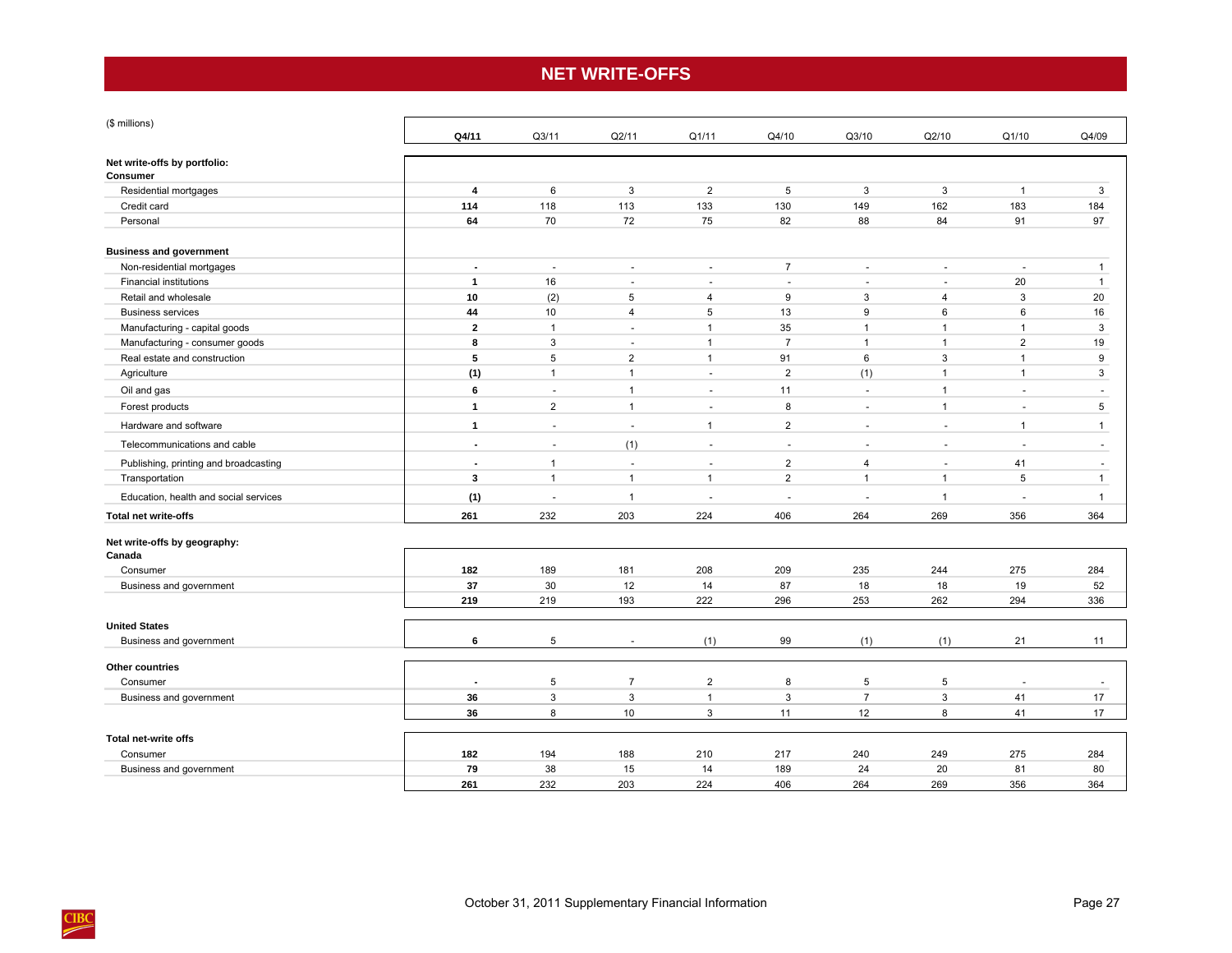# **CREDIT RISK FINANCIAL MEASURES**

<span id="page-31-0"></span>

|                                                                                                                                 | Q4/11  | Q <sub>3/11</sub> | Q2/11  | Q1/11  | Q4/10  | Q3/10  | Q2/10  | Q1/10  | Q4/09  |
|---------------------------------------------------------------------------------------------------------------------------------|--------|-------------------|--------|--------|--------|--------|--------|--------|--------|
| <b>Diversification ratios</b><br>Gross loans and acceptances                                                                    |        |                   |        |        |        |        |        |        |        |
| Consumer                                                                                                                        | 74%    | 75%               | 75%    | 74%    | 75%    | 76%    | 76%    | 75%    | 74%    |
| Business and government                                                                                                         | 26%    | 25%               | 25%    | 26%    | 25%    | 24%    | 24%    | 25%    | 26%    |
| Canada                                                                                                                          | 91%    | 91%               | 90%    | 89%    | 90%    | 89%    | 89%    | 88%    | 88%    |
| <b>United States</b>                                                                                                            | 3%     | 3%                | 3%     | 3%     | 2%     | 3%     | 3%     | 3%     | 3%     |
| Other countries                                                                                                                 | 6%     | 6%                | 7%     | 8%     | 8%     | 8%     | 8%     | 9%     | 9%     |
| Net loans and acceptances                                                                                                       |        |                   |        |        |        |        |        |        |        |
| Consumer                                                                                                                        | 74%    | 75%               | 75%    | 74%    | 75%    | 76%    | 76%    | 75%    | 74%    |
| Business and government                                                                                                         | 26%    | 25%               | 25%    | 26%    | 25%    | 24%    | 24%    | 25%    | 26%    |
| Canada                                                                                                                          | 91%    | 91%               | 90%    | 90%    | 90%    | 89%    | 89%    | 88%    | 88%    |
| <b>United States</b>                                                                                                            | 3%     | 3%                | 3%     | 2%     | 2%     | 3%     | 3%     | 3%     | 3%     |
| Other countries                                                                                                                 | 6%     | 6%                | 7%     | 8%     | 8%     | 8%     | 8%     | 9%     | 9%     |
| <b>Coverage ratios</b><br>Specific allowances for credit losses (ACL)-to-gross<br>impaired loans and acceptances (GIL)<br>Total | 34%    | 35%               | 35%    | 34%    | 34%    | 40%    | 40%    | 38%    | 38%    |
| Consumer                                                                                                                        | 33%    | 34%               | 35%    | 34%    | 34%    | 35%    | 37%    | 37%    | 40%    |
| Business and government                                                                                                         | 35%    | 36%               | 36%    | 35%    | 35%    | 43%    | 41%    | 39%    | 37%    |
| <b>Condition ratios</b>                                                                                                         |        |                   |        |        |        |        |        |        |        |
| GIL-to-gross loans and acceptances                                                                                              | 0.94%  | 0.91%             | 0.92%  | 0.98%  | 0.99%  | 1.09 % | 1.06 % | 1.06 % | 1.08 % |
| Net impaired loans and acceptances (NIL)-to-net loans and acceptances                                                           | 0.63%  | 0.59%             | 0.60%  | 0.65%  | 0.65%  | 0.66%  | 0.65%  | 0.66%  | 0.67%  |
| Segmented NIL-to-segmented net loans and acceptances                                                                            |        |                   |        |        |        |        |        |        |        |
| Consumer                                                                                                                        | 0.35%  | 0.32%             | 0.33%  | 0.35%  | 0.36 % | 0.37%  | 0.35%  | 0.37%  | 0.33%  |
| Business and government                                                                                                         | 1.42%  | 1.39 %            | 1.41 % | 1.52 % | 1.54 % | 1.60 % | 1.57 % | 1.53 % | 1.65 % |
| Canada                                                                                                                          | 0.17%  | 0.16%             | 0.17%  | 0.20%  | 0.22%  | 0.23%  | 0.24%  | 0.25%  | 0.23%  |
| <b>United States</b>                                                                                                            | 2.73 % | 2.87 %            | 3.57 % | 4.15 % | 3.69%  | 4.54 % | 4.95 % | 4.99 % | 6.41%  |
| Other countries                                                                                                                 | 6.16%  | 6.11%             | 5.13 % | 4.68%  | 4.51 % | 4.20%  | 3.63 % | 3.30 % | 3.29 % |

 $\frac{\text{CIBC}}{\text{C}}$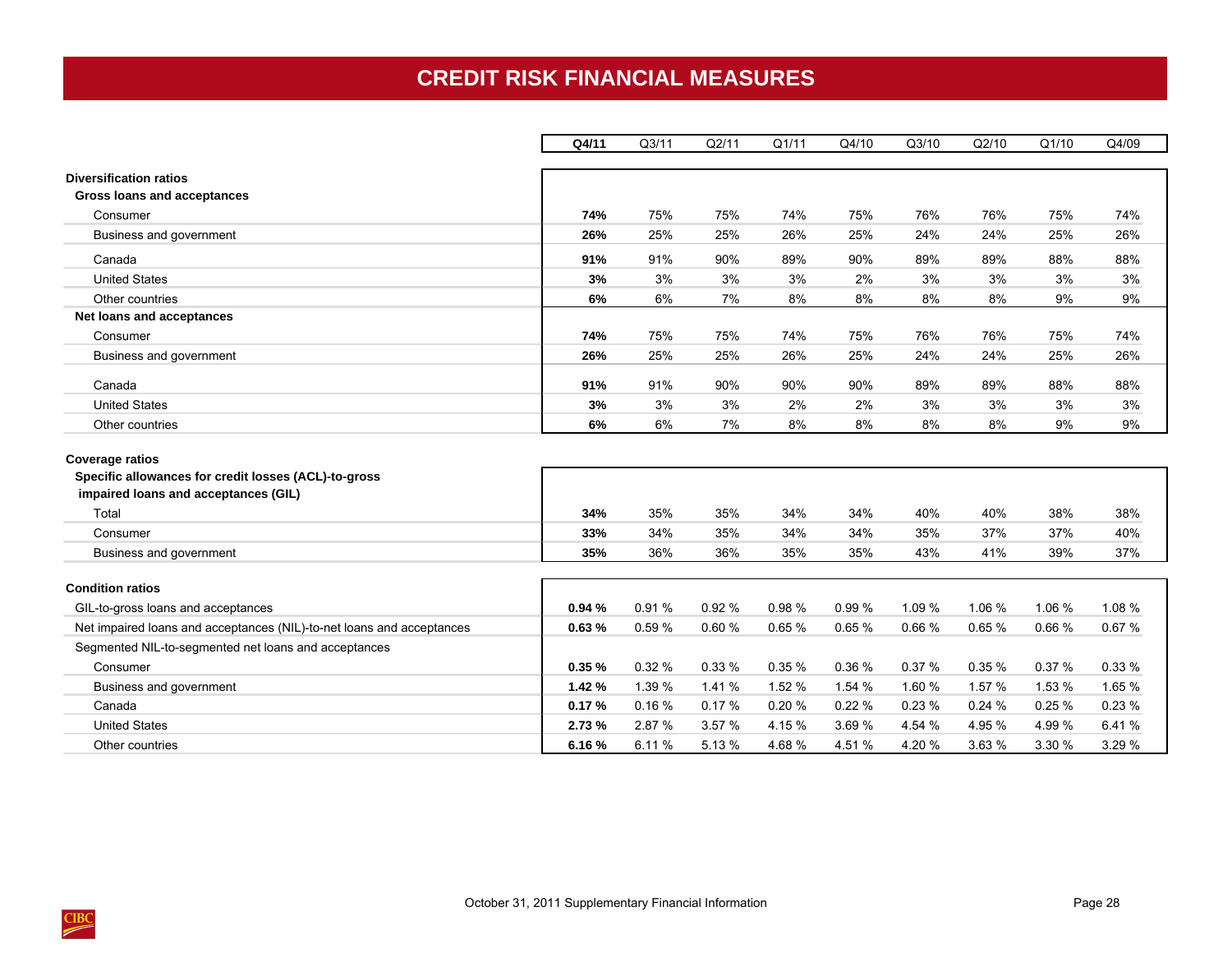<span id="page-32-0"></span>(\$ millions)

|                                           | Q4/11                    |                                       |                          |                    |                 | Q4/11                    | Q3/11     | Q2/11     | Q1/11                 | Q4/10     | Q3/10     |
|-------------------------------------------|--------------------------|---------------------------------------|--------------------------|--------------------|-----------------|--------------------------|-----------|-----------|-----------------------|-----------|-----------|
|                                           |                          | Residual term to contractual maturity |                          | Total              | Analyzed by use |                          |           |           | Total notional amount |           |           |
|                                           | Less than 1<br>year      | $1 - 5$<br>years                      | Over<br>5 years          | notional<br>amount | <b>Trading</b>  | <b>ALM</b>               |           |           |                       |           |           |
| Interest rate derivatives                 |                          |                                       |                          |                    |                 |                          |           |           |                       |           |           |
| Over-the-counter                          |                          |                                       |                          |                    |                 |                          |           |           |                       |           |           |
| Forward rate agreements                   | 99,456                   | 21,942                                | $\overline{4}$           | 121,402            | 118,477         | 2,925                    | 135,509   | 83,412    | 64,799                | 71,825    | 64,770    |
| Swap contracts                            | 277,583                  | 589,465                               | 104,162                  | 971,210            | 670,804         | 300,406                  | 947,446   | 897,930   | 840,700               | 757,005   | 697,861   |
| Clearing house settled swap contracts     | 3,625                    | 13,096                                | 7,241                    | 23,962             | 23,962          |                          | 14        |           | ÷.                    |           |           |
| Purchased options                         | 1,891                    | 6,852                                 | 2,838                    | 11,581             | 11,496          | 85                       | 10,591    | 12,515    | 12,446                | 12,799    | 18,728    |
| Written options                           | 3,141                    | 7,419                                 | 2,796                    | 13,356             | 10,804          | 2,552                    | 13,457    | 17,190    | 19,482                | 18,392    | 23,517    |
|                                           | 385,696                  | 638,774                               | 117,041                  | 1,141,511          | 835,543         | 305,968                  | 1,107,017 | 1,011,047 | 937,427               | 860,021   | 804,876   |
| Exchange-traded                           |                          |                                       |                          |                    |                 |                          |           |           |                       |           |           |
| Futures contracts                         | 34,671                   | 7,994                                 | $\blacksquare$           | 42,665             | 38,438          | 4,227                    | 50,789    | 44,239    | 47,180                | 28.463    | 23,922    |
| Purchased options                         | 24,233                   |                                       | ÷                        | 24,233             | 24,233          |                          | 70,396    | 55,188    | 42,192                | 26,980    | 18,510    |
| Written options                           | 29,466                   |                                       | $\blacksquare$           | 29,466             | 29,466          |                          | 99,730    | 88,477    | 69,933                | 33,811    | 19,024    |
|                                           | 88,370                   | 7,994                                 | $\blacksquare$           | 96,364             | 92,137          | 4,227                    | 220,915   | 187,904   | 159,305               | 89,254    | 61,456    |
| Total interest rate derivatives           | 474,066                  | 646,768                               | 117,041                  | 1,237,875          | 927,680         | 310,195                  | 1,327,932 | 1,198,951 | 1,096,732             | 949,275   | 866,332   |
|                                           |                          |                                       |                          |                    |                 |                          |           |           |                       |           |           |
| Foreign exchange derivatives              |                          |                                       |                          |                    |                 |                          |           |           |                       |           |           |
| Over-the-counter                          |                          |                                       |                          |                    |                 |                          |           |           |                       |           |           |
| Forward contracts                         | 128,053                  | 7,957                                 | 201                      | 136,211            | 121,300         | 14,911                   | 136,668   | 116,155   | 111,570               | 115,749   | 121,951   |
| Swap contracts                            | 25,856                   | 74,574                                | 25,525                   | 125,955            | 114,803         | 11,152                   | 120,592   | 111,655   | 108,016               | 93,428    | 78,644    |
| Purchased options                         | 8,128                    | 1,238                                 | 109                      | 9,475              | 9,450           | 25                       | 9,758     | 9,956     | 11,496                | 13,643    | 13,346    |
| Written options                           | 7,784                    | 704                                   | 78                       | 8,566              | 8,470           | 96                       | 9,110     | 7,854     | 9,787                 | 11,959    | 12,321    |
|                                           | 169,821                  | 84,473                                | 25,913                   | 280,207            | 254,023         | 26,184                   | 276,128   | 245,620   | 240,869               | 234,779   | 226,262   |
| Exchange-traded                           |                          |                                       |                          |                    |                 |                          |           |           |                       |           |           |
| Futures contracts                         | 20                       |                                       |                          | 20                 | 20              |                          | 22        | 18        | 30                    | 33        | 26        |
| Total foreign exchange derivatives        | 169,841                  | 84,473                                | 25,913                   | 280,227            | 254,043         | 26,184                   | 276,150   | 245,638   | 240,899               | 234,812   | 226,288   |
| Credit derivatives                        |                          |                                       |                          |                    |                 |                          |           |           |                       |           |           |
| Over-the-counter                          |                          |                                       |                          |                    |                 |                          |           |           |                       |           |           |
| Total return swap contracts - payable     | $\blacksquare$           | 2,612                                 |                          | 2,612              | 2,612           |                          | 2,538     | 2,811     | 2,900                 | 2,982     | 2,944     |
| Credit default swap contracts - purchased | $\overline{\phantom{a}}$ | 10,434                                | 5,306                    | 15,740             | 15,655          | 85                       | 15,703    | 20,142    | 22,172                | 23,355    | 24,845    |
| Credit default swap contracts - written   | 104                      | 2,315                                 | 5,223                    | 7,642              | 7,642           |                          | 10,186    | 10,434    | 10,855                | 12,080    | 13,140    |
| <b>Total credit derivatives</b>           | 104                      | 15,361                                | 10,529                   | 25,994             | 25,909          | 85                       | 28,427    | 33,387    | 35,927                | 38,417    | 40,929    |
| Equity derivatives                        |                          |                                       |                          |                    |                 |                          |           |           |                       |           |           |
| Over-the-counter                          | 21,884                   | 2,445                                 | 74                       | 24,403             | 23,739          | 664                      | 23,500    | 21,521    | 20,202                | 16,589    | 11,586    |
| Exchange-traded                           | 3,431                    | 422                                   | $\overline{\phantom{a}}$ | 3,853              | 3,853           | $\overline{\phantom{a}}$ | 2,759     | 2,490     | 2,299                 | 8,699     | 7,445     |
| <b>Total equity derivatives</b>           | 25,315                   | 2,867                                 | 74                       | 28,256             | 27,592          | 664                      | 26,259    | 24,011    | 22,501                | 25,288    | 19,031    |
| Precious metal derivatives <sup>2</sup>   |                          |                                       |                          |                    |                 |                          |           |           |                       |           |           |
| Over-the-counter                          | 1,906                    |                                       | $\sim$                   | 1,906              | 1,906           | $\overline{\phantom{a}}$ | 580       |           | 915                   |           |           |
|                                           |                          |                                       |                          |                    |                 |                          |           | 1,619     |                       | 513       | 572       |
| Exchange-traded                           | 231                      | 26                                    | $\blacksquare$           | 257                | 257             | $\overline{\phantom{a}}$ | 60        | 125       | 57                    | 19        | 20        |
| <b>Total precious metal derivatives</b>   | 2,137                    | 26                                    | ÷.                       | 2,163              | 2,163           | $\overline{\phantom{a}}$ | 640       | 1,744     | 972                   | 532       | 592       |
| Other commodity derivatives 4             |                          |                                       |                          |                    |                 |                          |           |           |                       |           |           |
| Over-the-counter                          | 3,591                    | 4,583                                 | 225                      | 8,399              | 8,399           |                          | 9,408     | 9,115     | 6,845                 | 6,878     | 6,554     |
| Exchange-traded                           | 7,363                    | 3,974                                 | $\overline{2}$           | 11,339             | 11,339          | $\sim$                   | 9,723     | 8,700     | 6,845                 | 6,303     | 5,641     |
| Total other commodity derivatives         | 10,954                   | 8,557                                 | 227                      | 19,738             | 19,738          |                          | 19,131    | 17,815    | 13,690                | 13,181    | 12,195    |
| <b>Total notional amount</b>              | 682,417                  | 758,052                               | 153,784                  | 1,594,253          | 1,257,125       | 337,128                  | 1,678,539 | 1,521,546 | 1,410,721             | 1,261,505 | 1,165,367 |

1 ALM: Asset/liability management.

2 Comprises forwards, futures, swaps, and options.

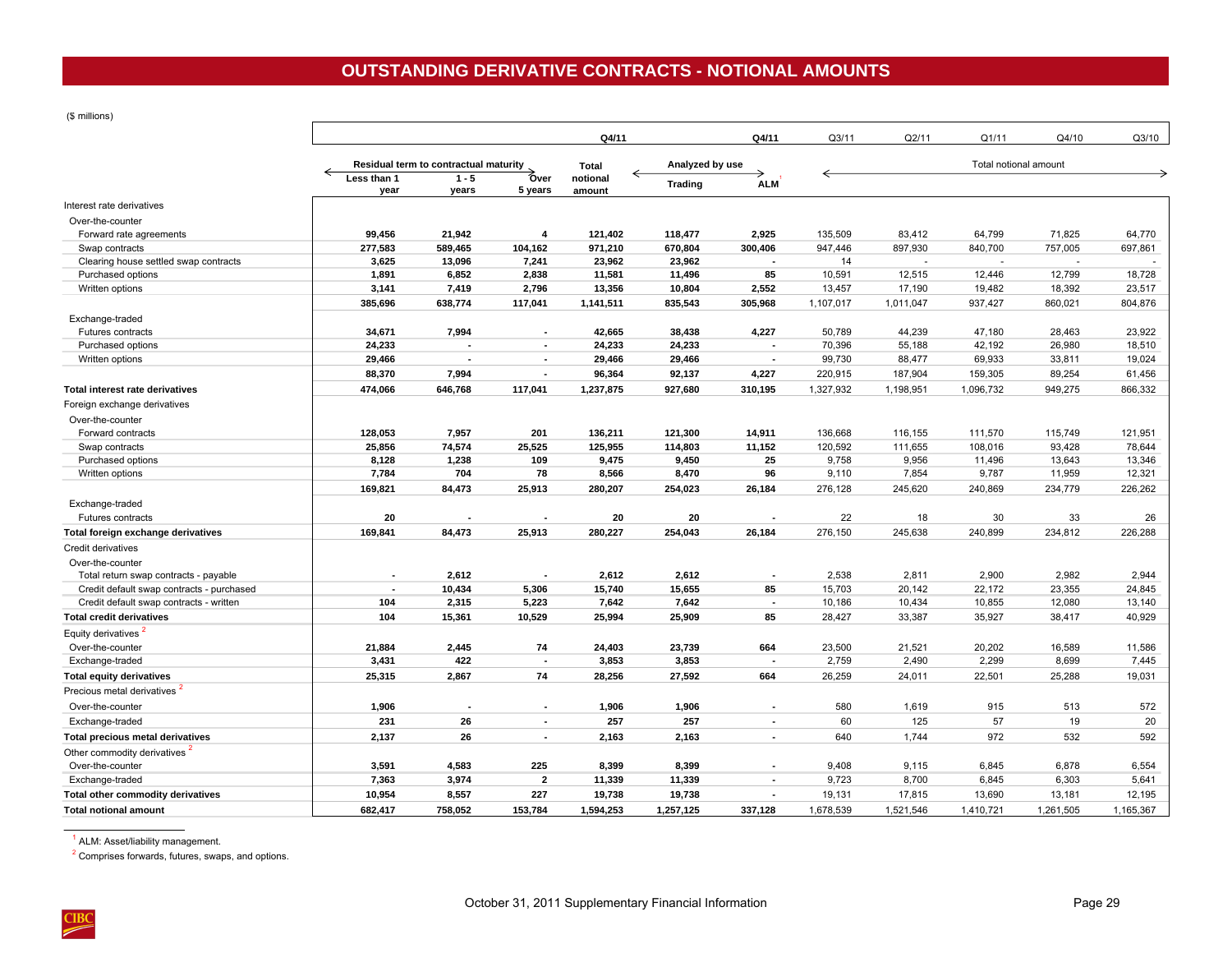# **CREDIT RISK ASSOCIATED WITH DERIVATIVES**

<span id="page-33-0"></span>(\$ millions)

|                                                      |                |                                 |              |                        | Q4/11          | Q <sub>3/11</sub>        | Q2/11          | Q1/11                       | Q4/10 | Q3/10 |
|------------------------------------------------------|----------------|---------------------------------|--------------|------------------------|----------------|--------------------------|----------------|-----------------------------|-------|-------|
|                                                      |                |                                 |              | <b>Credit</b>          |                |                          |                |                             |       |       |
|                                                      |                | <b>Current replacement cost</b> |              | equivalent             |                |                          |                | <b>Risk-weighted amount</b> |       |       |
|                                                      | <b>Trading</b> | <b>ALM</b>                      | <b>Total</b> | $a$ mount <sup>2</sup> |                |                          |                |                             |       |       |
| Interest rate derivatives<br>Forward rate agreements | 171            | $\blacksquare$                  | 171          | 59                     | 7              | $\overline{7}$           | $\overline{7}$ | $\overline{7}$              | 9     | 9     |
| Swap contracts                                       | 16,468         | 3,003                           | 19,471       | 4,664                  | 1,373          | 1,046                    | 947            | 1,015                       | 1,120 | 1,108 |
| Purchased options                                    | 422            | 10                              | 432          | 66                     | 20             | 19                       | 18             | 23                          | 26    | 48    |
|                                                      | 17,061         | 3,013                           | 20,074       | 4,789                  | 1,400          | 1,072                    | 972            | 1,045                       | 1,155 | 1,165 |
| Foreign exchange derivatives                         |                |                                 |              |                        |                |                          |                |                             |       |       |
| Forward contracts                                    | 1,654          | 83                              | 1,737        | 1,364                  | 296            | 277                      | 293            | 218                         | 235   | 246   |
| Swap contracts                                       | 3,655          | 580                             | 4,235        | 3,489                  | 770            | 729                      | 725            | 689                         | 626   | 640   |
| Purchased options                                    | 97             | $\sim$                          | 97           | 102                    | 32             | 31                       | 37             | 31                          | 36    | 50    |
|                                                      | 5,406          | 663                             | 6,069        | 4,955                  | 1,098          | 1,037                    | 1,055          | 938                         | 897   | 936   |
| Credit derivatives                                   |                |                                 |              |                        |                |                          |                |                             |       |       |
| Total return swap contracts - payable                | $\blacksquare$ | $\blacksquare$                  |              |                        |                | $\overline{\phantom{a}}$ |                | $\overline{\phantom{a}}$    | 49    | 52    |
| Credit default swap contracts - purchased            | 1,021          | $\blacksquare$                  | 1,021        | 1,015                  | 613            | 527                      | 898            | 1,202                       | 2,016 | 3,952 |
| Credit default swap contracts - written "            | $\blacksquare$ | $\blacksquare$                  |              | $\blacksquare$         | $\blacksquare$ | $\sim$                   | $\blacksquare$ | $\blacksquare$              | 4     | 4     |
|                                                      | 1,021          | $\blacksquare$                  | 1,021        | 1,015                  | 613            | 527                      | 898            | 1,202                       | 2,069 | 4,008 |
| Equity derivatives <sup>5</sup>                      | 280            | 21                              | 301          | 629                    | 47             | 52                       | 45             | 165                         | 250   | 124   |
| Precious metal derivatives <sup>5</sup>              | 55             | $\blacksquare$                  | 55           | 39                     | 13             | 3                        | 17             | $\overline{7}$              | 6     | 5     |
| Other commodity derivatives <sup>5</sup>             | 401            | $\blacksquare$                  | 401          | 739                    | 242            | 293                      | 412            | 270                         | 219   | 203   |
|                                                      | 24,224         | 3,697                           | 27,921       | 12,166                 | 3,413          | 2,984                    | 3,399          | 3,627                       | 4,596 | 6,441 |
| Less: effect of master netting agreements            | (20, 728)      | $\overline{\phantom{a}}$        | (20, 728)    |                        |                |                          |                | $\blacksquare$              |       |       |
| <b>Total</b>                                         | 3,496          | 3,697                           | 7,193        | 12,166                 | 3,413          | 2,984                    | 3,399          | 3,627                       | 4,596 | 6,441 |

 $^1$  Exchange-traded and clearing house settled instruments with a replacement cost of \$338 million (Q3/11: \$267 million) are excluded in accordance with the guidelines of the Office of the Superintendent of Financial Institutions, Canada (OSFI).

 $2$  Sum of current replacement cost and potential credit exposure, adjusted for the master netting agreements and the impact of collateral amounting to \$2,262 million (Q3/11: \$2,320 million). The collateral comprises cash of \$1,988 million (Q3/11: \$1,928 million) and government securities of \$274 million (Q3/11: \$392 million).

 $^3$  Written ALM credit derivatives are treated as guarantee commitment; bought ALM credit derivatives meeting hedge effectiveness criteria under Basel II are treated as credit risk mitigation with no counterparty credit risk charge; and bought ALM credit derivatives not meeting the hedge effectiveness criteria under Basel II receive a counterparty credit risk charge.

<sup>4</sup> Represents the fair value of contracts for which fees are received over the life of the contracts.

<sup>5</sup> Comprises forwards, swaps, and options.

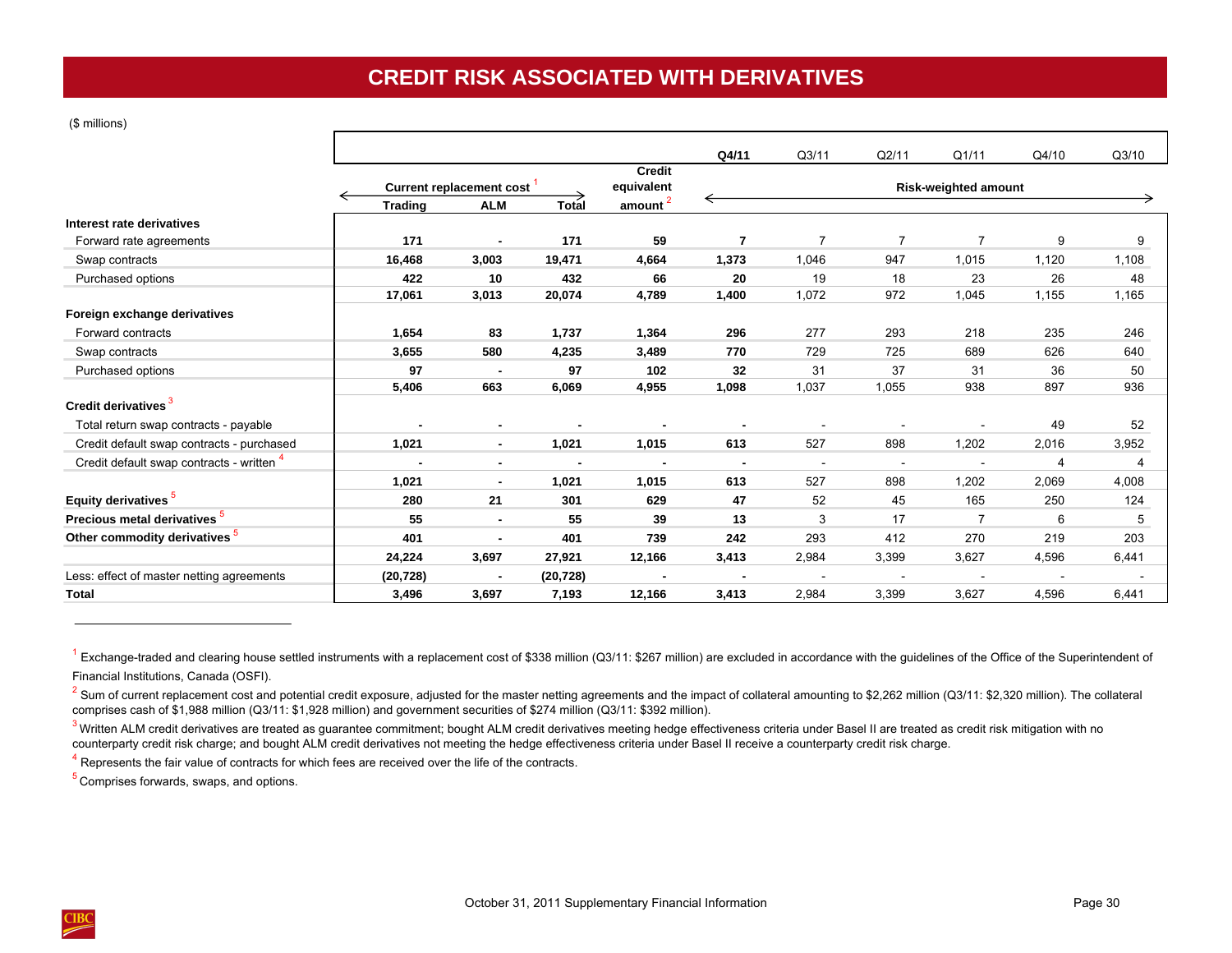<span id="page-34-0"></span>

| (\$ millions)                                |                   |                |                          |                          |                          |                          |                                    |                          |                          |                          |                          |
|----------------------------------------------|-------------------|----------------|--------------------------|--------------------------|--------------------------|--------------------------|------------------------------------|--------------------------|--------------------------|--------------------------|--------------------------|
|                                              | Q4/11             |                | Q4/11                    | Q3/11                    | Q2/11                    | Q1/11                    | Q4/10                              | Q3/10                    | Q2/10                    | Q1/10                    | Q4/09                    |
|                                              |                   |                |                          |                          |                          |                          |                                    |                          |                          |                          |                          |
|                                              | <b>Book value</b> |                |                          |                          |                          |                          |                                    |                          |                          |                          |                          |
|                                              | (includes AFS     |                |                          |                          |                          |                          | Fair value over (under) book value |                          |                          |                          |                          |
|                                              | securities at     | Fair           |                          |                          |                          |                          |                                    |                          |                          |                          |                          |
|                                              | amortized cost)   | value          |                          |                          |                          |                          |                                    |                          |                          |                          |                          |
| Assets                                       |                   |                |                          |                          |                          |                          |                                    |                          |                          |                          |                          |
| Cash and deposits with banks                 | 6,297             | 6,297          |                          |                          |                          |                          |                                    |                          |                          |                          |                          |
| Securities                                   | 81,814            | 82,323         | 509                      | 711                      | 447                      | 430                      | 576                                | 629                      | 386                      | 572                      | 445                      |
| Cash collateral on securities borrowed       | 1,838             | 1,838          | $\blacksquare$           | $\sim$                   | $\overline{\phantom{a}}$ | $\overline{\phantom{a}}$ | $\overline{\phantom{a}}$           | $\overline{\phantom{a}}$ | $\overline{\phantom{a}}$ | $\overline{\phantom{a}}$ | $\overline{\phantom{a}}$ |
| Securities purchased under resale agreements | 26,002            | 26,002         | $\sim$                   | $\overline{\phantom{a}}$ | $\overline{\phantom{a}}$ | $\overline{\phantom{a}}$ | $\overline{\phantom{a}}$           | $\overline{\phantom{a}}$ | $\overline{\phantom{a}}$ | $\overline{\phantom{a}}$ | $\sim$                   |
| Loans, net of allowances                     | 185,018           | 185,931        | 913                      | 875                      | 376                      | 461                      | 1,028                              | 827                      | 45                       | 801                      | 567                      |
| Derivative instruments                       | 28,259            | 28,259         | $\sim$                   | $\sim$                   | $\overline{\phantom{a}}$ | $\overline{\phantom{a}}$ | $\overline{\phantom{a}}$           | $\sim$                   | $\sim$                   | $\sim$                   | $\overline{\phantom{a}}$ |
| Customers' liability under acceptances       | 9,361             | 9,361          | $\blacksquare$           | $\sim$                   | $\overline{\phantom{a}}$ | $\overline{\phantom{a}}$ | $\overline{\phantom{a}}$           | $\overline{\phantom{a}}$ | $\overline{\phantom{a}}$ | $\overline{\phantom{a}}$ | $\overline{\phantom{a}}$ |
| Other assets                                 | 7,410             | 7,457          | 47                       | 51                       | 19                       | 14                       | 31                                 | 35                       | 29                       | 8                        | 19                       |
| Liabilities                                  |                   |                |                          |                          |                          |                          |                                    |                          |                          |                          |                          |
| Deposits                                     | 255,409           | 256,793        | 1,384                    | 1,447                    | 1,809                    | 2,025                    | 1,984                              | 2,165                    | 1,652                    | 2,151                    | 2,054                    |
| Derivative instruments                       | 29,807            | 29,807         | $\blacksquare$           | $\overline{\phantom{a}}$ | $\overline{\phantom{a}}$ | $\overline{\phantom{a}}$ | $\overline{\phantom{a}}$           | $\overline{\phantom{a}}$ | $\overline{\phantom{a}}$ | $\overline{\phantom{a}}$ |                          |
| Acceptances                                  | 9,396             | 9,396          | $\overline{a}$           | $\overline{\phantom{a}}$ | $\overline{\phantom{a}}$ | $\overline{\phantom{a}}$ | $\overline{\phantom{a}}$           | $\overline{\phantom{a}}$ | $\overline{\phantom{a}}$ | $\sim$                   | $\overline{\phantom{a}}$ |
| Obligations related to securities sold short | 10,316            | 10,316         | $\blacksquare$           | $\sim$                   | $\overline{\phantom{a}}$ | $\sim$                   | $\overline{\phantom{a}}$           | $\overline{\phantom{a}}$ | $\overline{\phantom{a}}$ | $\sim$                   | $\overline{\phantom{a}}$ |
| Cash collateral on securities lent           | 2,850             | 2,850          | $\blacksquare$           | $\sim$                   | $\overline{\phantom{a}}$ | $\sim$                   | $\sim$                             | $\sim$                   | $\overline{\phantom{a}}$ | $\sim$                   | $\overline{\phantom{a}}$ |
| Obligations related to securities sold       |                   |                |                          |                          |                          |                          |                                    |                          |                          |                          |                          |
| under repurchase agreements                  | 11,456            | 11,456         | $\overline{\phantom{a}}$ | $\sim$                   | ٠                        | $\overline{\phantom{a}}$ |                                    | ٠                        | $\overline{\phantom{a}}$ | $\overline{\phantom{a}}$ | $\sim$                   |
| Other liabilities                            | 8,550             | 8,550          | $\blacksquare$           | $\sim$                   | $\overline{\phantom{a}}$ | $\overline{\phantom{a}}$ | $\overline{\phantom{a}}$           | $\overline{\phantom{a}}$ | $\overline{\phantom{a}}$ | $\overline{\phantom{a}}$ | $\sim$                   |
| Subordinated indebtedness                    | 5,138             | 5,533          | 395                      | 272                      | 212                      | 200                      | 300                                | 238                      | 196                      | 259                      | 156                      |
| Preferred share liabilities                  | $\blacksquare$    | $\blacksquare$ | $\overline{\phantom{a}}$ | $\sim$                   | $\sim$                   | $\sim$                   | $\overline{\phantom{a}}$           | 16                       | 13                       | 30                       | 28                       |

## **FAIR VALUE OF FINANCIAL INSTRUMENTS**

## **FAIR VALUE OF AFS SECURITIES**

| (\$ millions)                          |                       |                   |       |       |       |       |                                 |       |       |       |       |
|----------------------------------------|-----------------------|-------------------|-------|-------|-------|-------|---------------------------------|-------|-------|-------|-------|
|                                        | Q4/11                 |                   | Q4/11 | Q3/11 | Q2/11 | Q1/11 | Q4/10                           | Q3/10 | Q2/10 | Q1/10 | Q4/09 |
|                                        | <b>Amortized cost</b> | <b>Fair value</b> |       |       |       |       | Unrealized net gains / (losses) |       |       |       |       |
| AFS securities                         |                       |                   |       |       |       |       |                                 |       |       |       |       |
| Government debt (issued or guaranteed) | 19,381                | 19,531            | 150   | 158   | 32    |       | 127                             | 124   | (40)  | 145   | 136   |
| Asset / mortgage-backed securities     | 5,162                 | 5,272             | 110   | 104   | 74    | 90    | 97                              | 131   | 78    | 109   | 40    |
| Debt                                   | 3,826                 | 3,826             | . .   |       |       | 18    | 25                              | 22    |       | 25    | 11    |
| Equity                                 | 584                   | 833               | 249   | 447   | 338   | 318   | 327                             | 352   | 344   | 293   | 258   |
| Total fair value of AFS securities     | 28,953                | 29,462            | 509   | 711   | 447   | 430   | 576                             | 629   | 386   | 572   | 445   |

## **FAIR VALUE OF DERIVATIVE INSTRUMENTS**

| (\$ millions)                                         |                 |          |          |       |          |          |                 |          |          |          |          |
|-------------------------------------------------------|-----------------|----------|----------|-------|----------|----------|-----------------|----------|----------|----------|----------|
|                                                       | Q4/11           |          | Q4/11    | Q3/11 | Q2/11    | Q1/11    | Q4/10           | Q3/10    | Q2/10    | Q1/10    | Q4/09    |
|                                                       |                 |          |          |       |          |          | Fair value, net |          |          |          |          |
|                                                       | <b>Positive</b> | Negative |          |       |          |          |                 |          |          |          |          |
| Total held for trading purposes "                     | 24,562          | 25,904   | (1, 342) | 224   | (426)    | (521)    | (775)           | (1, 519) | (1,641)  | (1, 170) | (1, 875) |
| Total held for ALM purposes                           | 3,697           | 3,903    | (206)    | (107) | (772)    | (639)    | (1,032)         | (882)    | (589)    | (953)    | (591)    |
| <b>Total fair value</b>                               | 28,259          | 29,807   | (1, 548) | 117   | (1, 198) | (1, 160) | (1, 807)        | (2,401)  | (2, 230) | (2, 123) | (2, 466) |
|                                                       |                 |          |          |       |          |          |                 |          |          |          |          |
| Average fair values of derivatives during the quarter | 29.021          | 29.254   | (233)    | (634) | (1, 403) | (1, 514) | (2,051)         | (2,389)  | (2, 367) | (2,350)  | (2,853)  |

1 Includes \$250 million (Q3/11: \$442 net unrealized gains on at do not have quoted ces in an active market. positive and negative fair 338 million (Q3/11: \$267  $4$  \$235 million (Q3/11: n) respectively, for raded options and use settled instruments.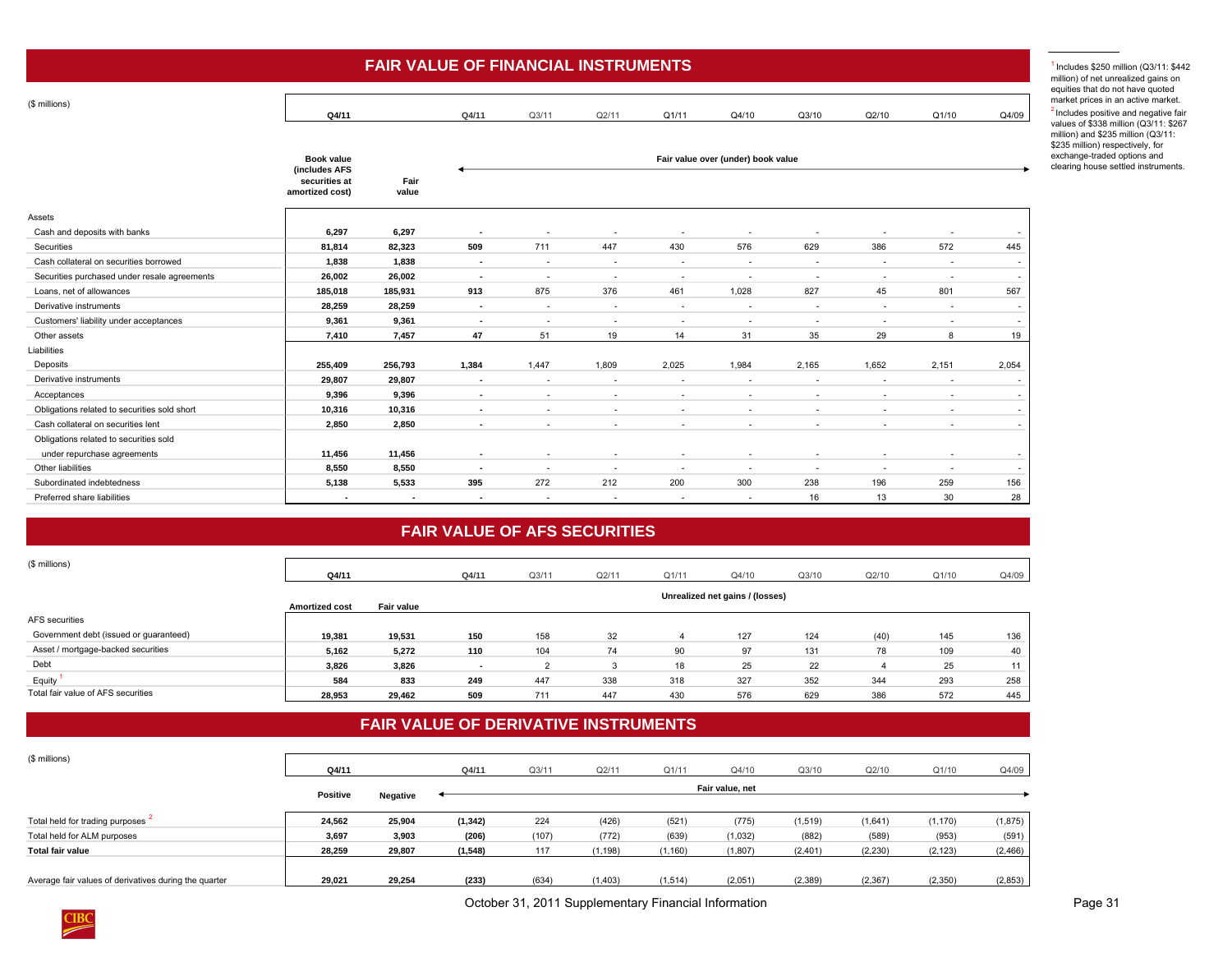# **INTEREST RATE SENSITIVITY**  $^{1, 2}$

<span id="page-35-0"></span>

| (\$ millions)                        | within<br>3 months | 3 to 12<br>months | Total<br>within<br>1 year | $1$ to $5$<br>years | Over <sub>5</sub><br>years | Non-interest<br>rate<br>sensitive | Total                    |
|--------------------------------------|--------------------|-------------------|---------------------------|---------------------|----------------------------|-----------------------------------|--------------------------|
| Q4/11                                |                    |                   |                           |                     |                            |                                   |                          |
| <b>Canadian currency</b>             |                    |                   |                           |                     |                            |                                   |                          |
| <b>Assets</b>                        | 156,426            | 23,108            | 179,534                   | 62,460              | 8,162                      | 40,655                            | 290,811                  |
| Structural assumptions <sup>3</sup>  | (6, 337)           | 2,756             | (3,581)                   | 5,634               | $\blacksquare$             | (2,053)                           |                          |
| Liabilities and shareholders' equity | (159, 801)         | (33,750)          | (193, 551)                | (30, 541)           | (7, 464)                   | (59, 255)                         | (290, 811)               |
| Structural assumptions <sup>3</sup>  | 15,166             | (18, 878)         | (3,712)                   | (23, 024)           | $\blacksquare$             | 26,736                            |                          |
| Off-balance sheet                    | (14, 278)          | 22,865            | 8,587                     | (7, 204)            | (1, 383)                   |                                   |                          |
| Gap                                  | (8,824)            | (3,899)           | (12, 723)                 | 7,325               | (685)                      | 6,083                             |                          |
| <b>Foreign currencies</b>            |                    |                   |                           |                     |                            |                                   |                          |
| <b>Assets</b>                        | 49,738             | 4,058             | 53,796                    | 2,375               | 856                        | 5,861                             | 62,888                   |
| Liabilities and shareholders' equity | (34, 463)          | (4, 617)          | (39,080)                  | (14, 616)           | (1, 423)                   | (7,769)                           | (62, 888)                |
| Off-balance sheet                    | (18, 964)          | 4,057             | (14, 907)                 | 13,588              | 1,319                      |                                   |                          |
| Gap                                  | (3,689)            | 3,498             | (191)                     | 1,347               | 752                        | (1,908)                           | $\blacksquare$           |
| Total gap                            | (12, 513)          | (401)             | (12, 914)                 | 8,672               | 67                         | 4,175                             | $\blacksquare$           |
| Q <sub>3/11</sub>                    |                    |                   |                           |                     |                            |                                   |                          |
| Canadian currency                    | 13,976             | (13, 721)         | 255                       | (4, 792)            | 705                        | 3,832                             |                          |
| Foreign currencies                   | 1,742              | 1,107             | 2,849                     | (459)               | 203                        | (2, 593)                          | $\overline{\phantom{a}}$ |
| Total gap                            | 15,718             | (12, 614)         | 3,104                     | (5,251)             | 908                        | 1,239                             |                          |
| Q2/11                                |                    |                   |                           |                     |                            |                                   |                          |
| Canadian currency                    | 10,106             | (17, 714)         | (7,608)                   | 3,141               | (38)                       | 4,505                             |                          |
| Foreign currencies                   | 467                | (188)             | 279                       | 384                 | 1,760                      | (2, 423)                          | $\overline{\phantom{a}}$ |
| Total gap                            | 10,573             | (17,902)          | (7, 329)                  | 3,525               | 1,722                      | 2,082                             | $\blacksquare$           |
| Q1/11                                |                    |                   |                           |                     |                            |                                   |                          |
| Canadian currency                    | (1,534)            | (5, 145)          | (6,679)                   | 4,208               | (916)                      | 3,387                             |                          |
| Foreign currencies                   | (1,767)            | 2,602             | 835                       | 221                 | 1,269                      | (2,325)                           | $\overline{\phantom{a}}$ |
| Total gap                            | (3,301)            | (2, 543)          | (5,844)                   | 4,429               | 353                        | 1,062                             | $\overline{\phantom{a}}$ |
| Q4/10                                |                    |                   |                           |                     |                            |                                   |                          |
| Canadian currency                    | (1, 225)           | (1,073)           | (2, 298)                  | 3,738               | (590)                      | (850)                             |                          |
| Foreign currencies                   | (499)              | (536)             | (1,035)                   | 401                 | 366                        | 268                               | $\overline{\phantom{a}}$ |
| Total gap                            | (1, 724)           | (1,609)           | (3, 333)                  | 4,139               | (224)                      | (582)                             | $\overline{a}$           |
| Q3/10                                |                    |                   |                           |                     |                            |                                   |                          |
| Canadian currency                    | 15,728             | (15, 493)         | 235                       | 4,247               | 248                        | (4,730)                           |                          |
| Foreign currencies                   | (5,720)            | 2,806             | (2,914)                   | 1,200               | (493)                      | 2,207                             | $\overline{\phantom{a}}$ |
| Total gap                            | 10,008             | (12, 687)         | (2,679)                   | 5,447               | (245)                      | (2, 523)                          |                          |

<sup>1</sup> On- and off-balance sheet financial instruments have been reported on the earlier of their contractual repricing or maturity dates. Certain contractual repricing dates have been adjusted according to management's estimates for prepayments and early redemptions.

 $2$  Based on the interest rate sensitivity profile as at October 31, 2011, as adjusted for structural assumptions, estimated prepayments and early withdrawals, an immediate 1% increase in interest rates across all maturities would increase net income after taxes by approximately \$92 million (\$169 million increase as at July 31, 2011) over the next 12 months, and decrease shareholders' equity as measured on a present value basis by approximately \$302 million (\$116 million decrease as at July 31, 2011).

 $3$  We manage our interest rate gap by inputting a duration to certain assets and liabilities based on historical and forecasted trends in core balances.

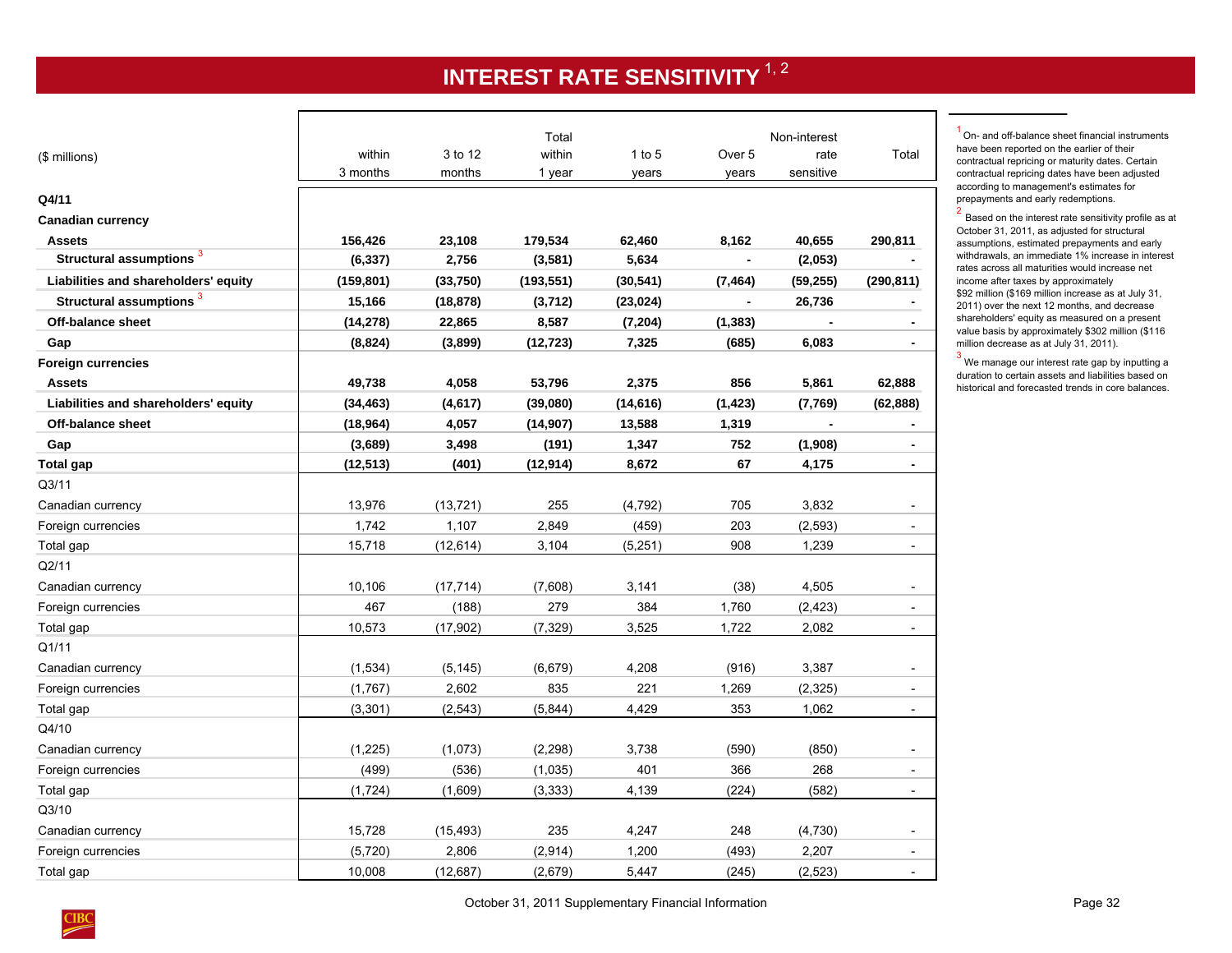# **REGULATORY CAPITAL**<sup>1</sup>

#### <span id="page-36-0"></span>(\$ millions)

|                                                                                       | Q4/11                    | Q3/11                    | Q2/11                    | Q1/11                    | Q4/10                    | Q3/10                    | Q2/10                    | Q1/10                    | Q4/09   |
|---------------------------------------------------------------------------------------|--------------------------|--------------------------|--------------------------|--------------------------|--------------------------|--------------------------|--------------------------|--------------------------|---------|
| Tier 1 capital                                                                        |                          |                          |                          |                          |                          |                          |                          |                          |         |
| Common shares                                                                         | 7,376                    | 7,254                    | 7,116                    | 6,951                    | 6,804                    | 6,659                    | 6,509                    | 6,372                    | 6,241   |
| Contributed surplus                                                                   | 90                       | 89                       | 90                       | 96                       | 96                       | 96                       | 94                       | 94                       | 92      |
| Retained earnings                                                                     | 7,605                    | 7,208                    | 6,801                    | 6,509                    | 6,095                    | 5,972                    | 5,713                    | 5,432                    | 5,156   |
| Net after-tax fair value losses arising from changes in institution's own credit risk |                          |                          |                          | $\overline{2}$           |                          |                          | 3                        | 3                        |         |
| Foreign currency translation adjustments                                              | (650)                    | (796)                    | (829)                    | (640)                    | (575)                    | (667)                    | (715)                    | (535)                    | (495)   |
| Net after-tax unrealized holding losses on AFS equity securities                      | $\overline{\phantom{a}}$ | $\overline{\phantom{a}}$ | $\overline{\phantom{a}}$ | $\overline{\phantom{a}}$ | $\overline{\phantom{a}}$ | $\overline{\phantom{a}}$ | $\overline{\phantom{a}}$ | $\overline{\phantom{a}}$ | (14)    |
| Non-cumulative preferred shares                                                       | 2,756                    | 2,756                    | 3,156                    | 3,156                    | 3,156                    | 3,756                    | 3,756                    | 3,756                    | 3,756   |
| Innovative instruments <sup>2</sup>                                                   | 1,600                    | 1,575                    | 1,596                    | 1,599                    | 1,599                    | 1,597                    | 1,586                    | 1,599                    | 1,599   |
| Certain non-controlling interests in subsidiaries                                     | 164                      | 156                      | 156                      | 163                      | 168                      | 165                      | 168                      | 171                      | 174     |
| Goodwill                                                                              | (1,894)                  | (1, 855)                 | (1, 847)                 | (1,895)                  | (1, 913)                 | (1, 917)                 | (1,904)                  | (1,954)                  | (1,997) |
| Gains on sale of applicable securitized assets                                        | (60)                     | (58)                     | (62)                     | (65)                     | (58)                     | (58)                     | (58)                     | (60)                     | (59)    |
| 50/50 deductions from each of Tier 1 and Tier 2 <sup>3</sup>                          | (779)                    | (426)                    | (521)                    | (576)                    | (522)                    | (425)                    | (342)                    | (289)                    | (303)   |
|                                                                                       | 16,208                   | 15,904                   | 15,656                   | 15,300                   | 14,851                   | 15,179                   | 14,810                   | 14,589                   | 14,154  |
| Tier 2 capital                                                                        |                          |                          |                          |                          |                          |                          |                          |                          |         |
| Perpetual subordinated indebtedness                                                   | 234                      | 253                      | 251                      | 265                      | 270                      | 272                      | 269                      | 283                      | 286     |
| Other subordinated indebtedness (net of amortization)                                 | 4,741                    | 4,736                    | 4,720                    | 4,721                    | 4,404                    | 4,397                    | 5,698                    | 4,642                    | 4,736   |
| Net after-tax unrealized holding gains on AFS equity securities                       | 5                        | 6                        | 8                        |                          | $\overline{4}$           | 5                        | 3                        | $\overline{\phantom{a}}$ |         |
| Eligible general allowance (standardized approach)                                    | 108                      | 110                      | 110                      | 118                      | 126                      | 106                      | 105                      | 112                      | 119     |
| 50/50 deductions from each of Tier 1 and Tier 2 <sup>3</sup>                          | (779)                    | (426)                    | (521)                    | (576)                    | (522)                    | (425)                    | (342)                    | (289)                    | (303)   |
| Investment in insurance activities                                                    | (230)                    | (200)                    | (177)                    | (180)                    | (167)                    | (176)                    | (163)                    | (170)                    | (165)   |
|                                                                                       | 4.079                    | 4.479                    | 4,391                    | 4,355                    | 4,115                    | 4,179                    | 5,570                    | 4,578                    | 4,673   |
| <b>Total capital</b>                                                                  | 20,287                   | 20,383                   | 20,047                   | 19,655                   | 18,966                   | 19,358                   | 20,380                   | 19,167                   | 18,827  |
| Total risk-weighted assets                                                            | 109.968                  | 108,954                  | 106,336                  | 106,986                  | 106,663                  | 107,176                  | 108,324                  | 112,122                  | 117,298 |
| Tier 1 capital ratio                                                                  | 14.7%                    | 14.6%                    | 14.7%                    | 14.3%                    | 13.9%                    | 14.2%                    | 13.7%                    | 13.0%                    | 12.1%   |
| <b>Total capital ratio</b>                                                            | 18.4%                    | 18.7%                    | 18.9%                    | 18.4%                    | 17.8%                    | 18.1%                    | 18.8%                    | 17.1%                    | 16.1%   |

<sup>1</sup> Basel II standards require that banks maintain a minimum Tier 1 and Total capital ratio of 4% and 8%, respectively. The Office of the Superintendent of Financial Institutions (OSFI) has established that Canadian deposi maintain Tier 1 and Total capital ratios of at least 7% and 10%, respectively.

<sup>2</sup> On March 13, 2009 CIBC Capital Trust, wholly owned by CIBC, issued \$1.3 billion of 9.976% CIBC Tier 1 Notes - Series A due June 30, 2108 and \$300 million of 10.25% CIBC Tier 1 Notes - Series B due June 30, 2108 (togeth Notes). The Tier 1 Notes qualify as our Tier 1 regulatory capital.

<sup>3</sup> Items which are deducted 50% from each of Tier 1 capital and Tier 2 capital include allowance shortfall calculated under advanced internal ratings-based (AIRB) approach, securitization exposures (other than gain on sal securitized assets), and substantial investments in unconsolidated entities.

4 Investment in insurance activities continues to be deducted 100% from Tier 2 capital in accordance with the OSFI's transition rules.

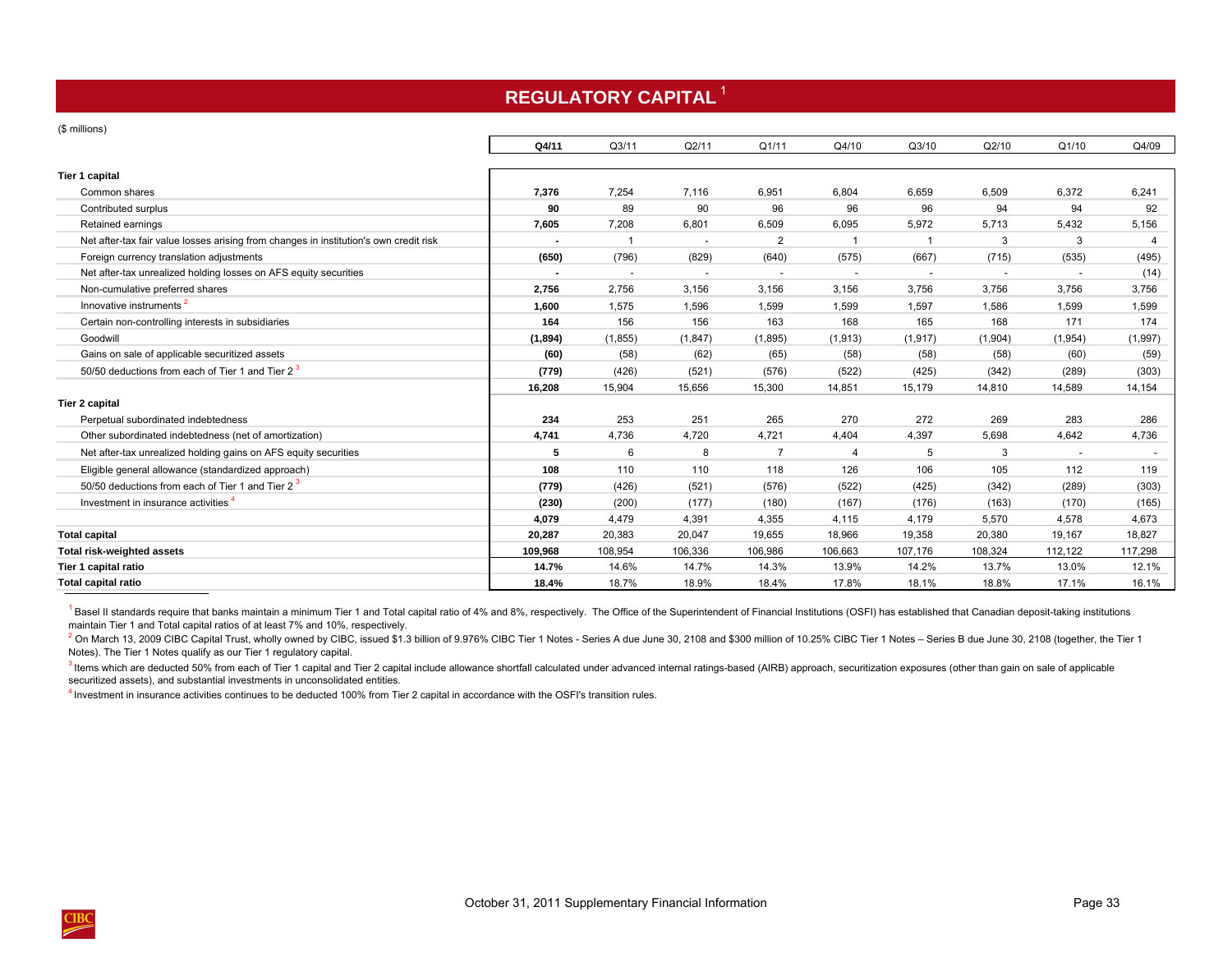## **RISK-WEIGHTED ASSETS**

<span id="page-37-0"></span>

| (\$ billions)                                           |       |       |       |       |       |       |       |       |       |
|---------------------------------------------------------|-------|-------|-------|-------|-------|-------|-------|-------|-------|
|                                                         | Q4/11 | Q3/11 | Q2/11 | Q1/11 | Q4/10 | Q3/10 | Q2/10 | Q1/10 | Q4/09 |
| <b>Credit risk</b>                                      |       |       |       |       |       |       |       |       |       |
| Standardized approach                                   |       |       |       |       |       |       |       |       |       |
| Corporate                                               | 3.7   | 3.8   | 3.5   | 4.0   | 4.7   | 4.8   | 4.9   | 5.1   | 5.6   |
| Sovereign                                               | 0.7   | 0.7   | 0.6   | 0.4   | 0.2   | 0.2   | 0.2   | 0.2   | 0.2   |
| <b>Banks</b>                                            | 0.4   | 0.3   | 0.4   | 0.4   | 0.4   | 0.2   | 0.2   | 0.3   | 0.4   |
| Real estate secured personal lending                    | 1.7   | 1.6   | 1.6   | 1.6   | 1.6   | 1.6   | 1.6   | 1.8   | 1.7   |
| Other retail <sup>1</sup>                               | 2.0   | 2.0   | 2.1   | 2.3   | 2.3   | 0.8   | 0.8   | 0.9   | 0.9   |
|                                                         | 8.5   | 8.4   | 8.2   | 8.7   | 9.2   | 7.6   | 7.7   | 8.3   | 8.8   |
| AIRB approach                                           |       |       |       |       |       |       |       |       |       |
| Corporate <sup>2</sup>                                  | 35.0  | 33.3  | 31.4  | 31.4  | 31.3  | 31.9  | 32.2  | 32.8  | 34.4  |
| Sovereign                                               | 1.5   | 1.5   | 1.8   | 1.6   | 1.6   | 1.7   | 1.5   | 1.7   | 1.7   |
| <b>Banks</b>                                            | 3.1   | 3.2   | 3.8   | 4.0   | 3.9   | 4.0   | 3.6   | 4.0   | 3.5   |
| Real estate secured personal lending                    | 4.9   | 5.0   | 4.5   | 4.3   | 4.2   | 4.3   | 4.2   | 3.9   | 4.9   |
| Qualifying revolving retail <sup>1</sup>                | 15.5  | 15.7  | 14.3  | 14.5  | 14.3  | 14.4  | 14.5  | 14.7  | 14.8  |
| Other retail                                            | 5.8   | 5.8   | 5.8   | 5.6   | 5.3   | 5.3   | 5.5   | 5.5   | 5.7   |
| Equity <sup>3</sup>                                     | 0.6   | 0.6   | 0.5   | 0.6   | 0.7   | 0.8   | 0.8   | 0.8   | 0.9   |
| Trading book <sup>2</sup>                               | 2.6   | 2.2   | 2.3   | 2.2   | 3.5   | 3.8   | 4.4   | 5.7   | 7.6   |
| Securitization <sup>2</sup>                             | 2.1   | 2.2   | 2.3   | 2.5   | 1.8   | 1.9   | 2.4   | 2.7   | 2.5   |
| Adjustment for scaling factor                           | 4.3   | 4.2   | 4.0   | 4.0   | 4.0   | 4.1   | 4.1   | 4.3   | 4.5   |
|                                                         | 75.4  | 73.7  | 70.7  | 70.7  | 70.6  | 72.2  | 73.2  | 76.1  | 80.5  |
| Other credit risk-weighted assets                       | 6.2   | 6.6   | 6.4   | 6.6   | 7.0   | 7.0   | 7.0   | 7.3   | 7.9   |
| <b>Total credit risk</b>                                | 90.1  | 88.7  | 85.3  | 86.0  | 86.8  | 86.8  | 87.9  | 91.7  | 97.2  |
| Market risk (Internal Models Approach) <sup>4</sup>     | 1.7   | 2.1   | 2.6   | 2.6   | 1.6   | 2.0   | 1.9   | 2.0   | 1.3   |
| <b>Operational risk (Advanced Measurement Approach)</b> | 18.2  | 18.2  | 18.4  | 18.4  | 18.3  | 18.4  | 18.5  | 18.4  | 18.8  |
| <b>Total risk-weighted assets</b>                       | 110.0 | 109.0 | 106.3 | 107.0 | 106.7 | 107.2 | 108.3 | 112.1 | 117.3 |

<sup>&</sup>lt;sup>1</sup>We are required to hold regulatory capital for the underlying securitized credit card receivables (both for Card II and Broadway trusts) as if they had remained on our consolidated balance sheet. The Cards II Trust securitized exposures are reported as part of the qualifying revolving retail exposures under AIRB approach, whereas the Broadway Trust securitized exposures are reported as other retail under the standardized approach.

 $^2$  In Q1/11, we migrated our remaining structured credit run off business exposures to the banking book for regulatory capital purpose.

 $3$  100% risk-weighted.

<sup>4</sup> In Q1/11, we implemented incremental sensitivity-based enhancements to our market risk value-at-risk model.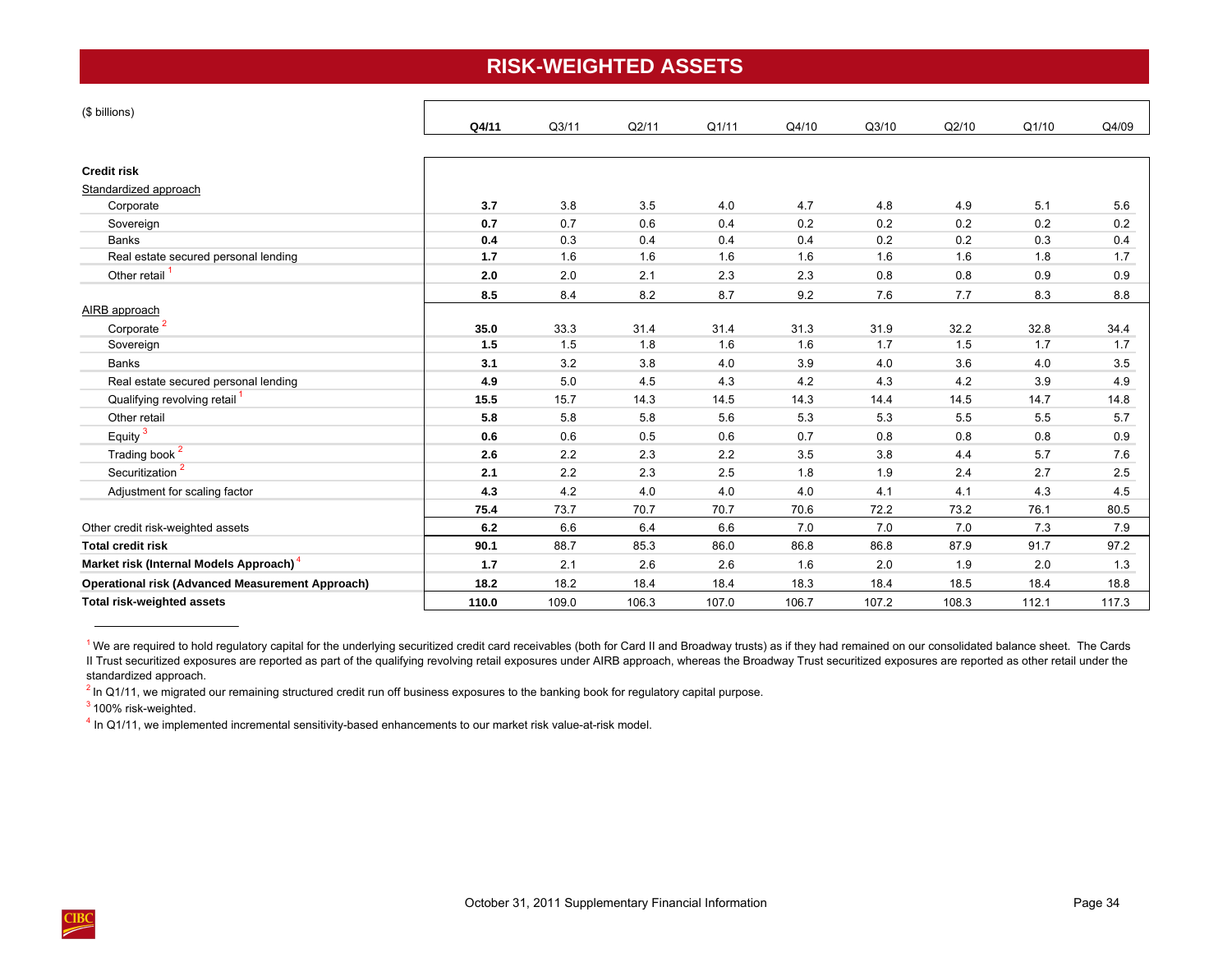## **GROSS CREDIT EXPOSURE 1 (EXPOSURE AT DEFAULT)**

<span id="page-38-0"></span>

| (\$ millions)                                          | Q4/11           |                     | Q3/11           |              | Q2/11           |              | Q1/11           |                | Q4/10           |              | Q3/10           |              |
|--------------------------------------------------------|-----------------|---------------------|-----------------|--------------|-----------------|--------------|-----------------|----------------|-----------------|--------------|-----------------|--------------|
|                                                        |                 | <b>Standardized</b> |                 | Standardized |                 | Standardized |                 | Standardized   |                 | Standardized |                 | Standardized |
|                                                        | AIRB approach   | approach            | AIRB approach   | approach     | AIRB approach   | approach     | AIRB approach   | approach       | AIRB approach   | approach     | AIRB approach   | approach     |
| <b>Business and government portfolios</b><br>Corporate |                 |                     |                 |              |                 |              |                 |                |                 |              |                 |              |
| Drawn                                                  | 39,509          | 3,559               | 37,474          | 3,611        | 34,862          | 3,417        | 33,945          | 3,737          | 31,522          | 4,495        | 32,142          | 4,501        |
| Undrawn commitments                                    | 24,303          | 139                 | 23,421          | 146          | 22,102          | 100          | 21,053          | 205            | 21,853          | 167          | 19,599          | 191          |
| Repo-style transactions                                | 28,055          | 139                 | 28,007          | 136          | 28,040          |              | 28,645          |                | 28,614          |              | 27,292          |              |
| Other off-balance sheet                                | 5,204           | 191                 | 5,532           | 182          | 6,262           | 175          | 6,356           | 178            | 4,765           | 188          | 3,812           | 185          |
| OTC derivatives                                        | 3,909           |                     | 3,812           |              | 4,150           | $\sim$       | 4,091           | 29             | 5,316           | 29           | 5,407           | 30           |
|                                                        | 100,980         | 4,028               | 98,246          | 4,075        | 95,416          | 3,692        | 94,090          | 4,149          | 92,070          | 4,879        | 88,252          | 4,907        |
| Sovereign                                              | 39,716          | 3,792               | 44,611          | 3,820        | 66,032          | 3,513        | 50,819          | 3,159          | 45,055          | 2,518        | 52,349          | 3,118        |
| Drawn                                                  | 4.791           |                     | 4.474           |              | 4,783           |              | 4,555           |                | 4,513           |              | 4.583           |              |
| Undrawn commitments                                    |                 |                     |                 |              |                 |              |                 |                |                 |              |                 |              |
| Repo-style transactions                                | 1,893<br>410    |                     | 1,960<br>410    |              | 1,655<br>318    |              | 2,326<br>297    |                | 1,056<br>184    |              | 2,039<br>190    |              |
| Other off-balance sheet                                |                 |                     |                 |              |                 |              |                 |                |                 |              |                 |              |
| OTC derivatives                                        | 2,572<br>49,382 | 3,792               | 3,119<br>54,574 | 3,820        | 2,443<br>75,231 | 3,513        | 1,876<br>59,873 | 3,159          | 1,778<br>52,586 | 2,518        | 1,690<br>60,851 | 3,118        |
| <b>Banks</b>                                           |                 |                     |                 |              |                 |              |                 |                |                 |              |                 |              |
| Drawn                                                  | 12,960          | 1,854               | 14,033          | 1,537        | 16,513          | 1,487        | 18,529          | 1,633          | 15,613          | 1,723        | 17,811          | 891          |
| Undrawn commitments                                    | 613             |                     | 499             |              | 629             |              | 707             |                | 890             |              | 906             |              |
| Repo-style transactions                                | 25,342          | 362                 | 40,833          | 358          | 51,320          | 297          | 56,202          | 295            | 51,395          | 219          | 52,683          | 150          |
| Other off-balance sheet                                | 43,825          |                     | 45,411          |              | 43,059          |              | 43,415          |                | 42,082          |              | 44,865          |              |
| OTC derivatives                                        | 7.948           | 5                   | 7,931           | 5            | 7,392           | 8            | 7,080           | $\overline{4}$ | 7,486           | -5           | 6,872           | 8            |
|                                                        | 90,688          | 2,221               | 108,707         | 1,900        | 118,913         | 1,792        | 125,933         | 1,932          | 117,466         | 1,947        | 123,137         | 1,049        |
| Gross business and government portfolios               | 241,050         | 10,041              | 261,527         | 9.795        | 289,560         | 8,997        | 279,896         | 9.240          | 262,122         | 9.344        | 272,240         | 9,074        |
| Less: Repo-style transaction collateral                | 50,106          |                     | 66,553          |              | 76,520          |              | 81,869          |                | 76,273          |              | 76,283          |              |
| Net business and government portfolios                 | 190,944         | 10,041              | 194,974         | 9,795        | 213,040         | 8,997        | 198,027         | 9,240          | 185,849         | 9,344        | 195,957         | 9,074        |
|                                                        |                 |                     |                 |              |                 |              |                 |                |                 |              |                 |              |
| <b>Retail portfolios</b>                               |                 |                     |                 |              |                 |              |                 |                |                 |              |                 |              |
| Real estate secured personal lending                   |                 |                     |                 |              |                 |              |                 |                |                 |              |                 |              |
| Drawn                                                  | 115,024         | 2,218               | 116,776         | 2,118        | 112,688         | 2,088        | 109,408         | 2,195          | 108,818         | 2,216        | 111,229         | 2,212        |
| Undrawn commitments                                    | 27,993          |                     | 27,722          |              | 29,031          |              | 26,703          |                | 25,983          |              | 25,758          |              |
|                                                        | 143,017         | 2,218               | 144,498         | 2,118        | 141,719         | 2,088        | 136,111         | 2,195          | 134,801         | 2,216        | 136,987         | 2,212        |
| Qualifying revolving retail                            |                 |                     |                 |              |                 |              |                 |                |                 |              |                 |              |
| Drawn                                                  | 21,338          |                     | 20.911          |              | 20.702          |              | 20,835          |                | 20.743          |              | 20.594          |              |
| Undrawn commitments                                    | 40.586          |                     | 41,033          |              | 40,791          |              | 40,383          |                | 40,095          |              | 40,310          |              |
| Other off-balance sheet                                | 396             |                     | 379             |              | 367             |              | 365             |                | 381             |              | 374             |              |
|                                                        | 62,320          |                     | 62,323          |              | 61,860          |              | 61,583          |                | 61,219          |              | 61,278          |              |
| Other retail                                           |                 |                     |                 |              |                 |              |                 |                |                 |              |                 |              |
| Drawn                                                  | 7,963           | 2,541               | 8,118           | 2,633        | 8,102           | 2,764        | 8,056           | 2,910          | 8,001           | 2,991        | 8,130           | 1,009        |
| Undrawn commitments                                    | 1,302           | 20                  | 1,311           | 19           | 1,314           | 19           | 1,316           | 20             | 2,110           | 20           | 2,120           | 20           |
| Other off-balance sheet                                | 32              | 16                  | 32              |              | 33              |              | 34              |                | 18              |              | 36              |              |
|                                                        | 9,297           | 2,577               | 9,461           | 2,652        | 9,449           | 2,783        | 9,406           | 2,930          | 10,129          | 3,011        | 10,286          | 1,029        |
| <b>Total retail portfolios</b>                         | 214,634         | 4,795               | 216,282         | 4,770        | 213,028         | 4,871        | 207,100         | 5,125          | 206,149         | 5,227        | 208,551         | 3,241        |
| <b>Securitization exposures</b>                        | 19,488          |                     | 22,394          |              | 24,694          |              | 26,196          |                | 17,592          |              | 17,534          |              |
| <b>Gross credit exposure</b>                           | 475,172         | 14,836              | 500,203         | 14,565       | 527,282         | 13,868       | 513,192         | 14,365         | 485,863         | 14,571       | 498,325         | 12,315       |
| Less: Repo-style transaction collateral                | 50.106          |                     | 66,553          |              | 76,520          |              | 81,869          |                | 76,273          |              | 76,283          |              |
| Net credit exposure                                    | 425,066         | 14,836              | 433,650         | 14,565       | 450,762         | 13,868       | 431,323         | 14,365         | 409,590         | 14.571       | 422,042         | 12,315       |

 $1$  Gross credit exposure after credit valuation adjustments for financial guarantors, and before allowance for credit losses.

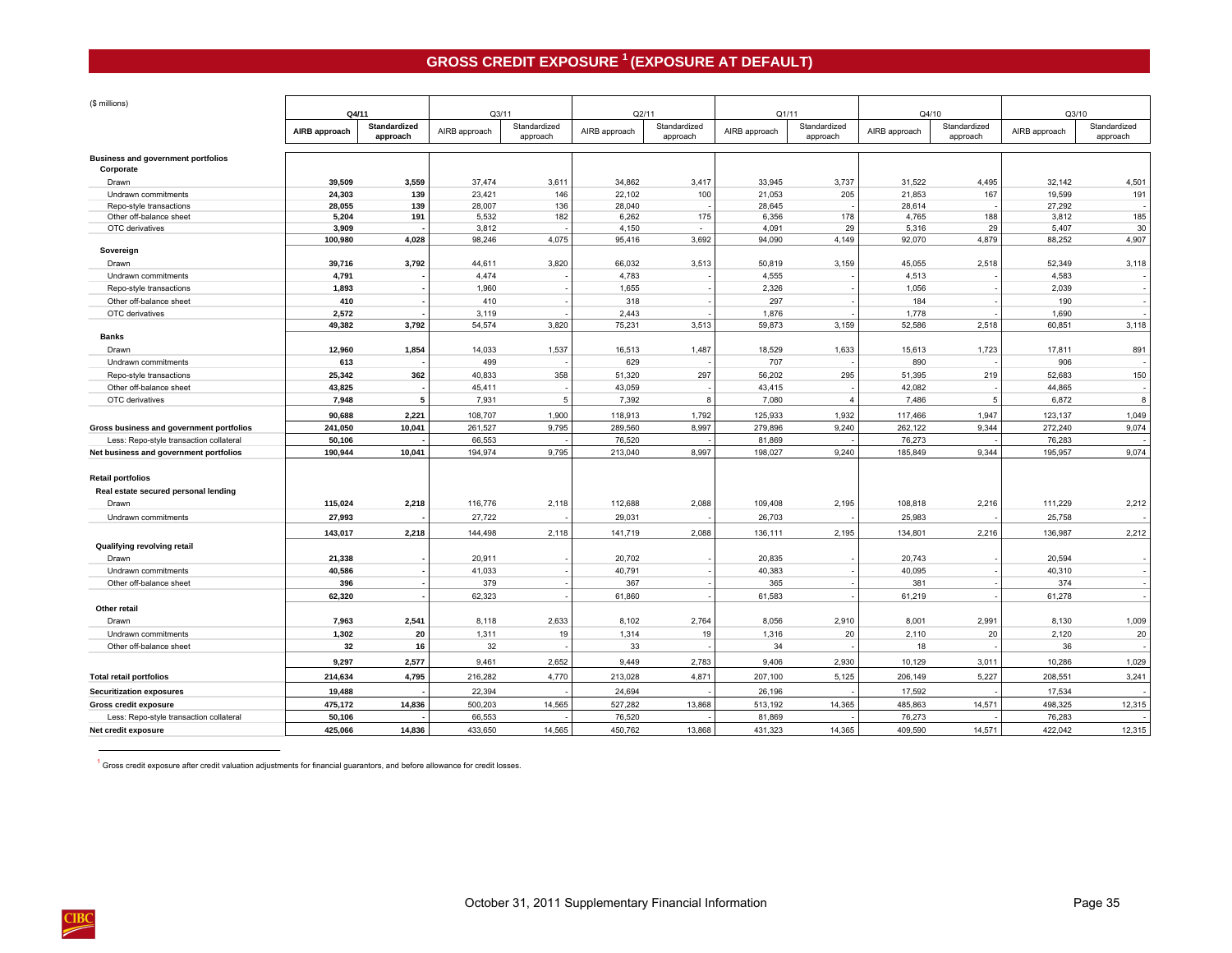# **CREDIT EXPOSURE - GEOGRAPHIC CONCENTRATION <sup>1</sup>**

<span id="page-39-0"></span>

| (\$ millions)                  |         |         |         |         |         |         |
|--------------------------------|---------|---------|---------|---------|---------|---------|
|                                | Q4/11   | Q3/11   | Q2/11   | Q1/11   | Q4/10   | Q3/10   |
| <b>Business and government</b> |         |         |         |         |         |         |
| Canada                         |         |         |         |         |         |         |
| Drawn                          | 70,941  | 61,774  | 67,500  | 70,277  | 72,141  | 70,601  |
| Undrawn commitments            | 25,421  | 24,646  | 23,879  | 22,636  | 22,652  | 22,234  |
| Repo-style transactions        | 3,126   | 2,186   | 2,298   | 2,835   | 1,763   | 1,825   |
| Other off-balance sheet        | 39,001  | 40,629  | 36,203  | 37,580  | 35,956  | 35,075  |
| OTC derivatives                | 6,365   | 7,371   | 6,715   | 5,729   | 6,350   | 5,754   |
|                                | 144,854 | 136,606 | 136,595 | 139,057 | 138,862 | 135,489 |
| <b>United States</b>           |         |         |         |         |         |         |
| Drawn                          | 12,650  | 24,577  | 38,168  | 20,306  | 10,967  | 19,240  |
| Undrawn commitments            | 3,397   | 3,007   | 2,822   | 2,661   | 2,749   | 1,923   |
| Repo-style transactions        | 1,547   | 1,527   | 1,680   | 1,963   | 2,347   | 2,782   |
| Other off-balance sheet        | 5,204   | 4,638   | 5,789   | 5,338   | 4,737   | 8,128   |
| OTC derivatives                | 2,774   | 2,737   | 3,092   | 2.879   | 3,058   | 3,658   |
|                                | 25,572  | 36,486  | 51,551  | 33,147  | 23,858  | 35,731  |
| <b>Europe</b>                  |         |         |         |         |         |         |
| Drawn                          | 5,086   | 6,043   | 8,070   | 7,956   | 6,012   | 8,549   |
| Undrawn commitments            | 381     | 362     | 467     | 471     | 458     | 465     |
| Repo-style transactions        | 429     | 373     | 431     | 343     | 466     | 620     |
| Other off-balance sheet        | 5,050   | 5,821   | 6,886   | 6,535   | 5,730   | 5,226   |
| OTC derivatives                | 4,664   | 4,310   | 3,827   | 3,960   | 4,635   | 4,008   |
|                                | 15,610  | 16,909  | 19,681  | 19,265  | 17,301  | 18,868  |
| <b>Other countries</b>         |         |         |         |         |         |         |
| Drawn                          | 3,508   | 3,724   | 3,669   | 4,754   | 3,070   | 3,912   |
| Undrawn commitments            | 508     | 379     | 346     | 547     | 1,397   | 466     |
| Repo-style transactions        | 82      | 161     | 86      | 163     | 216     | 504     |
| Other off-balance sheet        | 184     | 265     | 761     | 615     | 608     | 438     |
| OTC derivatives                | 626     | 444     | 351     | 479     | 537     | 549     |
|                                | 4,908   | 4,973   | 5,213   | 6,558   | 5,828   | 5,869   |
|                                | 190,944 | 194,974 | 213,040 | 198,027 | 185,849 | 195,957 |

<sup>1</sup> This table provides information of our business and government exposures under the AIRB approach. Substantially, all our retail exposures under the AIRB approach are based in Canada. Gross credit exposure after credit valuation adjustments for financial guarantors, and before allowance for credit losses.

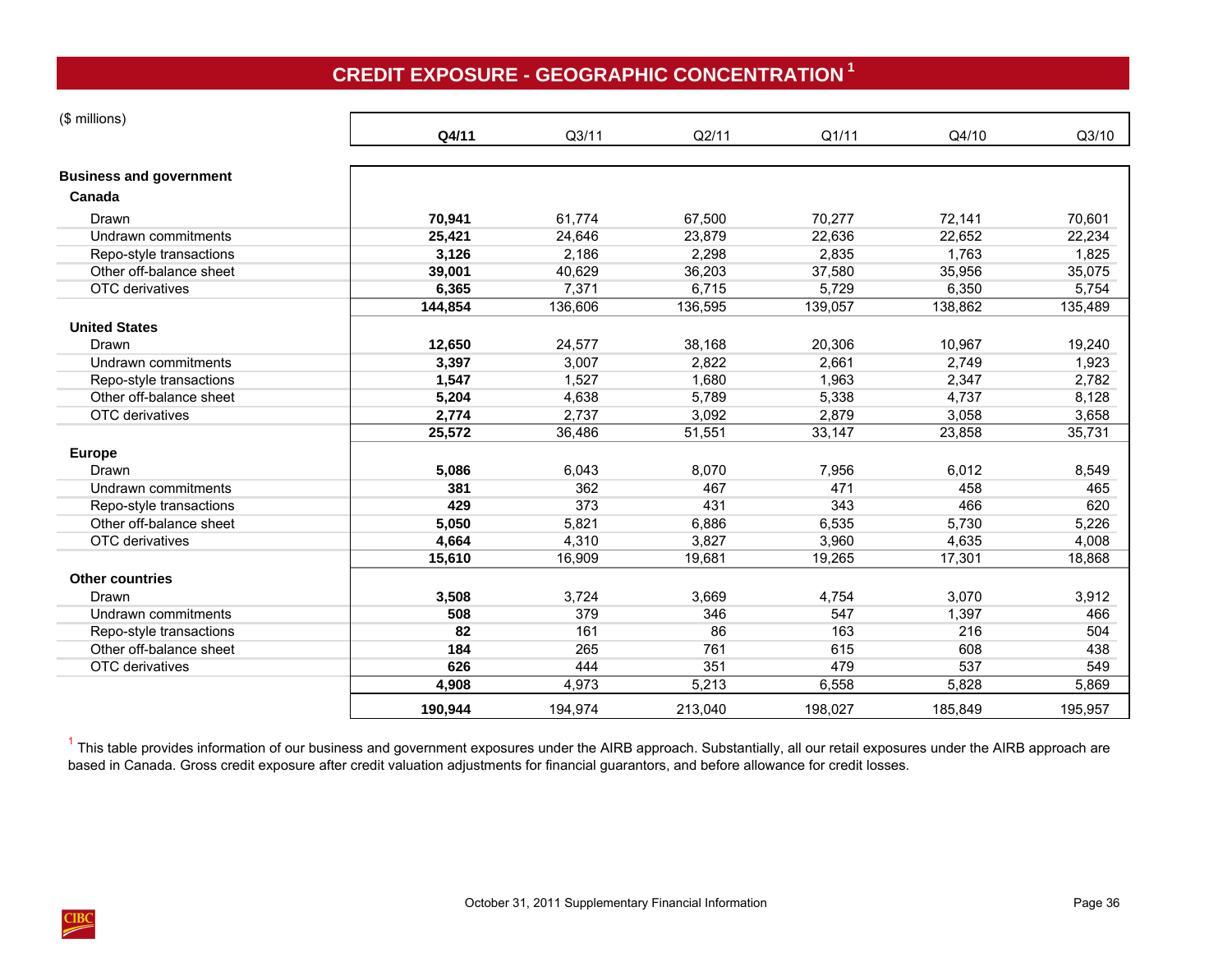<span id="page-40-0"></span>

| Grade                | <b>CIBC</b> rating | Standard & Poor's<br>equivalent | Moody's Investors<br>Service equivalent |
|----------------------|--------------------|---------------------------------|-----------------------------------------|
| Investment grade     | $00 - 47$          | AAA to BBB-                     | Aaa to Baa3                             |
| Non-investment grade | 51 - 67            | $BB+$ to $B-$                   | Ba1 to B3                               |
| Watchlist            | 70 - 80            | $CCC+$ to $CC$                  | Caa1 to Ca                              |
| Default              | 90                 | D                               |                                         |

 $<sup>1</sup>$  The above table for mapping of internal ratings with external rating agencies is used for business and government exposures under risk-rating</sup> method.

# **PD BANDS TO VARIOUS RISK LEVELS <sup>1</sup>**

| <b>Risk level</b>        | <b>PD bands</b>   |
|--------------------------|-------------------|
| <b>Exceptionally low</b> | $0.01\% - 0.20\%$ |
| Very low                 | $0.21\% - 0.50\%$ |
|                          | $0.51\% - 2.00\%$ |
| Medium                   | 2.01% - 10.00%    |
|                          | 10.01% - 99.99%   |
|                          |                   |

 $1$  The above table for PD bands to various risk levels is used for retail portfolios.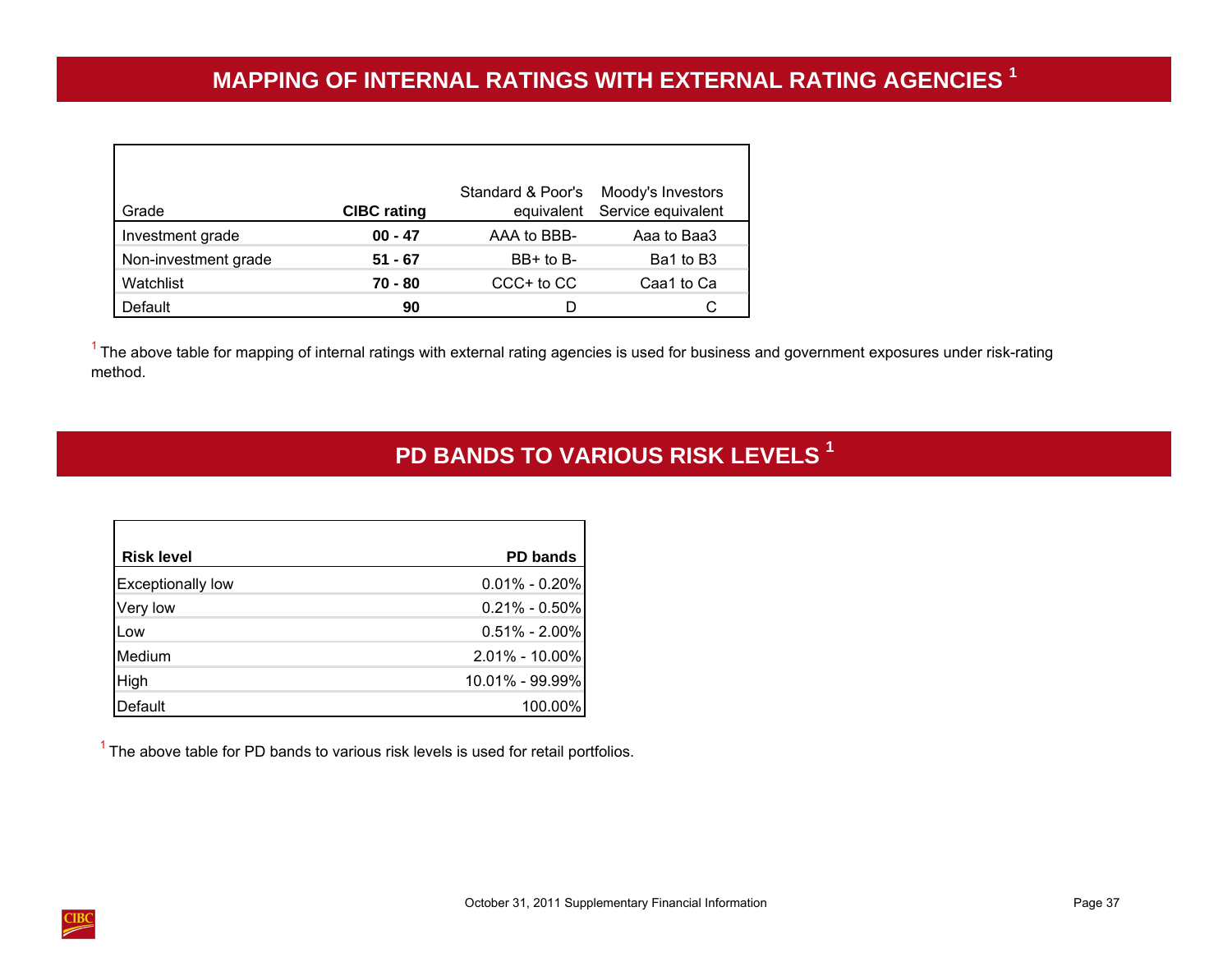## **CREDIT QUALITY OF AIRB EXPOSURE - BUSINESS AND GOVERNMENT PORTFOLIOS (RISK RATING METHOD) 1**

## <span id="page-41-0"></span> $(6 \text{ m} \cdot \text{m})$

| (\$ millions)        |                |                                       | Q4/11                                       |                                            |                                                              |                                                                         | Q3/11                    |                                       |                                                 |                       |                                      |                                                      |
|----------------------|----------------|---------------------------------------|---------------------------------------------|--------------------------------------------|--------------------------------------------------------------|-------------------------------------------------------------------------|--------------------------|---------------------------------------|-------------------------------------------------|-----------------------|--------------------------------------|------------------------------------------------------|
|                      | EAD            | Notional of<br>undrawn<br>commitments | <b>Exposure</b><br>weighted-<br>average EAD | <b>Exposure</b><br>weighted-<br>average PD | <b>Exposure</b><br>weighted-<br>average LGD<br>$\frac{0}{2}$ | <b>Exposure</b><br>weighted-<br>average risk<br>weight<br>$\frac{0}{2}$ | EAD                      | Notional of<br>undrawn<br>commitments | Exposure<br>weighted-<br>average EAD average PD | Exposure<br>weighted- | Exposure<br>weighted-<br>average LGD | Exposure<br>weighted-<br>average risk<br>weight<br>% |
|                      |                |                                       |                                             |                                            |                                                              |                                                                         |                          |                                       |                                                 |                       |                                      |                                                      |
| Corporate            |                |                                       |                                             |                                            |                                                              |                                                                         |                          |                                       |                                                 |                       |                                      |                                                      |
| Investment grade     | 39,831         | 22,530                                | 76%                                         | 0.18%                                      | 33%                                                          | 29%                                                                     | 37,819                   | 21,845                                | 76%                                             | 0.19%                 | 32%                                  | 28%                                                  |
| Non-investment grade | 26,482         | 12,342                                | 57%                                         | 1.76%                                      | 29%                                                          | 58%                                                                     | 25,006                   | 11,565                                | 57%                                             | 1.85%                 | 29%                                  | 59%                                                  |
| Watchlist            | 546            | 96                                    | 59%                                         | 17.57%                                     | 42%                                                          | 209%                                                                    | 481                      | 66                                    | 52%                                             | 17.73%                | 41%                                  | 201%                                                 |
| Default              | 866            | 47                                    | 57%                                         | 100.00%                                    | 39%                                                          | 267%                                                                    | 854                      | 55                                    | 55%                                             | 100.00%               | 41%                                  | 298%                                                 |
|                      | 67,725         | 35,015                                | 69%                                         | 2.22%                                      | 31%                                                          | 44%                                                                     | 64,160                   | 33,531                                | 69%                                             | 2.30%                 | 31%                                  | 45%                                                  |
| Sovereign            |                |                                       |                                             |                                            |                                                              |                                                                         |                          |                                       |                                                 |                       |                                      |                                                      |
| Investment grade     | 47,131         | 5,878                                 | 79%                                         | 0.02%                                      | 8%                                                           | 2%                                                                      | 52,243                   | 5,490                                 | 79%                                             | 0.02%                 | 7%                                   | 2%                                                   |
| Non-investment grade | 510            | 352                                   | 48%                                         | 1.11%                                      | 13%                                                          | 27%                                                                     | 521                      | 309                                   | 51%                                             | 1.08%                 | 11%                                  | 22%                                                  |
| Watchlist            | ٠              | $\overline{\phantom{a}}$              | $\blacksquare$                              | 16.36%                                     | $\sim$                                                       | ٠                                                                       | $\overline{\phantom{a}}$ | $\sim$                                | $\overline{\phantom{a}}$                        | 16.36%                | $\sim$                               | $\sim$                                               |
| Default              | $\blacksquare$ | $\overline{\phantom{a}}$              | $\sim$                                      | 100.00%                                    | $\sim$                                                       | $\overline{\phantom{a}}$                                                | $\overline{1}$           | $\sim$                                | $\sim$                                          | 100.00%               | 39%                                  | 235%                                                 |
|                      | 47,641         | 6,230                                 | 77%                                         | 0.03%                                      | 8%                                                           | 2%                                                                      | 52,765                   | 5,799                                 | 77%                                             | 0.03%                 | 7%                                   | 2%                                                   |
| <b>Banks</b>         |                |                                       |                                             |                                            |                                                              |                                                                         |                          |                                       |                                                 |                       |                                      |                                                      |
| Investment grade     | 65,760         | 854                                   | 71%                                         | 0.11%                                      | 12%                                                          | 6%                                                                      | 69,471                   | 718                                   | 78%                                             | 0.11%                 | 13%                                  | 6%                                                   |
| Non-investment grade | 2,244          | 13                                    | 38%                                         | 1.80%                                      | 27%                                                          | 51%                                                                     | 1,389                    | $\overline{2}$                        | 69%                                             | 2.57%                 | 11%                                  | 28%                                                  |
| Watchlist            | 3              | 4                                     | 70%                                         | 16.36%                                     | 5%                                                           | 25%                                                                     | 3                        | $\overline{4}$                        | 70%                                             | 16.36%                | 5%                                   | 27%                                                  |
| Default              |                |                                       | $\sim$                                      | 100.00%                                    | $\blacksquare$                                               |                                                                         |                          | $\sim$                                | $\overline{\phantom{a}}$                        | 100.00%               | $\sim$                               | $\sim$                                               |
|                      | 68,007         | 871                                   | 70%                                         | 0.16%                                      | 12%                                                          | 7%                                                                      | 70,863                   | 724                                   | 78%                                             | 0.16%                 | 13%                                  | 7%                                                   |
|                      | 183,373        | 42,116                                | 70%                                         | 0.89%                                      | 18%                                                          | 20%                                                                     | 187,788                  | 40,054                                | 70%                                             | 0.85%                 | 18%                                  | 18%                                                  |

## **Commercial mortgages (Slotting approach)**

| Strong                        | 7,222   | 6,898   |
|-------------------------------|---------|---------|
| Good                          | 239     | 174     |
| Satisfactory                  | 41      | 40      |
| Weak                          | 65      | 67      |
| Default                       |         |         |
|                               | 7,571   | 7,186   |
| Total business and government | 190,944 | 194,974 |

1 Gross credit exposure after credit valuation adjustments for financial guarantors, and before allowance for credit losses.

 $\blacksquare$ 

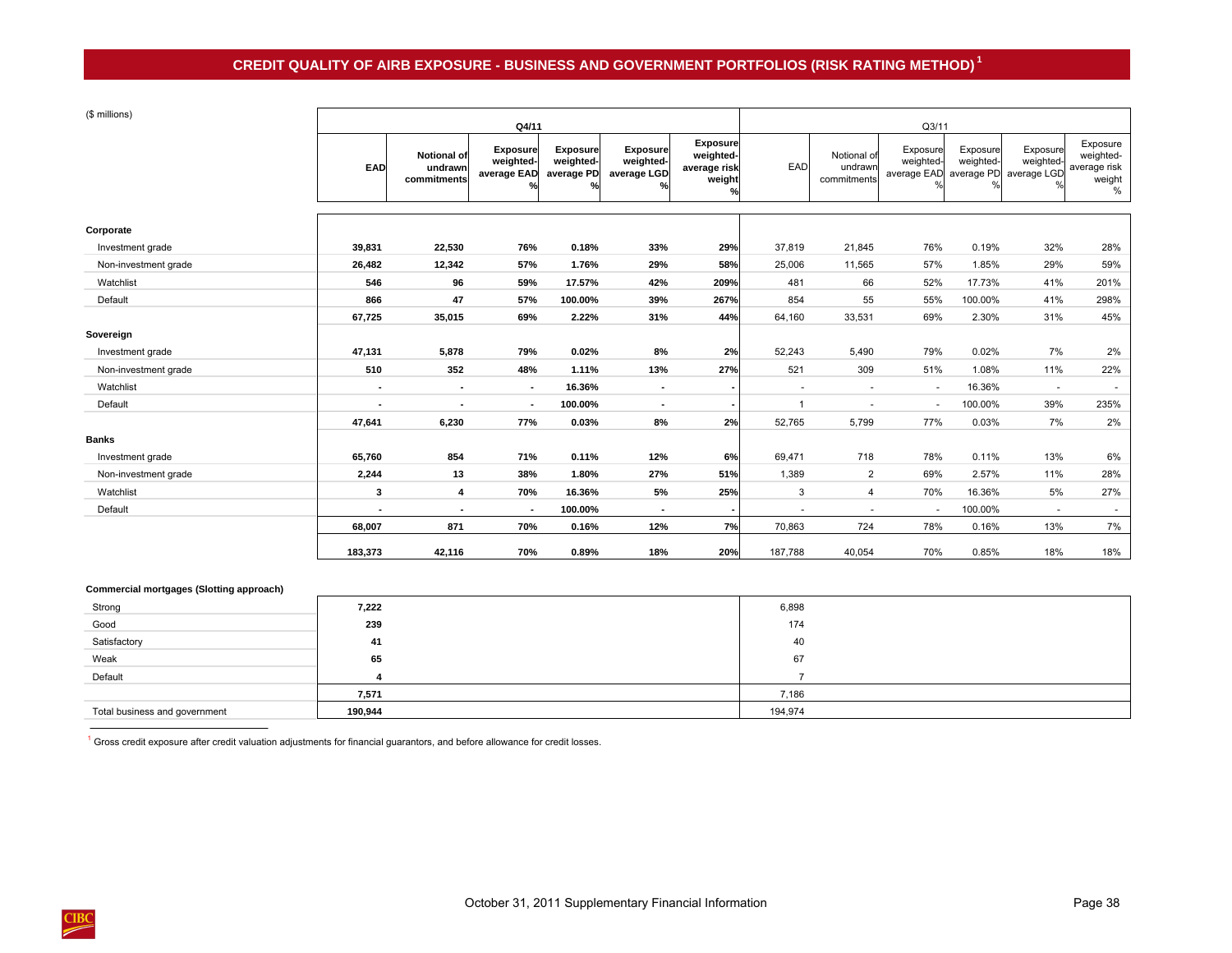| (\$ millions)        |                | Q2/11                                 |                                            |                                     |                                      |                                                                  |              | Q1/11                                 |                                            |                                     |                                      |                                                         |  |
|----------------------|----------------|---------------------------------------|--------------------------------------------|-------------------------------------|--------------------------------------|------------------------------------------------------------------|--------------|---------------------------------------|--------------------------------------------|-------------------------------------|--------------------------------------|---------------------------------------------------------|--|
|                      | EAD            | Notional of<br>undrawn<br>commitments | Exposure<br>weighted-<br>average EAD<br>0/ | Exposure<br>weighted-<br>average PD | Exposure<br>weighted-<br>average LGD | Exposure<br>weighted-<br>average risk<br>weight<br>$\frac{0}{0}$ | EAD          | Notional of<br>undrawn<br>commitments | Exposure<br>weighted-<br>average EAD<br>O/ | Exposure<br>weighted-<br>average PD | Exposure<br>weighted-<br>average LGD | Exposure<br>weighted-<br>average risk<br>weight<br>$\%$ |  |
|                      |                |                                       |                                            |                                     |                                      |                                                                  |              |                                       |                                            |                                     |                                      |                                                         |  |
| Corporate            |                |                                       |                                            |                                     |                                      |                                                                  |              |                                       |                                            |                                     |                                      |                                                         |  |
| Investment grade     | 36,153         | 20,558                                | 76%                                        | 0.18%                               | 32%                                  | 25%                                                              | 34,597       | 19,696                                | 76%                                        | 0.18%                               | 32%                                  | 26%                                                     |  |
| Non-investment grade | 24,136         | 10,900                                | 58%                                        | 1.87%                               | 30%                                  | 59%                                                              | 23,417       | 10,241                                | 57%                                        | 1.97%                               | 29%                                  | 61%                                                     |  |
| Watchlist            | 492            | 51                                    | 46%                                        | 18.20%                              | 41%                                  | 198%                                                             | 528          | 53                                    | 55%                                        | 18.50%                              | 43%                                  | 213%                                                    |  |
| Default              | 905            | 56                                    | 54%                                        | 100.00%                             | 41%                                  | 296%                                                             | 950          | 60                                    | 62%                                        | 100.00%                             | 41%                                  | 293%                                                    |  |
|                      | 61,686         | 31,565                                | 70%                                        | 2.45%                               | 31%                                  | 44%                                                              | 59,492       | 30,050                                | 70%                                        | 2.64%                               | 31%                                  | 46%                                                     |  |
| Sovereign            |                |                                       |                                            |                                     |                                      |                                                                  |              |                                       |                                            |                                     |                                      |                                                         |  |
| Investment grade     | 72,833         | 5,812                                 | 79%                                        | 0.01%                               | 7%                                   | 2%                                                               | 57,115       | 5,575                                 | 78%                                        | 0.01%                               | 7%                                   | 2%                                                      |  |
| Non-investment grade | 890            | 351                                   | 63%                                        | 2.99%                               | 10%                                  | 24%                                                              | 512          | 365                                   | 51%                                        | 1.15%                               | 12%                                  | 24%                                                     |  |
| Watchlist            | $\overline{1}$ | $\overline{\phantom{a}}$              | $\sim$                                     | 16.36%                              | 37%                                  | 205%                                                             | $\sim$       |                                       | $\overline{\phantom{a}}$                   |                                     | $\sim$                               | $\sim$                                                  |  |
| Default              | $\overline{ }$ |                                       | $\sim$                                     | 100.00%                             | 60%                                  | 390%                                                             | $\mathbf{1}$ |                                       | $\sim$                                     | 100.00%                             | 58%                                  | $\sim$                                                  |  |
|                      | 73,725         | 6,163                                 | 78%                                        | 0.05%                               | 7%                                   | 2%                                                               | 57,628       | 5,940                                 | 77%                                        | 0.03%                               | 7%                                   | 2%                                                      |  |
| <b>Banks</b>         |                |                                       |                                            |                                     |                                      |                                                                  |              |                                       |                                            |                                     |                                      |                                                         |  |
| Investment grade     | 69,188         | 815                                   | 77%                                        | 0.11%                               | 14%                                  | 7%                                                               | 72,536       | 910                                   | 77%                                        | 0.11%                               | 15%                                  | 7%                                                      |  |
| Non-investment grade | 1,466          | $\overline{2}$                        | 60%                                        | 3.66%                               | 14%                                  | 36%                                                              | 1,488        | $\overline{1}$                        | 63%                                        | 3.45%                               | 15%                                  | 43%                                                     |  |
| Watchlist            | 3              | 4                                     | 70%                                        | 16.36%                              | 5%                                   | 25%                                                              | 3            | $\overline{4}$                        | 70%                                        | 16.36%                              | 5%                                   | 25%                                                     |  |
| Default              |                |                                       | $\sim$                                     | 100.00%                             | $\sim$                               |                                                                  | $\sim$       |                                       | $\sim$                                     | 100.00%                             | $\sim$                               |                                                         |  |
|                      | 70,657         | 821                                   | 77%                                        | 0.19%                               | 14%                                  | 8%                                                               | 74,027       | 915                                   | 77%                                        | 0.18%                               | 15%                                  | 7%                                                      |  |
|                      | 206,068        | 38,549                                | 71%                                        | 0.82%                               | 17%                                  | 16%                                                              | 191,147      | 36,905                                | 71%                                        | 0.90%                               | 17%                                  | 18%                                                     |  |

### **Commercial mortgages (Slotting approach)**

| Strong                        | 6,728   | 6,681   |  |
|-------------------------------|---------|---------|--|
| Good                          | 133     | 128     |  |
| Satisfactory                  | 37      | 39      |  |
| Weak                          | 68      | 26      |  |
| Default                       |         | 6       |  |
|                               | 6,972   | 6,880   |  |
| Total business and government | 213,040 | 198,027 |  |

 $1$  Gross credit exposure after credit valuation adjustments for financial guarantors, and before allowance for credit losses.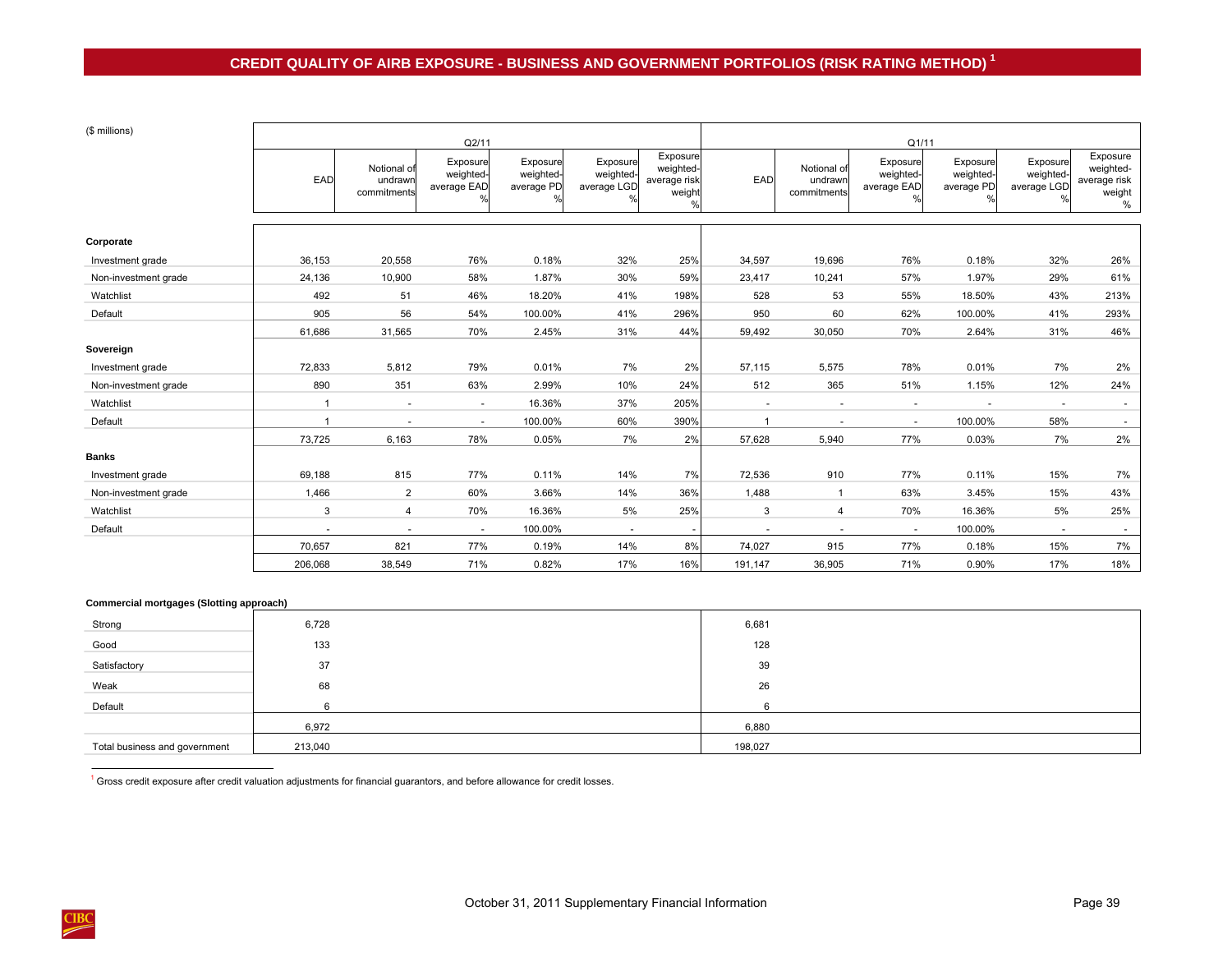# **CREDIT QUALITY OF AIRB EXPOSURE - RETAIL PORTFOLIOS 1**

<span id="page-43-0"></span>

|  |  | (\$ millions) |
|--|--|---------------|
|--|--|---------------|

| (\$ millions)                        |            |                                       |                                             | Q4/11                                      |                                           |                                                        | Q3/11   |                                       |                                                       |                                     |                         |                                                       |
|--------------------------------------|------------|---------------------------------------|---------------------------------------------|--------------------------------------------|-------------------------------------------|--------------------------------------------------------|---------|---------------------------------------|-------------------------------------------------------|-------------------------------------|-------------------------|-------------------------------------------------------|
|                                      | <b>EAD</b> | Notional of<br>undrawn<br>commitments | <b>Exposure</b><br>weighted-<br>average EAD | <b>Exposure</b><br>weighted-<br>average PD | Exposure<br>weighted-<br>average LGD<br>% | <b>Exposure</b><br>weighted-<br>average risk<br>weight | EAD     | Notional of<br>undrawr<br>commitments | Exposure<br>weighted-<br>average EAD<br>$\frac{0}{c}$ | Exposure<br>weighted-<br>average PD | Exposure<br>average LGD | Exposure<br>weighted- weighted-average<br>risk weight |
| Real estate secured personal lending |            |                                       |                                             |                                            |                                           |                                                        |         |                                       |                                                       |                                     |                         |                                                       |
| <b>Exceptionally low</b>             | 119,120    | 28,457                                | 88%                                         | 0.04%                                      | 10%                                       | 1%                                                     | 120,282 | 28,251                                | 89%                                                   | 0.04%                               | 9%                      | 1%                                                    |
| Very low                             | 12,906     | 2,546                                 | 83%                                         | 0.36%                                      | 12%                                       | 7%                                                     | 13,156  | 2,466                                 | 82%                                                   | 0.36%                               | 12%                     | 7%                                                    |
| Low                                  | 9,760      | 1,455                                 | 43%                                         | 0.77%                                      | 21%                                       | 21%                                                    | 9,753   | 1,430                                 | 42%                                                   | 0.78%                               | 21%                     | 21%                                                   |
| Medium                               | 922        | 137                                   | 62%                                         | 5.39%                                      | 15%                                       | 52%                                                    | 969     | 121                                   | 54%                                                   | 5.38%                               | 15%                     | 52%                                                   |
| High                                 | 181        | $\overline{\mathbf{4}}$               | 68%                                         | 21.85%                                     | 15%                                       | 78%                                                    | 191     | 9                                     | 36%                                                   | 21.90%                              | 15%                     | 77%                                                   |
| Default                              | 128        | $\blacksquare$                        | $\sim$                                      | 100.00%                                    | 15%                                       | 49%                                                    | 147     | $\sim$                                | $\sim$                                                | 100.00%                             | 15%                     | 52%                                                   |
|                                      | 143,017    | 32,599                                | 86%                                         | 0.27%                                      | 11%                                       | 4%                                                     | 144,498 | 32,277                                | 86%                                                   | 0.28%                               | 10%                     | 4%                                                    |
| Qualifying revolving credit          |            |                                       |                                             |                                            |                                           |                                                        |         |                                       |                                                       |                                     |                         |                                                       |
| <b>Exceptionally low</b>             | 33,562     | 37,106                                | 73%                                         | 0.07%                                      | 91%                                       | 4%                                                     | 33,402  | 37,495                                | 72%                                                   | 0.07%                               | 91%                     | 4%                                                    |
| Very low                             | 6,796      | 6,112                                 | 71%                                         | 0.36%                                      | 94%                                       | 16%                                                    | 6,851   | 6,246                                 | 71%                                                   | 0.36%                               | 94%                     | 16%                                                   |
| Low                                  | 13,646     | 9,945                                 | 72%                                         | 0.93%                                      | 88%                                       | 32%                                                    | 13,610  | 10,167                                | 72%                                                   | 0.93%                               | 88%                     | 32%                                                   |
| Medium                               | 6,397      | 3,647                                 | 57%                                         | 3.82%                                      | 88%                                       | 86%                                                    | 6,496   | 3,798                                 | 59%                                                   | 3.82%                               | 89%                     | 86%                                                   |
| High                                 | 1,746      | 609                                   | 72%                                         | 24.40%                                     | 83%                                       | 188%                                                   | 1,805   | 658                                   | 72%                                                   | 23.81%                              | 83%                     | 186%                                                  |
| Default                              | 173        |                                       | $\sim$                                      | 100.00%                                    | 80%                                       | 5%                                                     | 159     | $\blacksquare$                        | $\sim$                                                | 100.00%                             | 80%                     | 5%                                                    |
|                                      | 62,320     | 57,419                                | 71%                                         | 1.64%                                      | 90%                                       | 25%                                                    | 62,323  | 58,364                                | 71%                                                   | 1.62%                               | 90%                     | 25%                                                   |
| Other retail                         |            |                                       |                                             |                                            |                                           |                                                        |         |                                       |                                                       |                                     |                         |                                                       |
| Exceptionally low                    | 1,423      | 1,632                                 | 51%                                         | 0.07%                                      | 60%                                       | 13%                                                    | 1,446   | 1,629                                 | 51%                                                   | 0.07%                               | 60%                     | 13%                                                   |
| Very low                             | 743        | 678                                   | 39%                                         | 0.37%                                      | 75%                                       | 45%                                                    | 743     | 688                                   | 38%                                                   | 0.37%                               | 75%                     | 45%                                                   |
| Low                                  | 4,252      | 288                                   | 41%                                         | 1.33%                                      | 43%                                       | 47%                                                    | 4,411   | 298                                   | 42%                                                   | 1.33%                               | 43%                     | 47%                                                   |
| Medium                               | 2,296      | 115                                   | 40%                                         | 3.44%                                      | 74%                                       | 104%                                                   | 2,285   | 116                                   | 40%                                                   | 3.47%                               | 74%                     | 103%                                                  |
| High                                 | 465        | 101                                   | 40%                                         | 23.06%                                     | 75%                                       | 151%                                                   | 468     | 103                                   | 40%                                                   | 23.15%                              | 74%                     | 151%                                                  |
| Default                              | 118        | $\mathbf{1}$                          | 40%                                         | 100.00%                                    | 72%                                       | 138%                                                   | 108     | $\mathbf{1}$                          | 41%                                                   | 100.00%                             | 70%                     | 149%                                                  |
|                                      | 9,297      | 2,815                                 | 46%                                         | 3.92%                                      | 58%                                       | 62%                                                    | 9,461   | 2,835                                 | 46%                                                   | 3.78%                               | 57%                     | 61%                                                   |
|                                      | 214,634    | 92,833                                | 76%                                         | 0.82%                                      | 36%                                       | 12%                                                    | 216,282 | 93,476                                | 75%                                                   | 0.82%                               | 36%                     | 13%                                                   |

<sup>1</sup> Amounts are before allowance for credit losses and after credit risk mitigation.

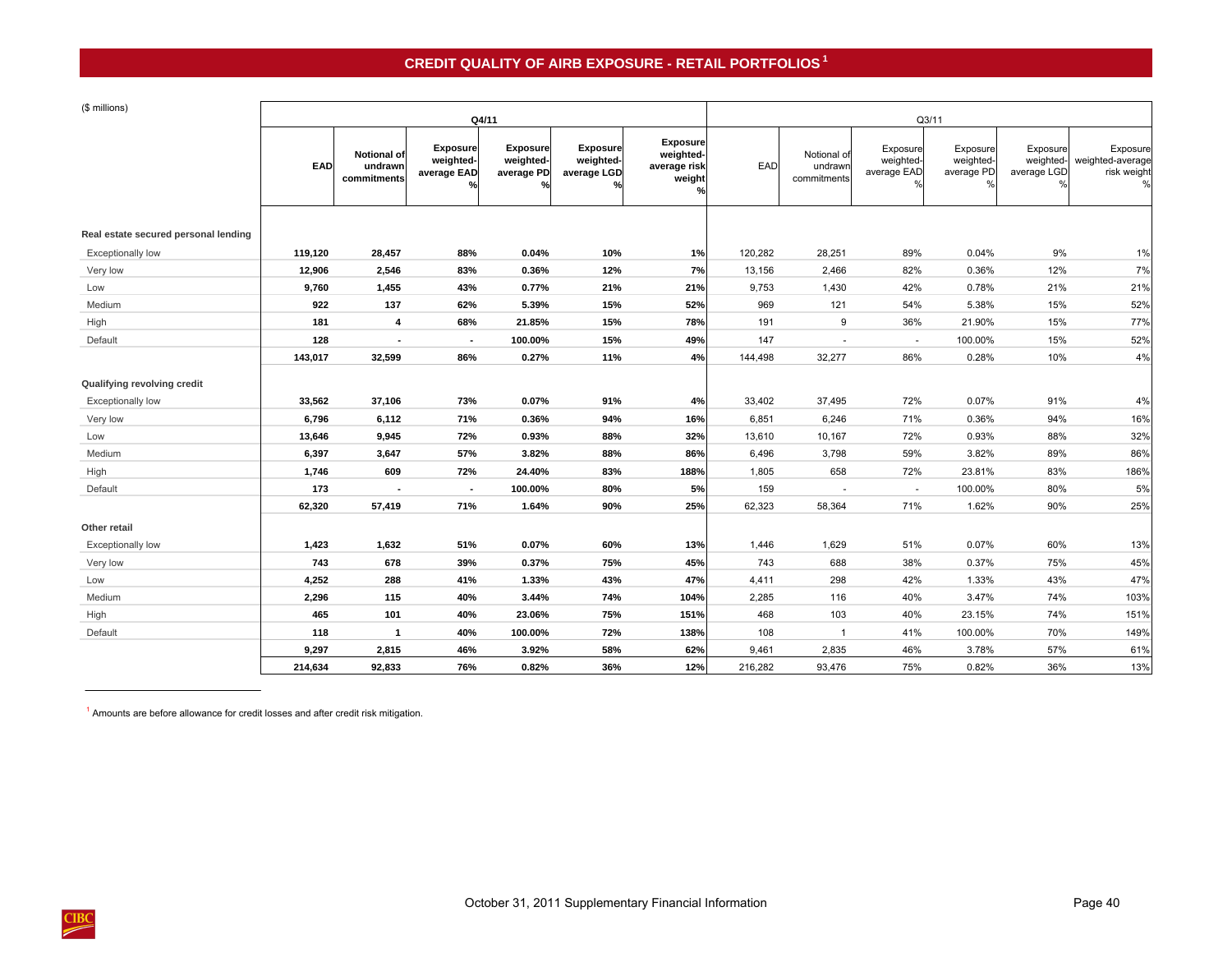## **CREDIT QUALITY OF AIRB EXPOSURE - RETAIL PORTFOLIOS 1**

| (\$ millions)                        |         |                                       |                                           | Q2/11                               |                                      |                                             | Q1/11   |                                       |                                                       |                                     |                                      |                                                  |
|--------------------------------------|---------|---------------------------------------|-------------------------------------------|-------------------------------------|--------------------------------------|---------------------------------------------|---------|---------------------------------------|-------------------------------------------------------|-------------------------------------|--------------------------------------|--------------------------------------------------|
|                                      | EAD     | Notional of<br>undrawn<br>commitments | Exposure<br>weighted-<br>average EAD<br>% | Exposure<br>weighted-<br>average PD | Exposure<br>weighted-<br>average LGD | Exposure<br>weighted-average<br>risk weight | EAD     | Notional of<br>undrawr<br>commitments | Exposure<br>weighted-<br>average EAD<br>$\frac{0}{6}$ | Exposure<br>weighted-<br>average PD | Exposure<br>weighted-<br>average LGD | Exposure<br>weighted-average<br>risk weight<br>% |
| Real estate secured personal lending |         |                                       |                                           |                                     |                                      |                                             |         |                                       |                                                       |                                     |                                      |                                                  |
| Exceptionally low                    | 119,081 | 28,773                                | 91%                                       | 0.05%                               | 9%                                   | 2%                                          | 115,602 | 27,288                                | 90%                                                   | 0.05%                               | 9%                                   | 2%                                               |
| Very low                             | 13,291  | 2,843                                 | 100%                                      | 0.36%                               | 11%                                  | 7%                                          | 11,570  | 1,948                                 | 100%                                                  | 0.37%                               | 11%                                  | 7%                                               |
| Low                                  | 8,412   | 1,166                                 | 10%                                       | 0.92%                               | 18%                                  | 20%                                         | 7,955   | 1,130                                 | 10%                                                   | 0.92%                               | 18%                                  | 20%                                              |
| Medium                               | 643     | 39                                    | 3%                                        | 5.97%                               | 12%                                  | 42%                                         | 651     | 34                                    | 3%                                                    | 5.89%                               | 12%                                  | 41%                                              |
| High                                 | 140     | $\sim$                                | $\sim$                                    | 25.39%                              | 15%                                  | 82%                                         | 162     | $\sim$                                | $\sim$                                                | 25.15%                              | 15%                                  | 81%                                              |
| Default                              | 152     | $\sim$                                | $\sim$                                    | 100.00%                             | 15%                                  | 54%                                         | 171     | $\sim$                                | $\sim$                                                | 100.00%                             | 14%                                  | 56%                                              |
|                                      | 141,719 | 32,821                                | 88%                                       | 0.29%                               | 10%                                  | 4%                                          | 136,111 | 30,400                                | 88%                                                   | 0.31%                               | 10%                                  | 4%                                               |
| Qualifying revolving credit          |         |                                       |                                           |                                     |                                      |                                             |         |                                       |                                                       |                                     |                                      |                                                  |
| Exceptionally low                    | 32,843  | 37,759                                | 72%                                       | 0.09%                               | 87%                                  | 4%                                          | 32,473  | 37,158                                | 72%                                                   | 0.09%                               | 87%                                  | 4%                                               |
| Very low                             | 9,298   | 8,574                                 | 76%                                       | 0.31%                               | 87%                                  | 14%                                         | 9,316   | 8,576                                 | 76%                                                   | 0.31%                               | 87%                                  | 14%                                              |
| Low                                  | 12,481  | 6,933                                 | 70%                                       | 1.03%                               | 84%                                  | 32%                                         | 12,422  | 6,901                                 | 70%                                                   | 1.03%                               | 84%                                  | 32%                                              |
| Medium                               | 5,584   | 4,005                                 | 54%                                       | 3.94%                               | 87%                                  | 85%                                         | 5,632   | 3,916                                 | 56%                                                   | 4.06%                               | 86%                                  | 86%                                              |
| High                                 | 1,500   | 498                                   | 75%                                       | 25.08%                              | 83%                                  | 185%                                        | 1,588   | 505                                   | 75%                                                   | 24.68%                              | 83%                                  | 185%                                             |
| Default                              | 154     | ÷.                                    | ÷                                         | 100.00%                             | 75%                                  |                                             | 152     | $\sim$                                | $\sim$                                                | 100.00%                             | 74%                                  | $\sim$                                           |
|                                      | 61,860  | 57,769                                | 71%                                       | 1.52%                               | 86%                                  | 23%                                         | 61,583  | 57,056                                | 71%                                                   | 1.56%                               | 86%                                  | 24%                                              |
| Other retail                         |         |                                       |                                           |                                     |                                      |                                             |         |                                       |                                                       |                                     |                                      |                                                  |
| <b>Exceptionally low</b>             | 1,338   | 1,651                                 | 52%                                       | 0.07%                               | 61%                                  | 13%                                         | 1,402   | 1,661                                 | 52%                                                   | 0.08%                               | 61%                                  | 13%                                              |
| Very low                             | 759     | 691                                   | 38%                                       | 0.37%                               | 74%                                  | 44%                                         | 784     | 693                                   | 38%                                                   | 0.37%                               | 74%                                  | 46%                                              |
| Low                                  | 4,514   | 287                                   | 40%                                       | 1.30%                               | 43%                                  | 47%                                         | 4,452   | 281                                   | 40%                                                   | 1.31%                               | 42%                                  | 45%                                              |
| Medium                               | 2,251   | 116                                   | 40%                                       | 3.54%                               | 73%                                  | 102%                                        | 2,205   | 117                                   | 40%                                                   | 3.57%                               | 72%                                  | 101%                                             |
| High                                 | 475     | 103                                   | 40%                                       | 22.69%                              | 74%                                  | 151%                                        | 451     | 101                                   | $\sim$                                                | 22.65%                              | 74%                                  | 150%                                             |
| Default                              | 112     | $\overline{1}$                        | 38%                                       | 100.00%                             | 69%                                  | 134%                                        | 112     | $\overline{1}$                        | 39%                                                   | 100.00%                             | 68%                                  | 144%                                             |
|                                      | 9,449   | 2,849                                 | 46%                                       | 3.83%                               | 57%                                  | 61%                                         | 9,406   | 2,854                                 | 46%                                                   | 3.78%                               | 57%                                  | 60%                                              |
|                                      | 213,028 | 93,439                                | 77%                                       | 0.80%                               | 34%                                  | 12%                                         | 207,100 | 90,310                                | 76%                                                   | 8.40%                               | 35%                                  | 12%                                              |

<sup>1</sup> Amounts are before allowance for credit losses and after credit risk mitigation.

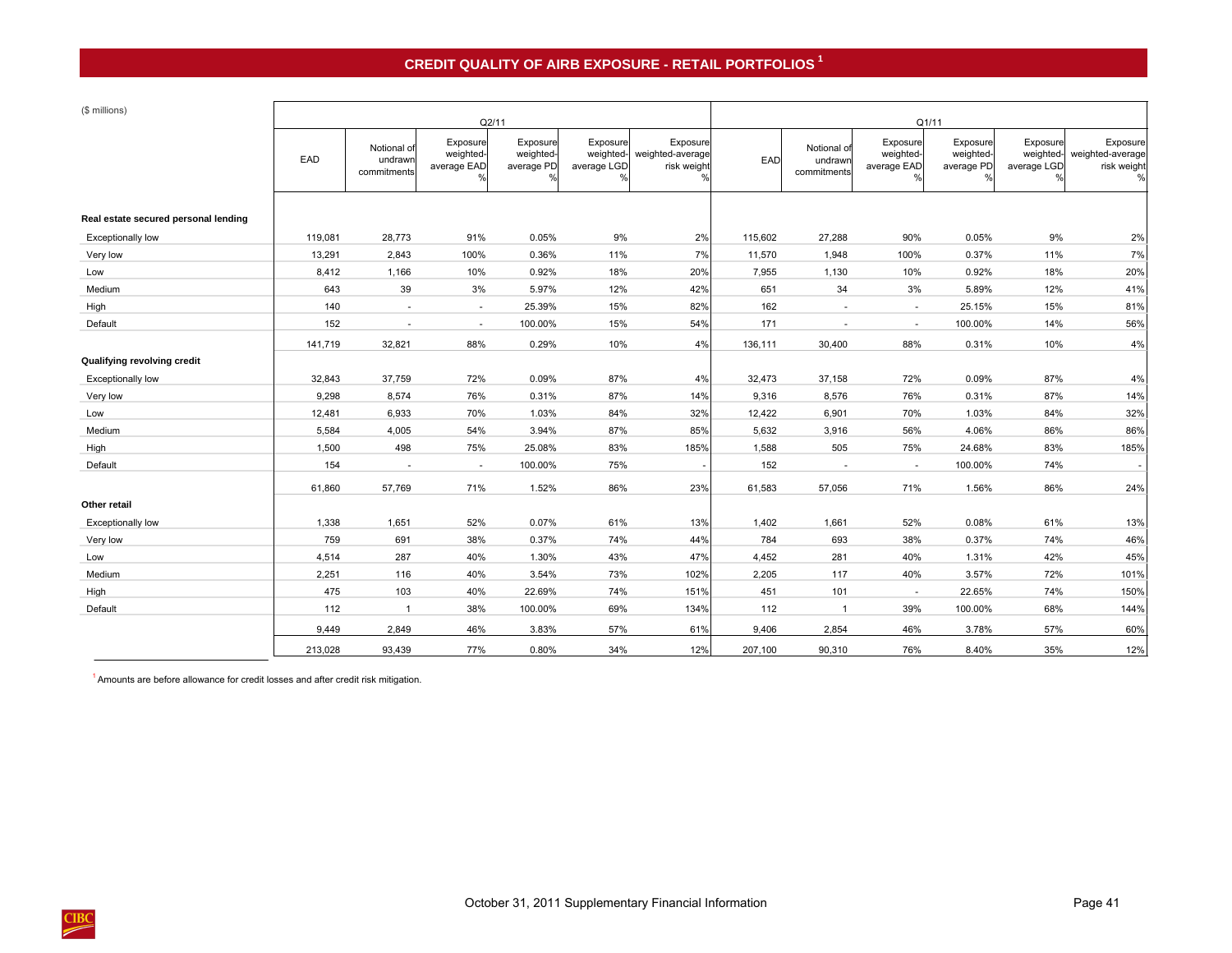## **AIRB CREDIT RISK EXPOSURE - LOSS EXPERIENCE**

<span id="page-45-0"></span>

|                                      |                         | Q4/11                     |                  | Q3/11              |                          | Q2/11              |
|--------------------------------------|-------------------------|---------------------------|------------------|--------------------|--------------------------|--------------------|
|                                      | <b>Actual loss rate</b> | <b>Expected loss rate</b> | Actual loss rate | Expected loss rate | Actual loss rate         | Expected loss rate |
| Business and government portfolios   |                         |                           |                  |                    |                          |                    |
| Corporate                            | 0.16%                   | 0.76%                     | 0.08%            | 0.77%              | 0.19%                    | 0.87%              |
| Sovereign                            |                         |                           |                  |                    | $\overline{\phantom{0}}$ | $\sim$             |
| Banks                                |                         | 0.11%                     |                  | 0.09%              | $\overline{\phantom{a}}$ | 0.08%              |
|                                      |                         |                           |                  |                    |                          |                    |
| Retail portfolios <sup>3</sup>       |                         |                           |                  |                    |                          |                    |
| Real estate secured personal lending | 0.02%                   | 0.06%                     | 0.02%            | 0.06%              | 0.02%                    | 0.05%              |
| Qualifying revolving retail          | 3.85%                   | 3.96%                     | 4.02%            | 3.99%              | 4.19%                    | 4.09%              |
| Other retail                         | 1.55%                   | 1.79%                     | 1.58%            | 1.70%              | 1.63%                    | 1.91%              |

|                                      |                  | Q1/11              |                  | Q4/10              |                          | Q3/10              |
|--------------------------------------|------------------|--------------------|------------------|--------------------|--------------------------|--------------------|
|                                      | Actual loss rate | Expected loss rate | Actual loss rate | Expected loss rate | Actual loss rate         | Expected loss rate |
| Business and government portfolios   |                  |                    |                  |                    |                          |                    |
| Corporate                            | 0.39%            | 0.95%              | 0.51%            | 0.95%              | 0.77%                    | 0.99%              |
| Sovereign                            |                  |                    |                  |                    | $\overline{\phantom{0}}$ | 0.01%              |
| Banks                                |                  | 0.08%              |                  | 0.08%              | $\overline{\phantom{0}}$ | 0.08%              |
|                                      |                  |                    |                  |                    |                          |                    |
| Retail portfolios <sup>3</sup>       |                  |                    |                  |                    |                          |                    |
| Real estate secured personal lending | 0.02%            | 0.06%              | 0.02%            | 0.07%              | 0.01%                    | 0.08%              |
| Qualifying revolving retail          | 4.41%            | 4.14%              | 4.73%            | 4.04%              | 5.11%                    | 3.34%              |
| Other retail                         | 1.77%            | 2.02%              | 1.91%            | 2.00%              | 2.09%                    | 2.25%              |

<sup>1</sup> Actual loss rates on business and government portfolios for each quarter represent the write-offs, less recoveries plus the change in specific allowances for the previous 12 months, divided by the outstanding balance at the beginning of the previous 12 month period. The expected loss rate represents the loss rate that was predicted by the Basel II parameter estimates at the beginning of the period defined above.

Actual loss rates on retail portfolios for each quarter represent write-offs less recoveries for the previous 12 months, divided by the outstanding balance at the beginning of the previous 12 month period. The expected loss rate represents the loss rate that was predicted by the Basel II parameter estimates at the beginning of the period defined above.

Differences between actual and expected loss rates are due to the following reasons:

Expected losses are generally calculated using "through the business cycle" risk parameters while actual losses are determined at a "point in time" and reflect more current economic conditions. "Through the cycle" parameters are estimated to include a long time horizon and as a result, actual losses may exceed expected losses during an economic downturn and may fall below expected losses during times of economic growth.

## 2 Business and government portfolios:

Actual loss rates for business and government exposures were lower than the historically measured expected losses as average default rates and LGDs were higher during the historically measured period than the preceding 12 months.

## <sup>3</sup> Retail portfolios:

Actual loss rates for qualifying revolving retail exposures were lower than the historical measured expected losses this quarter, given relatively stable Canadian economic conditions in fiscal 2011. Expected loss rate for real estate secured personal lending is significantly higher than actual loss experience due to conservative assumptions built into the AIRB capital formula.

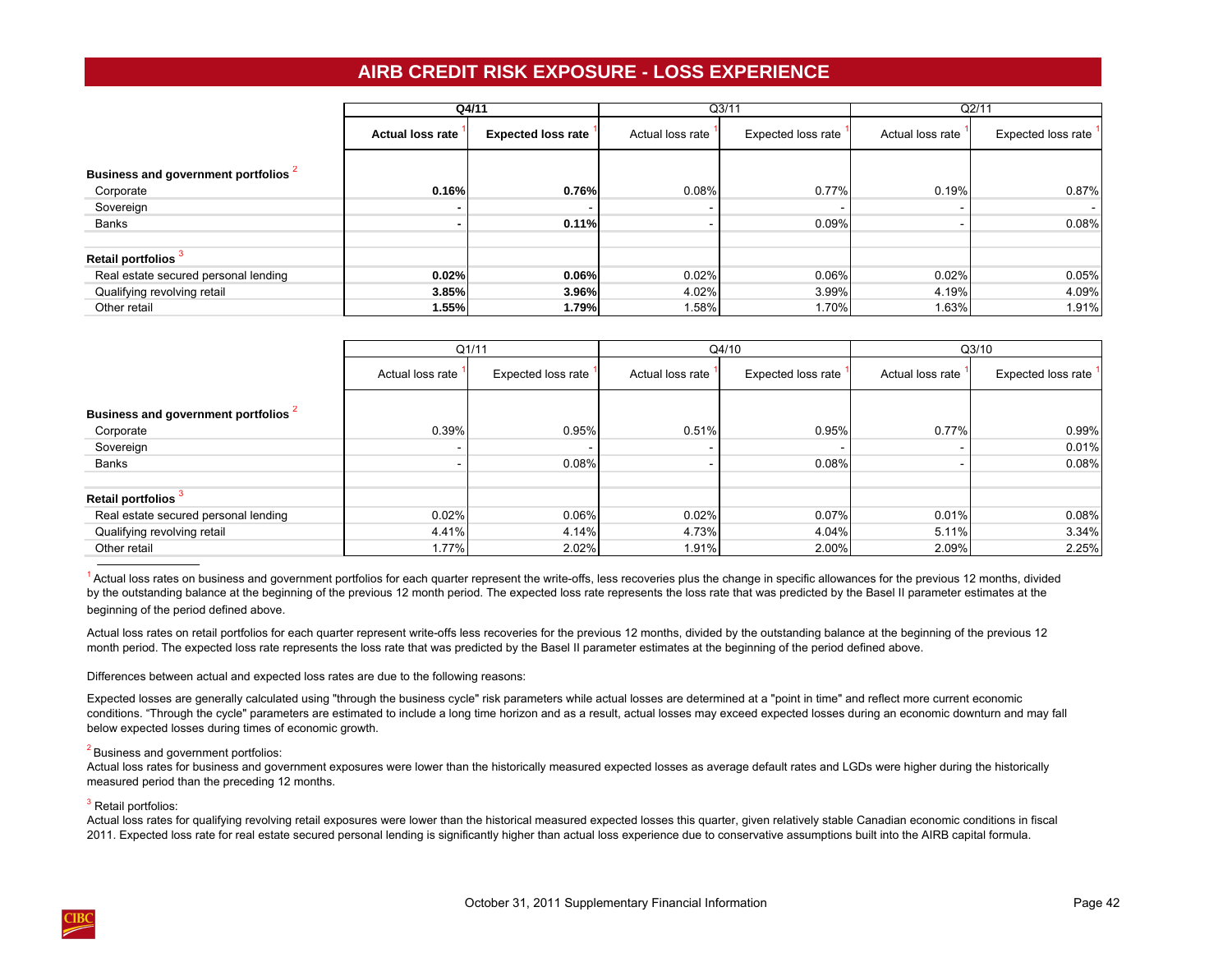# **CREDIT EXPOSURE - MATURITY PROFILE <sup>1</sup>**

<span id="page-46-0"></span>

| (\$ millions)                             | Q4/11   | Q3/11   | Q2/11   | Q1/11   | Q4/10   | Q3/10   |
|-------------------------------------------|---------|---------|---------|---------|---------|---------|
| <b>Business and government portfolios</b> |         |         |         |         |         |         |
| Corporate                                 |         |         |         |         |         |         |
| Less than 1 year <sup>2</sup>             | 26,923  | 25,271  | 25,171  | 23,121  | 21,055  | 21,772  |
| $1 - 3$ years                             | 26,670  | 28,960  | 30,743  | 30,573  | 31,614  | 27,894  |
| $3 - 5$ years                             | 21,251  | 16,756  | 12,359  | 11,561  | 9,613   | 10,083  |
| Over 5 years                              | 446     | 351     | 380     | 1,111   | 2,154   | 2,282   |
|                                           | 75,290  | 71,338  | 68,653  | 66,366  | 64,436  | 62,031  |
| Sovereign                                 |         |         |         |         |         |         |
| Less than 1 year $2$                      | 6,130   | 21,337  | 34,709  | 17,125  | 10,206  | 10,191  |
| $1 - 3$ years                             | 20,640  | 12,638  | 16,823  | 20,071  | 19,638  | 28,604  |
| $3 - 5$ years                             | 19,888  | 17,906  | 21,374  | 19,662  | 20,905  | 19,347  |
| Over 5 years                              | 983     | 885     | 818     | 770     | 806     | 718     |
|                                           | 47,641  | 52,766  | 73,724  | 57,628  | 51,555  | 58,860  |
| <b>Banks</b>                              |         |         |         |         |         |         |
| Less than 1 year <sup>2</sup>             | 48,480  | 50,993  | 49,562  | 50,807  | 47,832  | 53,233  |
| $1 - 3$ years                             | 15,275  | 16,416  | 17,900  | 17,404  | 17,760  | 15,999  |
| $3 - 5$ years                             | 3,683   | 3,035   | 2,726   | 5,108   | 3,108   | 4,794   |
| Over 5 years                              | 575     | 426     | 475     | 714     | 1,158   | 1,040   |
|                                           | 68,013  | 70,870  | 70,663  | 74,033  | 69,858  | 75,066  |
| Total business and government portfolios  | 190,944 | 194,974 | 213,040 | 198,027 | 185,849 | 195,957 |
| <b>Retail portfolios</b>                  |         |         |         |         |         |         |
| Real estate and secured personal lending  |         |         |         |         |         |         |
| Less than 1 year <sup>2</sup>             | 60,623  | 59,467  | 59,864  | 57,703  | 57,105  | 56,443  |
| $1 - 3$ years                             | 24,593  | 27,131  | 28,060  | 27,657  | 29,968  | 29,880  |
| $3 - 5$ years                             | 55,504  | 55,346  | 51,069  | 47,875  | 44,646  | 47,229  |
| Over 5 years                              | 2,297   | 2,554   | 2,726   | 2,876   | 3,082   | 3,435   |
|                                           | 143,017 | 144,498 | 141,719 | 136,111 | 134,801 | 136,987 |
| Qualifying revolving retail               |         |         |         |         |         |         |
| Less than 1 year <sup>2</sup>             | 62,320  | 62,323  | 61,860  | 61,583  | 61,219  | 61,278  |
|                                           | 62,320  | 62,323  | 61,860  | 61,583  | 61,219  | 61,278  |
| Other retail                              |         |         |         |         |         |         |
| Less than 1 year <sup>2</sup>             | 8,675   | 8,774   | 8,711   | 8,656   | 9,363   | 9,455   |
| $1 - 3$ years                             | 507     | 569     | 610     | 618     | 634     | 702     |
| $3 - 5$ years                             | 65      | 69      | 73      | 73      | 75      | 74      |
| Over 5 years                              | 50      | 49      | 55      | 59      | 57      | 55      |
|                                           | 9,297   | 9,461   | 9,449   | 9,406   | 10,129  | 10,286  |
|                                           |         |         |         |         |         |         |
| <b>Total retail portfolios</b>            | 214,634 | 216,282 | 213,028 | 207,100 | 206,149 | 208,551 |
| <b>Total credit exposure</b>              | 405,578 | 411,256 | 426,068 | 405,127 | 391,998 | 404,508 |
|                                           |         |         |         |         |         |         |

 $1$  This table provides residual contractual maturity of our gross exposure at default for our business and government and retail exposures under the AIRB approach. Gross credit exposure after credit valuation adjustments for financial guarantors, and before allowance for credit losses.

<sup>2</sup> Demand loans are included in the "Less than 1 year" category.

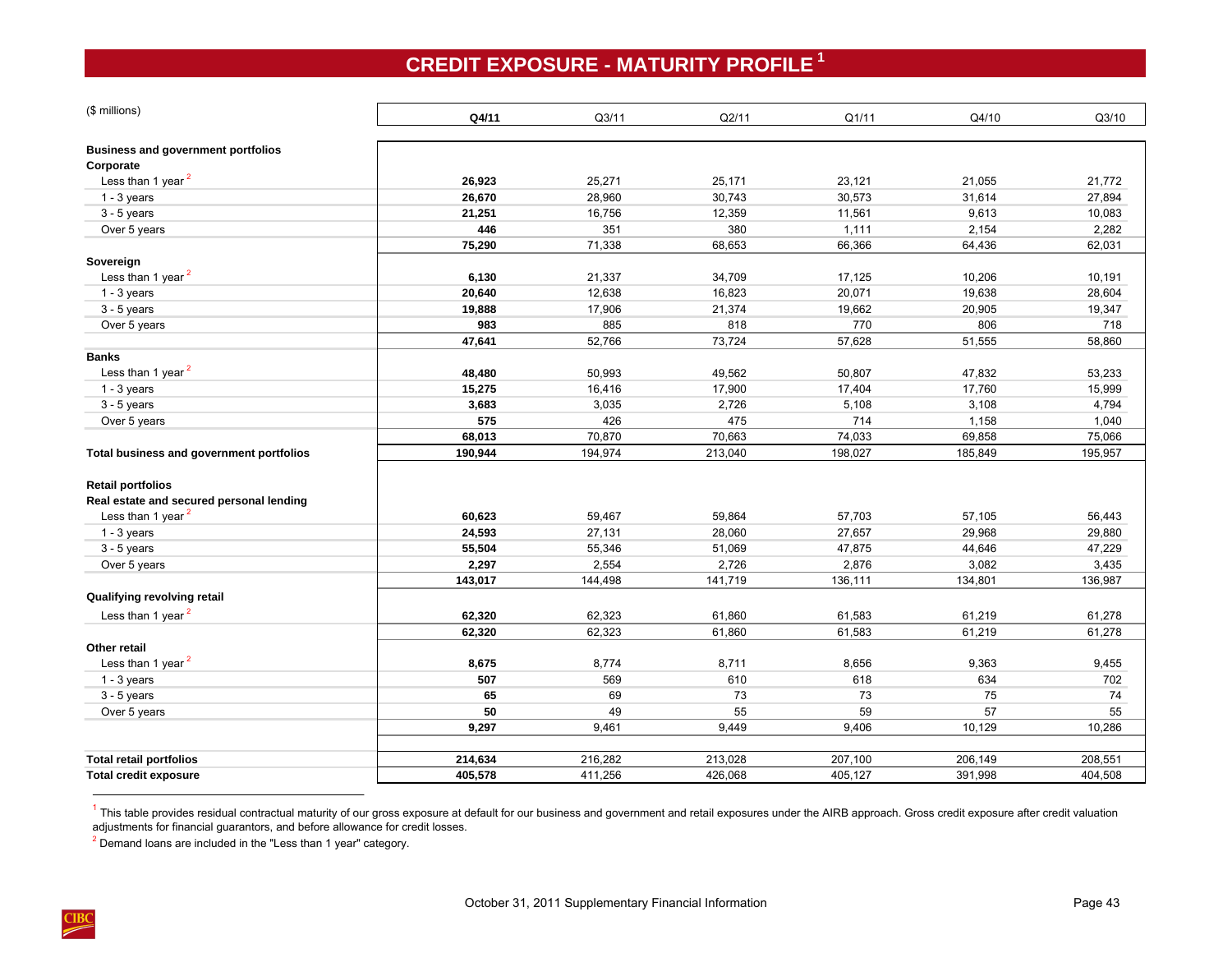# **BUSINESS AND GOVERNMENT EXPOSURES (AIRB) BY INDUSTRY GROUPS <sup>1</sup>**

<span id="page-47-0"></span> $\lambda$  millions) and  $\lambda$ 

| (\$ millions)                              |        |             |                |               |                        |              |         |         |         |         |         |
|--------------------------------------------|--------|-------------|----------------|---------------|------------------------|--------------|---------|---------|---------|---------|---------|
|                                            |        |             |                |               |                        | Q4/11        | Q3/11   | Q2/11   | Q1/11   | Q4/10   | Q3/10   |
|                                            |        | Undrawn     | Repo-style     | Other off-    |                        |              |         |         |         |         |         |
|                                            | Drawn  | commitments | transactions   | balance sheet | <b>OTC derivatives</b> | <b>Total</b> | Total   | Total   | Total   | Total   | Total   |
|                                            |        |             |                |               |                        |              |         |         |         |         |         |
|                                            |        |             |                |               |                        |              |         |         |         |         |         |
| Commercial mortgages                       | 7.420  | 151         |                |               | $\blacksquare$         | 7,571        | 7,186   | 6,972   | 6,880   | 6,801   | 6,645   |
| <b>Financial institutions</b>              | 17,826 | 2,888       | 5,035          | 45,669        | 10,563                 | 81,981       | 83,460  | 83,323  | 87,360  | 87,042  | 92,079  |
| Retail and wholesale <sup>2</sup>          | 2,424  | 2,228       | $\blacksquare$ | 280           | 39                     | 4,971        | 4,998   | 4,691   | 4,299   | 4,392   | 4,135   |
| <b>Business services</b>                   | 3,723  | 1,525       | ٠              | 166           | 38                     | 5,452        | 5,543   | 5,500   | 5,608   | 5,240   | 5,412   |
| Manufacturing - capital goods <sup>2</sup> | 1,542  | 1,082       | ٠              | 96            | 47                     | 2,767        | 2,704   | 2,711   | 2,520   | 2,485   | 2,415   |
| Manufacturing - consumer goods             | 1,620  | 940         | $\blacksquare$ | 24            | 19                     | 2,603        | 2,750   | 2,843   | 2,284   | 2,188   | 2,300   |
| Real estate and construction               | 8,573  | 3,130       | $\blacksquare$ | 753           | 117                    | 12,573       | 11,334  | 10,014  | 9.449   | 9,096   | 8,265   |
| Agriculture                                | 3,228  | 1,105       | $\blacksquare$ | 33            | 27                     | 4,393        | 4,353   | 4,313   | 4,170   | 4,021   | 4,004   |
| Oil and gas                                | 3,357  | 5.480       | $\blacksquare$ | 504           | 530                    | 9.871        | 9,603   | 9,447   | 8,450   | 8,304   | 7,802   |
| Mining                                     | 468    | 1,893       | $\blacksquare$ | 311           | 19                     | 2,691        | 2,283   | 2,003   | 1,873   | 2,566   | 1,711   |
| Forest products                            | 473    | 474         | $\blacksquare$ | 117           | 51                     | 1,115        | 910     | 835     | 953     | 850     | 862     |
| Hardware and software                      | 381    | 381         | $\blacksquare$ | 47            | 5                      | 814          | 701     | 628     | 917     | 881     | 814     |
| Telecommunications and cable               | 365    | 827         | $\blacksquare$ | 199           | 69                     | 1,460        | 1,511   | 1,573   | 1,562   | 1,757   | 1,653   |
| Broadcasting, publishing, and printing     | 444    | 314         | $\blacksquare$ | 157           | 11                     | 926          | 861     | 805     | 913     | 996     | 850     |
| Transportation                             | 1,185  | 1,008       | $\blacksquare$ | 270           | 30                     | 2,493        | 2,416   | 2,333   | 2,350   | 2,303   | 2,368   |
| <b>Utilities</b>                           | 963    | 2,225       | $\blacksquare$ | 614           | 424                    | 4,226        | 3,947   | 3,661   | 3,493   | 3,512   | 3,361   |
| Education, health, and social services     | 1,254  | 937         | 10             | 55            | 92                     | 2,348        | 2,223   | 2,279   | 2,245   | 2,248   | 2,249   |
| Governments                                | 36,939 | 3,119       | 139            | 144           | 2,348                  | 42,689       | 48,191  | 69,109  | 52,701  | 41,167  | 49,032  |
|                                            | 92,185 | 29,707      | 5,184          | 49,439        | 14,429                 | 190,944      | 194,974 | 213,040 | 198,027 | 185,849 | 195,957 |

 $1$  Gross credit exposure after credit valuation adjustments for financial guarantors, and before allowance for credit losses.

 $2$  Prior period information has been reclassified to conform to the presentation adopted in the current period.

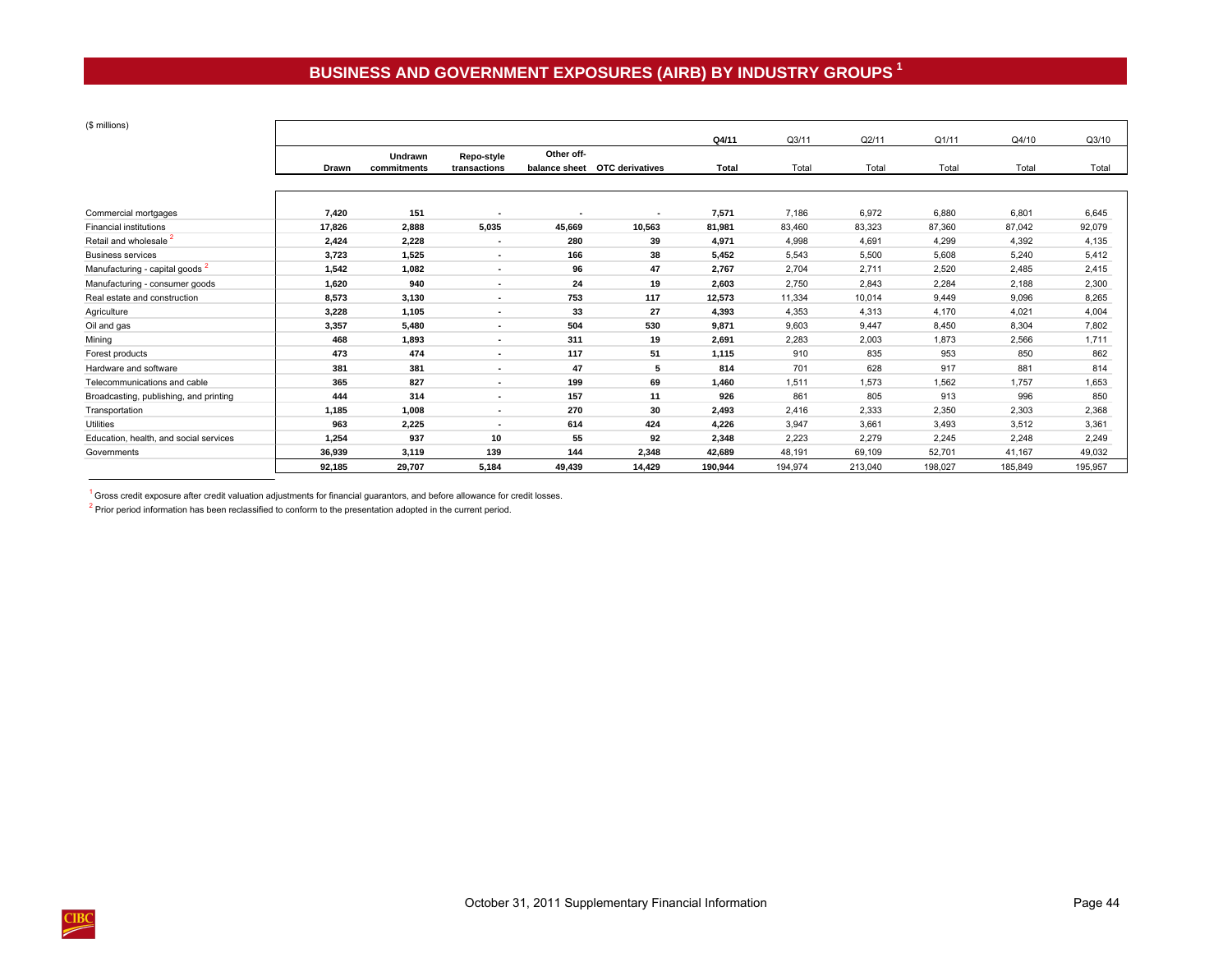## **EAD UNDER THE STANDARDIZED APPROACH**

<span id="page-48-0"></span>

| (\$ millions)                        | <b>Risk-weight category</b> |        |        |                |                |        |  |  |  |  |  |  |
|--------------------------------------|-----------------------------|--------|--------|----------------|----------------|--------|--|--|--|--|--|--|
|                                      | $0\%$                       | 20%    | 50%    | 75%            | 100%           | Total  |  |  |  |  |  |  |
| Q4/11                                |                             |        |        |                |                |        |  |  |  |  |  |  |
| Corporate                            | $\sim$                      | $\sim$ | 14     | $\sim$         | 4,014          | 4,028  |  |  |  |  |  |  |
| Sovereign                            | 2,910                       | 114    | 229    |                | 539            | 3,792  |  |  |  |  |  |  |
| <b>Banks</b>                         | $\sim$                      | 2,053  | 156    | $\blacksquare$ | 12             | 2,221  |  |  |  |  |  |  |
| Real estate secured personal lending | $\blacksquare$              | $\sim$ | $\sim$ | 2,218          | $\blacksquare$ | 2,218  |  |  |  |  |  |  |
| Other retail                         | ٠                           | ٠      | ٠      | 2,404          | 173            | 2,577  |  |  |  |  |  |  |
|                                      | 2,910                       | 2,167  | 399    | 4,622          | 4,738          | 14,836 |  |  |  |  |  |  |
| Q3/11                                | 2,992                       | 1,884  | 318    | 4,579          | 4,792          | 14,565 |  |  |  |  |  |  |
| Q2/11                                | 2,676                       | 1,696  | 432    | 4,683          | 4,381          | 13,868 |  |  |  |  |  |  |
| Q1/11                                | 2,520                       | 1,861  | 385    | 4,925          | 4,674          | 14,365 |  |  |  |  |  |  |
| Q4/10                                | 2,241                       | 1,889  | 234    | 5,016          | 5,191          | 14,571 |  |  |  |  |  |  |
| Q3/10                                | 2,901                       | 907    | 238    | 3,028          | 5,241          | 12,315 |  |  |  |  |  |  |

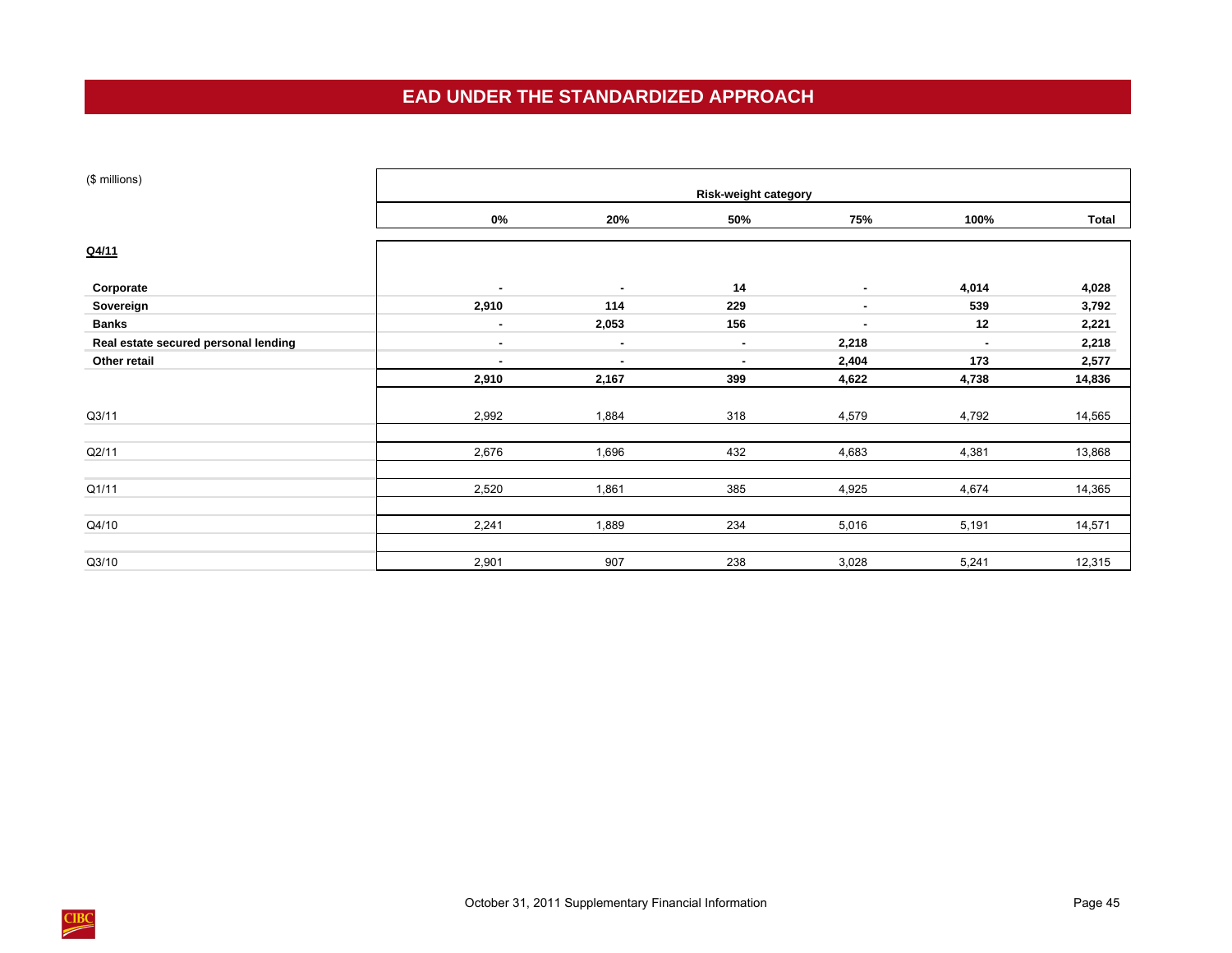# **EXPOSURE COVERED BY GUARANTEES AND CREDIT DERIVATIVES <sup>1</sup>**

<span id="page-49-0"></span>

| (\$ millions)                        |                                            | Q4/11                    |                |                          | Q <sub>3/11</sub>                          |                          | Q2/11                                      |           |                          |
|--------------------------------------|--------------------------------------------|--------------------------|----------------|--------------------------|--------------------------------------------|--------------------------|--------------------------------------------|-----------|--------------------------|
|                                      |                                            |                          |                |                          |                                            |                          |                                            |           |                          |
|                                      | Provider of guarantees/ credit derivatives |                          |                |                          | Provider of guarantees/ credit derivatives |                          | Provider of guarantees/ credit derivatives |           |                          |
|                                      | Corporate                                  | Sovereign<br><b>Bank</b> |                | Corporate                | Sovereign                                  | Bank                     | Corporate                                  | Sovereign | Bank                     |
|                                      |                                            |                          |                |                          |                                            |                          |                                            |           |                          |
|                                      |                                            |                          |                |                          |                                            |                          |                                            |           |                          |
| Corporate                            | 1,717                                      | 1,532                    | 128            | 1,650                    | 1,815                                      | 376                      | 1,309                                      | 1,576     | 678                      |
| Sovereign                            | $\sim$                                     | 1,907                    |                | $\sim$                   | 2,375                                      | $\overline{\phantom{a}}$ | $\overline{\phantom{a}}$                   | 2,870     | $\sim$                   |
| <b>Banks</b>                         | ۰                                          | 3,362                    | 508            | $\overline{\phantom{0}}$ | 3,305                                      | 1,577                    | $\overline{\phantom{a}}$                   | 3,524     | 1,277                    |
| Real estate secured personal lending | 550                                        | 83,171                   | $\blacksquare$ | 556                      | 80,717                                     | $\overline{\phantom{a}}$ | 520                                        | 77,407    | $\sim$                   |
| Other retail                         |                                            | 86                       |                |                          | 93                                         | $\overline{\phantom{a}}$ |                                            | 101       | $\overline{\phantom{a}}$ |
|                                      | 2,267                                      | 90,058                   | 636            | 2,206                    | 88,305                                     | 1,953                    | 1,829                                      | 85,478    | 1,955                    |

| (\$ millions)                        |                          | Q1/11                                      |                          |                          | Q4/10                                      |                          |                                            | Q3/10     |        |  |
|--------------------------------------|--------------------------|--------------------------------------------|--------------------------|--------------------------|--------------------------------------------|--------------------------|--------------------------------------------|-----------|--------|--|
|                                      |                          |                                            |                          |                          |                                            |                          |                                            |           |        |  |
|                                      |                          | Provider of guarantees/ credit derivatives |                          |                          | Provider of guarantees/ credit derivatives |                          | Provider of guarantees/ credit derivatives |           |        |  |
|                                      | Corporate                | Sovereign                                  | Bank                     | Corporate                | Sovereign                                  | Bank                     | Corporate                                  | Sovereign | Bank   |  |
|                                      |                          |                                            |                          |                          |                                            |                          |                                            |           |        |  |
|                                      |                          |                                            |                          |                          |                                            |                          |                                            |           |        |  |
| Corporate                            | 1,376                    | 1,642                                      | 916                      | 1,236                    | 456                                        | 1,054                    | 1.102                                      | 733       | 1,151  |  |
| Sovereign                            | $\overline{\phantom{a}}$ | 2,127                                      |                          | $\overline{\phantom{a}}$ | 1,979                                      |                          | $\overline{\phantom{a}}$                   | 1,837     |        |  |
| <b>Banks</b>                         | $\overline{\phantom{a}}$ | 3.968                                      | 996                      |                          | 1,739                                      | 896                      |                                            | 1,964     | 912    |  |
| Real estate secured personal lending | 526                      | 78,278                                     | $\overline{\phantom{0}}$ | 524                      | 79.205                                     | $\overline{\phantom{a}}$ | 475                                        | 81,400    |        |  |
| Other retail                         | $\overline{\phantom{a}}$ | 107                                        |                          |                          | 117                                        | $\overline{\phantom{0}}$ |                                            | 385       | $\sim$ |  |
|                                      | 1,902                    | 86,122                                     | 1,912                    | 1.760                    | 83.496                                     | .950                     | 1,577                                      | 86,319    | 2,063  |  |

 $1$  This table provides information on credit mitigants against exposures analyzed under the AIRB approach.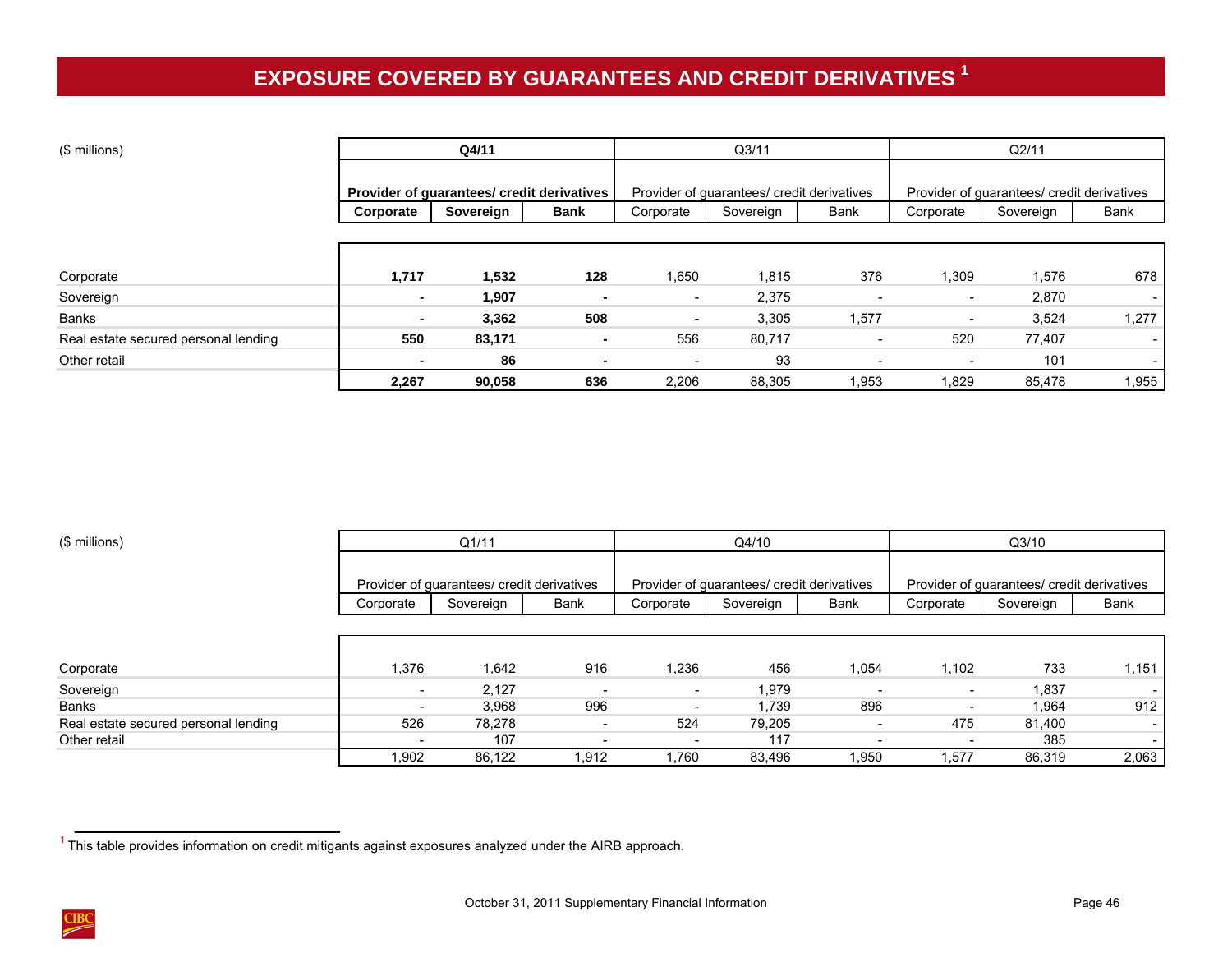# **EXPOSURES SECURITIZED AS ORIGINATOR <sup>1</sup>**

<span id="page-50-0"></span>(\$ millions)

| (Detrillions)                             |                              |                          | Q3/11               | Q2/11        |        |                          |        |        |        |
|-------------------------------------------|------------------------------|--------------------------|---------------------|--------------|--------|--------------------------|--------|--------|--------|
|                                           |                              | Q4/11                    |                     |              |        |                          | Q1/11  | Q4/10  | Q3/10  |
|                                           | <b>Residential mortgages</b> | Commercial<br>mortgages  | <b>Credit cards</b> | <b>Total</b> | Total  | Total                    | Total  | Total  | Total  |
| Securitized and sold assets               | 31,462                       | 360                      | N/A                 | 31,822       | 31,523 | 31,236                   | 30,593 | 30,221 | 29,723 |
| Securitized and retained as MBS inventory | 19,145                       |                          | N/A                 | 19,145       | 16,638 | 18,222                   | 19,779 | 19,651 | 16,581 |
| Impaired and other past due loans $3, 4$  | 247                          | $\overline{\phantom{a}}$ | N/A                 | 247          | 258    | 264                      | 275    | 268    | 264    |
| Net write-offs for the period             |                              |                          | N/A                 |              |        | $\overline{\phantom{a}}$ |        |        |        |

# **BANK SPONSORED MULTI-SELLER CONDUITS EXPOSURE**

| (\$ millions)                  |                     |                          |                          |                          |          |       |  |  |  |  |
|--------------------------------|---------------------|--------------------------|--------------------------|--------------------------|----------|-------|--|--|--|--|
|                                | Q4/11               | Q3/11                    | Q2/11                    | Q1/11                    | Q4/10    | Q3/10 |  |  |  |  |
|                                | <b>Asset amount</b> |                          |                          |                          |          |       |  |  |  |  |
| Canadian residential mortgages | 182                 | 245                      | 307                      | 379                      | 489      | 586   |  |  |  |  |
| Auto leases                    | 130                 | 125                      | 106                      | 111                      | 141      | 189   |  |  |  |  |
| Franchise loans                | 406                 | 433                      | 455                      | 432                      | 469      | 495   |  |  |  |  |
| Credit cards                   | 525                 | 525                      | 525                      | 525                      | 975      | 975   |  |  |  |  |
| Equipment leases/loans         | $\sim$              | 3                        | 19                       | 28                       | 40       | 54    |  |  |  |  |
| Commercial mortgages           |                     | $\overline{\phantom{a}}$ | $\overline{\phantom{0}}$ | $\overline{\phantom{0}}$ | $\Omega$ | 3     |  |  |  |  |
| Trade receivables              | 70                  | 57                       | 68                       | 30                       | 26       | 64    |  |  |  |  |
|                                | 1,315               | 1,388                    | 1,480                    | 1,505                    | 2,142    | 2,366 |  |  |  |  |

## **SECURITIZATION EXPOSURES (IRB APPROACH)**

| (\$ millions) |  |
|---------------|--|
|               |  |

| (\$ millions) | Q4/11                   |                         |                     |             |        | Q3/11  | Q2/11  | Q1/11  | Q4/10  | Q3/10  |
|---------------|-------------------------|-------------------------|---------------------|-------------|--------|--------|--------|--------|--------|--------|
|               | Own securitized assets  |                         |                     | Third-party |        |        |        |        |        |        |
|               | Residential mortgages I | Commercial<br>mortgages | <b>Credit cards</b> | assets      | Total  | Total  | Total  | Total  | Total  | Total  |
|               |                         |                         |                     |             |        |        |        |        |        |        |
| EAD           | 967                     |                         | 23                  | 18,494      | 19,488 | 22,394 | 24,694 | 26,196 | 17,592 | 17,534 |

<sup>1</sup> This table provides the amount of assets securitized by CIBC as originator. Related impaired and other past due loans and the net write-offs on the securitized assets (which are not recognized on CIBC's consolidated balance sheet) are also included in the table.

<sup>2</sup> Includes insured and uninsured residential mortgages.

 $3$  Other past due loans are loans with repayment of principal and payment of interest overdue for over 90 days.

 $<sup>4</sup>$  Includes insured amounts of residential mortgages (Q4/11: \$233 million; Q3/11: \$244 million).</sup>

N/A - we are required to hold regulatory capital for the underlying securitized credit card receivables as if they had remained on our consolidated balance sheet.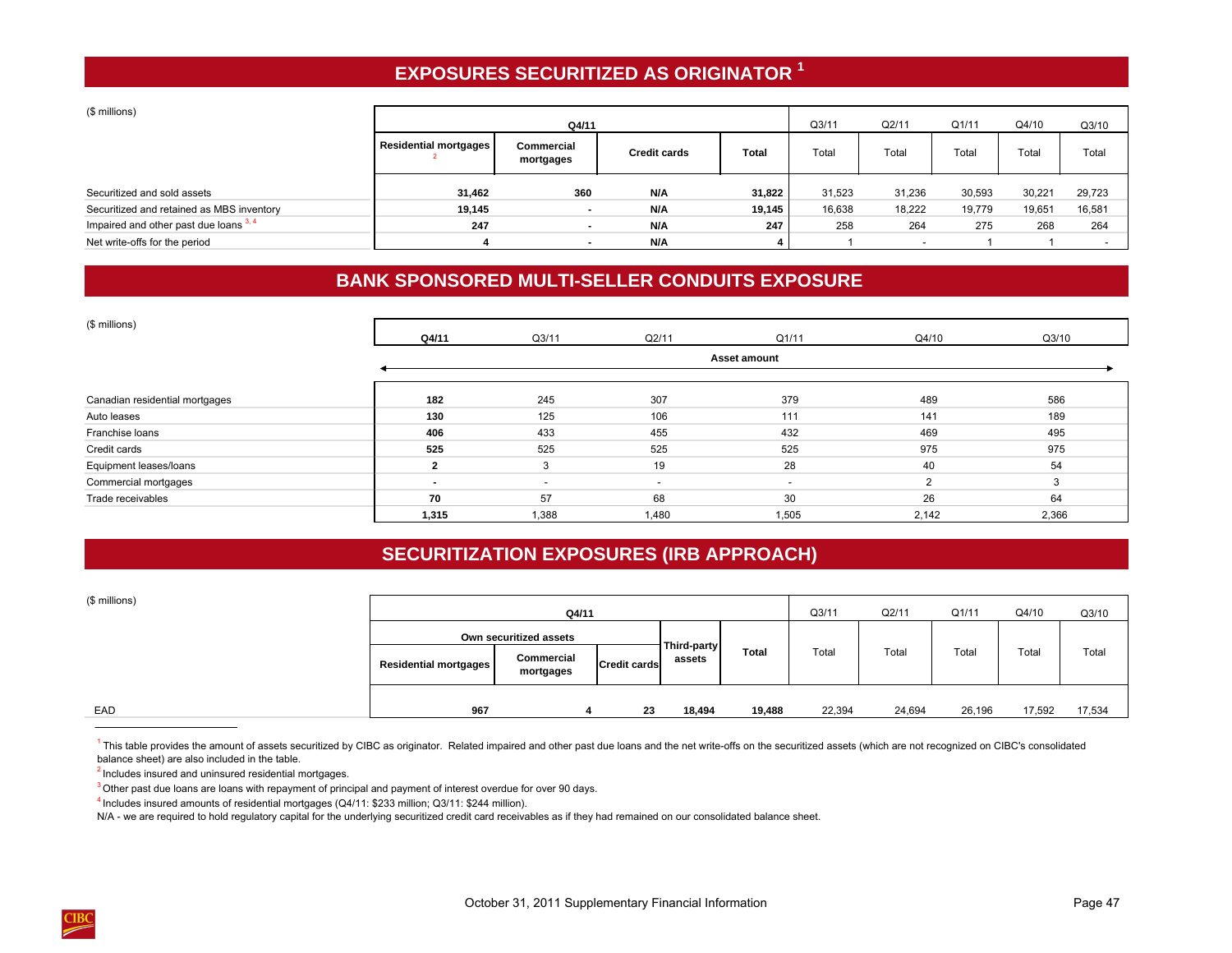# **SECURITIZATION EXPOSURES - RISK WEIGHTED ASSETS AND CAPITAL CHARGES (IRB APPROACH)**

<span id="page-51-0"></span>

| (\$ millions)                 |        |                |                       |        |                          |                |        |                          |                |  |
|-------------------------------|--------|----------------|-----------------------|--------|--------------------------|----------------|--------|--------------------------|----------------|--|
|                               |        | Q4/11          |                       |        | Q3/11                    |                | Q2/11  |                          |                |  |
|                               | EAD    | <b>RWA</b>     | <b>Capital charge</b> | EAD    | <b>RWA</b>               | Capital charge | EAD    | <b>RWA</b>               | Capital charge |  |
| Risk ratings <sup>2</sup>     |        |                |                       |        |                          |                |        |                          |                |  |
| AAA to BBB-                   | 13,517 | 1,670          | 134                   | 13,672 | 1,543                    | 123            | 15,588 | 1,618                    | 129            |  |
| BB+ to BB-                    |        |                | ۰                     | 10     | 44                       | 4              | 10     | 47                       | 4              |  |
| Unrated                       | 5,461  | 448            | 36                    | 8,000  | 596                      | 48             | 8,001  | 622                      | 50             |  |
|                               | 18,978 | 2,119          | 170                   | 21,682 | 2,183                    | 175            | 23,599 | 2,287                    | 183            |  |
| <b>Deduction from capital</b> |        |                |                       |        |                          |                |        |                          |                |  |
| Tier 1                        |        |                |                       |        |                          |                |        |                          |                |  |
| Accumulated gain on sale 3    | 60     | $\blacksquare$ | 60                    | 58     | $\overline{\phantom{a}}$ | 58             | 62     | $\overline{\phantom{a}}$ | 62             |  |
| Tier 1 and 2                  |        |                |                       |        |                          |                |        |                          |                |  |
| Rated below BB-               | 19     | $\blacksquare$ | 19                    | 165    |                          | 165            | 485    |                          | 485            |  |
| Other unrated exposure        | 78     | $\blacksquare$ | 78                    | 79     | $\overline{\phantom{a}}$ | 79             | 83     |                          | 83             |  |
|                               | 157    | $\blacksquare$ | 157                   | 302    | $\overline{\phantom{0}}$ | 302            | 630    |                          | 630            |  |

| (\$ millions)                 | Q1/11  |                          |                | Q4/10  |                          |                | Q3/10  |                          |                 |  |
|-------------------------------|--------|--------------------------|----------------|--------|--------------------------|----------------|--------|--------------------------|-----------------|--|
|                               | EAD    | <b>RWA</b>               | Capital charge | EAD    | <b>RWA</b>               | Capital charge | EAD    | <b>RWA</b>               | Capital charge  |  |
| Risk ratings <sup>2</sup>     |        |                          |                |        |                          |                |        |                          |                 |  |
| AAA to BBB-                   | 17,398 | 1,839                    | 147            | 16,255 | 1,685                    | 135            | 16,391 | 1,833                    | 147             |  |
| BB+ to BB-                    | 9      | 38                       | 3              | 9      | 39                       | 3              | 9      | 37                       | 3 <sup>1</sup>  |  |
| Unrated                       | 7,586  | 579                      | 46             | 188    | 37                       | 3              | 253    | 71                       | 6 <sup>1</sup>  |  |
|                               | 24,993 | 2,456                    | 196            | 16,452 | 1,761                    | 141            | 16,653 | 1,941                    | 156             |  |
| <b>Deduction from capital</b> |        |                          |                |        |                          |                |        |                          |                 |  |
| Tier 1                        |        |                          |                |        |                          |                |        |                          |                 |  |
| Accumulated gain on sale 3    | 65     | $\overline{\phantom{a}}$ | 65             | 58     | $\overline{\phantom{0}}$ | 58             | 58     | $\overline{\phantom{a}}$ | 58 <sup>1</sup> |  |
| Tier 1 and 2                  |        |                          |                |        |                          |                |        |                          |                 |  |
| Rated below BB-               | 552    | $\overline{\phantom{a}}$ | 552            | 484    | $\overline{\phantom{a}}$ | 484            | 330    | $\overline{\phantom{a}}$ | 330             |  |
| Other unrated exposure        | 91     | $\overline{\phantom{a}}$ | 91             | 120    | $\overline{\phantom{a}}$ | 120            | 101    | $\overline{\phantom{a}}$ | 101             |  |
|                               | 708    | $\overline{\phantom{a}}$ | 708            | 662    | $\overline{\phantom{a}}$ | 662            | 489    | $\overline{\phantom{a}}$ | 489             |  |

 $<sup>1</sup>$  Net of financial collateral (Q4/11: \$353 million; Q3/11: \$410 million).</sup>

<sup>2</sup> Includes originator and investor interests.

 $3$  Comprises accumulated gain on sale on residential mortgages and credit card loans.

 $4$  Pertains to cash account that is a first loss protection for residential mortgages securitized, unrated credit exposures, and securities.